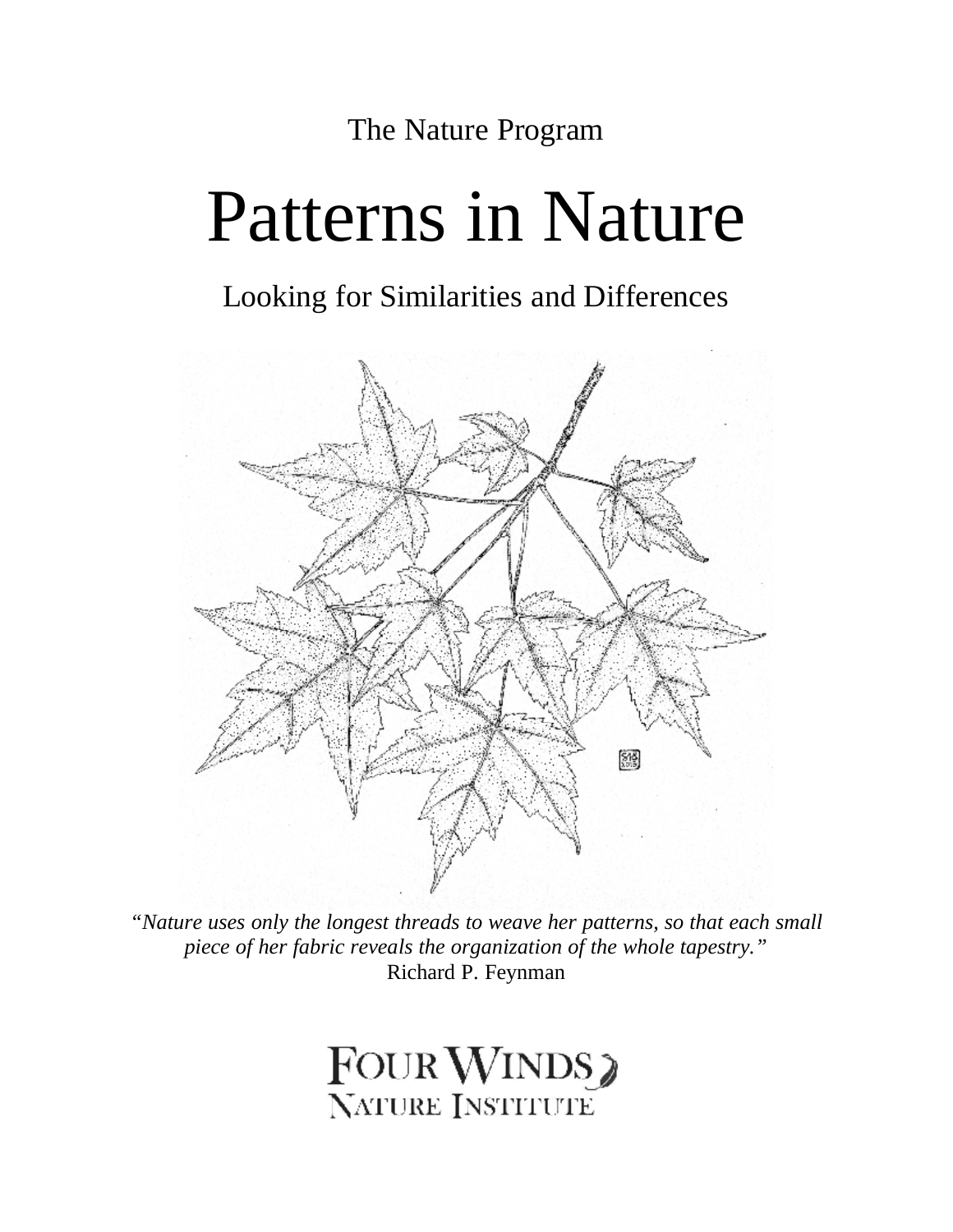

Written by Deb Parrella and Chris Runcie

With the Staff of the Four Winds Nature Institute:

Jen Brown, Mike Clough, Karen Murphy, Lisa Purcell, Chris Runcie, Susan Sawyer, and Cory Stephenson

Project Manager Rob Anderegg

Cover illustration by Susan Sawyer

All materials copyright of:

Four Winds Nature Institute 4 Casey Road Chittenden, VT 05737 www.fourwindsinstitute.org July, 2013

For more information about bringing The Nature Program to your school, please contact Four Winds Nature Institute at the address above, or visit our website.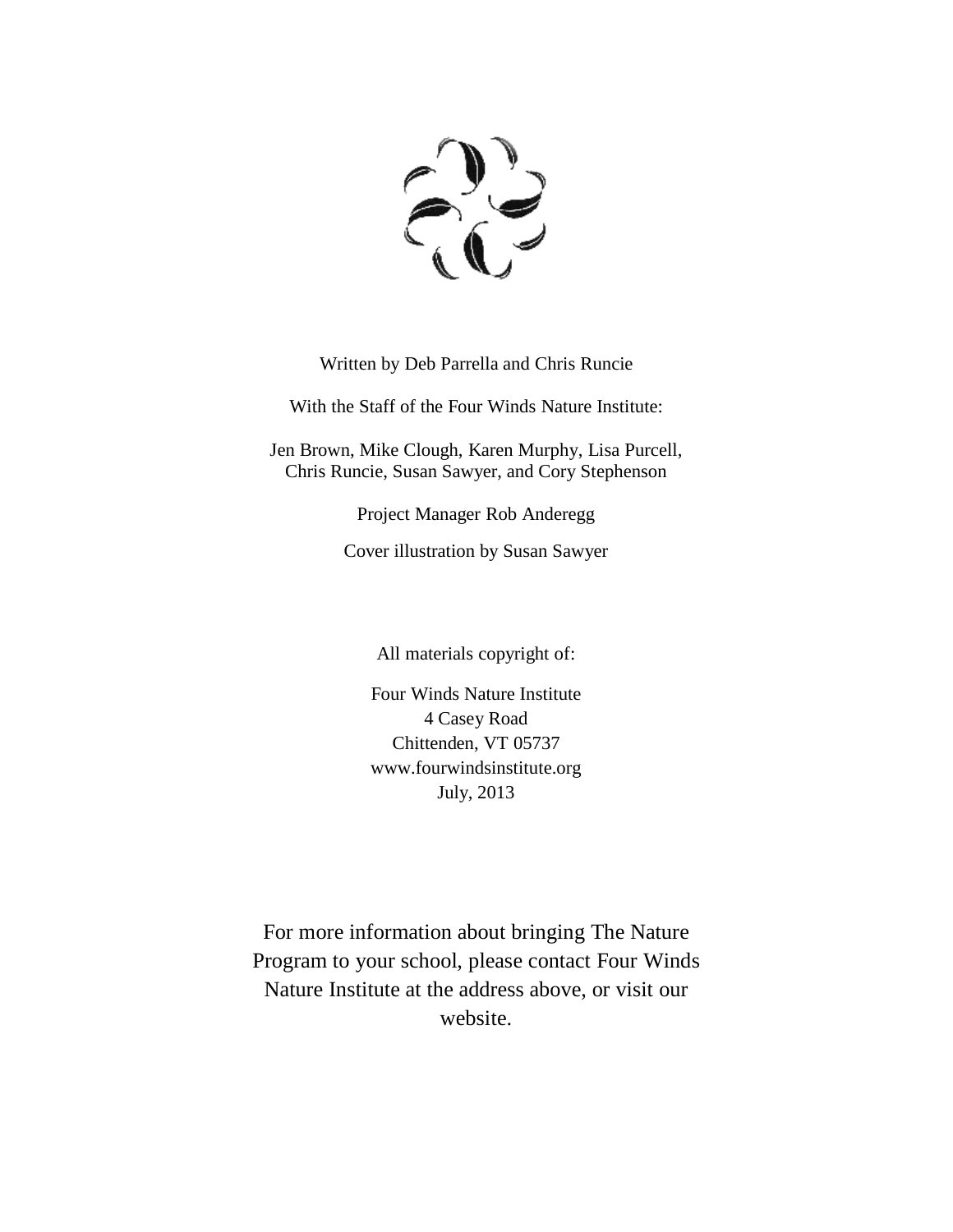The Nature Program

## **Patterns in Nature**

## Looking for Similarities and Differences

## **TABLE OF CONTENTS**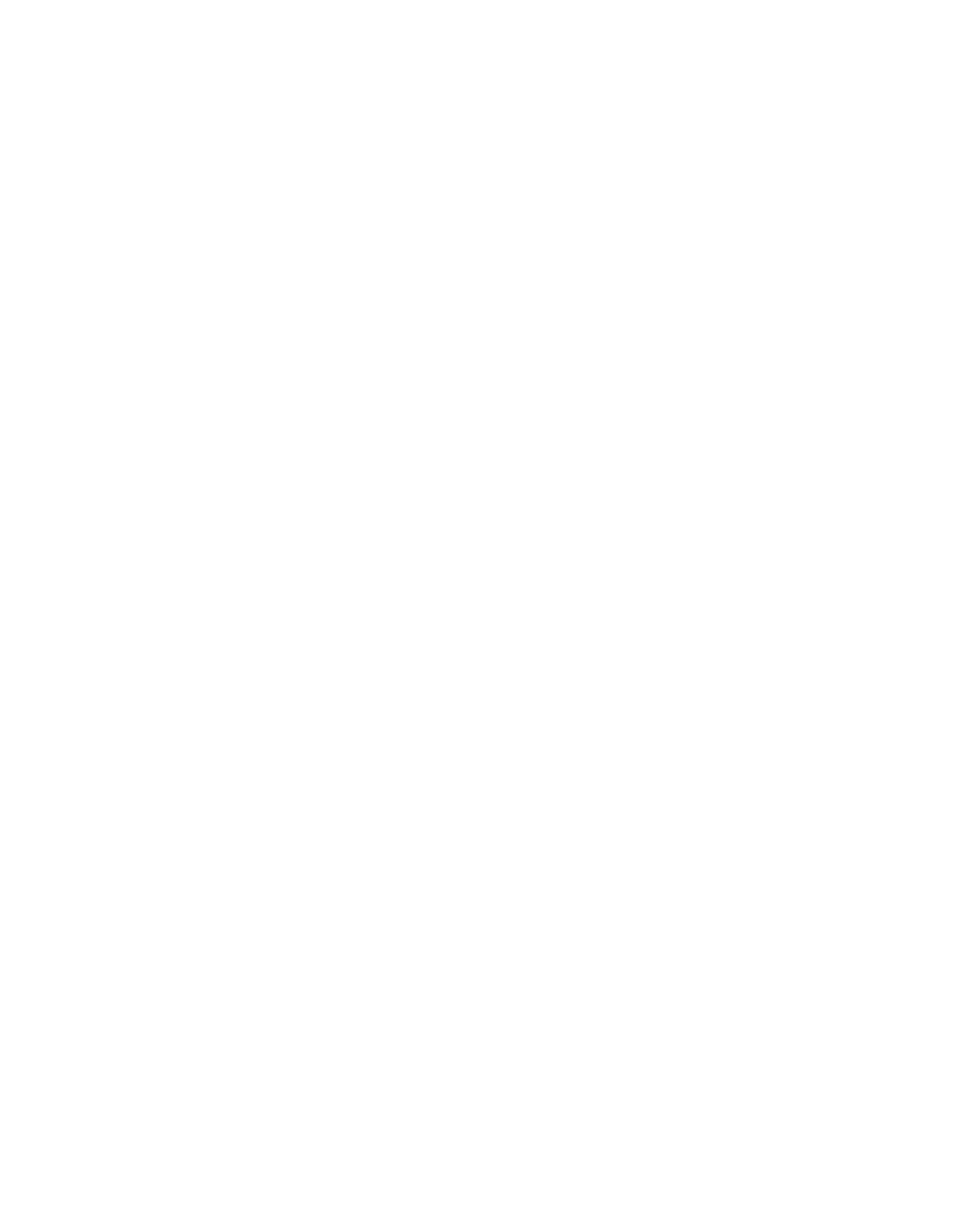

#### **Four Winds Nature Institute**  4 Casey Rd. Chittenden, VT 05737 802-353-9440 www.fourwindsinstitute.org

#### Patterns in Nature *Looking for Similarities and Differences*

Patterns exist everywhere in nature. Early on we learn to recognize them, and they help us make sense of the world. It starts simply – noticing that night follows day, plants have leaves, animals move, and winter snows change to spring rains.

This recognition of repeating events and reoccurring structures and shapes naturally leads to organizing and grouping things together and inspires us to look more closely. We recognize that insects are animals with six legs, the seeds of evergreen trees are contained in cones, and birds build nests every spring. Careful observation of similarities and differences within groups helps us further classify both living and non-living things. Snowflakes are all six-sided crystals, yet they can be sorted into categories by growth pattern and specific design. Insects, like butterflies, beetles and grasshoppers, can be separated into easily recognizable orders based on their shared traits. And, while all leaves share a similar function, they can be differentiated by shape and venation patterns.

With experience, sorting becomes more detailed, and the key features used in scientific classification systems help us identify and name the life around us. As a result, this information is organized into a framework that helps us communicate ideas and retrieve and share facts, aiding further scientific study.

Often our discoveries prompt questions about how and why these patterns form. We observe that body shape relates to track pattern, varying weather conditions affect the type of snowflake formed, and animals with the best disguise have a better chance of survival. Recognizing patterns, from simple to complex, helps us to understand, appreciate and make sense of the natural world.

This year we'll take a look at the many patterns found in nature. We'll practice sorting and classifying as well as describing and recording why objects or organisms belong in a certain group. By looking for similarities and differences within these groups, we'll identify patterns that can help us understand how things are related.

We'll learn what makes an insect an insect in **All Sorts of Insects,** and through outdoor observations of common insects, learn to recognize patterns that help us classify them into groups.

In **Leaves: Nature's Suncatchers,** we'll compare and contrast leaves in a variety of shapes and sizes while noting they all share a common function: making food for plants.

We'll note differences in size, shape, and arrangement of leaves and cones in **Conifer Clues: Cones, Needles and Spirals**, and use key characteristics to identify the evergreen trees that make up our forest.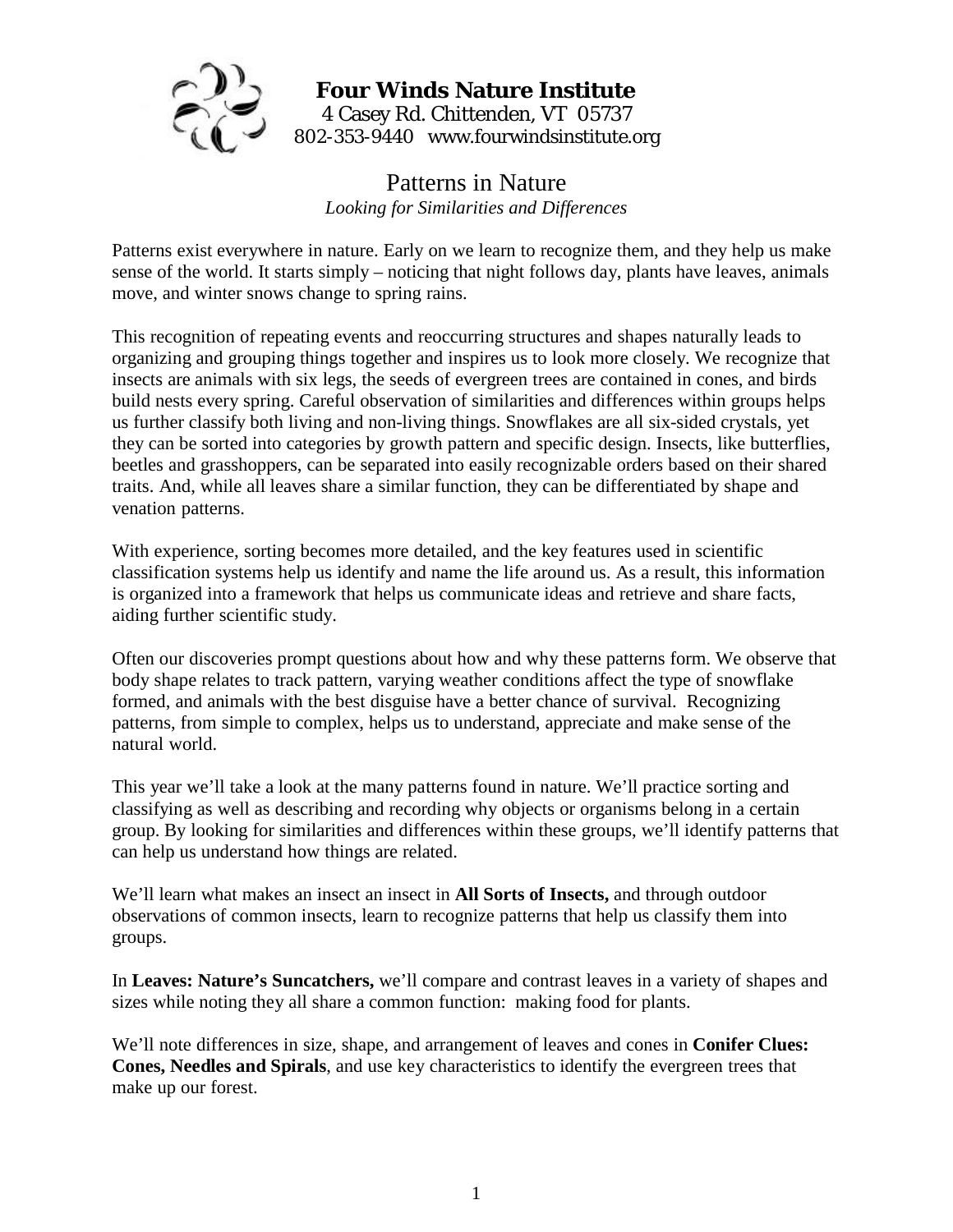A snowflake's story is one of constant change, from its trip through the sky to its resting place in the snow bank. In **Snowflakes** we'll learn how varying temperature and humidity affects their shape, size, and design, making each six-sided snow crystal unique. We'll view and sort snow crystals, compare winter weather patterns and their resulting precipitation, and make our own one-of-a-kind snowflake models, both indoors and out.

We'll focus on the clues that animals leave behind in **Track Detectives** and learn to read pattern, print and sign to tell a story of animal activity. We'll imitate track patterns, note how different body shapes affect movement, interpret stories in the snow and create our own on paper*.* 

We'll further investigate the relationship between form and function in **Feathering the Nest.** For although they all contain and conceal the eggs, each nest reflects its maker and is characteristic for each species. We'll build our own distinctive model nests and learn to identify real nests using dichotomous keys and flow charts*.* 

All around us animals are hidden in plain sight. Some are concealed by camouflage, while others warn off predators with bright colors. In **Animal Disguise and Surprise**, through hands-on activities and model building, we'll see how these adaptations contribute to an animal's survival, determining who lives to pass on their traits to the next generation.

In spring we'll study **Frogs and Toads** as they serenade us with their chorus of voices. We'll learn to distinguish who's who in the pond by studying different patterns of development, observing field marks, and listening closely to the sound patterns of the songs coming from the pond.

In **Fiddleheads to Ferns** we'll sort ferns by leaf design, create leaf prints, and see how patterns help us recognize and classify our common ferns.

Patterns in nature occur at all different scales, from the spots on ladybugs to the changing phases of the moon. Studying such patterns and their variations enriches our understanding and appreciation of the natural world.

Vermont Standards: Inquiry *7.1*, The Living World *7.13,* Universe, Earth and the Environment *7.15*, Natural Resources and Agriculture *7.16*, Listening *1.13*, Questioning *2.1*, Sustainability

*3.9*, Understanding Place *4.6*

- New Hampshire Standards: Science Process Skills *SPS1*, *SPS3*, *SPS4*, Life Science *LS1, LS2, LS3*
- New York Standards: Standard *4*: The Physical Setting; The Living Environment. Standard *1*: Analysis, Inquiry and Design. Standard *6*: Interconnectedness: Common Themes. Science Process Skills based on Standards *1, 4, 6 and 7*.

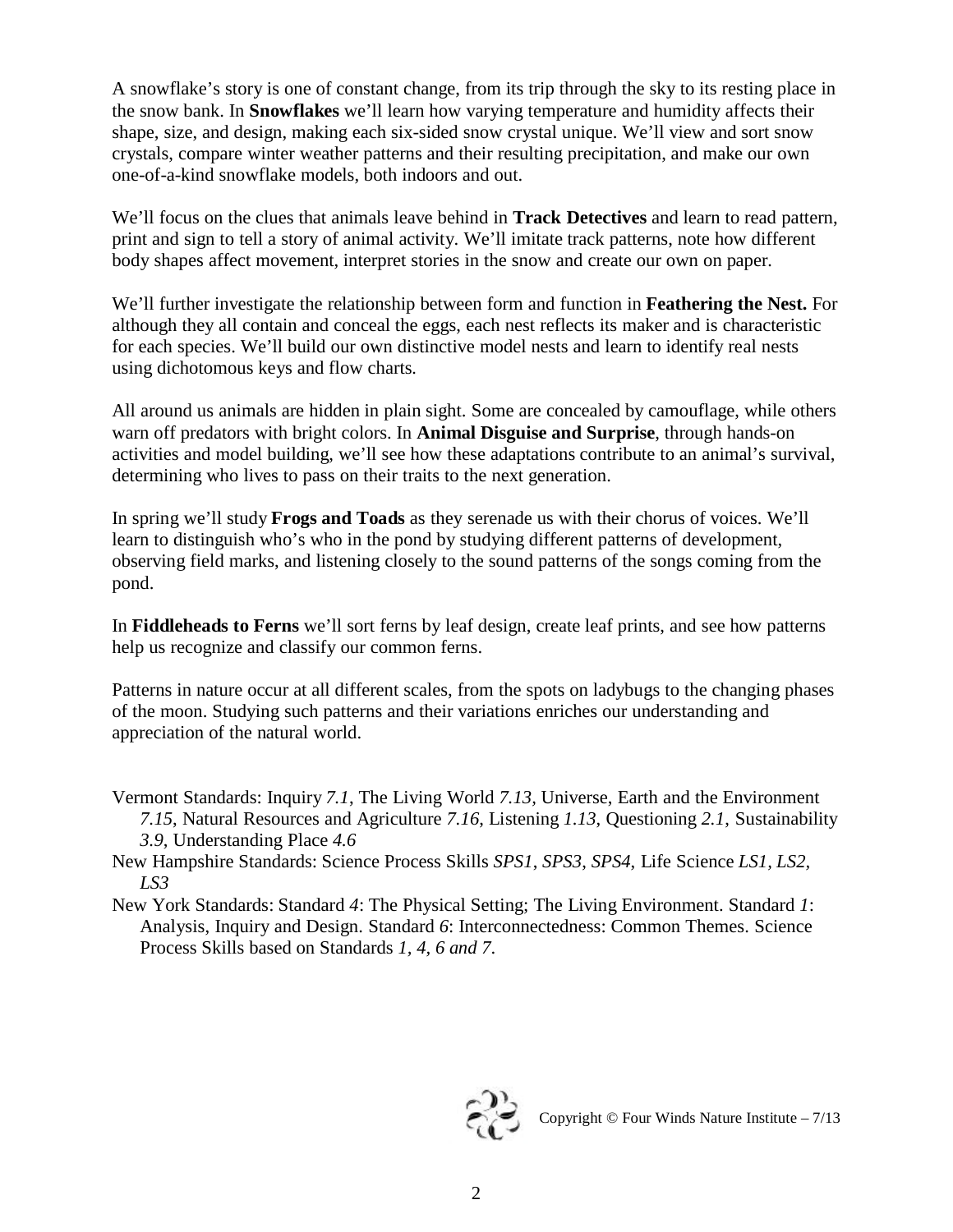

Patterns – ALL SORTS OF INSECTS – Background

The world is full of all sorts of insects. You can find them everywhere you go, whether swimming in a pond, weeding your garden, playing on the playground or enjoying a picnic lunch. It is said that there are 200,000,000 insects for every person on earth. Scientists have identified more than a million different kinds of insects. And they think there are millions of species still waiting to be discovered.

Insects belong to a group called **arthropods**. Unlike you and me, with our bony internal skeletons, an arthropod's body is covered with a tough outer shell, or **exoskeleton**. This exoskeleton is divided into segments that allow the critter to move. In fact, the word arthropod means "jointed legs." Arthropods include not only insects, but also centipedes, crustaceans, and **arachnids** like spiders, ticks and mites.

So what makes an insect, an insect? Despite their great diversity, they all share certain common features. They all have three main body parts: **head**, **thorax** and **abdomen**, six legs, and **antennae**. Most adult insects have two pairs of wings.

Many sensory organs are located on an insect's head. Depending on the insect, antennae can detect motion, "hear" sounds, determine orientation, recognize changes in humidity, or identify odors, tastes and a variety of other chemical clues. Insects have two kinds of eyes. They typically have one to three **simple eyes**, each consisting of a single light-sensing unit that can detect changes in light intensity. Their two **compound eyes** can have anywhere from 4000 - 30,000 facets. These facets provide them with multiple images of their surroundings. This allows them to quickly detect the slightest movement, helping them escape from predators or catch their own lunch. Speaking of lunch, mouthparts vary greatly depending on an insect's diet. There are two basic types of jaws – those designed for biting and chewing and those that can only sip or mop up liquid food. The latter can range from a mosquito's piercing-sucking beak, reminiscent of a hypodermic needle, to a butterfly's coiled drinking straw or even a fly's absorbent sponge.

The thorax is composed of three segments, and attached to each segment is a pair of legs. Each leg has six joints, allowing for a wide range of mobility. The five leg segments are variously shaped and modified depending on their primary function and form of locomotion. They can range from thickened forelegs for digging or grasping prey, to legs fringed with hairs for swimming, to elongated hind legs for jumping. Legs can even function as sense organs: hearing, smelling and even tasting. Attached to the last two segments of the thorax are usually two pairs of wings, making insects the only invertebrates that can fly. A closer look at wings reveals their complex **venation** pattern. The veins bring not only the blood supply to the wings, but offer structural support and are an important characteristic used to classify insects into groups. And just as there are many kinds of insects, there are many different wings, ranging from clear and flexible, to scaly and colorful. They may hook together or swivel individually in flight, be hardened or leathery for protection, act as thermal collectors, give the insect balance and stability, or even be rubbed together to produce sounds!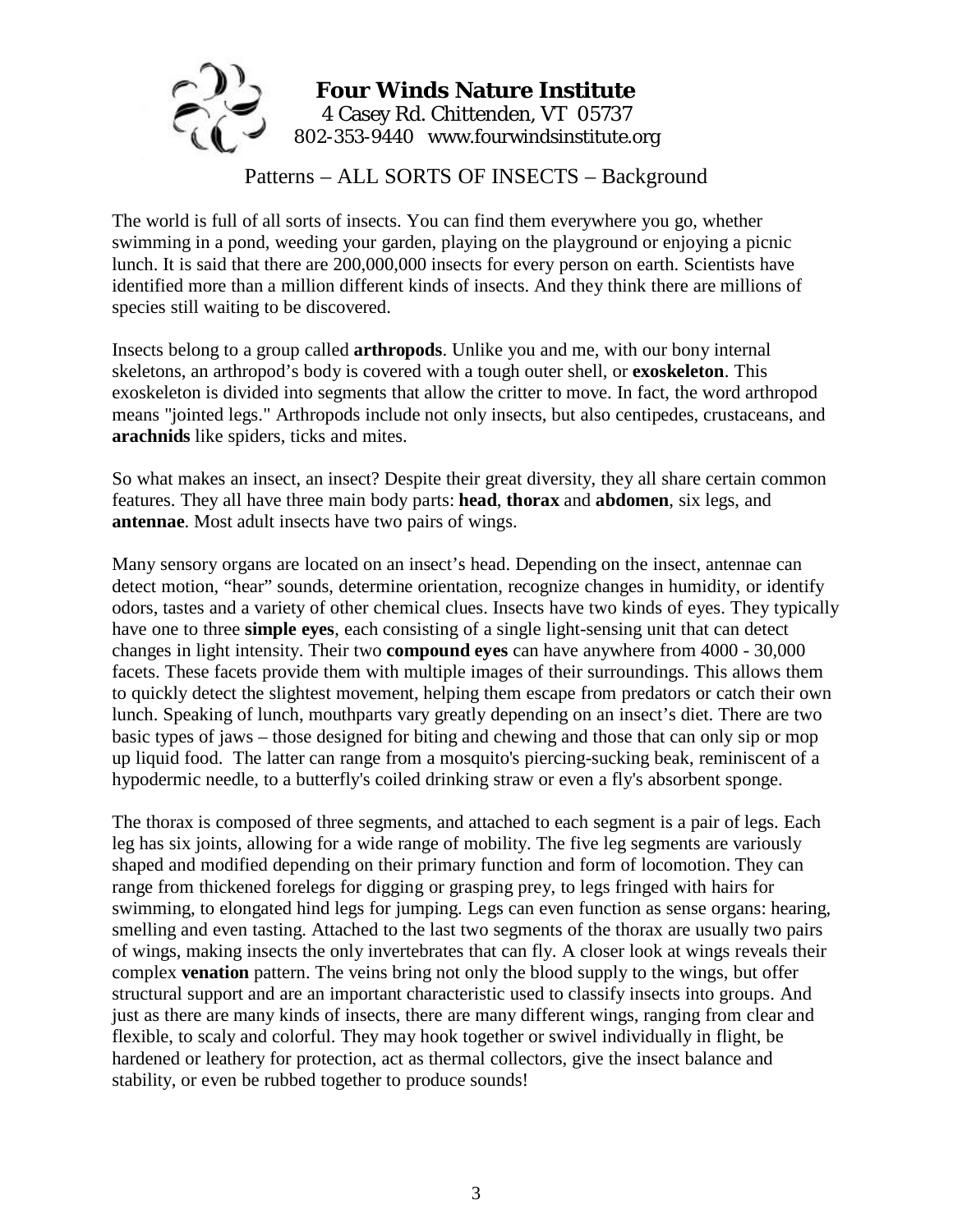The last body segment, the abdomen, contains the main organs and systems in the insect's body. Insects have an open circulatory system and blood flows freely throughout the body cavities, pumped forward and back by a simple heart. Their respiratory systems consist of **spiracles** or pairs of holes along each section of the abdomen and thorax. Gas exchange is achieved as air from outside flows into internal tubes and moves throughout the body by passive diffusion and muscle movement. They have a complete digestive system, which processes and digests food, absorbs nutrients and excretes waste. Reproductive structures are also located here, the most visible being **ovipositors,** the egg-laying devices in some females.

While all insects share these same body parts, scientists sort them into groups based on certain characteristic features. You will be surprised at how many insect groups you already know. First, meet the **beetles**. There are more beetles than any other animal in the world. They have tough, solid bodies covered by hard over-wings called **elytra**. These meet in a straight line down the center of their backs and protect the delicate, clear, flexible wings underneath. While not used in flight, elytra can be raised, providing additional lift, while the flexible under-wings help beetles take flight.

**Butterflies and moths** are easy to recognize by their large and often colorful or patterned wings. Modified hairs or scales cover their wings. Butterflies and moths can be distinguished from one another. Butterflies have thin smooth bodies, are active in day, have slender antennae with knobs at the ends, are brightly colored, and hold wings vertically or folded over their backs. Most moths are active at night, have feathery antennae and thick fuzzy bodies, are often dull colored, and hold wings flat over their bodies when at rest.

**Dragonflies and damselflies** are winged hunters, with large eyes, long, thin bodies, and outstretched wings, often seen flitting about in search of lunch. They can flap their front and hind wings independently, allowing them to change directions in a flash, hover, and even fly backwards. Dragonflies are more robust and when at rest, hold their wings horizontal to their bodies, while delicate damselflies hold their wings above their bodies, or only partly extended.

**Crickets and grasshoppers** are recognized by their large, strong back legs, used for jumping and hopping. They have thin, strong, leathery forewings covering clear, flexible hind wings that fold up like fans. These are the musicians of the insect world, and they can use their legs to both make and detect sounds.

**Bees, wasps, and hornets** are characterized by their four clear, flexible wings. These wings can be hooked together to create a larger wing surface, allowing them to fly for extended periods. Many insects in this group are important pollinators and live in social groups.

**Flies** have only two functional wings. The second set is reduced to small knobs called **halteres**, which are thought to aid in stability and balance. Insects in this group typically have short antennae, often can hover, taste with their feet, and only eat liquid food, which they lap up with their sponge-like mouths.

**True bugs** have forewings that are half leathery and half clear, while their hind wings are clear and flexible. When at rest, these overlap and create a distinctive X pattern on their back. This pattern and a beak-like mouth are key diagnostic features.

**Plant hoppers** and cicadas, hold their wings tent-like over their backs, are relatives, but more distantly related. They also have piercing-sucking mouthparts and only eat liquid food.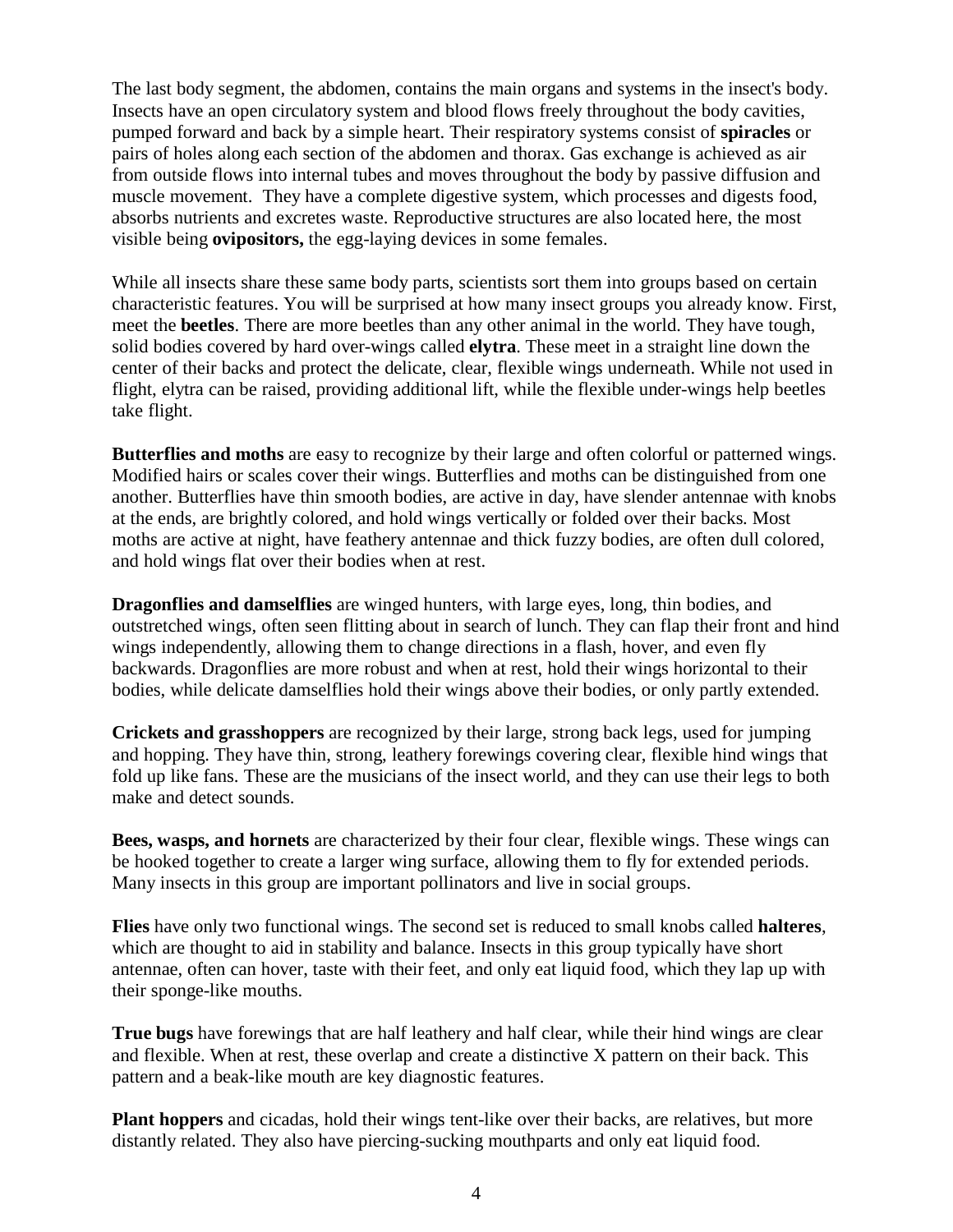So the next time you are outside, see what you can find hiding under rocks, flying from flower to flower, hopping in the grass, or crawling in the sand. Take a closer look at wings, legs, shape and colors for clues to its identity. The best thing about looking for insects is that you're always sure to find them -- all sorts of insects are just waiting to be discovered.

#### **Suggested Reading**

Mound, L. *Eyewitness Books: Insects*, New York: Dorling Kindersley, 1990.

Wilsdon, C. *National Audubon Society First Field Guide Insects* New York: Scholastic Inc. 1998.

University of Michigan website: www.biokids.umich.edu/critters/Insecta/

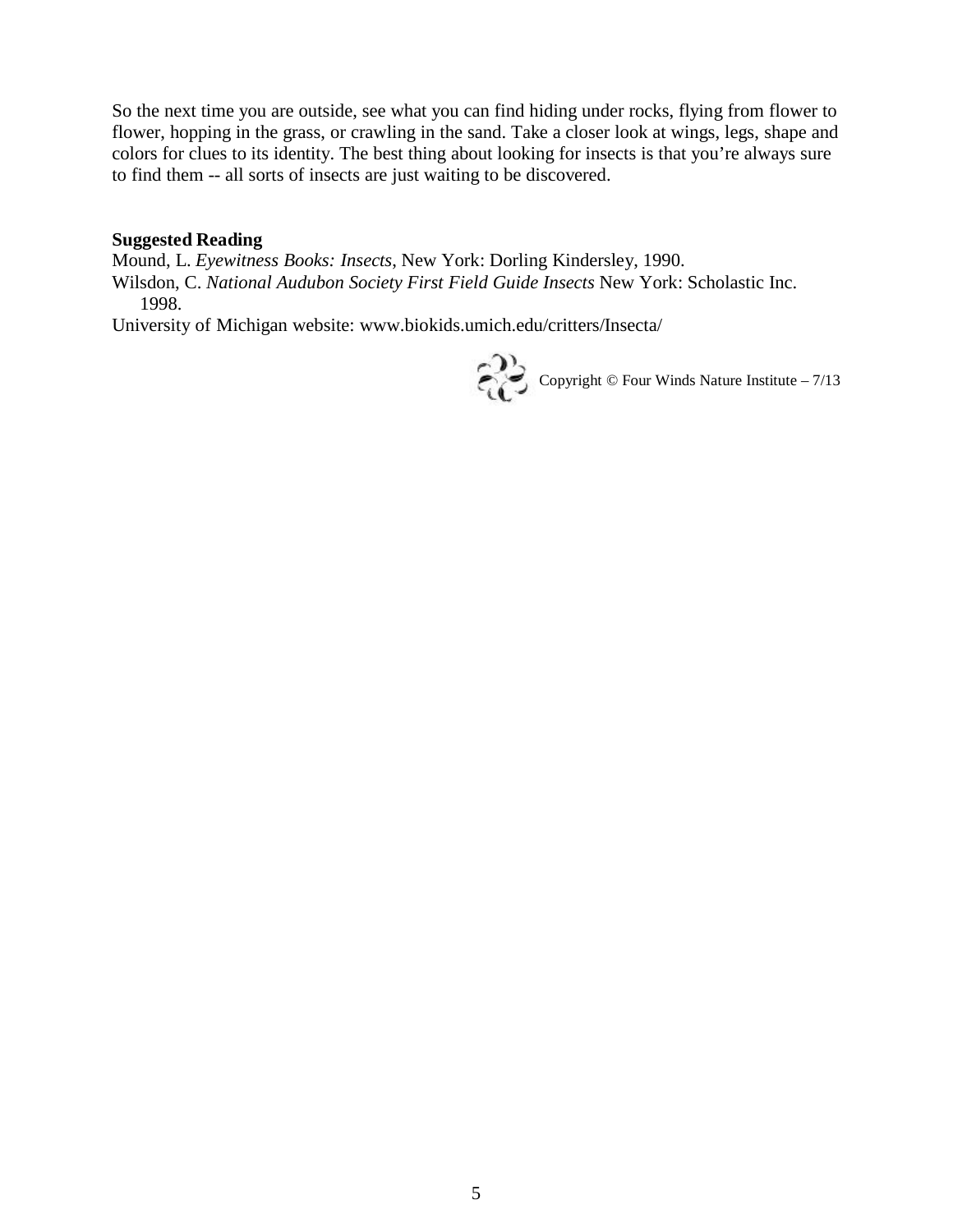

Patterns in Nature – ALL SORTS OF INSECTS – Activities

**FOCUS**: Honeybees, grasshoppers and butterflies are all insects, yet they look and behave very differently from each other. So what makes an insect an insect, and how is it different from other animals? Insects all share the same basic design of three body parts, six legs, wings, antennae, and compound eyes. Variations in the size and shape of these parts account for their great diversity. We'll learn to recognize common groups of insects by their characteristic features and watch them outside as they go about their daily lives.

#### **PUPPET SHOW** "Toad Gets Bugged"

*Objective: To meet some different kinds of insects, learn basic insect anatomy and observe the variations that distinguish one insect from another.* 

Perform the puppet show. Afterward, ask the children to list the key characteristics that make insects different from other animals (3 body parts, 6 legs, wings, antennae). Discuss differences in the size, shape and color among the three kinds of insects in the puppet show. **Materials**: puppets, script, props.

#### **BUILD AN INSECT**

*Objective: to construct a felt model of an insect and note the variation and diversity in insect anatomy* 

Ahead of time, create bags of insect parts using the five *Build an Insect* templates and a variety of craft materials. In every bag use the same material to represent the same body part. (For example: use pipe cleaners to represent insect legs in every bag, make all insect bodies with the same color of felt, etc.). Each packet will contain the same number of body parts but these parts will vary in the size and shape for the different insects. Divide the children in groups of three or four and give each small group a bag of insect body parts. Have the children put the parts together to form an insect. Afterward, as a whole group, review the anatomy of an insect, naming the body parts, and making sure students understand the correct placement of legs and wings (all attach to the thorax), antennae and eyes. Note how all share the same basic body plan, and yet differ in size and shape of body parts.

**Materials:** felt or foam in 2 colors: one color used for the insect body, the other for wings; pipe cleaners for legs; various sized pom-poms for eyes; toothpicks for antennae; clear plastic sheets for membranous wings; *Build an Insect Templates*, *Insect Anatomy chart*. For each group: bag of insect parts to create one insect.

#### **SORTING OUT INSECTS**

*Objective: To notice similarities and differences in insect anatomy and to sort insects into groups based on similar features.* 

Begin by showing children stylized silhouettes of 8 different insect groups and point out identifying features. Place these on a table in a central location. Have children work in pairs and give each team 1-2 insect photos. Ask them to look for distinguishing features and compare their insects to the 8 silhouettes. Then, have students place each photo next to the silhouette of the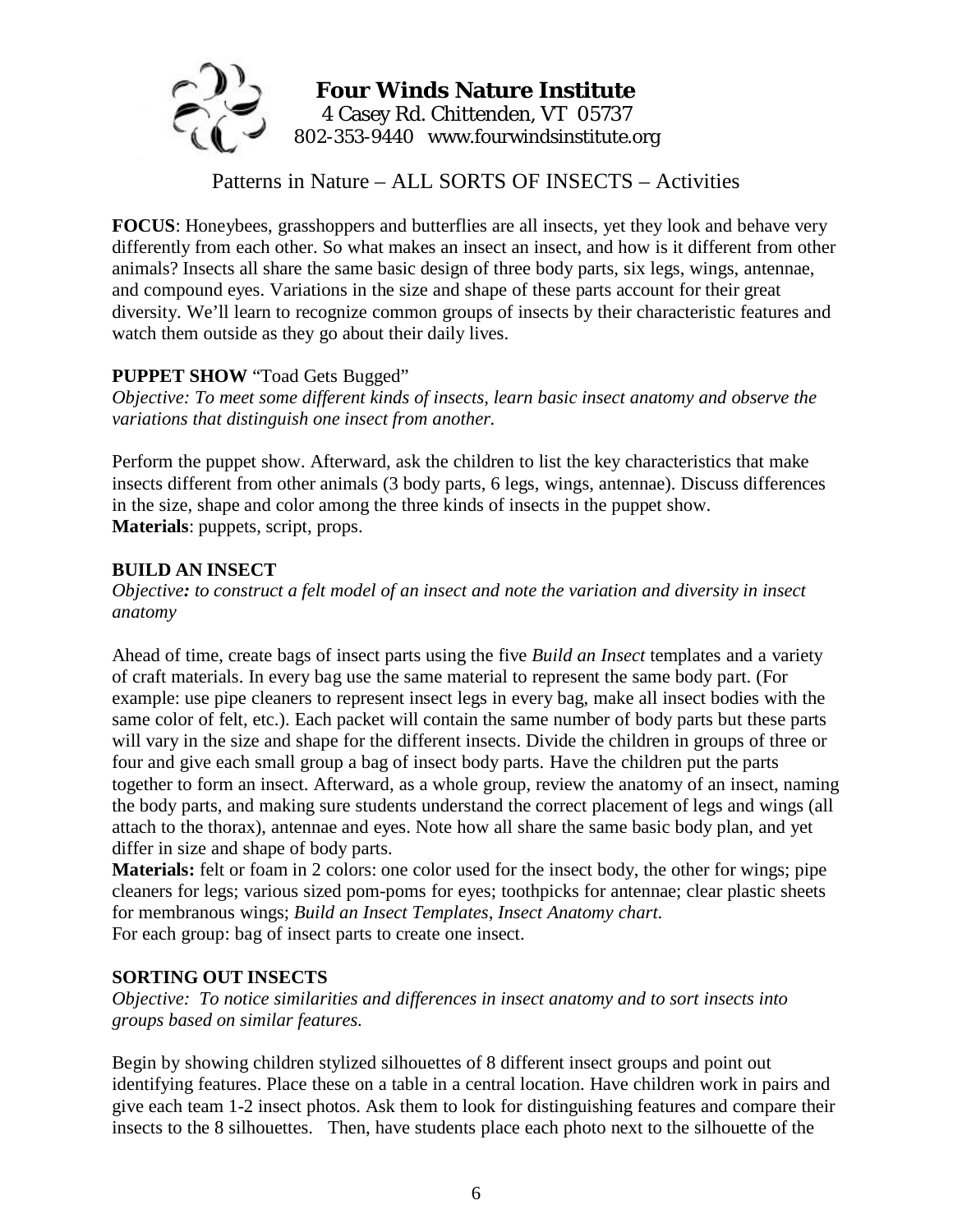insect group to which it belongs. With the whole group together, look at the silhouettes and photos by each. Use the *Key to Insect Photos* to check students' choices and make any corrections needed. How many of these insect orders are already familiar to the children? **Materials**: set of 8 *Insect Group Silhouettes*, *Insect photo set -* 24 cards, *Key to Insect Photos*.

#### **INSECT SAFARI**

*Objective: To explore different habitats and observe evidence of insects and other arthropods living in the schoolyard.* 

Before going outside, divide the class into small groups and supply each team with an *Insect Safari Card*, clipboard, pencil and collecting kit. Take the children outside to look for insects and evidence of insect activity. Ask each group to use surveyor's tape to mark their most exciting insect discovery. Take the whole group on a tour of the groups' findings. **Materials**: For each small group: *Insect Safari Card*; clipboard; pencil; collecting kit including bug jars, hand lenses, surveyor's tape, small piece of white sheet or pillowcase.

#### INSECT SAFARI CARD

Gently collect one of the insects you discover while on this search to inspect more closely later on. Avoid collecting any moths or butterflies as they can be injured fluttering inside the bug jars. **Do not collect anything that looks like a bee, wasp or hornet!!**

Listen for different insect noises. How many can you hear? Can you find the insect making the noise?

Follow a flying insect. How many times does it land? What does it land on?

Look for an insect on a flower. What is it doing? Check for pollen on its legs.

Look under rocks for hidden insects. Did you find any creatures that are not insects? How can you tell? Remember to gently replace the cover as you found it.

Find and watch a grasshopper. Does it have wings? Can you hop as far as it hops?

Find a cricket. Count the tail appendages to determine whether it's a boy or girl. (2=male; 3=female - the middle one is its egg-depositing tube)

Look for ants. Are they carrying anything? Where are they going? Can you find the anthill?

Spread a white cloth under some tall plants. Shake the plants and observe any critters that fall onto the sheet.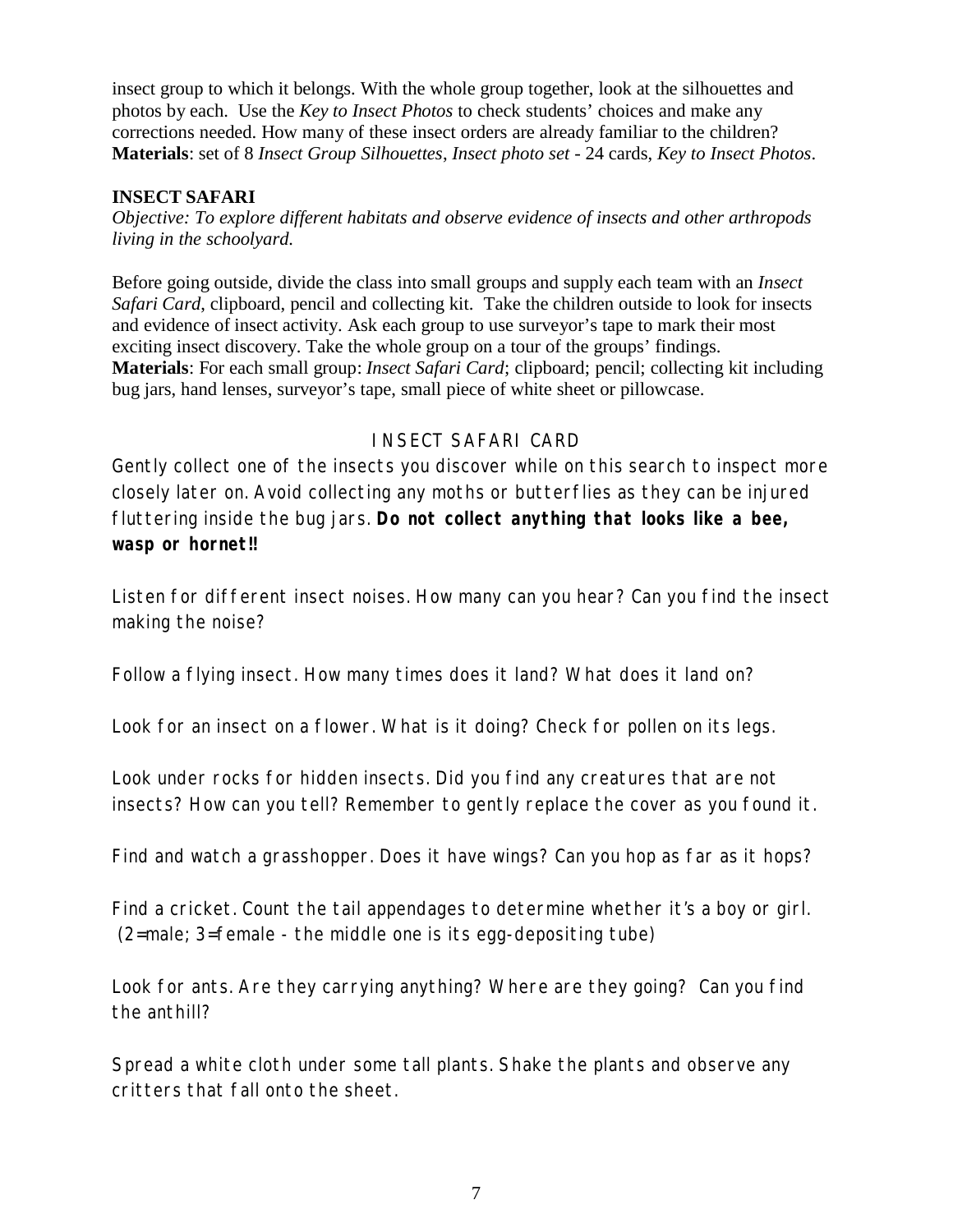#### **JOURNAL ACTIVITY**

*Objective: To record observations about an insect.* 

Prompt: Study and draw one of the insects caught in the Insect Safari.

Before drawing, display the insect silhouettes as reference. Ask children to determine the overall shape of their insect, noting where wings and legs come from. Then have them draw a simple outline of their insect. Next ask them to focus on details, such as where eyes are located, shape and length of antenna, wing shape and colors. Have them use colored pencils to fill in the details. Older students can label and date their drawing and add notes about their insect's behavior. Does this insect belong to one of the insect groups that were introduced earlier?

**Materials**: Clipboards, paper, colored pencils, hand lenses, insects in bug jars from the *Insect Safari*.

#### **GO WILD**

*Objective: To demonstrate respect for other living things by carefully releasing study insects outdoors and to observe different patterns of insect movement.*

Place the sheet on the ground and ask children to predict how their insect will leave when released from the jar. Will it fly? Hop? Crawl? Have children group their insects based on their predicted pattern of movement. Chant the release poem together. Now have the adults open the jars in small groups based on these guesses. Have children watch and note how and when each insect leaves. Try imitating their movements together. When all the insects have been released, talk about how insects get around.

**Materials**: Old sheet or shower curtain liner with concentric circles drawn in the center with permanent marker, insects in bug jars collected during *Insect Safari*, copy of *Goodbye Poem*.

#### **Goodbye Poem**

Thanks for spending time with me Away you go, you're free Hop or crawl, jump or fly It's time to say goodbye!

#### **CREEPY-CRAWLY CIRCLE DRAWINGS**

*Objective: To review basic insect anatomy while creating new and unusual insects.* 

In circles of 6-8 children, give each child a piece of letter-sized paper and guide them through folding their paper in quarters horizontally. Ask them to draw the outline of an insect head on the top 1/4 of their paper. Have them pass their paper to the child on their right, who will draw in a thorax beneath the head, using approximately the next ¼ of the paper. The next child will add an abdomen to complete the body in the remaining space. The drawing will continue to be passed around the circle, with each successive child adding a new body part in the following order: wings, legs, eyes and antennae. (Be sure to point out the correct location for these parts, i.e. wings and legs attach to thorax, eyes and antennae located on head.) Pass the completed insect one last time and have this child add additional features (mouthparts, stinger, ovipositor, veins on wings, etc.), color/decorate the insect and name it. Have children take turns introducing their funny insects and sharing a special feature with the rest of the group.

**Materials**: letter-sized drawing paper, colored pencils, markers or crayons, clipboards if doing this outside.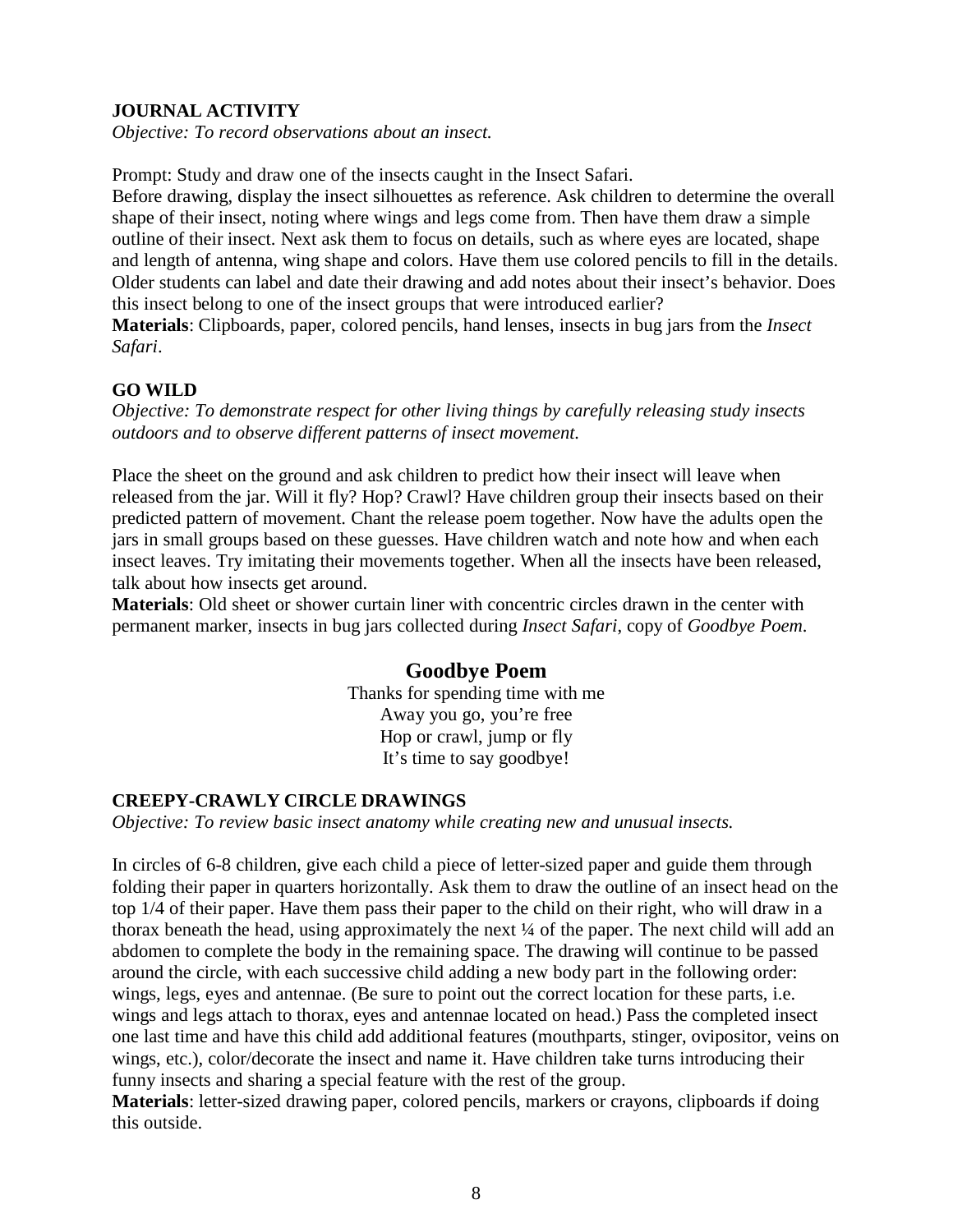#### **UPPER GRADES CHALLENGE (Grades 5-6)** – **INSECT CENSUS**

*Objective: To survey insects in your schoolyard using either pitfall or funnel traps to collect insects.*

For pitfall traps: Gather a few small plastic cups or containers to use as traps. Dig holes at different locations in the schoolyard and set the containers in the holes so that the top of the container is even with the soil surface. Place a spoonful of jam, a piece of ripe banana or other fruit as bait in the bottom of each container. Place 3 stones around the edge of the container and set a board on top of these. The raised board will make it more difficult for flying insects to escape, shade the container and keep rain out, while still providing easy access for insects to enter. Leave your container out for several hours or overnight. You might want to set out markers or cones, so the traps are easy to find.

For funnel traps: Twist a half sheet of poster board into a funnel shape and secure shape with packaging tape. Insert the small end of this large paper funnel into large collecting jar and attach the funnel securely to the jar by wrapping packaging tape around the rim of the jar and the outside of the paper funnel. Shake tall plants and shrubs over the funnel traps to collect hidden insects.

Using the *Insect Census Tally sheet*, record the numbers and types of insect collected. Be sure to release the insects. For pitfall traps, remove traps and fill in the holes when done.

**Materials:** For pitfall traps: trowels, plastic cups or containers, bait such as fruit, jam, very ripe bananas; For funnel traps: poster board, packaging tape, large collecting container; hand lenses, clipboards, pencils, paper, *Insect Census Tally sheet*.

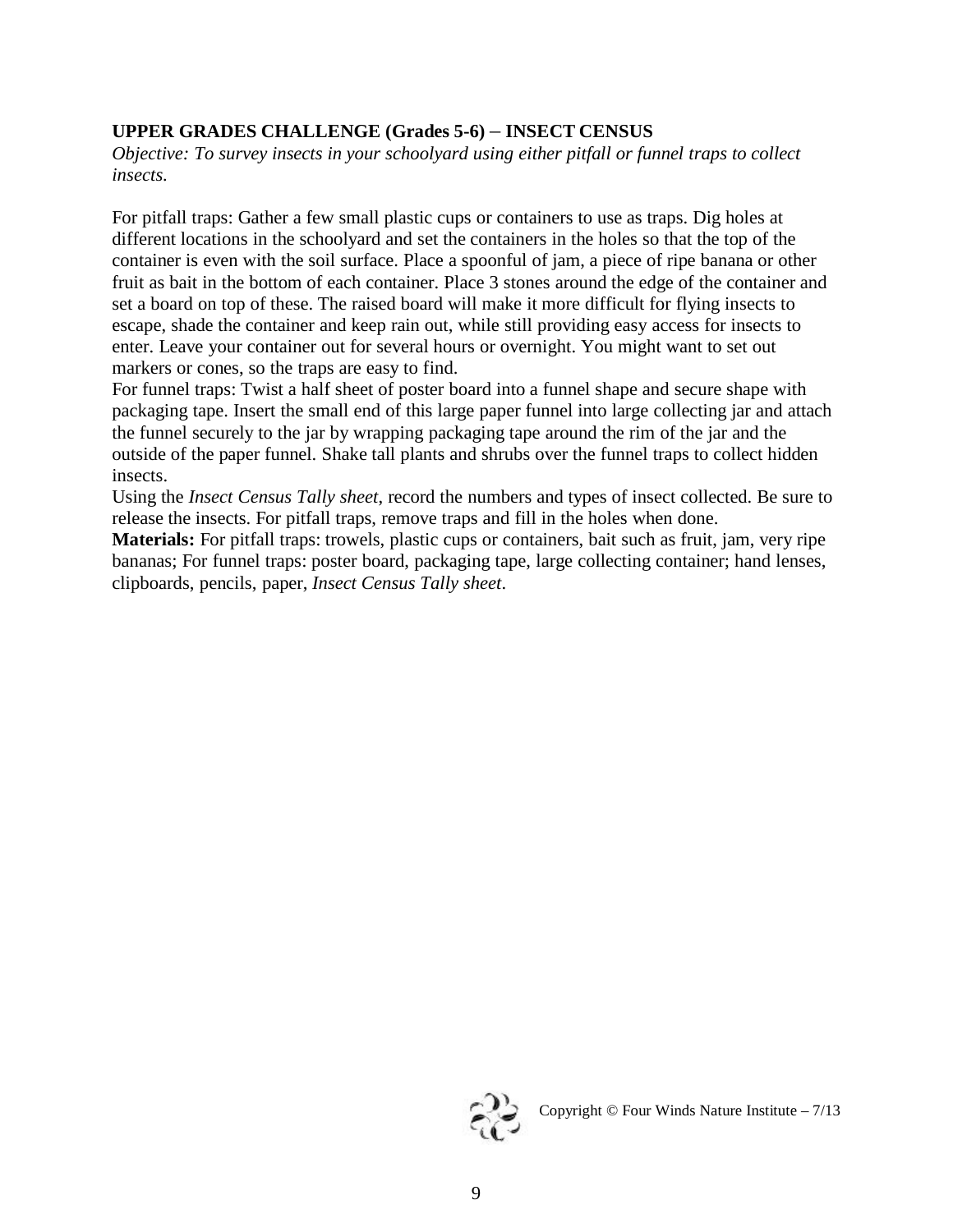

#### Patterns – ALL SORTS OF INSECTS – Puppet Show

#### **Toad Gets Bugged**

**Characters:** *Teddy Toad, Millie Millipede, Davy Dragonfly, Bombardier Beetle, Giant Water Bug.* 

**Teddy Toad** I've worked up an appetite in the garden today and a nice insect would hit the spot. Why, what's that I hear? Sounds like the pitter patter of little buggy feet. Who's that walking down my garden path? (*millipede enters*)

**Millie Millipede** It's me, Millie Millipede. Let me pass!

**Toad** Afraid not! I'm ready for an insect snack and a crunchy bug like you would be perfect.

**Millipede** You don't want to eat me. I might be crunchy, because of my hard outer shell or exoskeleton - but I'm NOT an insect!

**Toad** You sure look like an insect to me. You've got jointed legs and two antennae.

**Millipede** Yes, but insects only have three body parts, and I have way more than that.

**Toad** You do have many sections.

**Millipede** And insects have only six legs, and I have even more of those! Just think how they'd tickle your throat going down.

**Toad** A few dozen more won't make any difference to me.

**Millipede** And I just have tiny simple eyes and no wings. Why, insects have big compound eyes. And don't forget about their wings.

**Toad** Wings, yum-yum. I do love wings.

**Millipede** So if you eat me, you won't have any appetite left for an insect with wings. And here comes one right now.

**Toad** Well, OK. You can pass. I'll wait for a bug to eat. (*Millipede exits; dragonfly enters*) Who's that flitting down my garden path?

**Davy Dragonfly** It is I, Davy Dragonfly. Let me pass!

**Toad** Never! You're just what I've been waiting for - a nice crunchy bug to fill my belly.

**Dragonfly** Bug! I certainly am not a bug.

**Toad** What do you mean, you're not a bug? You've got three body parts, six legs, nice big compound eyes, and wings! You can't tell me you're not an insect!

**Dragonfly** Of course I'm an insect. But I'm not a BUG.

**Toad** Huh? Aren't bugs the same as insects?

**Dragonfly** Certainly not. A true bug is a particular type of insect – not just any old insect. Why, you wouldn't call a butterfly a "bug"?

**Toad** Well…no. A butterfly's a butterfly.

**Dragonfly** Right. A butterfly is another type of insect - one with big colorful wings. And, you wouldn't you call a bumblebee a bug either, would you?

**Toad** No, I guess not - I'd just call it a bee.

**Dragonfly** Exactly. Bees are insect cousins of wasps and ants. And you probably wouldn't call any of them bugs either.

**Toad** No- but to tell the truth, I'm confused. What's all this talk about bugs and true bugs.

**Dragonfly** Well, unfortunately many things get called bugs, but TRUE BUGS are a special group of insects. They have wings that close tightly over their backs, and beaks for sucking juices.

**Toad** Sounds like a juicy meal to me!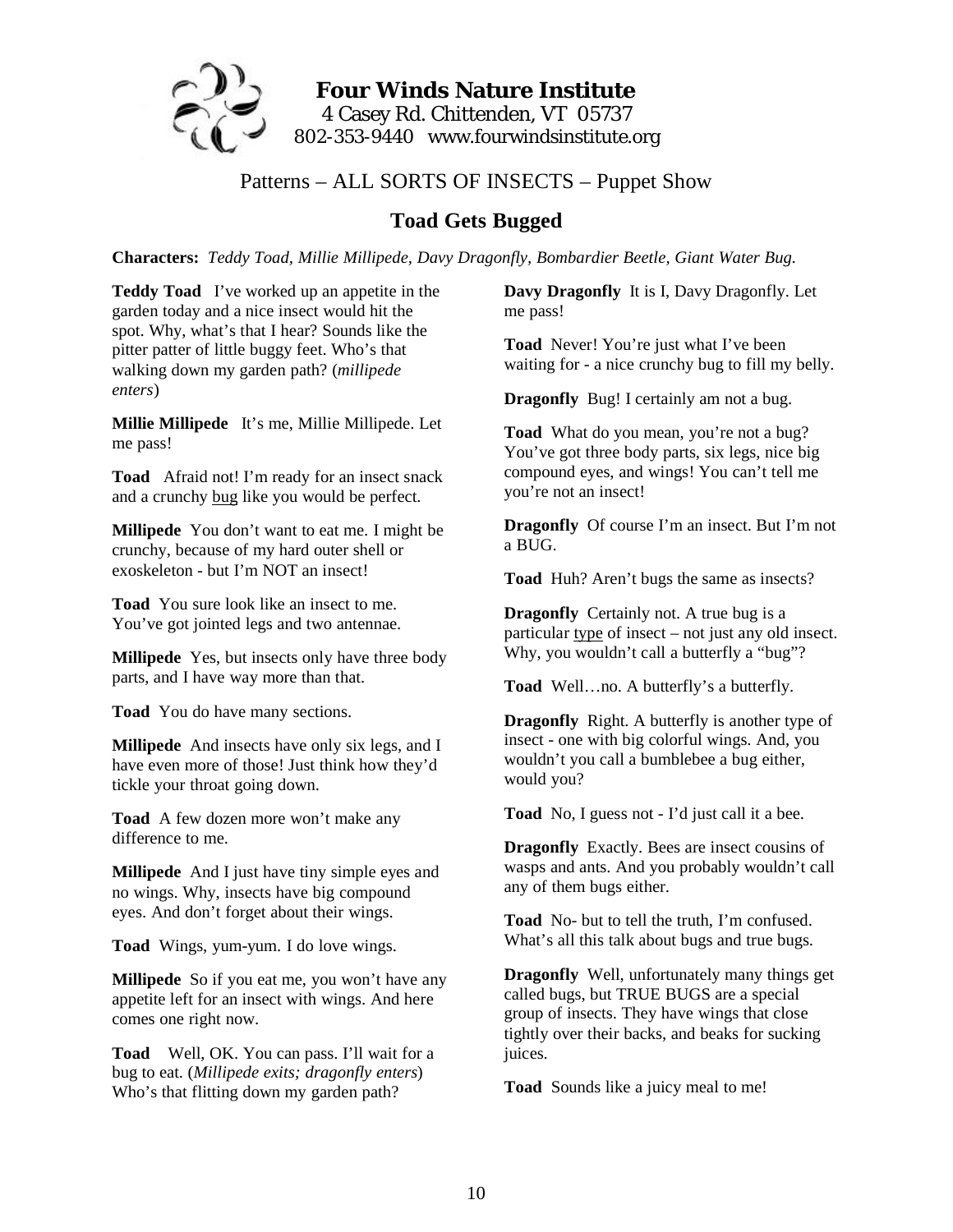**Dragonfly** Right. You don't want a buzzy dragonfly when you could eat a juicy bug instead!

**Toad** Yeah, you can pass. I want a true bug – yum!

**Dragonfly** So long, Toad. (*exits*)

**Toad** Bug, bug, I want a true bug! (*tapping noise*) Ah ha! Something's coming. Who's that coming down my garden path?

**Bombardier Beetle** Hey toady, how's it going? You're gonna let me pass, right?

**Toad** No sir-ee! I think you're a true bug, and I'm gonna eat you!

**Beetle** True bug? No way - can't you see I'm a beetle?

**Toad** Beetle, bug, what's the difference?

**Beetle** Well, for one thing, when a true bug's wings are closed they make an X-shape on its back. Now check out my wings.

**Toad** Hum. I see that your wings close in a straight line down the middle of your back.

**Beetle** That's right. My front wings are hard and protect my delicate under-wings.

**Toad** Well, that's fine with me. I like hard, crunchy wings! So, here you go, down the hatch! (*lunges at beetle*)

**Beetle** Guess you don't know anything about Bombardier Beetles.

**Toad** Bombardier Beetles? What's to know?

**Beetle** Well, think of us as the skunks of the insect world. I take aim, like this..…

**Toad** OH! Now I remember about bombardier beetles. You can squirt an awful chemical. Go on – go away! You can pass! I don't want you for dinner! I'll wait for a juicy bug after all!

**Beetle** I toad you so! Bye, Teddy. (*exits*)

**Toad** That was a close call. But here comes something now! Maybe it's a true bug. Who's that walking down my garden path?

**Giant Water** B**ug** (deep *voice*) It is I. A Giant Water Bug. Let me pass!

**Toad** No way! I want a bug for dinner, and I can see that your wings make an X on your back. You're a true bug for sure.

**Water Bug** Yeah, I am a true bug all right, but you don't want to mess with me.

**Toad** You are pretty big- but I have a big appetite.

**Water Bug** Me too--see my long front legs? They're good for grabbing my prey. Why, I eat tadpoles for snacks!

**Toad** Ttttt- tadpoles, you say?

**Water** B**ug** Yeah, and when I catch them, I poke my piercing, sucking mouth tube right through their skin and suck out the juices!

**Toad** (*to audience*) True or not, this bug is making me nervous.

**Water Bug** We water bugs can pierce some pretty tough skin. People often call us toe-biters!

**Toad** (*to audience*) If I don't let it pass, it might become a toad-biter! (*to bug*) Turns out I'm not very hungry after all. On your way, Water Bug.

**Water Bug** Smart decision. Now I'm off to the pond for a dip and a quick snack. (*exits*)

**Toad** Phew, that was a close call. It's a good thing I had my wits about me or that bug might have made me his dinner. Dinner? Doggone it! I let all those juicy, crunchy, leggy critters get away. Now I'm toad-ally famished! I'd better hop to it and find a bite to eat. Bye now.

#### **THE END**



Copyright © Four Winds Nature Institute – 7/13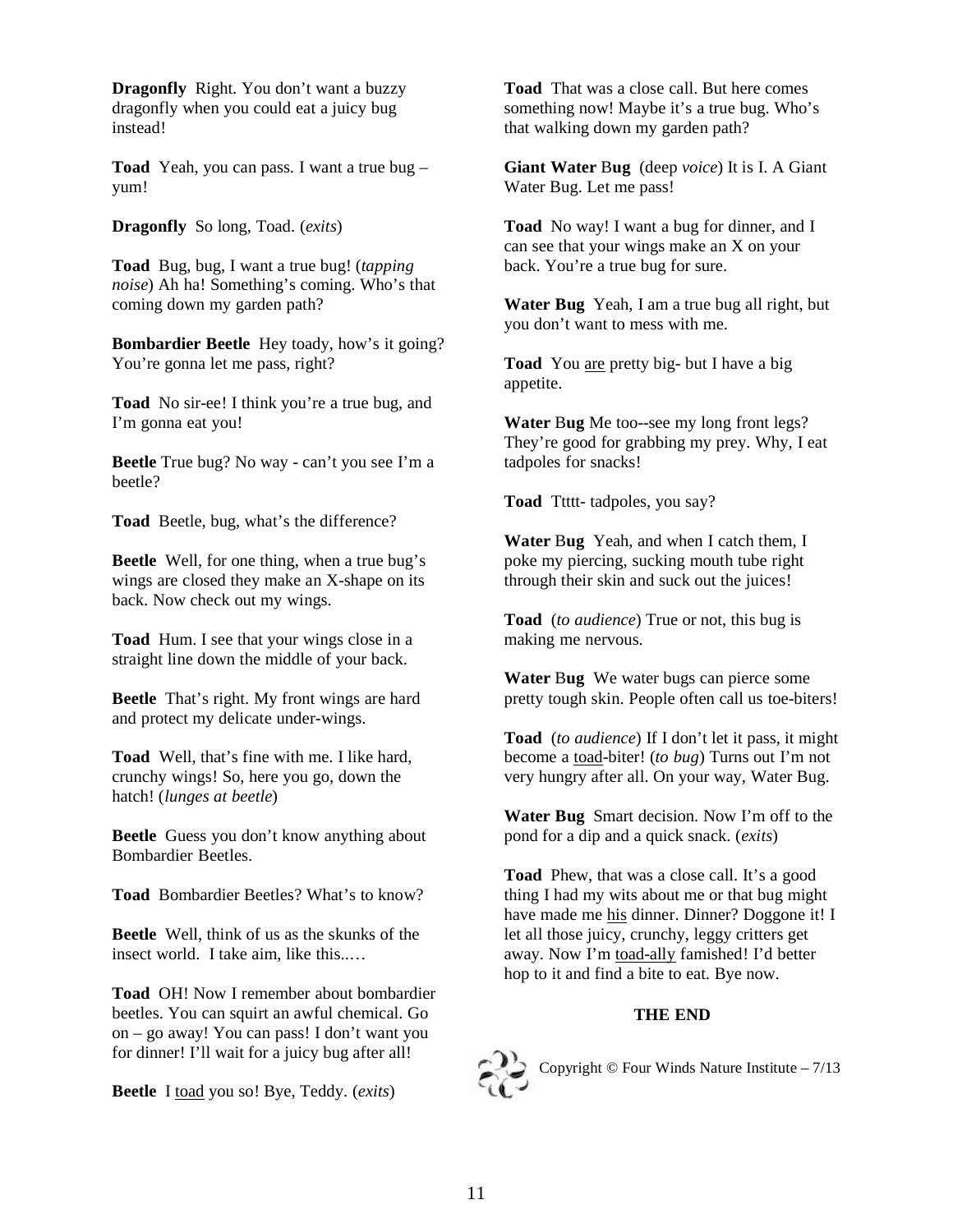

#### Patterns – LEAVES: NATURE'S SUNCATCHERS – Background

Leaves are all around us. They are the first signs of spring, brightening the landscape with fresh green. They give us shade in summer and color fields and hillsides emerald. Every fall they dazzle us with their fiery display of color. Leaves come in a variety of shapes and sizes, yet a close-up look reveals patterns that help us identify them. Despite differences in form, all leaves perform the same vital function- capturing sunlight and turning it into food for the plant.

At its most fundamental, a leaf is a flattened green surface or **blade**, supported by a slender stalk or **petiole**. It is made up of layers of cells sandwiched between outer waxy coverings that help keep water in and harmful bacteria and fungi out. These surface layers are dotted with tiny pores called **stomata**, which can open and close to regulate gas exchange, moisture and temperature within the leaf. A network of veins carries water and nutrients into and out of the leaf and provides a supportive framework for these delicate tissues. A **simple leaf** has a single blade while a **compound leaf**, like clover, is made of several smaller blades, called **leaflets**, attached to the petiole. Leaves are arranged on the stem to maximize their exposure to sunlight.

Just as we can recognize people by small facial differences, we can identify plants by studying their leaf shapes and arrangement. Each leaf has a unique set of features, and there are many variations in leaf designs. Leaves can be broad like maple leaves, narrow like blades of grass or even needle-shaped like the leaves of evergreens. Leaf edges, also called **leaf margins**, can vary, too. Lilac leaves have smooth margins; elm leaves are toothed, like a saw blade; while dandelions are jagged and oak leaves are divided into lobes. Some leaves, like those of carrot, are so finely dissected they look like lace.

Another distinctive identifying feature of leaves is the pattern of veins that run throughout the blade. These act as the leaf's plumbing system carrying water and nutrients in and food, in the form of sugars, out of the leaf. There are three main types of **leaf venation**--**pinnate, palmate** and **parallel**. Pinnate venation consists of one main vein, called a **midrib**, running through the middle of the leaf with side veins extending to the leaf margins, similar to the structure of a feather. In palmate leaves, such as maple leaves, the main veins radiate from the petiole attachment and fan out through the leaf blade. In the grass, lily and related families, parallel veins are the rule, running side-by-side down the length of the leaf blade.

Environmental conditions influence leaf features in many ways. Shaded leaves tend to be larger, thinner and darker green than those in full sunlight. Quaking Aspen grows in open sunny places and has many small leaves with flattened petioles that let each leaf tremble in the slightest breeze, allowing sun to filter to the leaves below and keeping the leaf from overheating. Leaves of tropical plants often have "drip tips" that allow water to drain from leaf surfaces thus preventing mold growth that could damage the leaf. Common Mullein grows in sunny open places and their fuzzy leaves are thought to trap moisture, reflect sunlight, and reduce water loss.

Leaves come in all shapes and sizes, yet they all have the same function--to produce food for the plant. For unlike animals, plants don't raid the cookie jar or go hunting for food when they are hungry; they make their own food. And their green color is key to this function. The green comes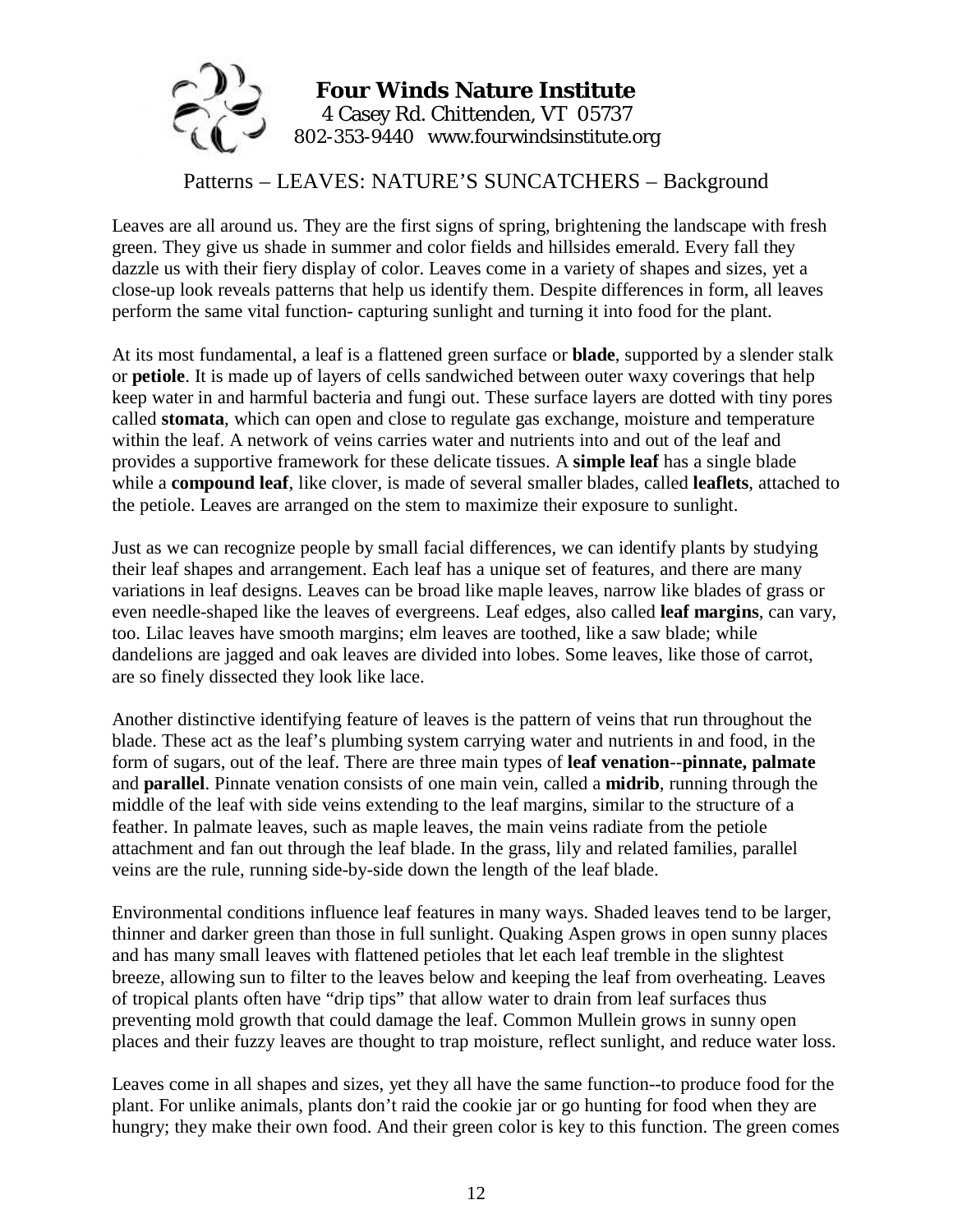from the pigment, **chlorophyll**, which is contained in the upper surface of the leaf. To understand this food-making process, think of it as a recipe-- the plant's version of making a batch of brownies. Along with chlorophyll, the main ingredients are: solar energy, from the sun; water, absorbed by plant roots; and **carbon dioxide**, a gas absorbed from air through the leaves. Chlorophyll absorbs sunlight and acts as a **catalyst**, transforming solar energy into chemical energy used to make plant food. This energy is then used to split water into its component parts, hydrogen and oxygen. The hydrogen joins with carbon dioxide to form a simple sugar called **glucose**. This sugar is carried in the veins to other parts of the plant and used to help the plant grow, making new leaves, flowers, fruits and seeds. As a by-product, plants give off oxygen, an essential element needed by living things. This chemical reaction, called **photosynthesis**, is thought to be one of the most important processes on Earth, for it provides food, not only for plants, but ultimately, for most animals who depend on plants for energy to live and grow.

All summer, leaves are busy making and storing food. But the shortening days of fall signal a change in the seasons. Tree leaves have to cope with less light, cold temperatures and frozen water. Tough waxy evergreen needles are resistant to the cold and drought-like conditions of winter and remain on the tree. But broad-leaved trees seal off and shed their leaves. Special cork cells grow over the veins into the leaves, cutting off their water supply. Without water, chlorophyll production starts to dwindle. Now the other pigments that have been there all along start to show through. The orange colors come from **carotene** and yellow from **xanthophylls**, two pigments common in familiar fruits and vegetables, like carrots, corn and bananas. While yellow and orange colors are simply unmasked, red and purple colors are produced in response to bright light and sugar in leaves. As veins get sealed off, sugars get trapped in the leaves. On cool nights, a chemical reaction converts sugars in the sap to a new pigment, **anthocyanin**, tinting leaves red to purple.

Although not completely understood, temperature, light and water supply are thought to influence the degree and duration of fall color. An early frost weakens the leaf, turning it brown before the best color is developed. Drought tends to delay or halt color, causing pigments to fade, leaves to dry out and turn brown. A series of rainy or overcast days limits light, hence photosynthesis, resulting in less sugar production and fewer red leaves. The best colors are produced when a warm, wet spring is followed by a summer that is not too hot or dry. These combined with sunny fall days and cool nights above freezing produce the best display of colors. Fall leaf color can also be used to identify trees, as each type of tree has it own special range of color.

Leaves make up our natural world and without them there would be no forests, no grassy meadows, no gardens of leafy greens. Through the amazing process of photosynthesis, they provide the oxygen we breathe and the food we eat. We couldn't live without them!

#### **Suggested Reading**

Bang, Molly and Chisholm, Penny. *Living Sunlight—How Plants Bring the Earth to Life.* New York: Blue Sky Press, 2009.

Maestro, Betsy. *Why Do Leaves Change Color?* New York: Harper Collins, 1994. Silverstein, A. et al. *Photosynthesis.* Minneapolis, MN: Twenty-First Century Books, 2008.



Copyright  $\copyright$  Four Winds Nature Institute –  $7/13$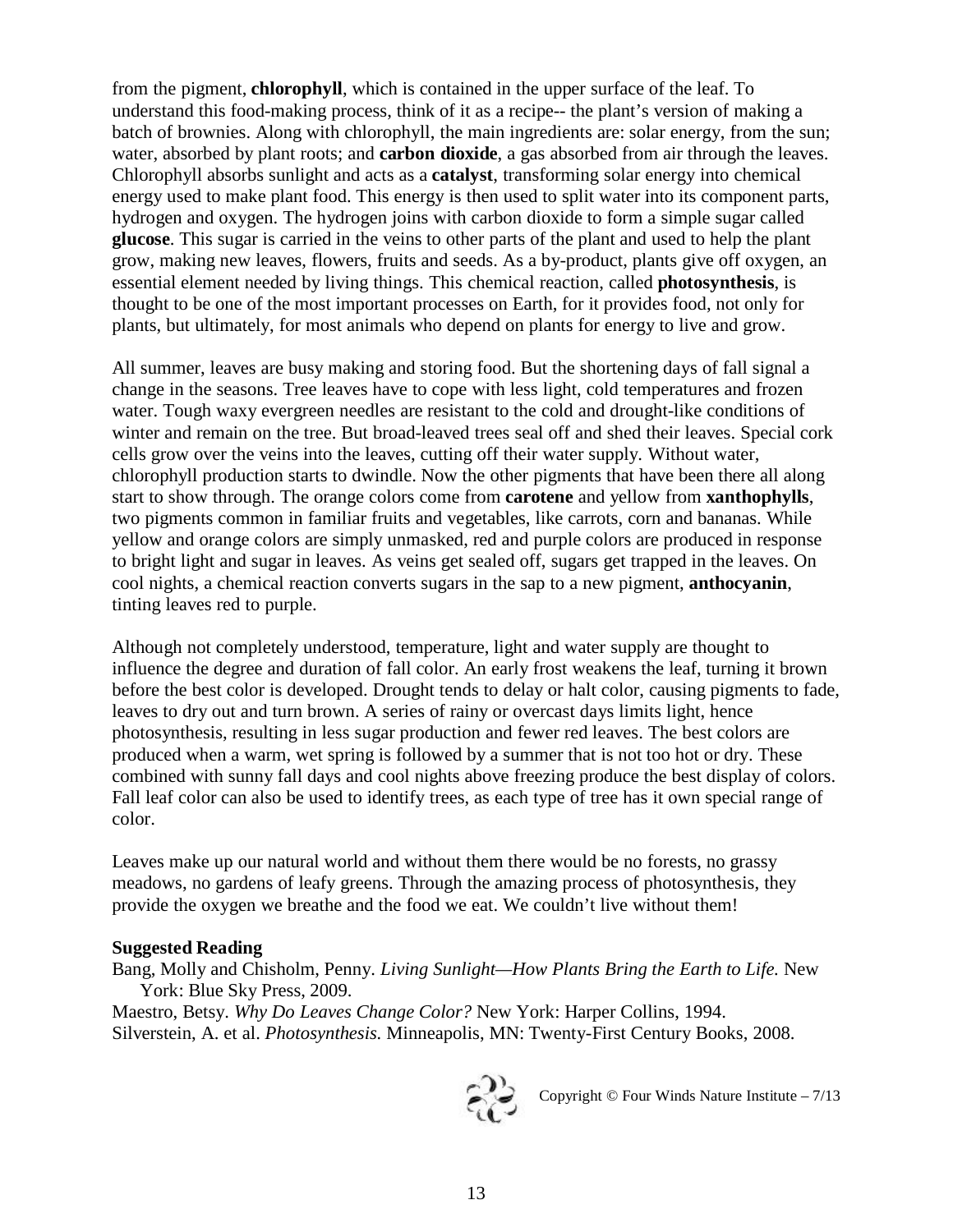

Patterns – LEAVES: NATURE'S SUNCATCHERS – Activities

**FOCUS**: Leaves come in a variety of shapes and sizes but they are all designed to make food for the plant, using sunlight, water, air and their green pigment, chlorophyll. With close observation, leaf features such as shape and venation can provide important clues to the identity of plants.

#### **PUPPET SHOW** "Leaf It to Leaves"

*Objective: To meet a variety of leaf types and learn about their common function- making food for plants and animals through the process of photosynthesis.* 

Perform the puppet show, or have a group of children perform it for the class. Afterward, review the photosynthesis process and stress its importance for both plants and animals. **Materials**: puppets, props, script, *Photosynthesis diagram and explanation*.

#### **LEAF LOOK SORT AND FIND**

*Objective: To become familiar with the different physical features of leaves and associated vocabulary.* 

Bring in an assortment of different types of leaves and give one to each child. Using the *Leaf Anatomy* and *A Variety of Leaves diagrams,* have them note the various features on their leaf. Explain that you will now be asking them to split into 2 groups based on particular leaf features. Possible leaf features to sort by include:

Compound versus simple leaves Smooth leaf edges versus toothed edges Entire leaf versus leaves divided into lobes Short versus long petiole Big versus small leaves

Smooth surface texture versus rough texture

Once they are in their groups, ask them to compare their leaves, noting variations among that particular feature. Then sort again, using another leaf feature. Have older children keep track of features that make their leaf unique. Continue to sort by a few more features into 2 groups. After the final sort, have the children sit in circle with this group and collect their leaves. Spread their leaves in the center and have each child pick out their leaf, noting the features that helped them identify it.

**Materials**: Assortment of leaves; *Leaf Anatomy diagram, A Variety of Leaves diagram.*

#### **LEAF PRINTS**

*Objective: To learn about venation patterns in leaves while making prints using ink, paint or crayons.* 

Give children leaves and have them inspect the underside, noting the patterns of veins that run from petiole to leaf tip. Explain that these veins are like the plumbing system of the leaf, and transport water and minerals into the leaf and carry food out. Use the *Three Leaf Venation Types diagram* to show the three main venation patterns: pinnate, palmate or parallel.

Pass out paper and have the children make a leaf print using one of the following methods: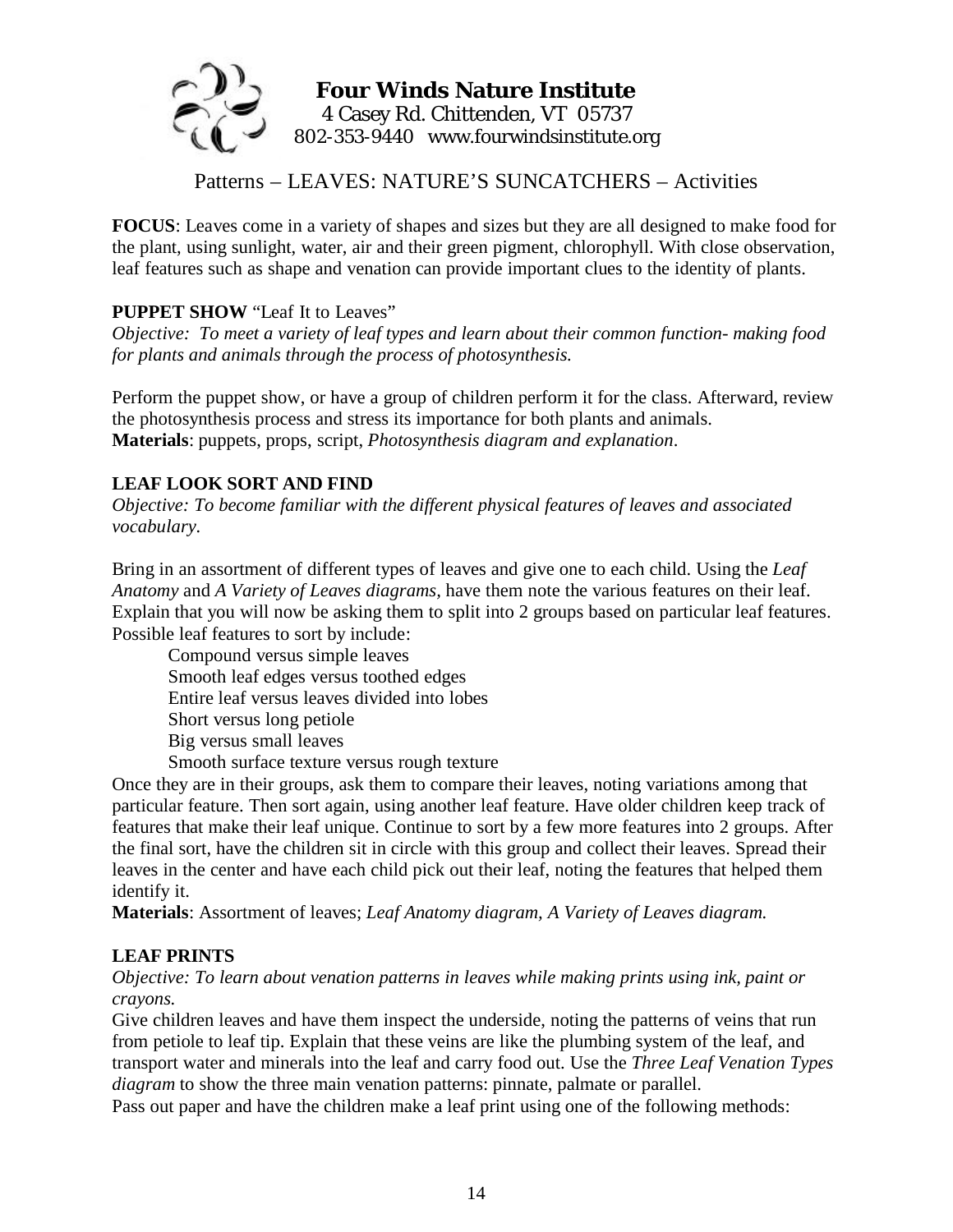Simple crayon rubbing- fold a piece of white paper in half. Place leaf, vein side up, in between. Using the broad side of the crayon, rub it over the enclosed leaf and an impression of the leaf and its vein pattern will appear.

Printing with paint and roller/brayer- Begin by applying paint or ink to a flat surface. Use the brayer to spread the paint/ink in a thin film and ask the children to use this supply to re-ink the brayer after each leaf. Direct each child to place their leaf, vein-side up on a piece of paper and using the brayer, spread a thin layer of paint all over the leaf surface. Have them carefully remove their leaf, place it, paint-side down, on another sheet of white paper and cover it with a clean paper towel or a piece of scrap paper. Roll a second clean brayer over the leaf, remove the scrap paper and gently lift off the leaf to reveal the vein impression.

Set out the *Three Leaf Venation Types diagram* depicting the 3 types of leaf venation - palmate, parallel and pinnate. Ask children to place their leaf prints in line next to the matching venation type to create a bar graph, noting which type is most and least common among the leaves collected.

**Materials:** Assortment of leaves, paper, crayons, ink or paint, brayers/rollers, *Three Leaf Venation Types diagram.*

#### **LEAF GRAB BAG (Grades K-2)**

collection).

*Objective: To discover a variety of leaves outdoors and examine their characteristics looking for patterns.* 

#### **WARNING: Before collecting leaves, be sure to check your school grounds for any poisonous plants, such as Poison Ivy and Poison Parsnip.**

Have young children work in small groups with a leader to look for different types of leaves. Provide paper lunch bags to collect samples. Ask them to collect leaves from different types of plants, such as grasses, weeds, trees, shrubs, even garden plants. Have each small group sort their leaves into 2 piles and see if the other groups can guess the feature used to sort them. Have the children save their leaves for future activities.

**Materials**: paper lunch bags, *Poison Ivy Information* sheet.

#### **UPPER GRADES CHALLENGE (Grades 3-6) – FALL TREE LEAF COLLECTIONS**

*Objective*: *To identify tree leaves by shape, color and vein patterns*.

Ahead of time, survey the school grounds to be sure there is a good selection of trees and leaves. If not, bring in leaves to supplement those on the school grounds. Take students outside to areas where different kinds of trees are growing. In small groups, have students collect leaves, choosing a variety of shapes and colors. Challenge them to collect one sample of as many different kinds of leaves as they can find and different color variants of each leaf type. First ask students to sort their leaf collections into groups based on color only. Then have them further divide these larger color groups into smaller groups based on leaf shape and vein patterns. Note which leaves come in only one color and which come in a wider range of colors. Using the *Fall Tree Leaf Identification Guide*, have students try to identify the leaves. As a closing activity, have small groups line up 10 leaves of each tree species identified, highlighting either their uniformity of fall color or variation of hues.

As a learning extension, students may press leaves between sheets of newsprint weighted down under a stack of books. Later, have them pick their favorite pressed specimens; glue them onto paper, cardboard or into a journal; and label them to make a personal reference book. **Materials**: *Fall Tree Leaf Identification Guide*; (Optional for learning extension activity newspaper and heavy books for pressing leaves, glue, white paper or journal in which to mount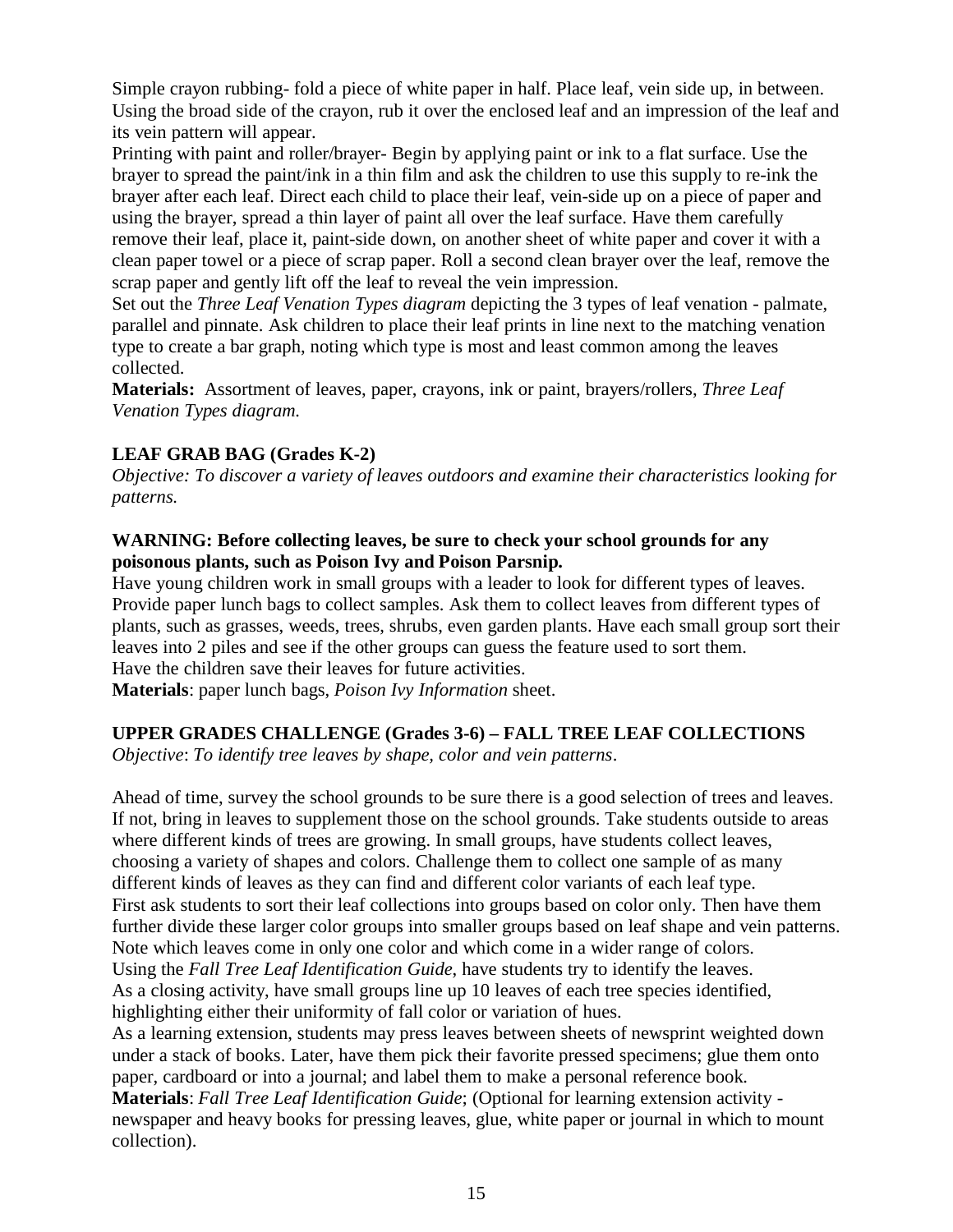#### **LEAF EYE SPY** (Grades K-2)

*Objective: To accurately describe and identify key physical characteristics of leaves.* 

Working in groups of 3 or 4, have the children sit in a circle with leaves from their *Leaf Grab Bag* activity spread in the center. Explain that, one at a time, each child will visually choose one leaf to describe to the other children, to see if they can guess his or her leaf. The child describing the leaf should focus on one feature at a time. For example, "I spy with my little eye a leaf that has smooth edges". After each feature is described, the children guessing remove all the leaves that don't match that description. This is a good strategy to help narrow down the leaf choices. Continue until the children correctly guess the "eye spy" leaf. Return all the leaves to the center of the circle and play again with a new child choosing and describing their secret leaf. **Materials**: Leaves from *Leaf Grab Bag* activity.

#### **PICTURE A LEAF** (Grades 3-6)

*Objective: To make detailed observations and describe a leaf so that someone else can accurately draw it without seeing it.* 

Divide the children into pairs and have them sit back to back. Provide one with a clipboard, pencil, paper while the other secretly picks out a leaf from their *Fall Tree Leaf Collections*. With both children using the *Leaf Anatomy* and *A Variety of Leaves diagrams* as a guide, have one child describe their selected leaf, while the other tries to draw it based on the description. Compare the finished drawing to the chosen leaf. Switch roles and repeat the activity with a new leaf.

**Materials**: Leaves from the *Fall Tree Leaf Collections*; paper, pencil, clipboard, one per pair; *Leaf Anatomy* and *A Variety of Leaves diagrams,* one per child*.*

#### **LEAF CRITTERS** (Grades K-2)

*Objective: To create collage animals using different shaped leaves.* 

Explain to the children that they will be using leaves of different shapes and colors to create animals. Show examples and ask questions to guide them in their leaf selection process.

What leaf shape reminds you of wings? Ears? Fins? Legs? A tail?

What shape leaf could be the body of a fish? A turtle? A bird?

How could you give an animal spots using leaves? What about stripes?

Give them each a piece of cardstock and glue sticks to assemble their leaf collage animal. If you press an assortment of leaves beforehand, they will retain their shape, color and last longer. You can also try pressing the final creations.

**Materials**: *Leaf Critter* examples, leaves, both newly collected and from *Leaf Grab Bag* activity; cardstock and glue sticks.

#### **ENVIRONMENTAL ART/SCULPTURE** (Grades 3-6)

*Objective: To use leaves in a range of colors along with other natural materials to create art assemblages outdoors.* 

Show the children examples of environmental artwork by artists, such as Andy Goldsworthy and Vermont artist Sally J. Smith. Using gathered leaves and other natural materials have children work together in small groups to create environmental art assemblages around their schoolyard. Take a tour of the finished artwork and photograph each piece. If possible, leave the artwork in place for others to enjoy.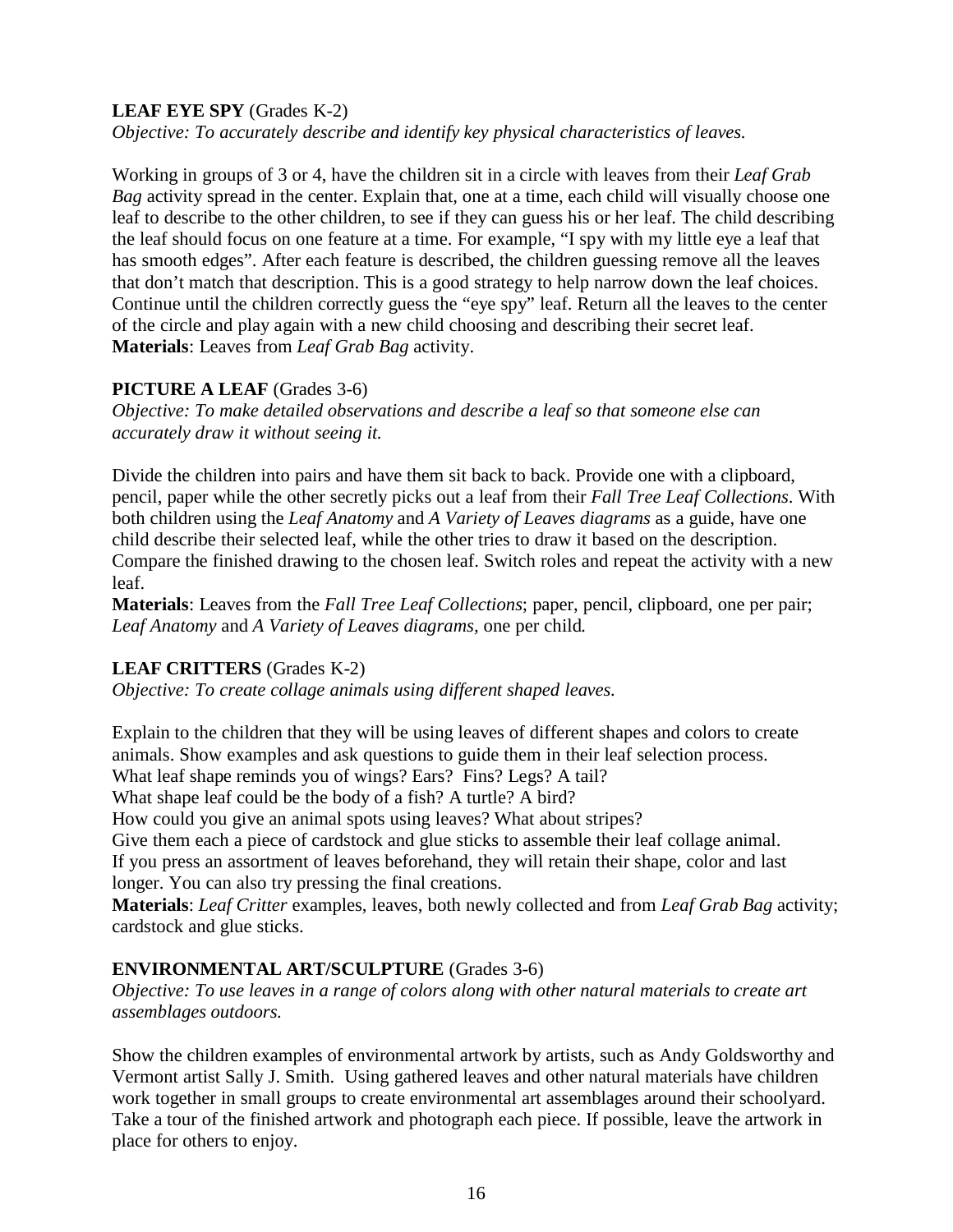**Materials**: Environmental art examples, leaves and other natural materials, camera to photograph artwork.

#### **JOURNAL ACTIVITY AND CLOSING THOUGHTS**

*Objective: To record observations about leaves.*

There are several options for journal activities: For children in grades K-2, consider *Leaf Prints* and *Leaf Critters*. For children in grades 3-6, *Leaf Prints*, *Upper Grades Challenge- Fall Tree Leaf Collections*, and *Picture a Leaf* would be good choices.

Afterwards, in small groups, have children share their work and one thing they learned about leaves.

**Materials**: Paper or science journals; clipboards and drawing materials

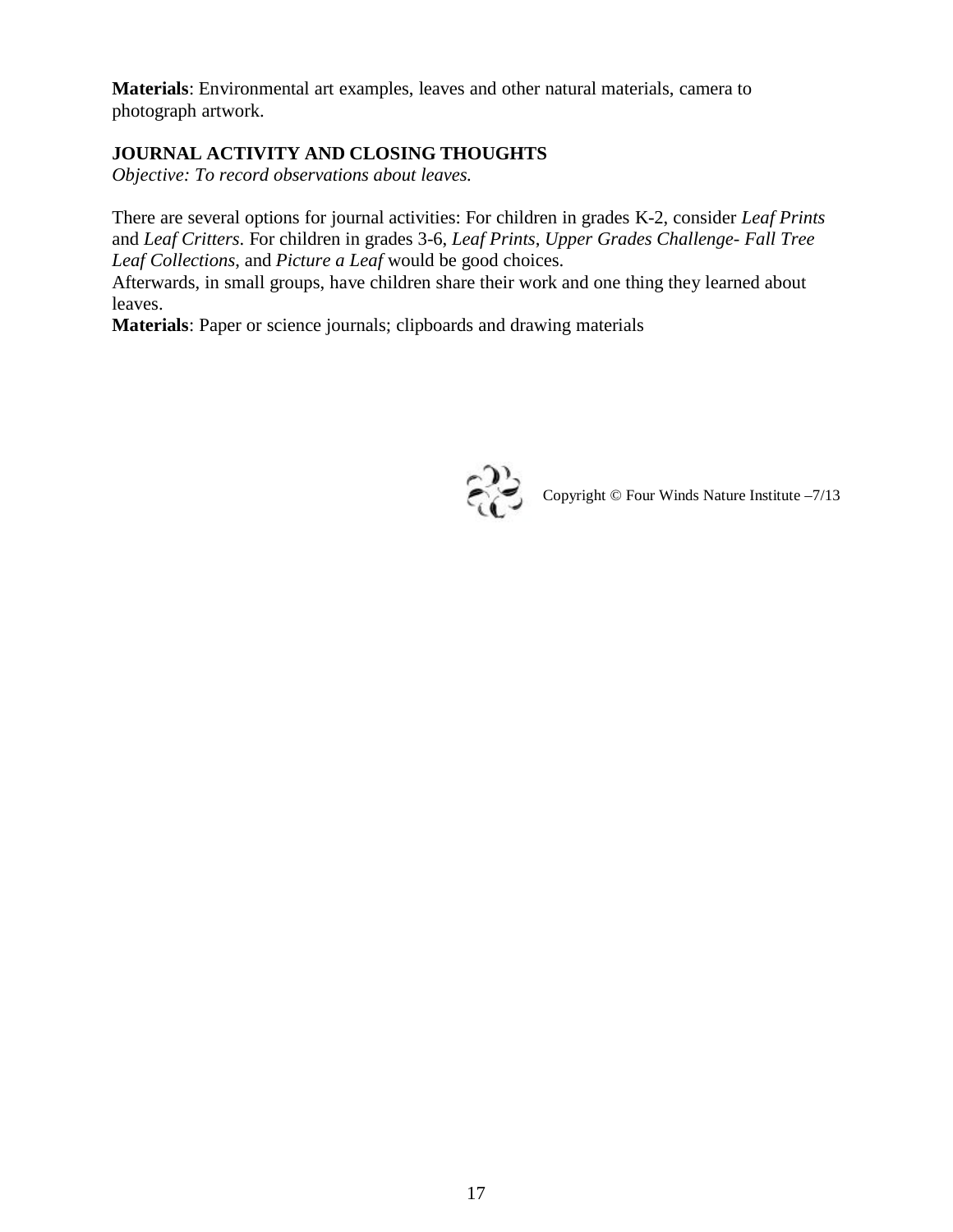

#### Patterns – LEAVES: NATURE'S SUNCATCHERS – Puppet Show

#### **Leaf It to Leaves!**

*Characters: Woody Woodchuck, Freda Fern, Pine Needles, Gertie Grass, Chlorophyll, Maple Leaf Props: carbon dioxide, water drop, sun, leaf cut-outs (clover, jagged, smooth) or real leaves.* 

**Woody Woodchuck** (*singing while holding clover*) I'm looking over a four-leaf clover that I overlooked before. Mmm - I certainly do love leaves. They make such wonderful meals for a woodchuck. And they come in all shapes and sizes. Take this clover - four tiny leaflets joined in the middle to make one compound leaf. Yumyum. And there are simple leaves with smooth edges (*hold up smooth leaf*) and leaves with jagged teeth (*hold up jagged leaf*). And (*Fern enters*) here comes a lacey one. Hi there, Freda Fern. I was just thinking about you.

**Freda Fern** You were? Why's that? I'm all ears – well, actually I'm all leaves.

**Woodchuck** Why, that's what I was thinking about – leaves. Yours are so pretty – delicate, lacey and such a lovely shade of green.

**Fern** Yes, I think my leaves are just fern-tastic. They're so long and graceful they even have a special name.

**Woodchuck** Yes, I remember, they're called "fronds" aren't they?

**Fern** That's right, and I'm very frond of them. In fact, I'd be nothing without them. Well, see you later, Woody. *(fern exits)*

**Woodchuck** Bye, Freda. (*pine needles enter*). Wow, who are you? You look dangerous with all those sharp points!

**Pine Needles** They're called needles, pine needles, that is. And I think they make me look pretty sharp.

**Woodchuck** Gee, I wonder why pine trees have needles but other kinds of trees have leaves.

**Pine Needles** Hey, needles are leaves – they're the leaves on pines and other evergreen trees.

**Woodchuck** Really? But they're so skinny and hard.

**Pine Needles** Needles have a hard waxy coating to keep them from drying out. That's why they can stay on the tree all year long.

**Woodchuck** But it's so cold in winter! Don't they just turn blue?

**Pine Needles** No, silly! If they did we'd be called "everblues" instead of evergreens! (*exits, grass enters*)

**Woodchuck** Oh, hi there, Gertie Grass. I was just thinking about you grasses.

**Gertie Grass** I was afraid of that.

**Woodchuck** I mean, a grass leaf sure is long and narrow compared to other leaves.

**Grass** That's why it's called a "blade" of grass. It's narrow and has sharp edges like a knife. But be-leaf me, it's still a leaf.

**Woodchuck** You know, Gertie, all this talk about leaves is making me hungry. Are you getting hungry, too?

**Grass** Me? No, plants don't ever get hungry.

**Woodchuck** What do you mean? Everybody gets hungry! We all need to eat to get energy to live and grow.

**Grass** Well, plants just don't get hungry.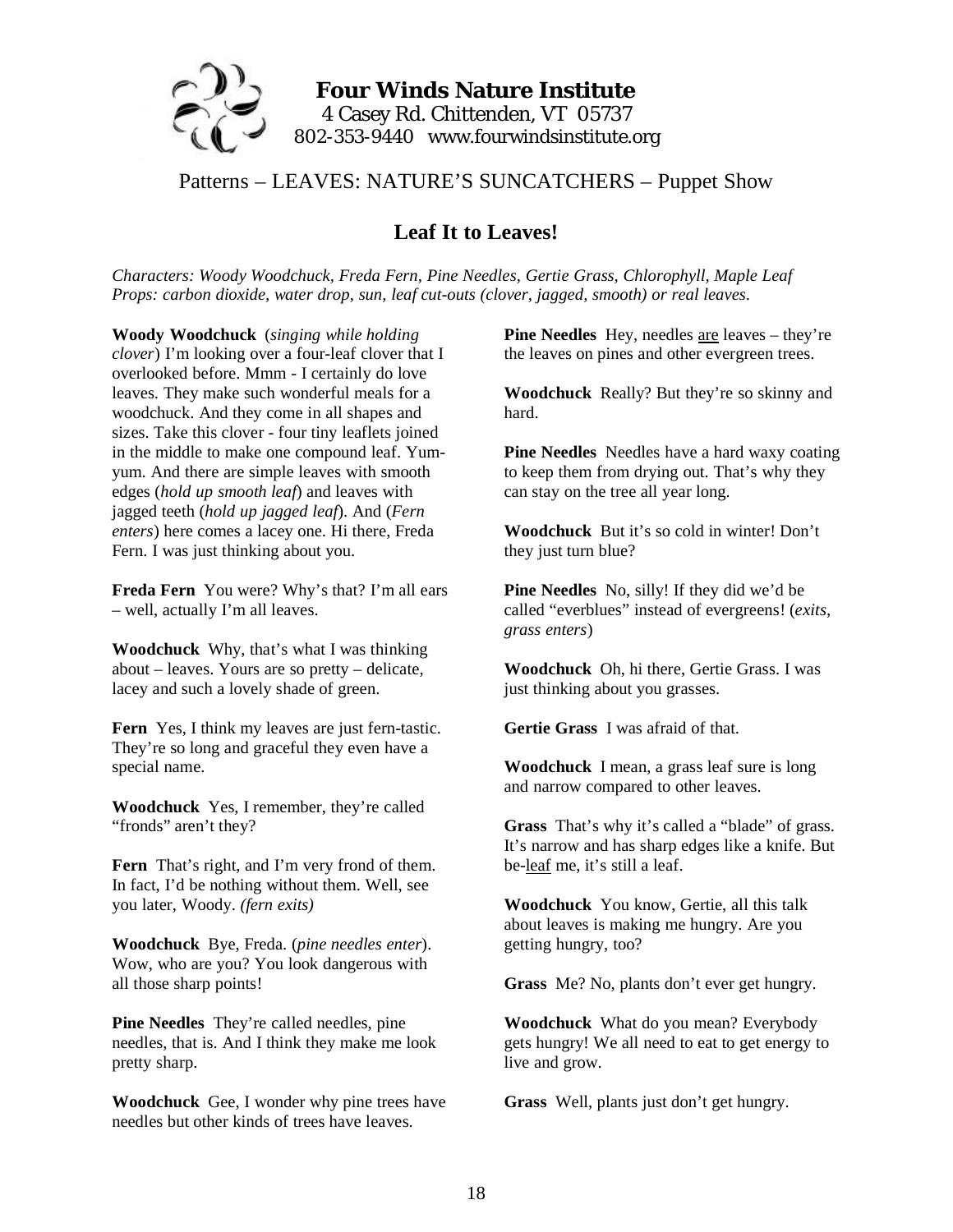**Woodchuck** OK, if that's true, then how do you get energy to make leaves, fruits, seeds and all the other good things that I like to eat? You can't just conjure them up out of thin air.

**Grass** Actually, that's just what we do.

**Woodchuck** Come on, you're joking – how can you make leaves out of air?

**Grass** Well, not just air. We need water from the soil, too.

**Woodchuck** Sounds like magic. So where does the energy come from to turn air and water into leaves, fruits and seeds?

**Grass** Why, from the sun, of course. Our leaves are like solar panels. They catch the sunlight and use the energy to make our food.

**Woodchuck** Amazing! But how can leaves do that?

**Grass** The secret is chlorophyll. It's what makes our leaves green.

**Woodchuck** Well, I'm green with envy! But I still don't completely understand how it works.

**Grass** Then, you'd better talk to my plant manager. Why, here he comes now. (*exits*)

**Chlorophyll** Hi, Phil's the name – Chlorophyll, that is, and I'm the green stuff in leaves. I help turn sunshine into food. It's called photosynthesis and it's very fulfilling work.

**Woodchuck** I bet! So how do you do it?

**Chlorophyll** It's easy to understand if you learn this simple song (*sung to the tune of "Frere Jacques"*):

Plants begin with Carbon dioxide (*hold up CO2 prop*) *From the air From the air* Water from the soil (*hold up water drop*) Add a dose of sunshine (*hold up sun*) *Makes our food Enough to share!* 

**Woodchuck** Hey, that's a catchy tune. But, I'm kind of shy when it comes to singing.

**Chlorophyll** Then let's get everyone to sing along. All together now. (*repeat song*) Hey, that was pretty good. Now, I'd better get back to work – catching sunshine and making food – not just for plants but for everyone. See you around! (*exits*)

**Woodchuck** Goodbye, Chlorophyll. Thanks for sharing your song - and your food with us. (*maple leaf enters*)*.* Hello! Where did you come from?

**Maple Leaf** I just blew off that tree over there. I'm a maple leaf. Just call me Sugar.

**Woodchuck** Gee, you're so colorful – all yellow and orange. Hey wait a minute, you're not green! Where's your chlorophyll?

**Maple Leaf** I used to have chlorophyll when I was younger. But now that it's fall, leaves like me stop making food and our chlorophyll fades away. Now you can see all the other colors in me that were hidden by the green.

**Woodchuck** Well, you sure look jazzy!

**Maple Leaf** Hey, thanks! You should check out some other fall leaves. Red Maples turn bright red. Ash leaves turn yellow or purple. And Beech leaves change to golden brown.

**Woodchuck** Wow! Leaves come in all different shapes, sizes and colors – from big to small, lacy to smooth, fronds, blades, needles…

**Maple Leaf** We might all look different, but we all do the same job – making food for plants.

**Woodchuck** And for animals, too. Photosynthesis is really important work! Why, we couldn't live without you.

**Maple Leaf** Yeah, I know. It's a big job but we can handle it, Woody. Just leaf it to us!

#### **The End**



Copyright  $\odot$  Four Winds Nature Institute – 7/12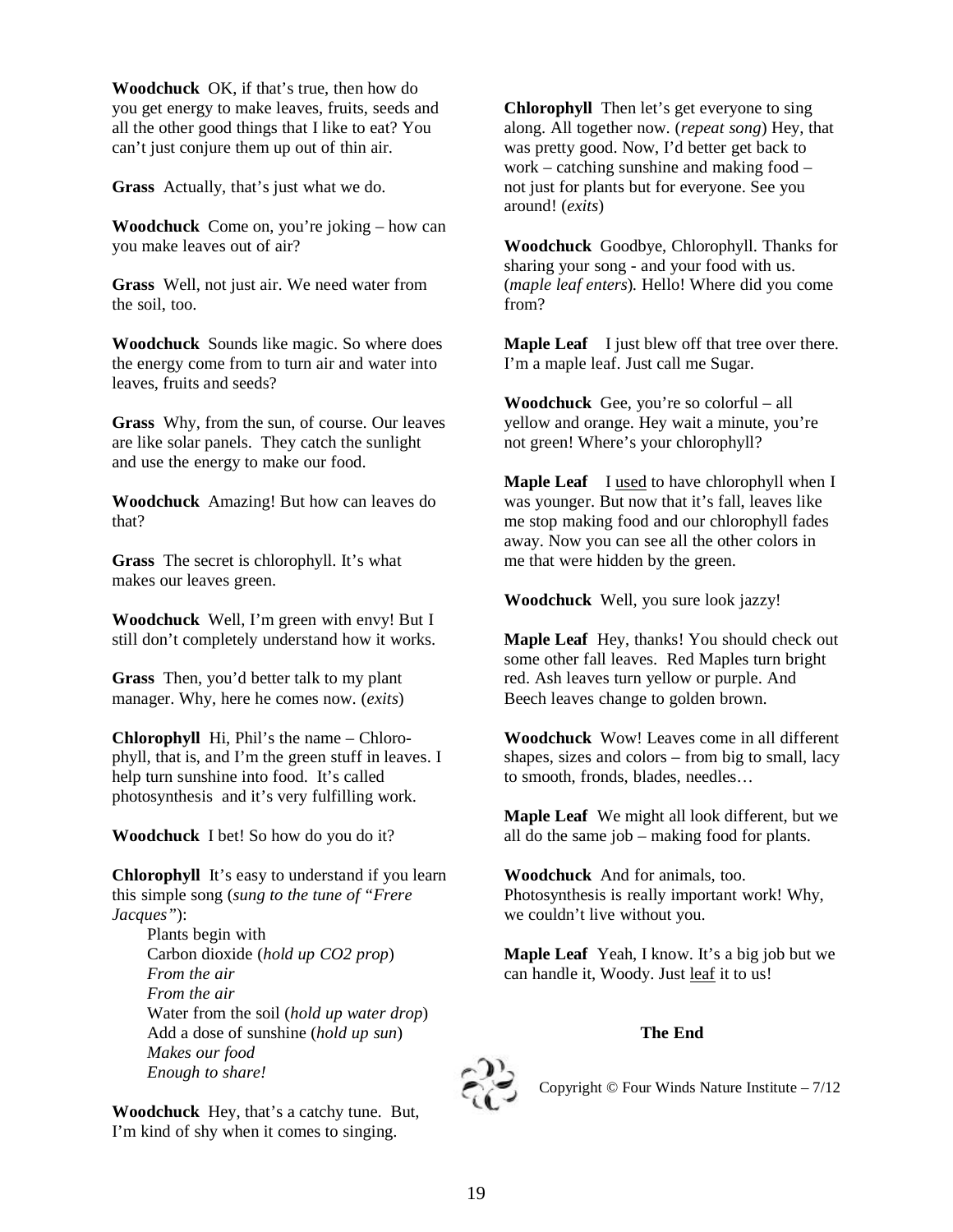

#### Patterns – CONIFER CLUES: CONES, NEEDLES AND SPIRALS – Background

Follow a shaded trail through a northern forest on a warm summer's day and the warm rich scent of fragrant conifer needles fills the air. Though we tend to refer to all conifers as pine trees, a closer look reveals a wide variety of cone-bearing species in our woods. Plants are classified by how they grow and reproduce, the type of flower they produce, how the seeds are formed and the structure in which they are contained. **Conifer** is the scientific term for trees with seeds in cones and, generally, needle-like leaves. Conifer trees are part of a larger group, called **gymnosperm**s, which includes plants with seeds considered naked, not enclosed in a fruit.

For most of our conifers, these seeds rest atop woody **scales** that **spiral** around a central stalk, making up the **seed cones** with which we are so familiar. However, there are two types of cones in each species of conifer. One is the pollen, or male, cone. These are quite small and not very substantial in structure, falling apart easily after releasing their pollen. The **pollen cone**s do their job well, though, as anyone who has ever seen their car or a puddle or pond coated in yellow **pollen** dust can attest. Each pollen cone releases a mass of pollen grains which the wind transports, often great distances, to where some may encounter and stick to developing female seed cones of other trees of the same species. You'll need to look up high in the tree to see these young cones located near the tips of branches.

When a pollen grain lands on a sticky female cone, the process of **pollination** has begun. It can take a year or more for the pollen grain to grow and the male cells to fuse with the female cells inside. Depending on the species, it can be another year or more before the seeds ripen and mature. During this time, the female cone slowly swells, as the scales enlarge and become woody and the seeds develop between these scales. The spiral arrangement of the scales allows the greatest number of seeds to be packed into the cones, yet still be easily dispersed when mature. Usually two seeds rest on each scale, and most grow a tiny wing to aid in their **dispersal** by the wind.

The mature cones are specially designed so that they only open in dry weather, remaining closed when damp. Since most conifers are shade intolerant, it is important that the tree's seeds are able to travel away from the parent tree. With cones only opening on dry days, the winged seeds are more likely to catch the wind and be carried to an open sunny spot rather than end in a soggy heap at the base of their parent tree.

Though most conifer seeds are designed for wind dispersal, many attract birds and other animals that pry open or strip off the scales to enjoy a tasty meal of seeds. Any that inadvertently fall to the ground or are carried away by birds or squirrels or other hungry animals may germinate in a new, and hopefully sunny, spot. Some cones are designed to open only after exposed to fire. These serotinous cones are sealed shut, and heat breaks down their resinous "glue." After the fire, the cones open, the seeds fall out, and the fire-scorched barren landscape is perfect for these sun-loving species to germinate and grow.

Coniferous trees have needle- or scale-like leaves designed to conserve moisture. Their waxy coating keeps them from drying out in winter's drought-like conditions. They can range in size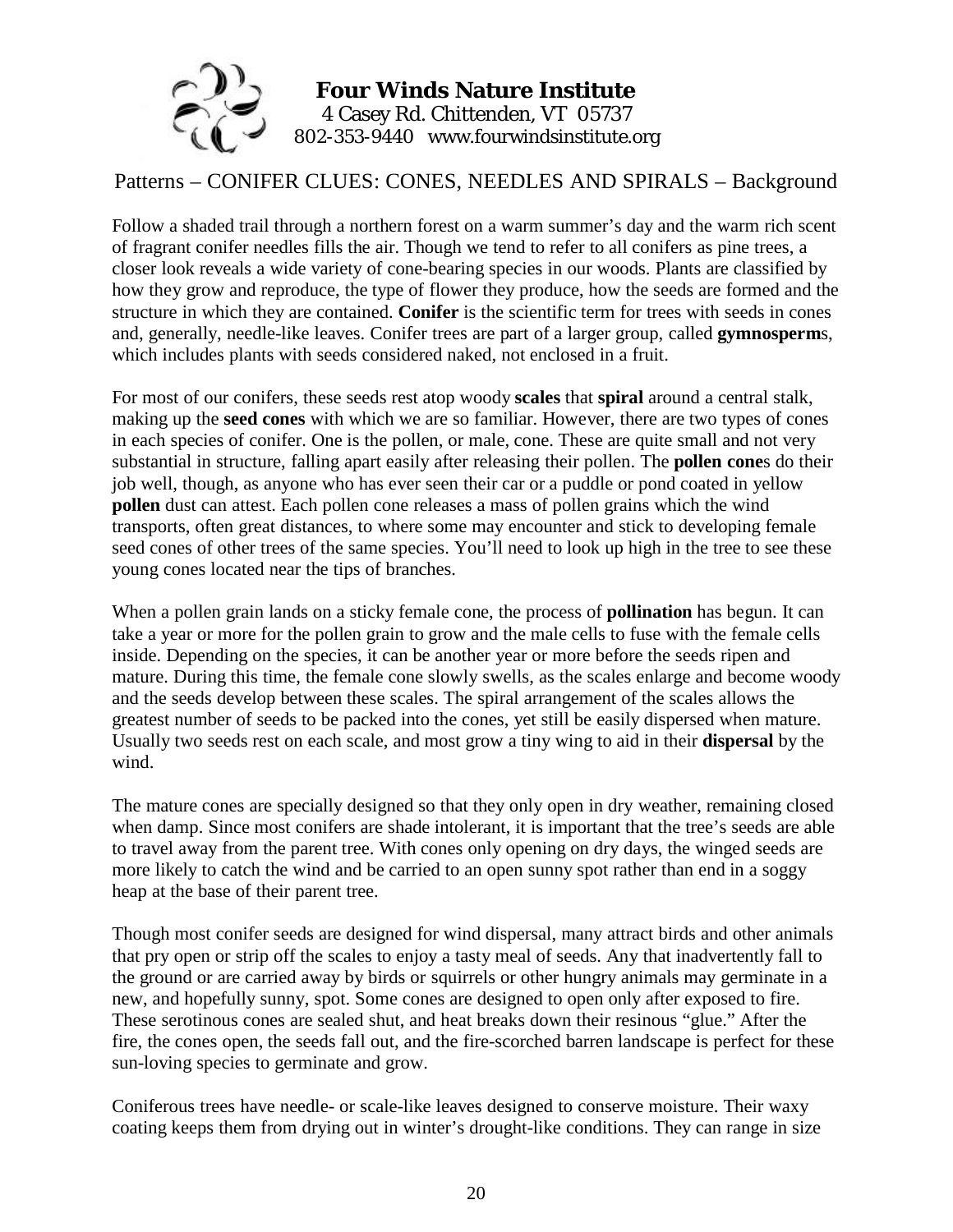from scales less than one-fifth of an inch long to needles 16 inches long. They can be variously arranged on the stem, either singly, encircling the branch, in **whorls**, or in bundles. Needles are replaced gradually, with new growth replacing the oldest every year. Most needles last from two to four years, but some can remain on the tree and photosynthesize as long as ten years.

Conifers can be recognized by their striking silhouettes in the landscape; a single main trunk with branches radiating off it. Each of the seven main types of conifer has its own distinctive growth habit and form that can be used to identify it from a distance.

Pines are thought to have existed before the dinosaurs and have continued virtually unchanged, thanks to their great adaptability. A pine tree's branches arise in very tight spirals, that appear as whorls encircling the tree. Pines usually add one whorl of branches per year. You can get a pretty accurate estimate of the tree's age, then, by counting the branch whorls, the remnants of lower branches that have died and broken off, and adding five (to account for the tiny scars of its earliest branches). Their waxy needles are grouped in bundles, or fascicles, with two, three, or five needles per bundles. Many animals use pines for nesting and cover as well as for food.

Spruce trees can be identified by their densely packed needles that attach individually and spiral around the branch. Their needles are four-sided, sharp, prickly and uniformly green. Thanks to their dense foliage, spruce branches can hold a lot of snow, providing great cover for animals seeking shelter. The tree's steeple shape helps it shed snow when the load is too great.

The boughs of Balsam Fir, with their rich resinous smell, are the fragrance of winter holidays. Thanks to their shade tolerance, firs keep many of their lower branches, creating perfectlyshaped symmetrical silhouettes. They have long-lived, flattened needles encircling their branches, with faint white lines (stomata) on the undersides. Unlike the prickly spruce, the softer fir needles are considered "friendly" – an easy mnemonic to distinguish between these two trees with similar growth forms. A fir's upright cones are purple when young, and, unlike other conifers, fall apart when the seeds ripen, leaving only spikes (called candles) to mark their former place on the branch. Fir seeds are winged, though birds or other animals often eat them before they get a chance to fly away.

Hemlocks are shade-loving trees that can create thick groves since only new hemlocks can germinate in such dense shade. Their needles are short with two prominent white lines underneath. They attach to just two sides of each branch by tiny stalks, creating a flattened surface. The branches, leaves and cones of hemlock provide food for wildlife.

Our only conifer to lose its needles each fall is the American Larch, or Tamarack. It looks like a typical "evergreen" until fall, when its needles turn a lovely yellow and drift to the ground along with the leaves of other deciduous trees. Tamarack needles grow in clusters out of stubby twigs that cover the branches. These give the tree a characteristic knobby look in winter when the needles are gone.

Instead of needles, short scale-like leaves form the spray-like branches of Northern White Cedar, or Arborvitae. Though in the wild it prefers damp areas, it is widely planted as a hedgerow, thanks to its characteristic spire shape. Deer often browse the foliage, and its tiny cones, which are produced in large numbers every three to five years, provide food for birds.

Found in fields, Red Cedar, also called Juniper, is a sun-loving tree with a columnar or pyramidal shape. It has two types of leaves. When young, it has sharp pointed needles that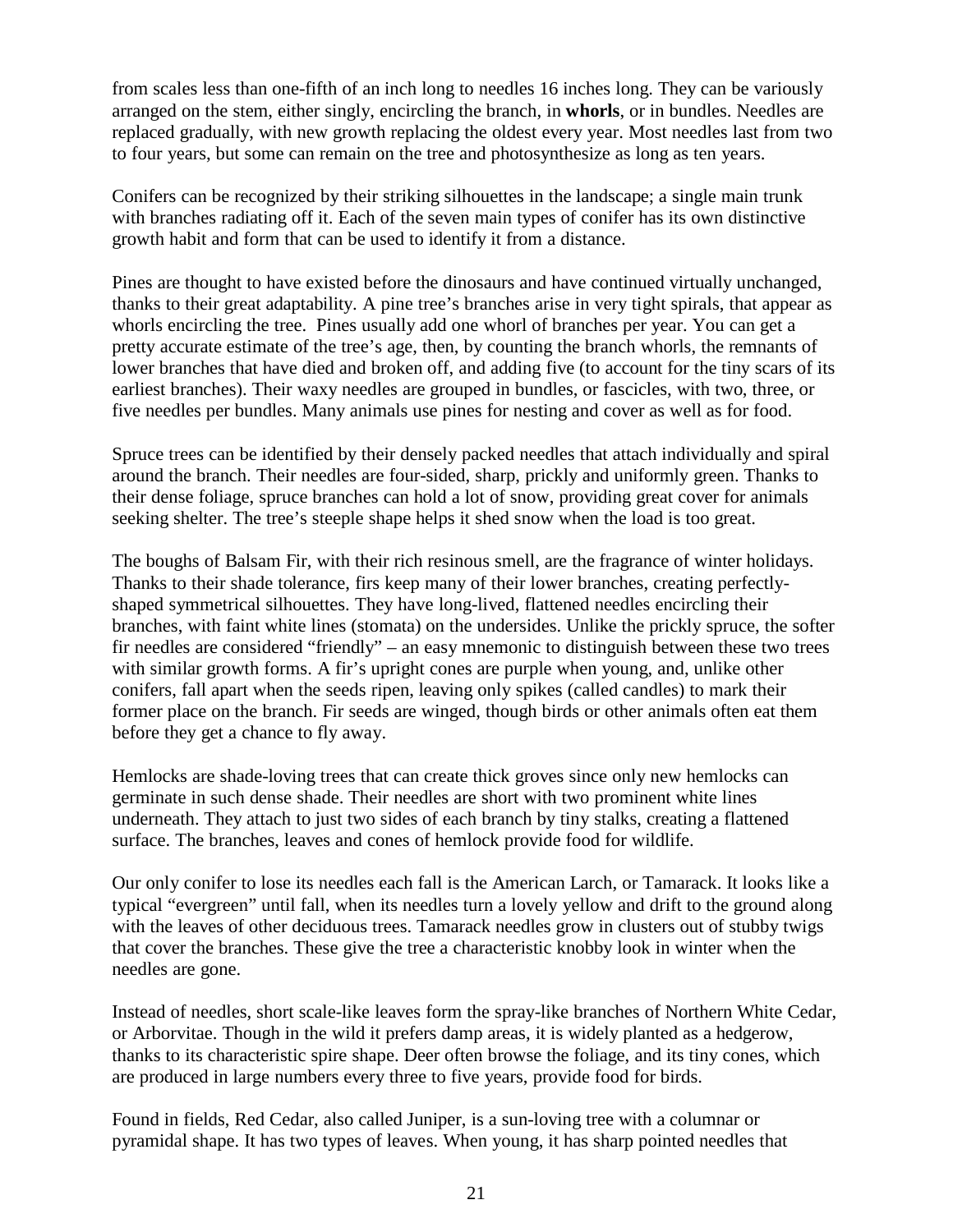become more flattened and scale-like with age. Its pollen and seed cones form on different trees. The seed cones start out with fleshy scales, but never dry out to form the typical woody conifer cones. Instead, Red Cedar cones stay fleshy, looking rather like a blue-grey berry covered with a powdery bloom. Unlike the primarily wind-dispersed seeds of other conifers, Red Cedar seeds attract animals that eat them and pass the seeds along in their droppings.

All these different types of conifers can be found growing in the fields, forests, and wetlands across New England. Though they share some common characteristics, a closer look at the branches, needles, and cones of individual trees provides an opportunity to better know our evergreen neighbors. From the pointed spire of spruce to the spreading branches of White Pine, the conifers of the northern woods grace the landscape with their varied shapes and many shades of green year 'round.

#### **Suggested Reading**

Eastman, John. *The Book of Forest and Thicket: Trees, Shrubs, and Wildflowers of Eastern North America*. Harrisburg, PA: Stackpole Books, 1992. Heinrich, Bernd. *The Trees in My Forest*. New York: HarperCollins, 1997. Petrides, George A. *A Field Guide to Eastern Trees -- Peterson field guide series*. Boston: Houghton Mifflin, 1988.



Copyright © Four Winds Nature Institute – 7/13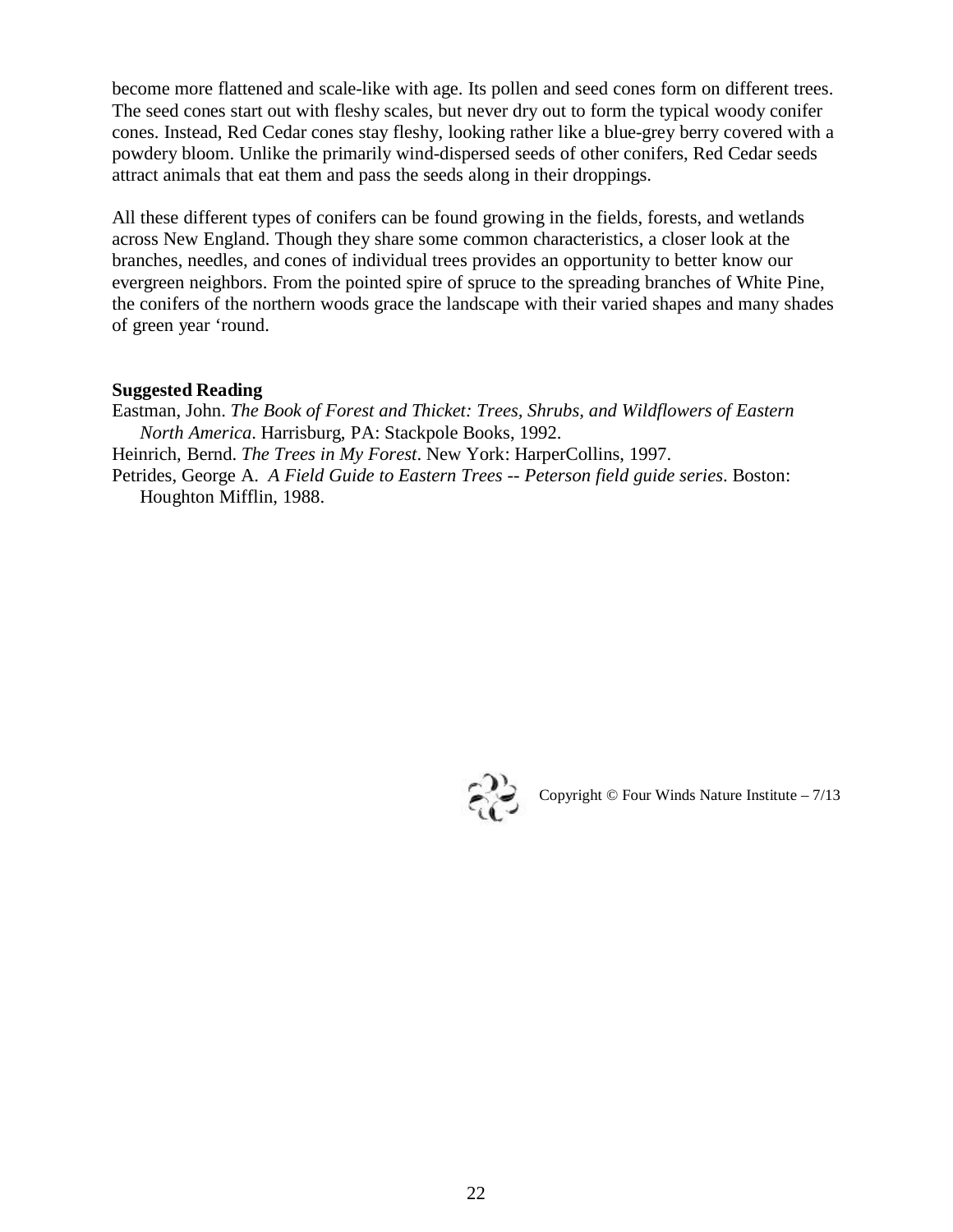

Patterns – CONIFER CLUES – Activities

**FOCUS:** A closer look at the many variations in conifer cones and their leaves makes each species unique and recognizable and distinguishes the common evergreen trees in our neighborhoods and nearby woods.

#### **PUPPET SHOW** "A Very Pine Day"

*Objective: To meet some common conifer trees and learn how the design of their cones and needle-like leaves can help in identifying them.* 

Perform or have the children perform the puppet show. Afterward, hold up the conifer tree puppets and ask the children to name some ways in which they are alike. In what ways are they different from each other? Emphasize that all cones serve the same purpose: they hold and protect the growing seeds until they are ready to be dispersed. Show examples of cones in various stages of development.

**Materials:** puppets, script, *Cone Development* handout.

#### **CONE CHOOSE AND MATCH (Grades K-2)**

*Objective: To use the sense of touch to examine and match cones of the same species.* 

Ahead of time, create several sets of bags of matching cones. In every set, place two or three distinctly different kinds of cones in a bag labeled "Choose." Place the same two or three types of cones in a second bag labeled "Match," along with one different cone. Decorate or label each pair of bags in a set with its own unique design. Vary the types of cones used in each set of bags, so no two sets are exactly alike. Divide children into pairs and give them a matching set of Cone Choose and Match bags. Have one child in each pair begin by selecting a cone from the "Choose" bag and place it on the table. Then have that child reach into the "Match" bag to find a matching cone just by touch. The child should remove the second cone and compare it to the first to confirm the match. Once a match is made, keep the pair of matching cones on the table. Take turns matching cones by feel, until all the cone pairs are removed from the bags. Have each pair call an adult over to verify their matches, discuss similarities and differences, and help correctly reassemble their "Choose" and "Match" bags. Trade sets with another pair of children and play again.

**Materials**: Several sets of paper bags of matching cones, consisting of uniquely decorated pairs of "Choose" and "Match" bags.

#### **CONE HUNT AND SORT**

*Objective: To sort and identify cones by their characteristic features.* 

Ahead of time, collect a wide assortment of cones, being sure to have cones that match any conifer trees growing on or around the school grounds, for a total of at least 100 cones. Try to collect 5 different kinds of conifer cones. Right before your workshop, scatter these cones around the schoolyard for the children to find. Cluster small cones in groups so that they are more visible. Place markers at the corners of the area in which cones are hidden to focus the hunt.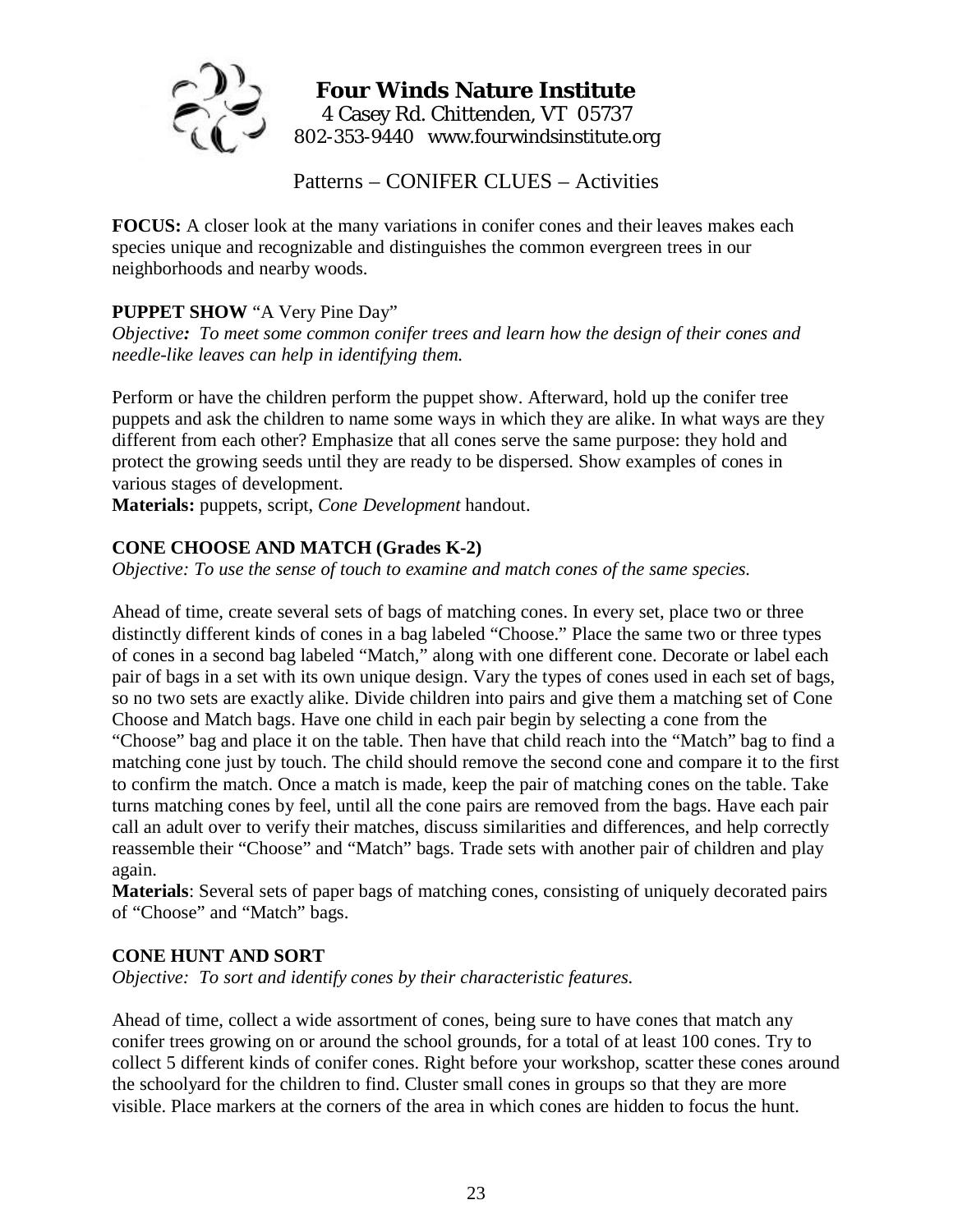Explain to the children that they will be going on a cone hunt, and, similar to an Easter Egg hunt, the cones will be scattered about in plain view around the schoolyard. They are to collect any they see that are not attached to trees and bring them back to their small group. Using containers or plastic bags, each small group will sort their collected cones into groups based on their appearance, looking at the various similarities and differences. Bring the small groups together to share sorting criteria and compare cone collections, combining cones of the same type. Give each small group one or more labeled cones from the Cone Kit to match and identify the cones in their class cone collections.

**Materials**: Assortment of cones (5 different types, 100 total); containers or plastic bags; Cone Kit.

#### **TAKE A BOUGH**

*Objective: To use written and picture clues to match cones to their evergreen branches.* 

Ahead of time, cut conifer branches to match the cones collected for *Cone Hunt and Sort*. Fresh branches will be needed after a week or so. They will keep better refrigerated in a plastic bag or other cool location.

Give each small group a set of *Take a Bough* Clues. For younger children, place the *Take a Bough* picture clues by each cone type. Assign each small group one or more of the cone species from *Cone Hunt and Sort.* Explain that they will use the clues to match their cones to evergreen branches. Give each group a set of branches. Have the children examine them, then use the clues to match the branches to their cones. For older children, include one extra branch so that the last match isn't obvious.

**Materials**: *Take a Bough* word and picture (photocopy of the needles) *Clues*; identified cones from *Cone Hunt and Sort*, matching evergreen branches (one set per small group), rulers.

#### **BRANCHING OUT**

*Objective: To employ visual cues to distinguish and match conifer branches to their tree.* 

Ahead of time, mark conifers on or near the school grounds with colorful pieces of surveyor's tape and label them with the tree's name. After playing *Take a Bough*, give each pair or small group of children a branch. Have the children compare their branch to the tagged conifers outside to find the one that matches their branch. After they identify their branch, they can exchange it for a different branch and try to identify another tree.

**Materials:** branches from *Take a Bough* activity, one per pair or small group; surveyor's tape, *Some Conifers of New England* handouts.

#### **JOURNAL ACTIVITY**

*Objective: To record observations of conifers and other seed-bearing structures in nature.* 

Prompt: Outside, sketch the outline of two conifer trees and note what kind they are in your journal.

Alternate prompt if there aren't conifers growing on the school grounds:

Find and draw an example of another type of container for seeds (milkweed pods, acorns, maple keys)

**Materials:** journals, pencils.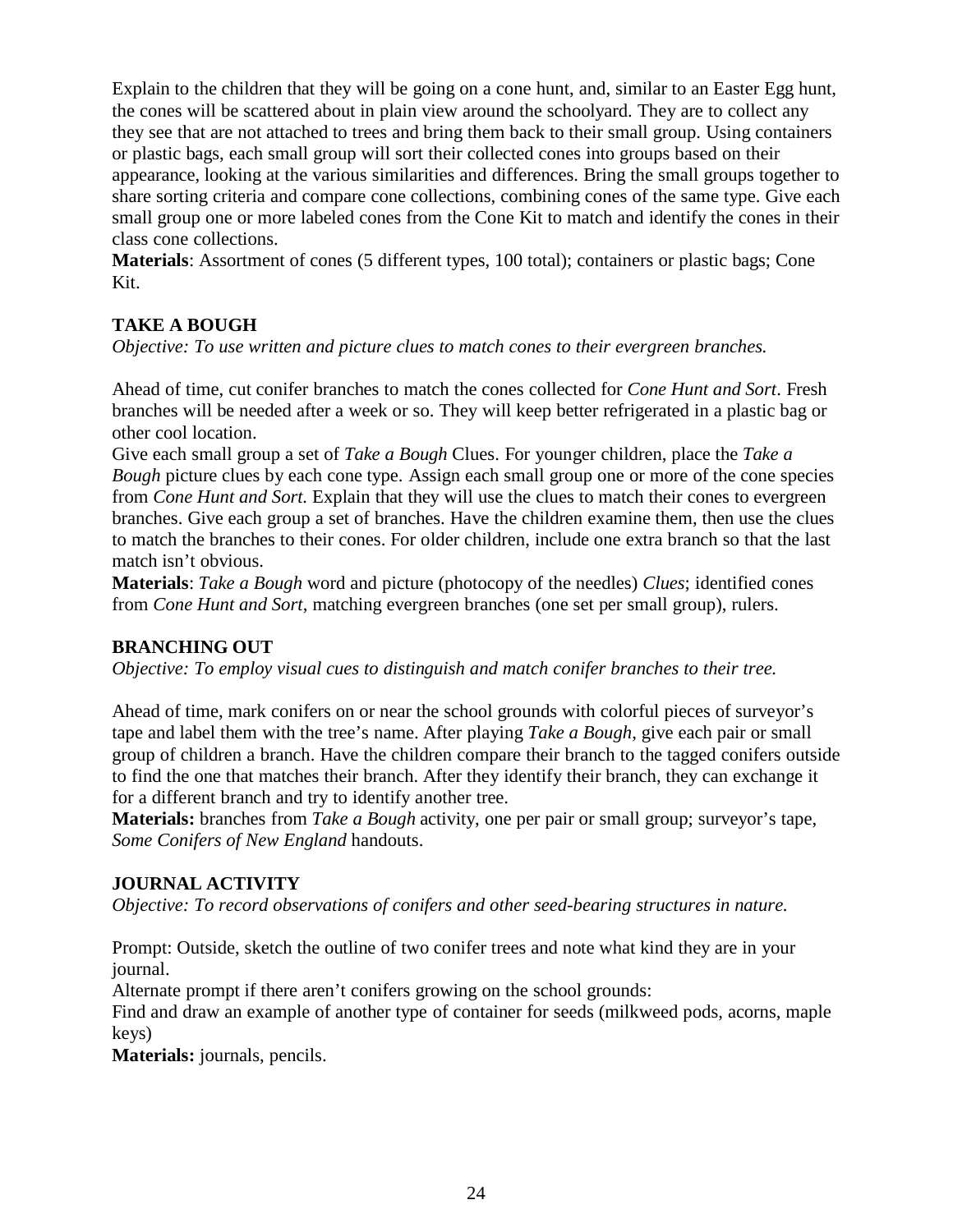#### **UPPER GRADES CHALLENGE (Grades 5-6)** – **Know Your Needles**

*Objective*: *To look for patterns of similarities and differences in the needles and cones of conifers.* 

Have children work with a partner or in a small group. Bring everyone outside and let them select an evergreen tree or shrub on or near the school grounds to study\*. In case of bad weather, cut branches with cones ahead of time for the students to examine inside. Provide each team with a *Conifer Key*. To demonstrate how a dichotomous key works, have everyone follow along as you key out a branch that you have selected ahead of time. Then have the groups try to key out their own tree or branch. Finally, have the children compare their branch and cone to the pictures in the *Some Conifers of New England Picture Guide*. Does their branch resemble the description and picture in the guide? What characteristics helped them identify the species? **Materials:** magnifying lenses, rulers, a selection of conifer branches if working inside, *Conifer Key, Some Conifers of New England*.

\**(Be sure that the tree or shrub picked is one that is included in the key provided. Some cultivated ornamental trees and shrubs are not included on the Conifer Key.)*

#### **FOLLOW THE SPIRAL**

*Objective: To observe and mark the spiral patterns of scales on conifer cones.* 

Ahead of time, collect enough cones to give one to each child.

Hand out a cone to every child and point out the scales that make up each cone. Explain that these scales are arranged in different sets of spirals around a central stalk. One set of spirals will wrap around and around the cone gradually while the other set will rise steeply from bottom to top. Have the children turn the cone in one direction and see if they can find the spiral rows of scales. When they distinguish the rows, have them select one row to follow, then, while slowly turning the cone, highlight the row with either a spot of paint or marker on the tip of each scale in the series. When children complete this assignment, have them turn the cone in the opposite direction to try to find a different row or spiral going in this new direction.

If using paint, use Q-tips as "paintbrushes" and place a dollop of paint in a jar lid at each table for children to share. Or, they can use markers or gel pens to highlight the spirals.

The spiral pattern is sometimes easier to see if the scales are closed. If soaked, cones will stay closed for a few days. However, they do need to be dry enough to hold paint for this activity.

For older grades only: As a supplemental discussion, introduce the Fibonacci sequence (see supplemental materials) and count the number of spirals.

**Materials**: Norway spruce or white pine cones, one per child, markers or paint and Q-tips

#### **CLOSING THOUGHTS**

Pass around a giant cone and have the children share one thing they learned about conifers.

#### **A STEP BEYOND**

**Cones in the Rain:** if you take a dry pine cone and place it in a jar of water, the scales will close up in about ten minutes. If removed from water, the scales will open up again in a day or two. On a tree, this insures that seeds will fall out only in dry weather when they are more likely to be blown away from the parent tree. Why would growing under a pine tree not be a good place for a little pine? (too shady, crowded, might get covered up with needles)

**Snack:** If tree nut allergy is not an issue in your school, you might serve toasted pine nuts as a snack. There are some kinds of pines with large, edible seeds that grow in Italy, Korea, and the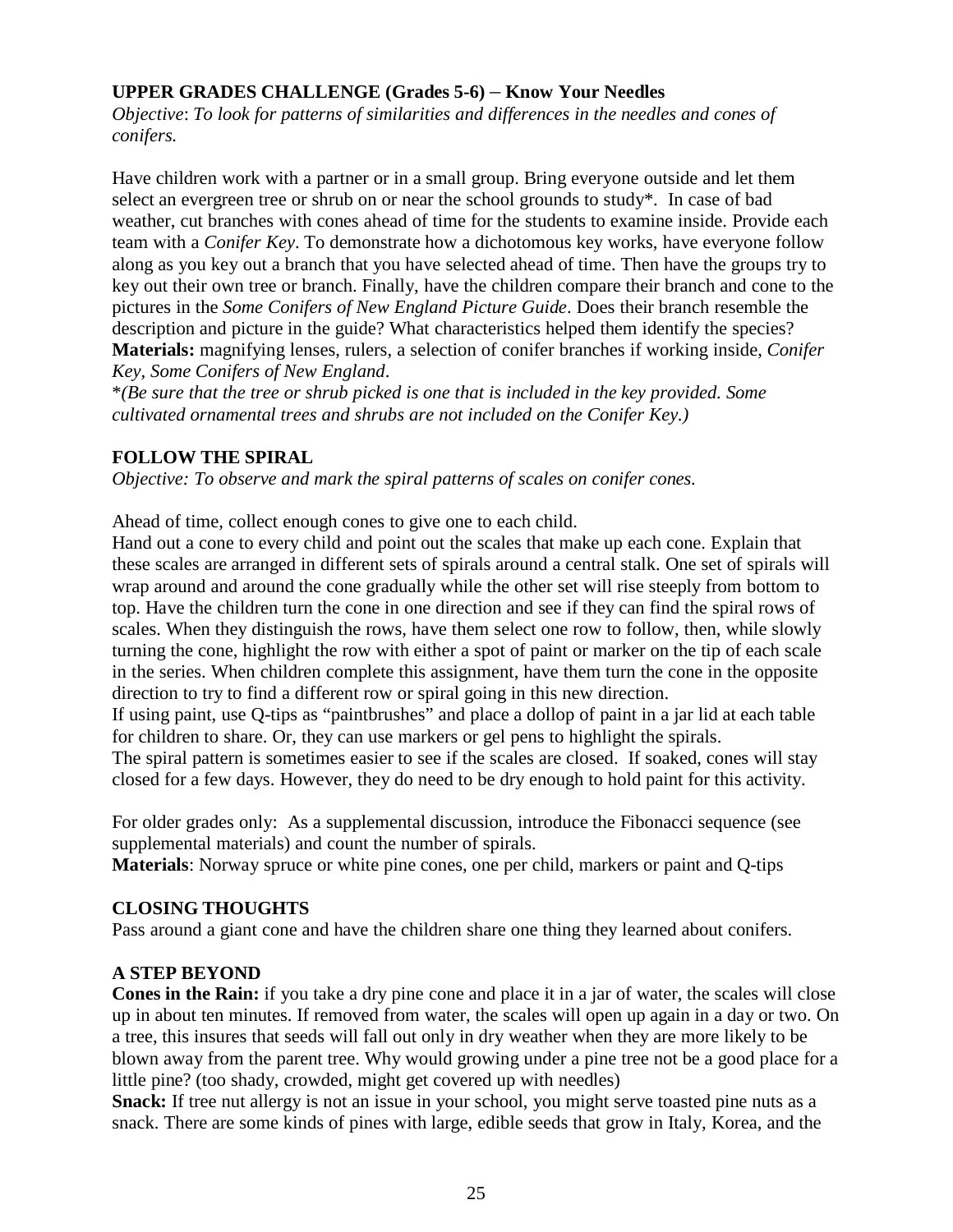American southwest. Animals, especially birds, disperse these seeds, unlike those of most other conifers which are wind-dispersed.

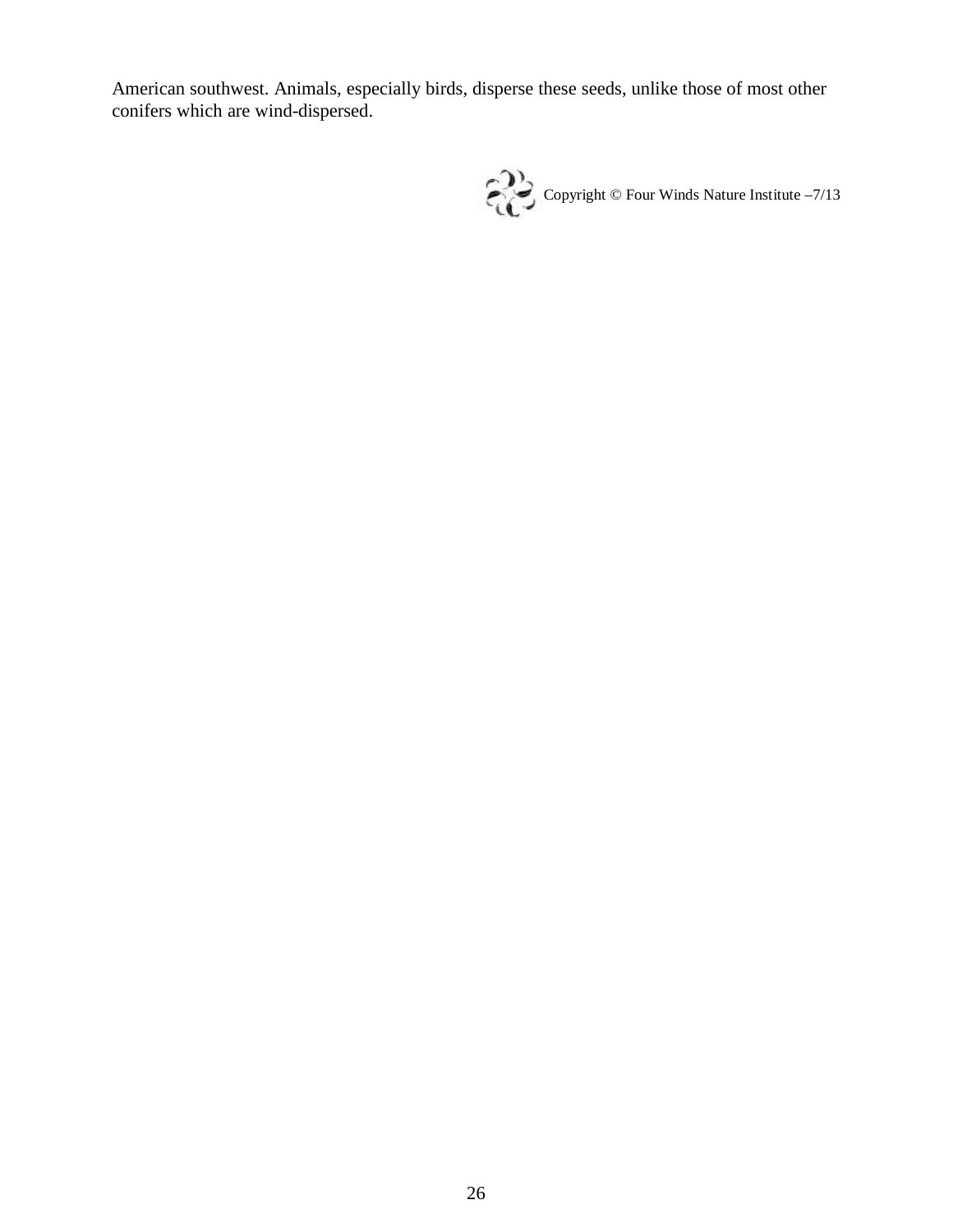

**Four Winds Nature Institute**  4 Casey Rd. Chittenden, VT 05737 802-353-9440 www.fourwindsinstitute.org

#### Patterns – CONIFER CLUES – Puppet Show

#### **A Very Pine Day**

*Characters: Reddy Red Squirrel, Hemlock Branch, Spruce Branch, Fir Branch, Pine Branch.*

**Reddy Red Squirrel** Oh boy, it's lime for tunch! I mean it's time for lunch. I just have to find a kine pone so I can eat some seeds.

**Hemlock** Don't you mean find a **p**ine **c**one?

**Squirrel** Of course! That's what I just said…I think. Anyway, now I've found you.

**Hemlock** No you haven't. I'm not a pine, and this little cone isn't a pinecone.

**Squirrel** You can't mool fee! I mean, you can't fool me. You're a pine. You've got needles instead of leaves, don't you?

**Hemlock** Yes, but see how short my needles are? Pine needles are much longer than these.

**Squirrel** But you've got pine cones! Right here. They're tiny ones. They're probably just babies.

**Hemlock** No! They're not babies. They're fullgrown, mature cones.

**Squirrel** Well, if you're not a pine tree, then what are you?

**Hemlock** I'm a hemlock, and these are my hemlock cones.

**Squirrel** Hem-lock. Well, even if they're locked, I'll bet I can get those tasty seeds out. Let me try one. (*pretends to nibble*) Mmm, yummy, I do love hemlock seeds, but they're just too tiny. I need to pind a fine tree... Oh (*sigh*), you know what I mean. (*exits*)

**Hemlock** (*chuckles*) Good luck finding a pine tree, Reddy! (*exits*)

**Squirrel** Why, here's a tree with bigger cones and longer needles. Hello, Pine Tree!

**Spruce** You talking to me? I'm no pine tree.

**Squirrel** But you've got peedles and ninecones. I mean needles and pinecones.

**Spruce** Yep, I've got needles, but these here are spruce cones. There's a difference, you know. Pine cones have hard, woody scales. But the scales on my spruce cones are much softer and they even bend a bit.

**Squirrel** That sounds good to me. I'll just pick one and try some spruce seeds. (*Moves near Spruce*) Oh, ow! Your sheedles are narp!

**Spruce** Yeah, my needles are sharp. It helps for keeping pesky squirrels away until the seeds are ripe.

**Squirrel** Well, I only wanted to taste them. I'm going to look for a tree with nofter seedles. Oh! You know what I mean! Bye. (*exits*)

**Spruce** Wait, Reddy! They have to be softer and longer too! Oh well, he'll find out. (*exits*)

**Squirrel** Why, here's a tree with softer needles, and they have a nice smell, too. And look at those chunky pinecones. Yum!

Fir Are you referring to me? If so, then you are clearly mistaken. For these are not pinecones, they're fir cones.

**Squirrel** Wow! You've got furry cones?

Fir No, they're not furry, but they're called fir cones because I'm a fir tree.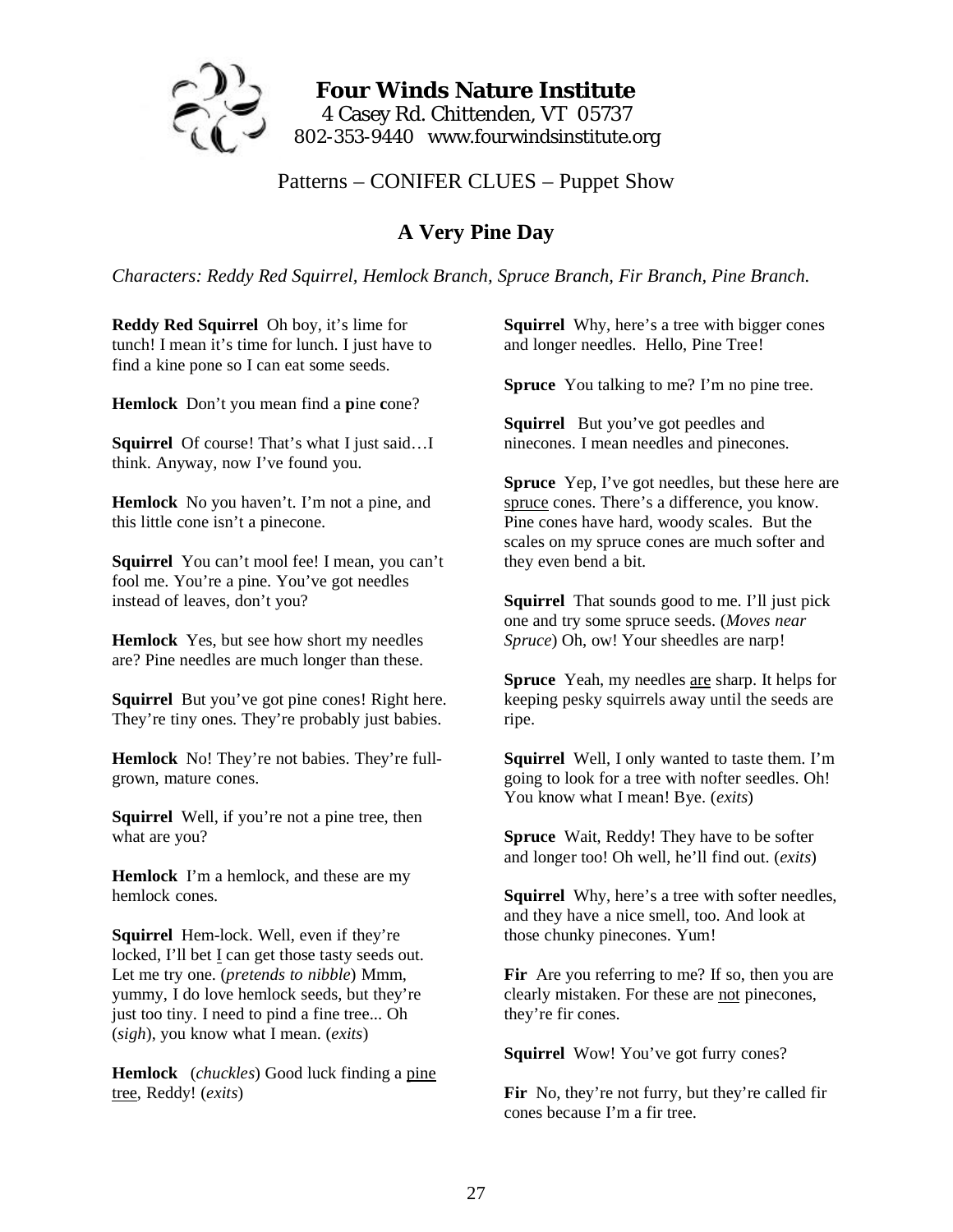**Squirrel** Then you're not a tine pree? I mean a pine tree?

Fir Not at all. Pine cones hang down when they're ripe, but my cones stand upright on the branches.

**Squirrel** They're nice and fat. I bet I'll find nice big seeds when I strip off the scales.

Fir Oh, you won't have to strip them. When my seeds are ripe the cones just fall apart and the seeds float to the ground.

**Squirrel** Wow! Then it'll be easy to eat fir cones. I can stop looking for a pine tree. Only, wait a minute. If the cones fall apart when they're ripe, then what are those purple cones on your branches? And what about those spikey things?

**Fir** The spikes are what's left of last year's cones – just the central shaft. All the scales and seeds are gone now. The purple cones are young cones – they're not ripe yet.

**Squirrel** Oh phooey! Then I can't eat fir seeds today. I really need to pind a fine. I mean find a pine!

Fir Well, you have to look at the needles. You see, my needles are attached one by one all along the branch.

**Squirrel** Just the same as hemlock and spruce.

Fir Yes, but a pine tree's needles are attached in little bunches – two or three or five needles all together in a bunch.

**Squirrel** Okay! Thanks! I'll look for a tree with beedles in nunches. I mean needles in bunches! (*exits*)

**Fir** Good luck to you, Reddy Squirrel. (*exits*)

**Squirrel** Here's a tree with big woody cones. I wonder if they could be pine cones.

**Pine** Well, they surely aren't pine-apples.

**Squirrel** And it looks like you have very long needles – much longer than hemlock or spruce or fir. They could be pine needles…

**Pine** Well, they're not knitting needles!

**Squirrel** But there was one more important thing I needed to look for. Now what was it? Seedles in hunches? Tweedles in lunches? Feedles in crunches? (*to audience*) Can anybody help me? (*Audience replies, "needles in bunches"*) That's it! Needles in Bunches!

**Pine** Easy for you to say!

**Squirrel** Let me see if your needles are attached in bunches. (*moves closer to branch*) They are! Here's a bunch with one, two, three, four, five needles! And here's another one, and another one. You must be a pine tree!

**Pine** That I am – and it's a pine kind of tree to be.

**Squirrel** I'll say. I'm glad I finally found you. I don't suppose you'd like to share a cone with me?

**Pine** Well, it depends. Only if you promise to plant some of my seeds instead of eating all of them! Then they can grow into new pine trees, just like me.

**Squirrel** Plant some seeds - for new pine trees? Of course I will. Everyone knows we all treed our nees! Oh *(sigh)*, you know what I mean

**Pine** That we do, Reddy Squirrel. We all need our trees!

#### **The End**



Copyright  $\odot$  Four Winds Nature Institute – 7/13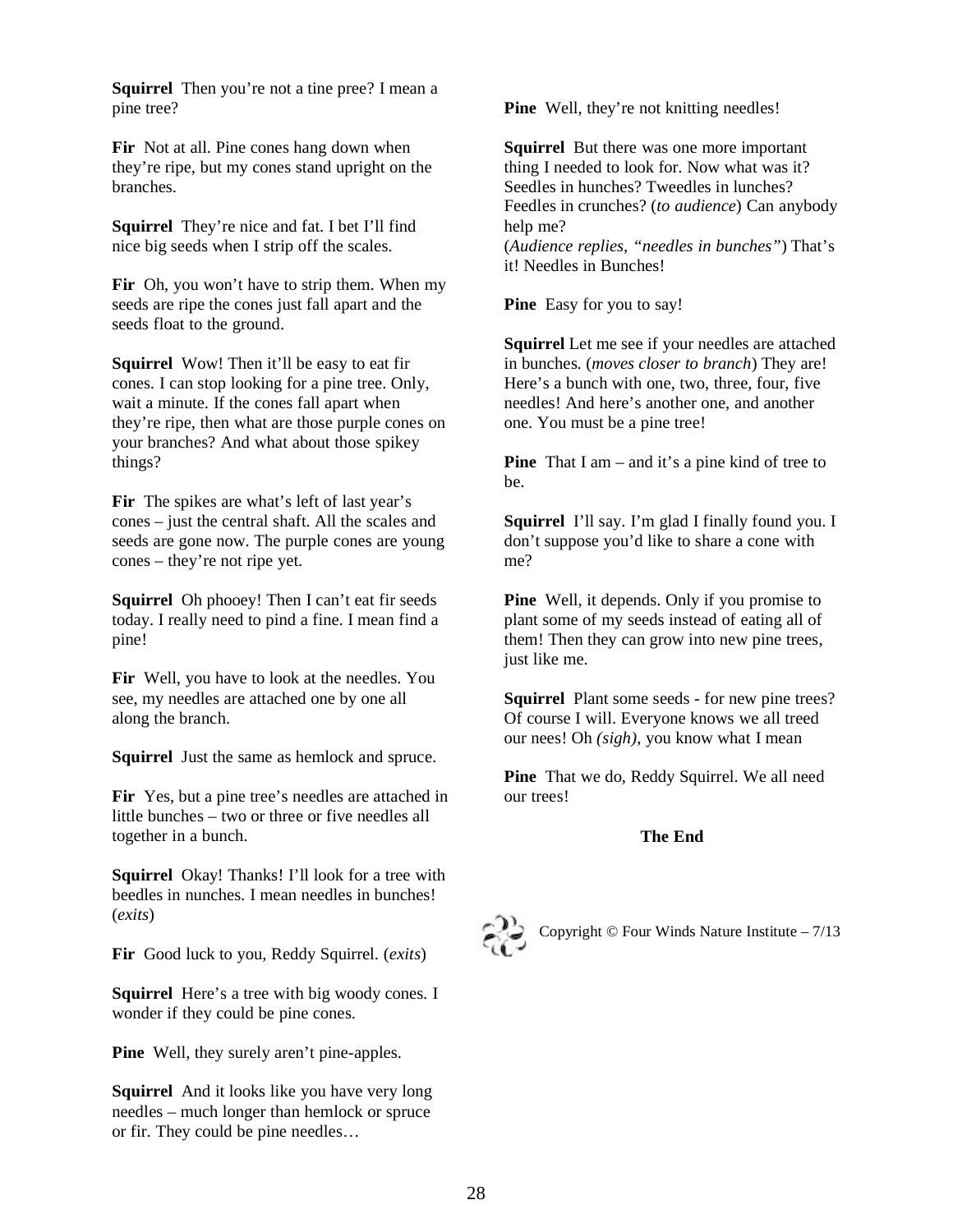

#### **Four Winds Nature Institute**  4 Casey Rd. Chittenden, VT 05737 802-353-9440 www.fourwindsinstitute.org

Patterns – SNOWFLAKES – Background

"*When a snowflake melted, that design was forever lost. Just that much beauty was gone, without leaving any record behind." W.A. Bentley, 1925* 

Snow is magical, renewing our sense of wonder, transforming a barren landscape into a winter wonderland, and drawing us outdoors. When we look closely at falling snow, we marvel at the beauty of snowflakes. Each **snow crystal** is a unique, ephemeral work of art-yet its symmetrical, harmoniously balanced design is not random but created through a combination of physics, math and chemistry.

Snow forms in clouds at temperatures anywhere between 32F and -39F. These clouds are full of microscopic water droplets, thousands of which could fit on the dot of an i. Mixed with these droplets are "snow seeds"—tiny particles of salt, dust, pollen or airborne pollution. These snow seeds act like magnets, attracting the droplets, which adhere and freeze onto them. The chemical and physical nature of water causes these freezing droplets to form as microscopic six-sided symmetrical crystals.

While all snowflakes start out as these microscopic **hexagonal crystals**, temperature determines the specific type of snow crystal that will develop, and humidity levels influence the size and complexity of their designs. At certain temperatures vertical growth may occur creating columnar crystals while other temperatures produce flat crystals that grow primarily in horizontal planes. The trip from sky to earth takes a tiny crystal though many layers of air with different temperatures and varying amounts of moisture. All these combine to make each individual snowflake unique, as no two travel the exact same path through the sky.

Anyone who lives with snow has their own ways to describe and classify it, from children's snowball snow to the skiers' powder snow. Scientists classify snow based on crystal shape. Though some classification systems include dozens of different categories, the standard 1951 classification by the International Commission on Snow and Ice recognizes seven common shapes: needle, column, capped column, plate, stellar, spatial dendrite and irregular crystals. **Needle crystals** are long slender columns with points at either end. They often stick together in bunches and can sting your face and shatter when landing on hard surfaces.

**Columns** are tiny six-sided tubes of ice often hollow due to air space inside. They often form in high cold cirrus clouds with low moisture. In winter, these wispy cirrus clouds are almost solely made of column crystals.

**Capped columns** are combination crystals. Their columns form in high dry clouds, but as they fall to earth they pass through warmer, moister clouds. There they grow horizontally at their tips, forming plates at opposite ends.

**Plate crystals** are six-sided hexagons with flower-like patterns within. Increasing moisture causes the crystal to expand outward, forming fancier plates with petal-like projections on their six sides.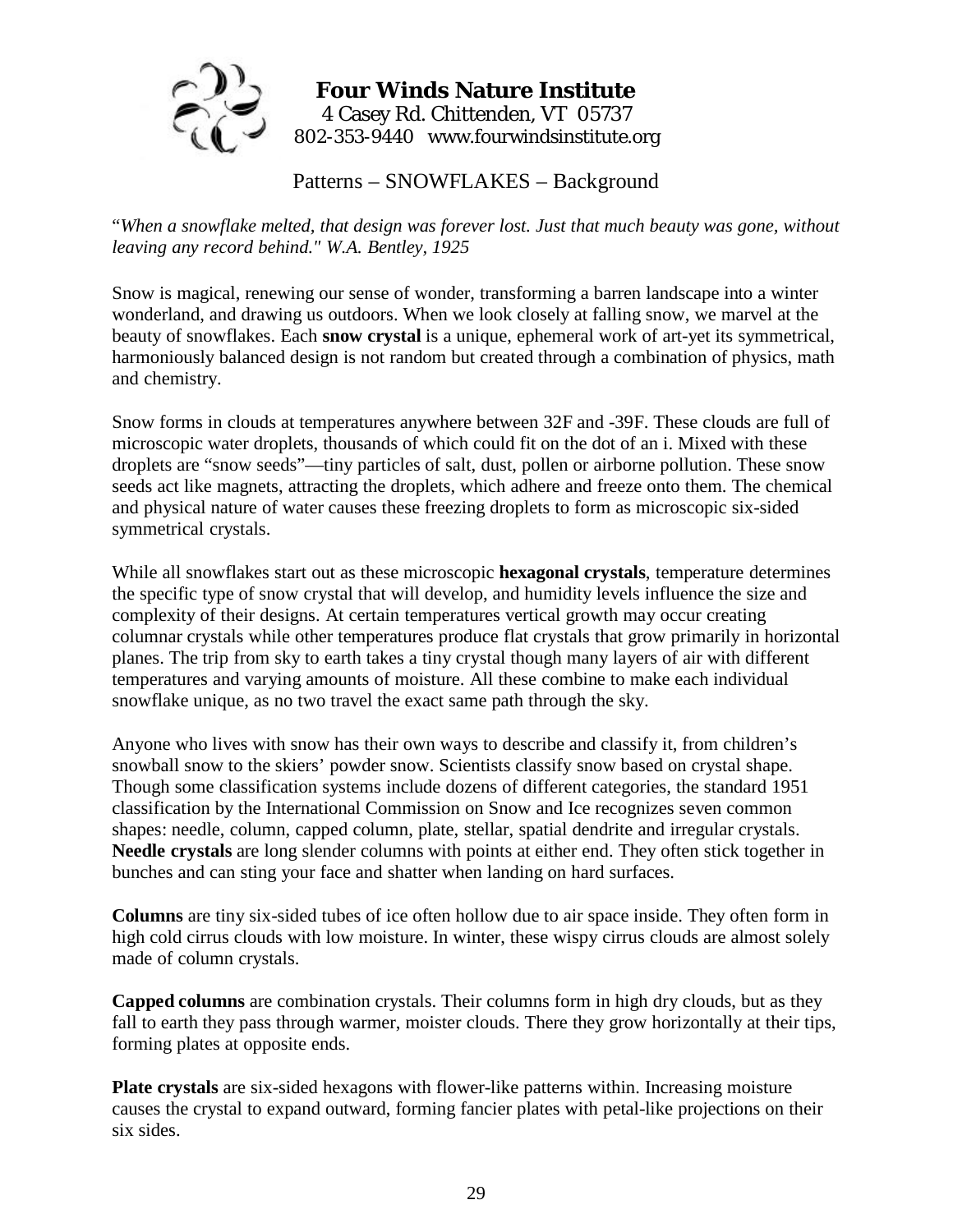**Stellar crystals**, also called **stellar dendrites**, look like snow stars, with six points radiating out from a center, like spokes on a wheel. The star-like points get more elaborate with increasing moisture, and nearby stellar crystals easily get entangled. They often fall to earth in clusters.

**Spatial dendrites** are the three-dimensional versions of stellar crystals with projections growing upwards at right angles from their flat surfaces.

And finally, some of the snow crystals do not fit into any of these categories, and thus are referred to as **irregular or asymmetrical crystals**.

Of course, precipitation other than snow can fall in winter. **Freezing rain** describes liquid raindrops that fall when temperatures at ground level are below 32F. Usually freezing rain is associated with a warm front coming in above a cold front. The warm air up high allows raindrops to form. A relatively thin freezing layer of air (32F and colder) trapped near the surface chills the rains so that the drops can be colder than 32 and yet they remain liquid! When these **supercooled** raindrops reach earth, the rain freezes upon contact with the below-freezing roadways, branches, utility wires, coating everything in a layer of ice glaze.

**Sleet** is precipitation that falls as frozen raindrops. It typically forms when there is a layer of warm air sandwiched between two layers of cold freezing air (temperatures 32F and lower). It starts out as snow in the top freezing layers, but as it falls through the warmer layer of air with temperatures above freezing, the snow crystals almost completely melt into raindrops. These drops refreeze to tiny balls of hard ice as they pass through the thick layer of freezing air below. These transparent ice pellets are frozen raindrops and bounce when they hit the ground.

If you have ever been out in a snowstorm, you've probably seen snow that looks like miniature popcorn mixed with snowflakes. That's **graupel**—snow crystals and supercooled water droplets frozen together. Falling snow crystals (often stellar or plate-) pass through a layer of liquid water droplets, which freeze onto the crystals coating them with ice/rime. This freezing of droplets onto the crystal (called accretion) continues until the original snow crystal is no longer visible. Graupel appears opaque white, easily breaks apart and often bounces as it lands. Graupel is lightweight with many small air bubbles throughout its structure.

Each snowfall contains different types of snow crystals. The predominant crystal type determines how much the snow adheres, builds up and drifts once on the ground. Snow has different qualities depending on how much water, ice and air it contains. Snow with high water content, mostly stellar and plates that link together when compressed, is perfect for molding into snowballs and snowmen. Powder snow, on the other hand, contains mostly columns and capped crystals, is loose, fluffy, dry and hard to pack, and is the dream of skiers everywhere.

A snow crystal's life is one of constant change, from its trip through the sky to its resting place in the snow bank. For once on the ground, the crystals immediately change again. The fine arms of stellar crystals evaporate, delicate surface patterns on plates disappear and all snow crystals condense inward into small bits of ice. This change is called metamorphosis. Over time, the snows from each snowfall condense into layers, like several blankets piled on top of one another. Variable winter weather conditions change the texture of each. Slicing into a snow bank reveals its profile and tells its history, with each layer representing the change from delicate snowflake to ice particle and ultimately, back into the water cycle.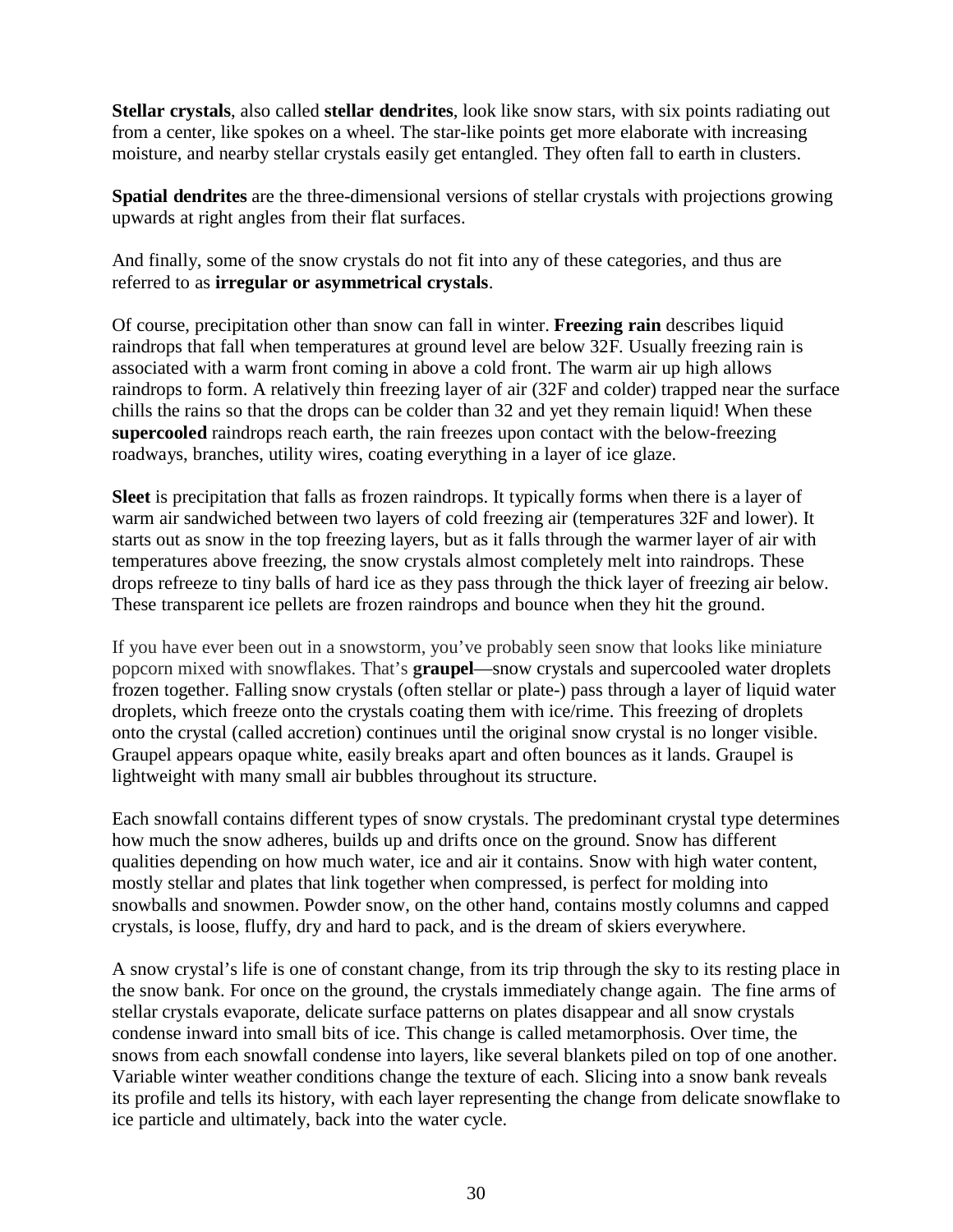Snow has a way of bringing out the kids in all of us--drawing us outside to play. It provides us with the medium to create anything from simple snowmen to elaborate sculpture. Yet all of these designs, just like the snowflakes that made them, are fleeting. So head outside and enjoy the snow.

#### **Suggested Reading**

Libbrecht, Kenneth. *The Snowflake: Winter's Secret Beauty*. Stillwater, MN: Voyageur Press, 2003.

Libbrecht, Kenneth. *A Field Guide to Snowflakes*. Stillwater, MN: Voyageur Press, 2006.

Marchand, Peter. *Life in the Cold*. Hanover NH: University Press of New England, 1987.

Stokes, Donald and Lillian Stokes. *A Guide to Nature in Winter*. Boston: Little, Brown and Co., 1976.

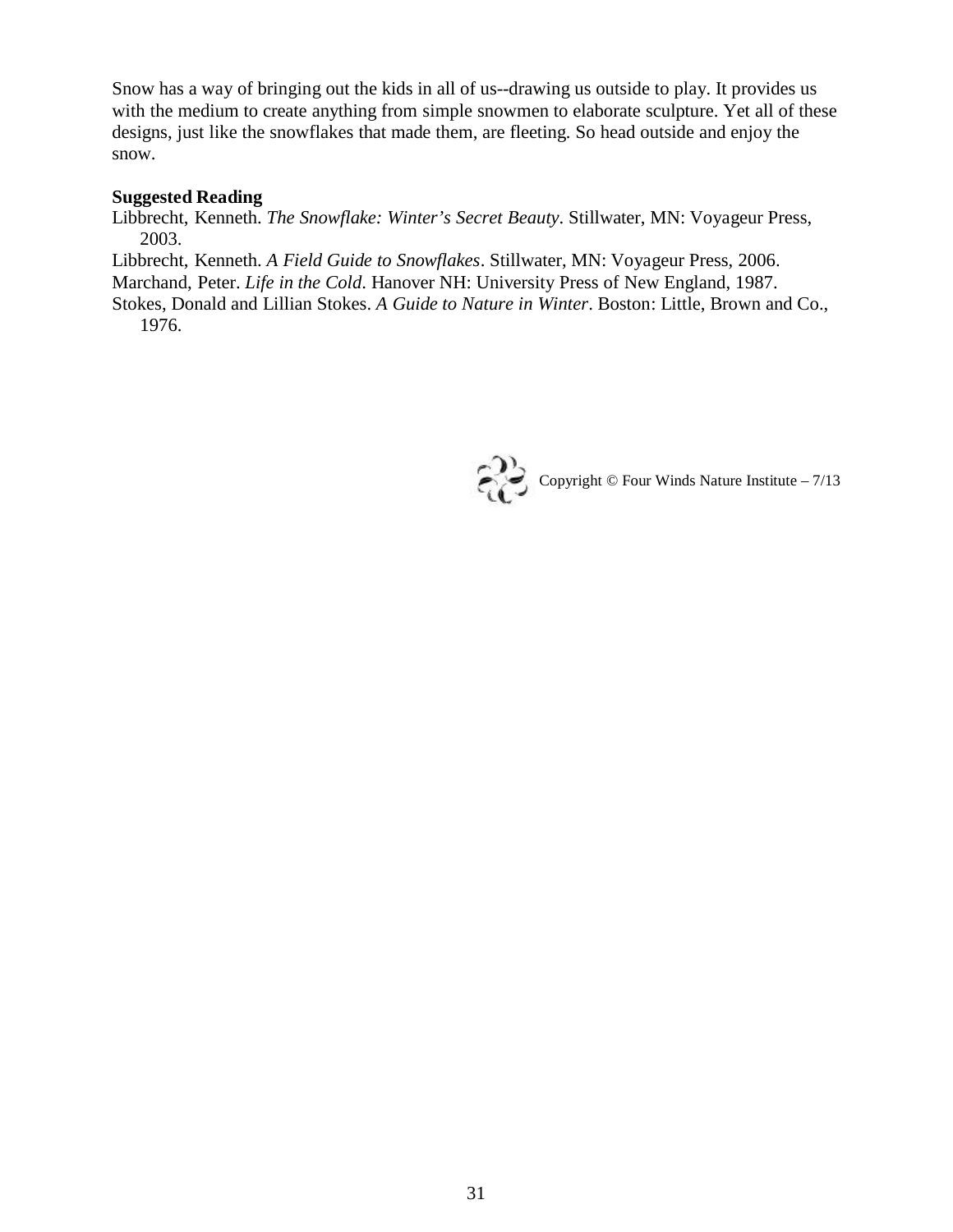

#### **Four Winds Nature Institute**  4 Casey Rd. Chittenden, VT 05737 802-353-9440 www.fourwindsinstitute.org

Patterns – SNOWFLAKES – Activities

**FOCUS**: A snowflake's life is one of constant change, from its trip through the sky to its resting place in the snow bank. Each one is a unique, six-sided crystal with temperature and humidity key factors determining their shape, size and design.

#### **PUPPET SHOW "No Two Alike?"**

*Objective: To learn the conditions necessary for different snow crystal formation and compare the designs of five different snow crystals.* 

Perform the puppet show, or have a group of children perform it for the class. Afterward, review the conditions necessary for snow crystal formation and the five types of snow crystals introduced.

**Materials**: puppets, props, script.

#### **SNOW CRYSTAL CATEGORIES**

*Objective: To become familiar with the variations in snow crystals and sort snow crystal photos into categories based on their design features.* 

Using the puppets and *Types of Snow Crystals* chart*,* review the various design features and growth patterns of five different snow crystals. Point out that as each type of snowflake grew, decorative patterns were repeated on all six sides, creating symmetrical designs. In small groups, have children sort snow crystal photos into these five categories based on their design. **Materials**: two sets of 12 different snow crystal photos; puppets and *Types of Snow Crystals*  charts*.*

#### **UPPER GRADES CHALLENGE (Grades 5-6) – SNOWFLAKE PREDICTIONS**

*Objective: To use temperature and humidity data to make predictions of possible snow crystal type.* 

Working in pairs, interpret and discuss the Snow Morphology chart/graph, noting in particular the temperature range at which different types of snow crystals form and how their shapes are affected by moisture level (i.e. simpler when moisture levels are low and more complex at higher humidity). Give the children different temperature and humidity scenarios and have them predict the type of snow crystal that might fall.

If it begins to snow, have the students predict the type of snow crystal they might see/collect outside, then head out with materials for the *Collecting Crystals* activity.

**Materials:** *Snow Morphology chart,* real or fabricated temperature and humidity data, *Collecting Crystals* materials

#### **PAPER SNOWFLAKES**

*Objective: To create six-sided snowflake models.* 

Following the *Paper Snowflakes* directions, children will fold and cut paper to create their own one-of-a kind snowflakes. For younger children, follow directions using coffee filters, as they are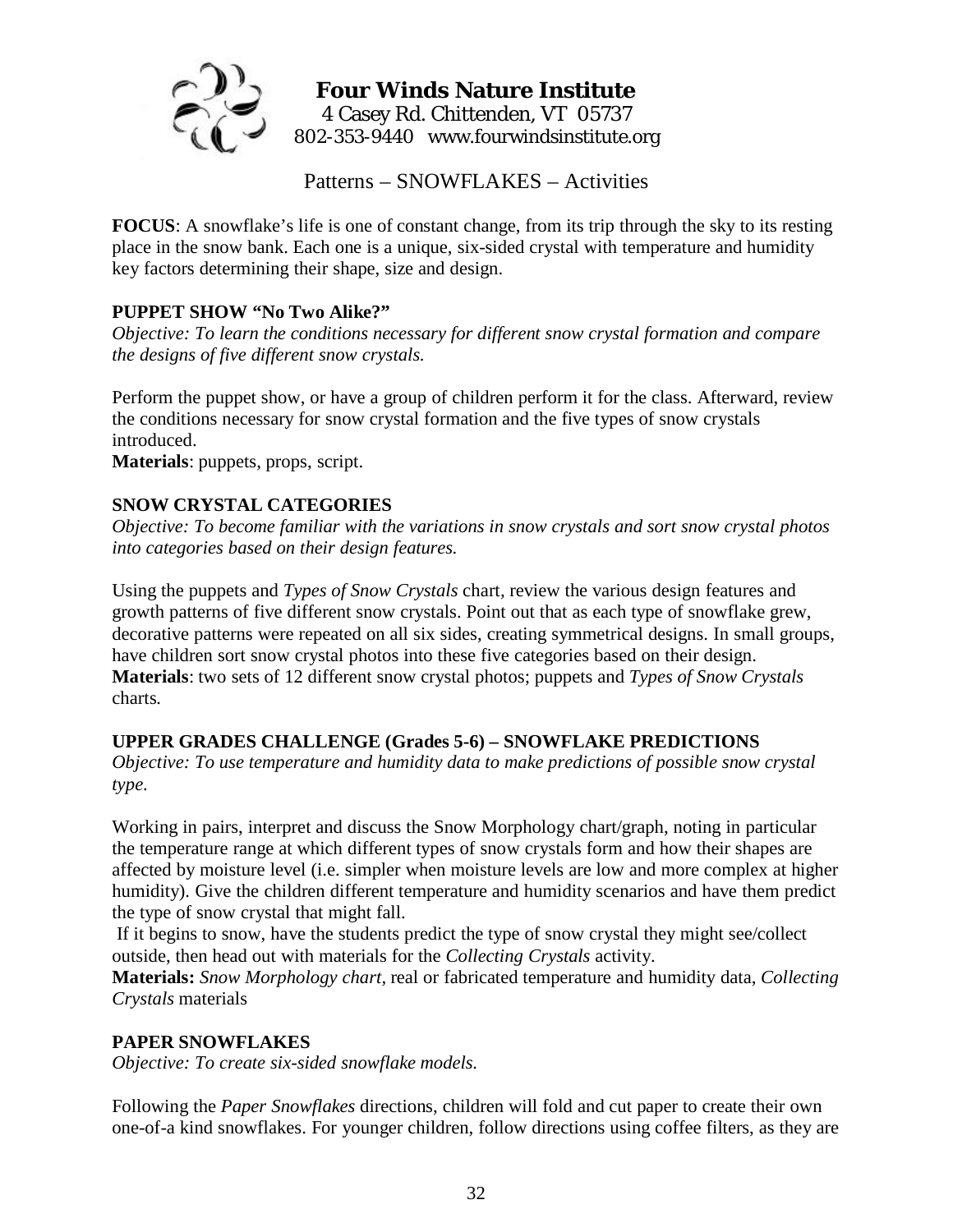easier to cut. Older children will make snowflakes from squares of paper. Once folded, point out that each cut made will be repeated six times round their snowflake, creating a similar repeating or symmetrical pattern on their finished snowflakes, similar to those seen in real snowflakes. **Materials**: round coffee filters or square sheets of paper, scissors, *Paper Snowflakes* directions.

#### **SNOWFLAKE DANCE (Grades K-2)**

*Objective: To act out the formation of six-sided snowflakes.* 

Bring children outside or to a large indoor space. Explain that they will be acting out how snowflakes form. Review the key ideas presented in the puppet show by asking children what is in the center of every snowflake and how many sides/arms do they usually have. Depending on the class size, choose two or three children to be snow seeds. Select six children to hold hands and form a circle around each snow seed. Have an adult work with or, depending on numbers, join each snowflake. Each adult will direct the children in their "snowflake" to make different arm motions, creating different snowflake shapes. The snow seed can/should change their arm position too or move around in the center of the flake. Optional: play music (Tchaikovsky's Waltz of the Snowflakes) and have the children slowly sway and move their arms pretending their snowflake is changing as it falls gently from the sky. **Materials**: computer or CD and player.

#### **WINTER WEATHER SKITS (Grade 3-6)**

**Objective**: *To examine and act out the processes that lead to the formation of three types of frozen winter precipitation; sleet, freezing rain and graupel*.

Have the children work in small groups. Give each group role cards and props plus a skit description and diagram that explain how their particular type of winter precipitation forms. Using the cards and props, the children will act out how their type of winter precipitation forms and its possible effects on the natural world and/or people's reaction to it. The other children will try to guess what type of precipitation is being presented.

#### **Winter Weather Skit Descriptions**

The words in **bold** can be made into cards for the students to wear to help identify their role in the skit.

#### **Freezing Rain**

Freezing rain is rain that falls when temperatures near the ground are below freezing. **Rain drops** form in layers of **warm**er **air high**er **up** in the atmosphere. As they fall, they pass through a layer of **below freezing air (32F or colder) near the ground.** But rather than freezing into ice, remain liquid. When they come in contact with objects at the surface they **freeze instantly on contact** coating everything in a layer of ice or glaze. When there's a significant accumulation of this glaze, we call it an ice storm. The weight of this ice can bring down power line, snap trees, form "black ice" on roads and icing on the wings of airplanes.

#### **Sleet (also called Ice Pellets)**

Sleet is precipitation composed of frozen raindrops. It often forms when **snowflakes** pass though a **layer of warm air** where they melt into **raindrops**. When the rain passes back through a **layer of** air with **below-freezing temperatures (32F and colder)**, the raindrops freeze into **transparent pellets of ice** which often bounce when they hit the ground. Sleet stings when it hits your face and accumulated sleet on roadways can be very slick.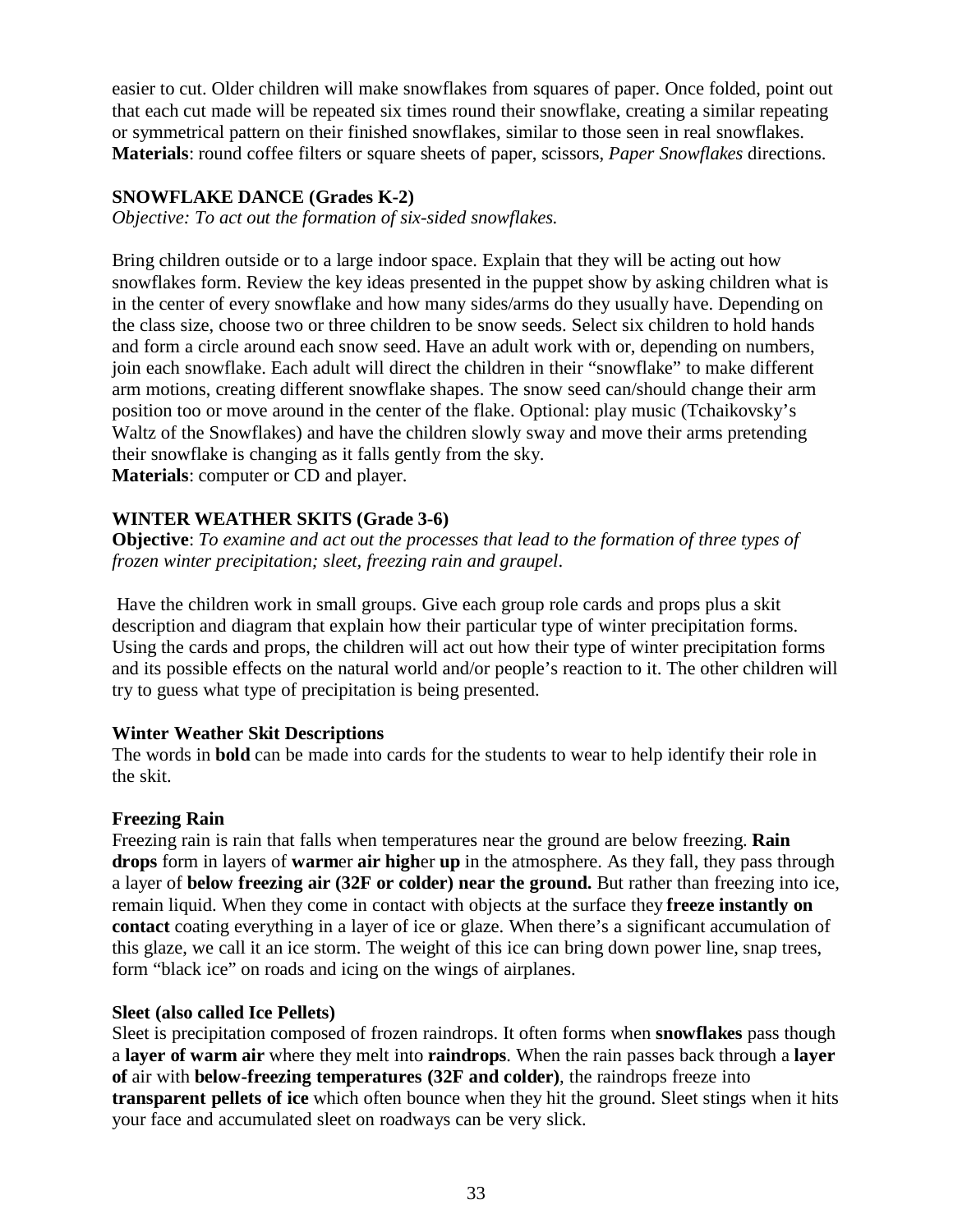### **Graupel (also called Soft Hail, Tapioca Snow, or Snow Pellets)**

Graupel is a form of frozen precipitation consisting of snow crystals and supercooled water droplets frozen together. Falling **snow crystals** pass through a layer of **liquid cloud droplets,** which freeze onto their surface. This freezing of droplets onto the crystal (called accretion) continues until the original **snow crystal** is **coated**, making it almost indistinguishable. Graupel appears opaque white, is lightweight, due to small air bubbles throughout its structure and easily breaks apart.

**Materials**: *Winter Weather Skit* descriptions, diagrams and role cards for sleet, freezing rain and graupel. Possible props include: clear plastic sheet for ice glaze, balls of crumpled plastic wrap or tin foil for sleet, cotton balls for graupel.

### **COLLECTING CRYSTALS**

*Objective: To catch and observe the intricate designs of real snowflakes.* 

Beforehand, chill felt or fabric squares outdoors or in a freezer. When snow is falling, hand out the chilled fabric squares and have children use these to collect falling snowflakes. With magnifying lenses, have them view their snow crystals up close and compare them to the snow crystals depicted on the *Types of Snow Crystals* chart.

**Materials**: Six-inch squares of black felt or other dark fabric, chilled in freezer or outdoors, magnifying lenses, *Types of Snow Crystals* Chart.

#### **SNOW SCOUTING**

*Objective: To make observations about snow around the schoolyard.* 

# Snow Scouting Card

Collect samples of snow in two containers- one loosely scooped, the other tightly packed. Make predictions about how much water each will contain when melted. Use markers to indicate predicted water lines. How does the volume of water compare to the volume of snow?

Using rulers, measure depth of snow in different places of the schoolyard- Any guesses for differences?

Look closely at snow on ground. Can you still see different snow crystal types? Or have they changed? And how?

Using snow shovels, dig down through the snow to see if you can find different layers. What do you think the layers represent? Is the surface snow soft or crustlike? It 's fun to collect big pieces of crust to use in the Snow Sculpture activity.

**Materials**: *Snow Scouting card*, containers, markers, rulers or measuring tapes, magnifying lenses, snow shovels.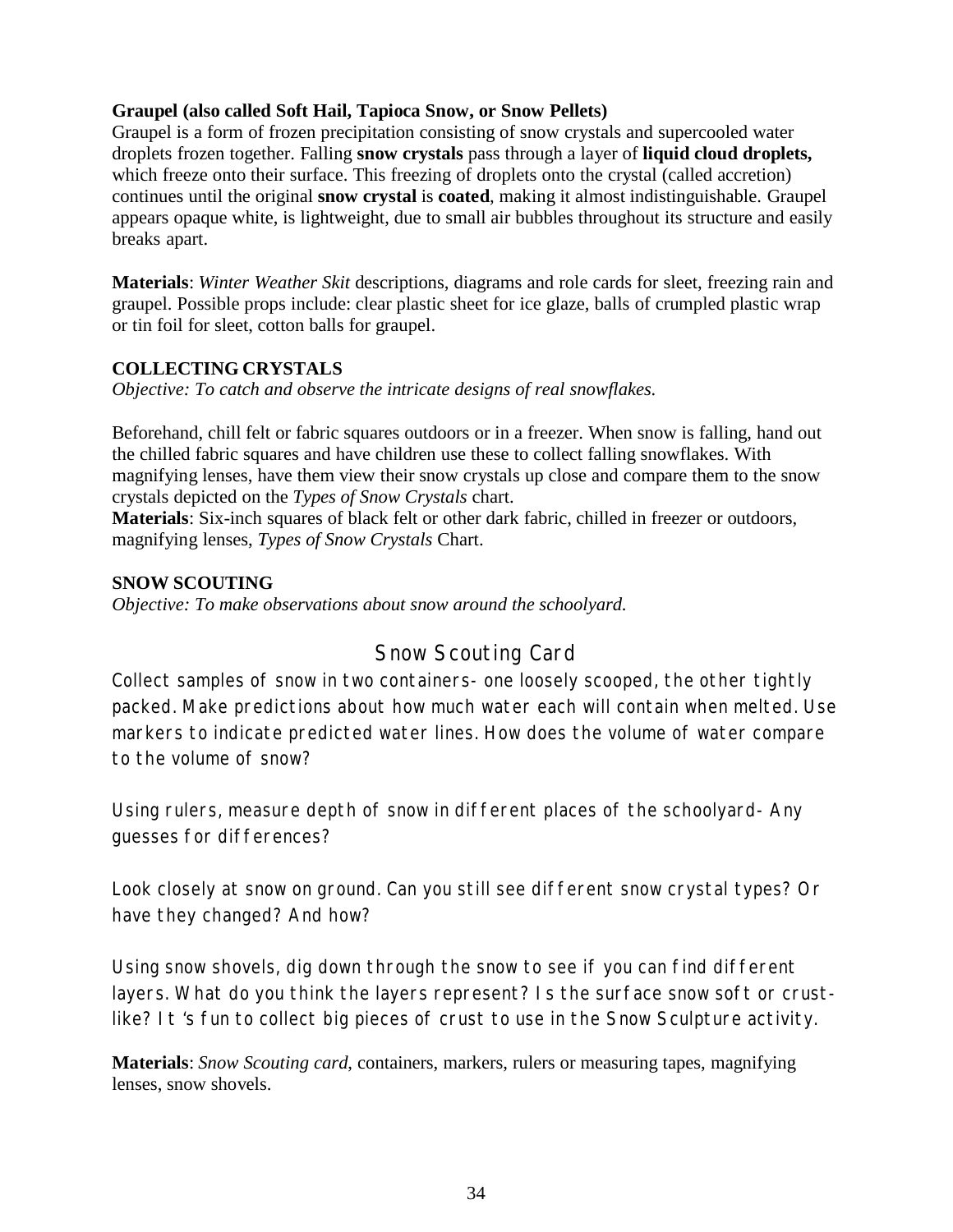#### **SNOW SCULPTURE**

*Objective: To use snow along with other natural materials to create art assemblages outdoors.* 

Show the children examples of environmental artwork created in winter by artists, such as Andy Goldsworthy, Simon Beck and Vermont artist Sally J. Smith. Outdoors, using snow and other natural materials, have children work together in small groups to create environmental art assemblages that feature six-sided symmetrical designs. Take a tour of the finished artwork and photograph each piece. If possible, leave the artwork in place for others to enjoy. **Materials**: Environmental winter art examples, camera to photograph artwork.

# **JOURNAL ACTIVITY AND CLOSING THOUGHTS**

*Objective: To record observations about snowflakes and how they form.*

Provide *Hexagonal templates* for the children to use to create their one-of–kind snowflake. Faint lines drawn in between the opposite points of the hexagon divide it into six sections. Explain that to make their snowflake symmetrical, anything they draw in one of the six sections, either inside or outside, must be repeated in the remaining five. Afterwards, in small groups, have children share their snowflakes and one thing they learned about snow.

**Materials**: Paper or science journals; *Hexagonal template*, clipboards and drawing materials



Copyright © Four Winds Nature Institute –7/13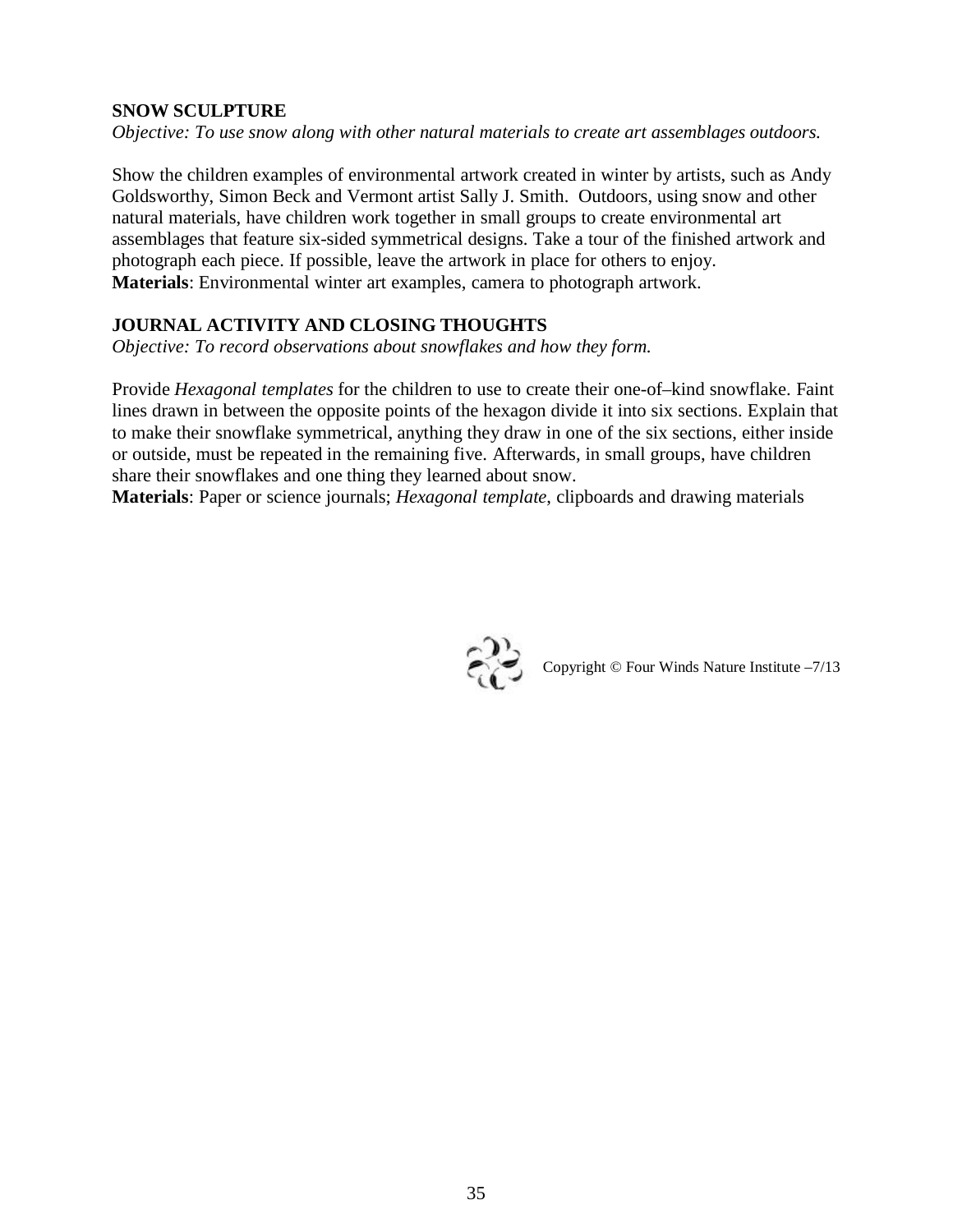

# **Four Winds Nature Institute**  4 Casey Rd. Chittenden, VT 05737 802-353-9440 www.fourwindsinstitute.org

Patterns – SNOWFLAKES – Puppet Show

# **No Two Alike?**

*Characters: Dust, Tiny Plate, Big Plate, Needle, Column, Capped Column, Stellar Dendrite.* 

**Dust** Here I am, a tiny speck of dust floating in a cloud of snow crystals. Yoo hoo. Hello there.

**Needle** What's this? A speck of talking dust. Why, I was once a bit of dust, too.

**Dust** Really? You look like ice, not dust.

**Needle** I'm a snow crystal made of ice, but inside me, and every other snow crystal, is a tiny speck of dust – or salt or pollen or dirt.

**Dust** Do you think I could become a snow crystal?

**Needle** You just might. If weather conditions are just right, water vapor in the air will freeze onto you, and you'll find yourself inside a snow crystal.

**Dust** It sounds like magic!

**Needle** No, it's not magic at all. Crystals form all by themselves. It's just the shape water takes as it freezes onto us.

**Dust** That's amazing! Will I become a pointy crystal like you?

**Needle** Well it all depends on the temperature and the amount of moisture in your cloud. When I was formed, the temperature was just below freezing and there was lots of moisture in my cloud.

**Dust** There are other kinds of crystals?

**Needle** Yes indeed, lots of them. But right now we're all needles. Sometimes we fall to earth in a bunch.

**Dust** That sounds like fun. I hope I become a needle crystal - and I hope it's soon!

**Needle** Well, it all depends on where you've been and where you're going, if you get my point. Bye now - the wind is carrying me off!

**Dust** So long, Needle! Gee, I'm being carried by the wind, too, and I'm starting to feel different. Oh, Oh! (*exits*)

**Tiny Plate** (*formerly Dust*) Wow! I'm not a speck of dust anymore. I think I'm a snow crystal! But I'm not shaped like that needle crystal. I'm kind of flat - like a plate. Oh no, maybe I'm not a snow crystal!

**Column** Whoa, look out! I can't steer. (*tips this way and that*) Sometimes I don't know which way is up. What's the trouble?

**Tiny Plate** I wanted to be a snow crystal, but I don't look like a needle.

**Column** Well neither do I, but I'm a snow crystal.

**Tiny Plate** You are? But I don't look like you either. I'm flat and thin. You're tall and round like a column.

**Column** Yes indeed, Cody Column Crystal, at your service.

**Tiny Plate** Oops, I was wrong. You're not round at all. You've got edges and flat sides.

**Column** That's right- I've got the same number of sides as every snow crystal. Count 'em - you'll see.

**Tiny Plate** Okay, turn while I count. One, two, three, four, five, six. But why six?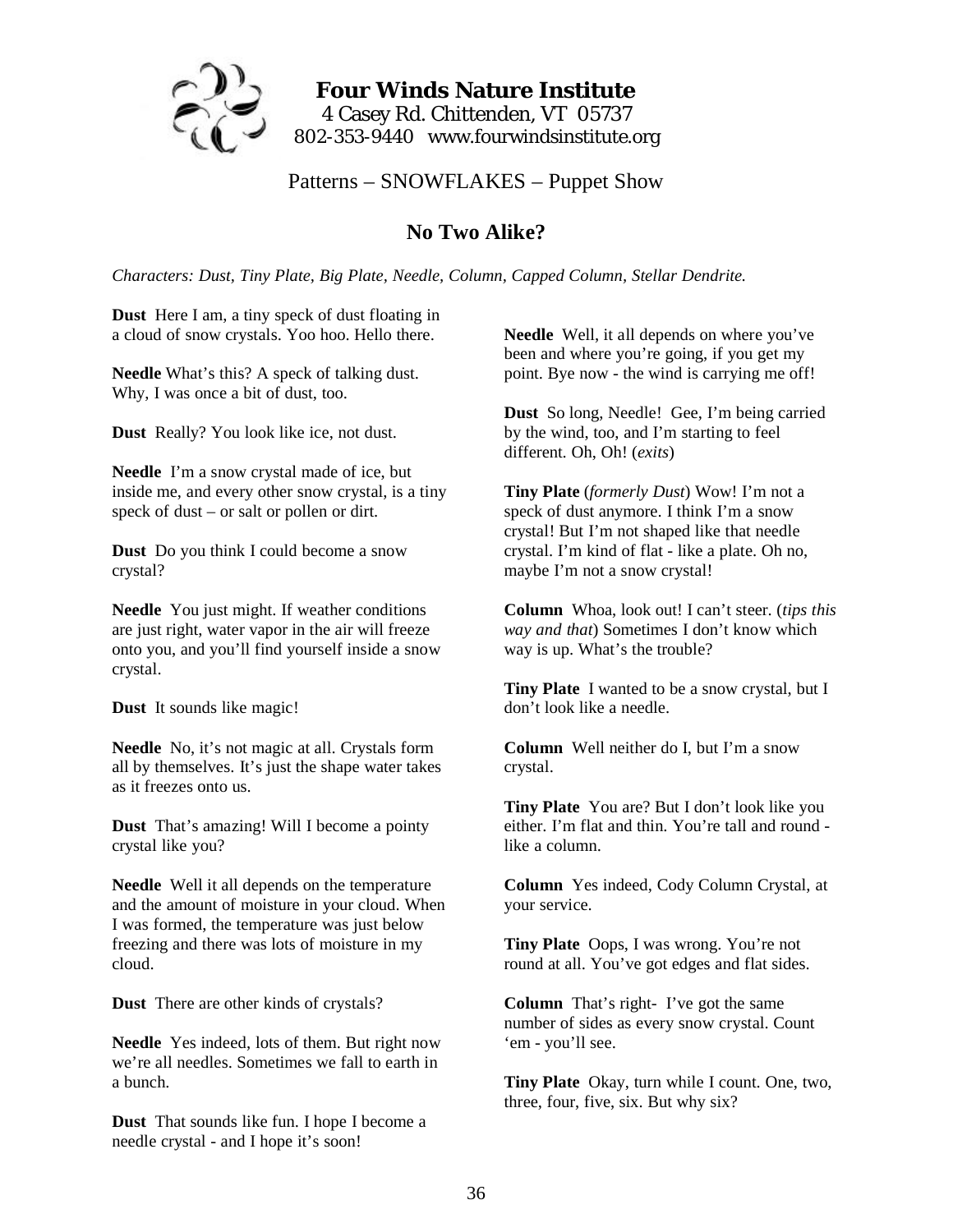**Column** That's just the way we crystals form. We can grow into different shapes but we all have six sides.

**Tiny Plate** I wonder if I have six sides?

**Column** Let's count. One, two, three, four, five, six. See, you are a snow crystal!

**Tiny Plate** Yippee! I'm a snow crystal! But I'm very small and rather plain.

**Column** Oh, don't worry, you'll get bigger. You might grow taller and become a needle or a column like me. Or you could grow wider and become a flat plate. Why, you might even grow branches.

**Tiny Plate** Wow! How does that happen?

**Column** It depends on the air temperature and moisture. Columns and plates usually form when the air's kind of dry. But needles, fancy plates and branching crystals form when there's lots of moisture.

**Tiny Plate** Gee it's pretty cold in this cloud and not much moisture. Why, I can feel myself changing... (*exit; return as Big Plate*) Look at me now!

**Column** Wow! You're a bigger plate crystal, and now you've got little ridges and grooves making nice designs all over you.

**Big Plate** It's true, I'm pretty fancy now!

**Column** Hmm, if this cloud is just right for growing plate crystals, that means…(*exits*)

**Big Plate** Huh? Where's Cody? He must have blown away. Why, here's another crystal!

**Capped Column** Hi! Like my new style?

**Big Plate** Is that you, Cody Column? You've grown two caps! One on each end!

**Capped Column** Yup, conditions were just right, so I grew these two plates and now I'm a Capped Column. A capital improvement, don't you think?

**Big Plate** Yes, indeed, you can't top that!

**Capped Column** But now I'm feeling a bit top heavy. Down I go! (*exits*)

**Big Plate** Bye Cody! Gee, it feels damper now. Oh, look at the beautiful, fancy crystal. Yoo hoo! Were you once a speck of dust too?

**Stellar Dendrite** Yes! But now I'm a stellar dendrite.

**Big Plate** *Stellar…*that means star. You do look like a star. But what does *dendrite* mean?

**Stellar** It means branching, like a tree.

**Big Plate** I see! Your six arms have many side branches. It makes you look so lacey. I've never seen a snowflake just like you.

**Stellar** And you never will! You may see other stellar and plate crystals, columns and needles, but you will never see another one just like me… or you either.

**Big Plate** Really? You mean I'm the only flake like me?

**Stellar** One of a kind! We're all unique because we've each traveled a different path through the sky. So, ready to go?

**Big Plate** Is it time for the show?

**Stellar** Yes! It's time for us to SNOW!

**All Crystals** (*hop around*) Yippee, hurrah!

#### **The End**

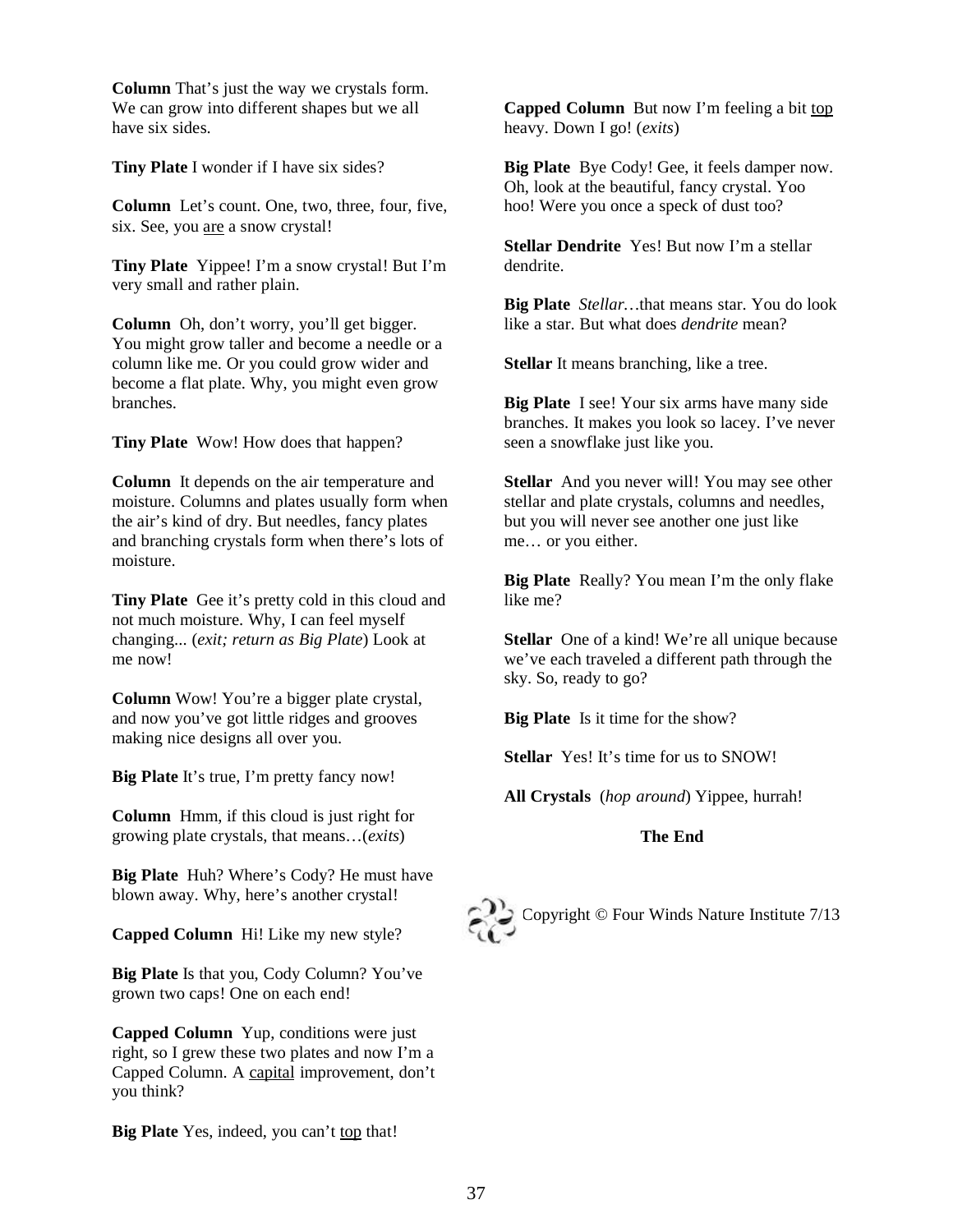

# Patterns – TRACK DETECTIVES – Background

Animals live secret lives all around us – yet their tracks and sign can be found everywhere, starting in our own backyards. Winter is a great time for tracking as snow makes a great surface for animal tracks to register, leaving imprints for us to study and interpret. Becoming a track detective is like learning to read; in fact, it *is* reading, but with a different set of symbols. Every set of tracks tells a story. When reading these stories, consider the **place** where the tracks are found, the track **pattern** left behind, and the shape and size of the animal's foot **print**.

The place where you find tracks can be an important clue. A good track detective tries to think like an animal and consider where it might go to find food, water and a place to take cover. What animals might live in and around the area where these tracks are found? The animals likely to pass through the playground are different from those that only leave trails deep in the forest. What animal might balance and walk on a fallen log? Tracks that tunnel under the snow, slip into a stream or end at a tree trunk give important clues about the behaviors and abilities of the animals who made them. Look closely at the surrounding vegetation for browsed twigs, stripped cones and other clues indicating food is being stored or eaten. Do any impressions indicate an animal rested or took cover nearby? **Scat** or animal droppings, urine and markings are other signs that can help you determine whose home territory overlaps with yours.

There are four different kinds of track patterns made by animals as they move: straight **walking**, **waddling**, **hopping** and **bounding**. The repeating design of prints in each pattern gives information about the body structure, build and gait of the animal that made them. Occasionally tail drags and slides are part of a track pattern, providing additional clues about the track maker and its behavior.

Walkers include animals in the cat family, the dog family and hoofed animals. Their bodies, from shoulder to rump, are about the same length as their legs. They walk or trot on their toes, moving the front foot on one side of their body followed by the hind foot on the opposite side and leave a single line of footprints.

Waddlers typically have heavy bodies with short legs. Bear, porcupine, skunk, opossum, beaver and muskrat are all waddlers. They walk slowly, on flat feet, moving both feet on one side of their body, one at a time. Their back legs are longer than their front legs and their hind foot often oversteps their front foot. Their track pattern shows smaller front and larger back footprints in pairs.

Hoppers include members of the rodent family (mice, squirrels, chipmunk) and rabbits and hares. Their large hind feet are much longer than their front feet. They push off with their strong back legs and land first on their smaller front feet, with their back feet swinging outside and ahead of these, ready to push off again. Their track consists of four footprints—their two larger back feet ahead of their smaller front feet.

Bounders are all members of the weasel family. They have long narrow bodies and short legs with five toes on each foot. Their movements mimic the opening and closing of a toy Slinky™.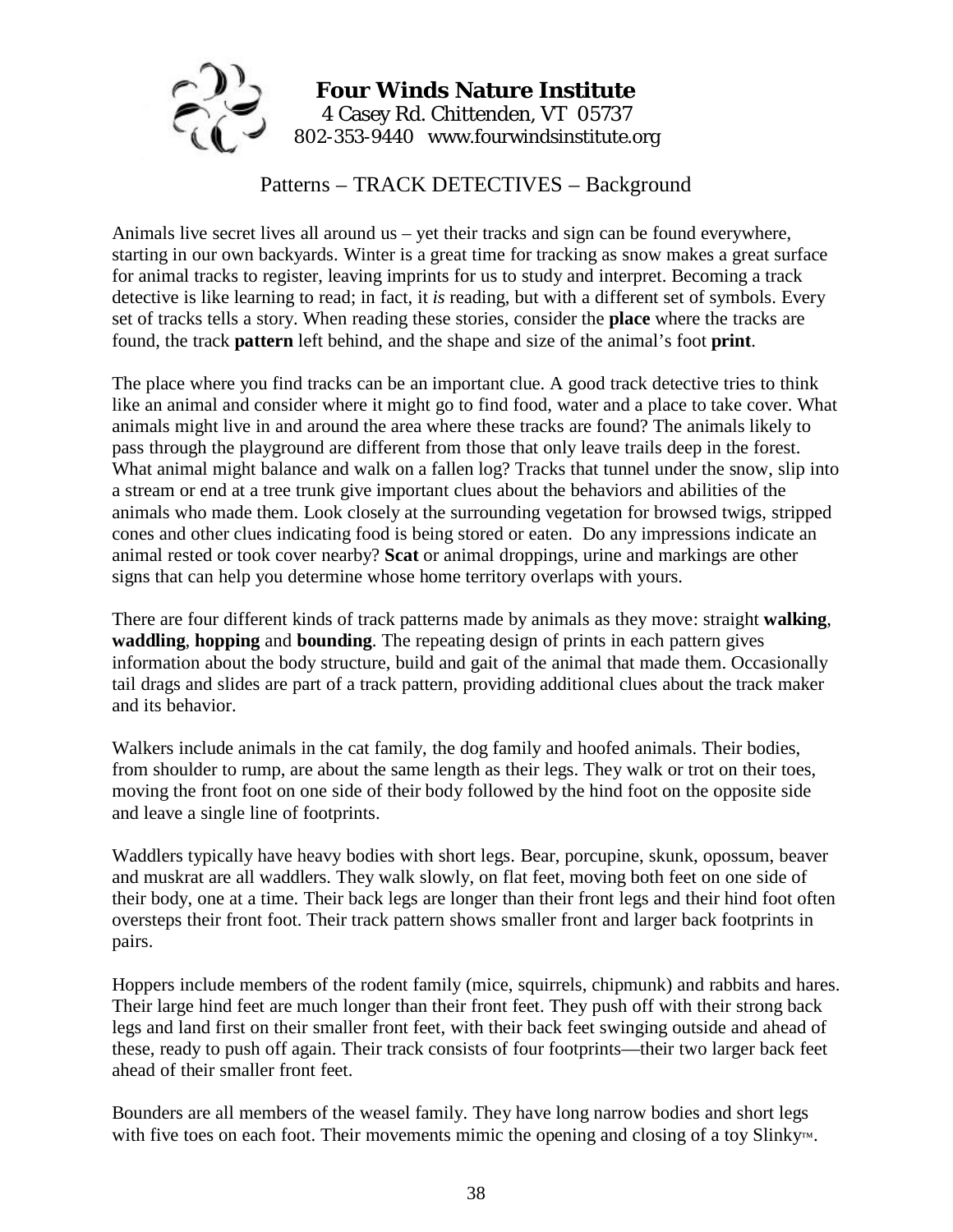They start in a crouch and spring forward pushing off with their back feet, fully extending their body in mid-air. Then they touch down, one front foot at a time. Both front feet lift up, and the back feet land in their place, ready to repeat the pattern. Bounder tracks are paired prints set on the diagonal.

Additional measurements can help distinguish between animals with similar patterns. **Stride** is the distance between two consecutive prints or between track sets and can vary greatly depending on the speed of the animal, in addition to its sex, age, and size. In slower gaits, tracks are closer together, while they get farther apart as the animal speeds up. A more reliable measurement is **straddle**, the width of an animal's tracks, measured from the outside edges of two prints. This measurement varies only slightly and correlates with the animal's body width. The overall path each track pattern takes provides another valuable clue. Meandering, looping tracks often belong to domesticated animals. Fido knows a full dinner bowl awaits him at home, while Mr. Fox moves in straighter, more direct path, conserving energy, for dinner is never guaranteed.

The best clue, but often the most difficult to find, is a perfect footprint or impression. Tracks come in all shapes and sizes, from the tiniest mouse, vole and shrew prints to the finger-like paws of raccoon and opossum to the large tracks of bear and moose.

Counting the number of toes in each print can help with identification. Animals walking on two toes include deer, moose and many domesticated hoofed animals like cows, goats, and pigs. Their hooves tend to be heart-shaped with the pointed end facing the direction of travel. In deep snow, two additional smaller impressions may register; these are the **dewclaws**, tiny remnants of former digits.

Cats and dogs both have four toes visible in their prints. A dog foot is more oval in shape and their nails are often visible in their prints. The toes are arranged in pairs and an X can be drawn in the space between these toes. A cat's footprint is rounder, and the toe pads are arranged asymmetrically around the heel pad. No claws are visible in cat tracks for their claws are retractable, to keep them sharp for hunting.

Prints with five toes belong to members of the weasel family including ermine, mink, martin, fisher, and otter. As you follow these trails, be on the lookout for distinctive slides as they use their long bodies to slide downhill or across the ice. Skunks also leave five-toed tracks as they waddle and wander about.

Some animals have front paws that are differently shaped from their back paws, for example the beaver with its big webbed hind feet and smaller front feet. Some, including most rodents, don't have the same number of toes on their front and back feet. Using all these clues along with size measurements can help identify the maker of each track.

While most wild animals stay out of sight when humans are around, they leave behind signs we can learn to read. Track detectives put together clues about place, pattern and print to try to determine what creature went walking by. There are many stories waiting to be read in the tracks and sign all around us.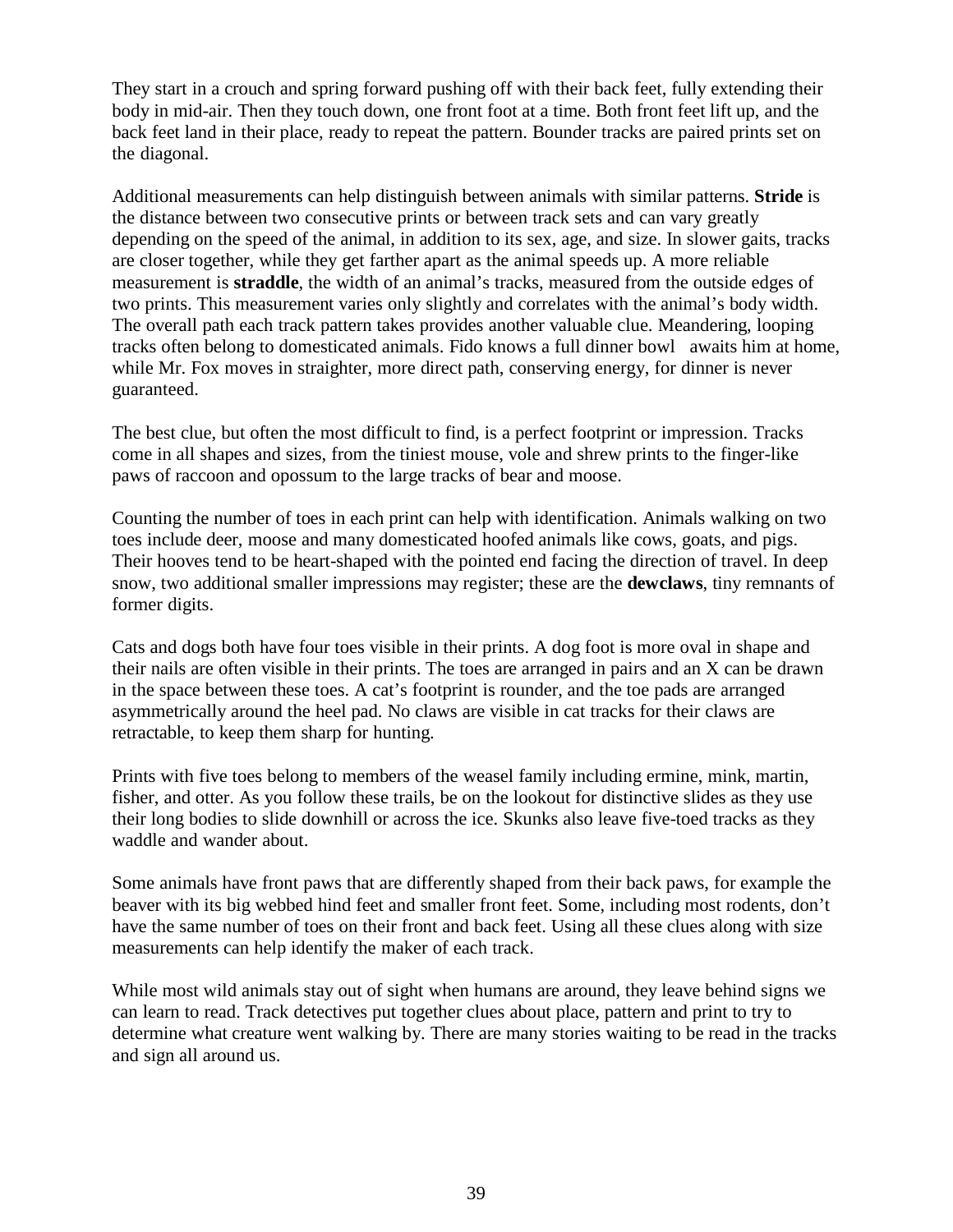# **Suggested Reading**

Elbroch, Mark. *Mammal Tracks and Sign*. Mechanicsburg, PA: Stackpole Books, 2003. Levine, Lynn. *Mammal Tracks and Scat*. E. Dummerston, VT: Heartwood Press, 2000. Rezendes, Paul. *Tracking and the Art of Seeing*. 2nd edition. New York: Harper Collins, 1999. Stokes, Donald and Lillian Stokes. *Stokes Guide to Animal Tracking and Behavior*. Boston: Little, Brown and Co., 1986.



Copyright  $\copyright$  Four Winds Nature Institute –  $7/13$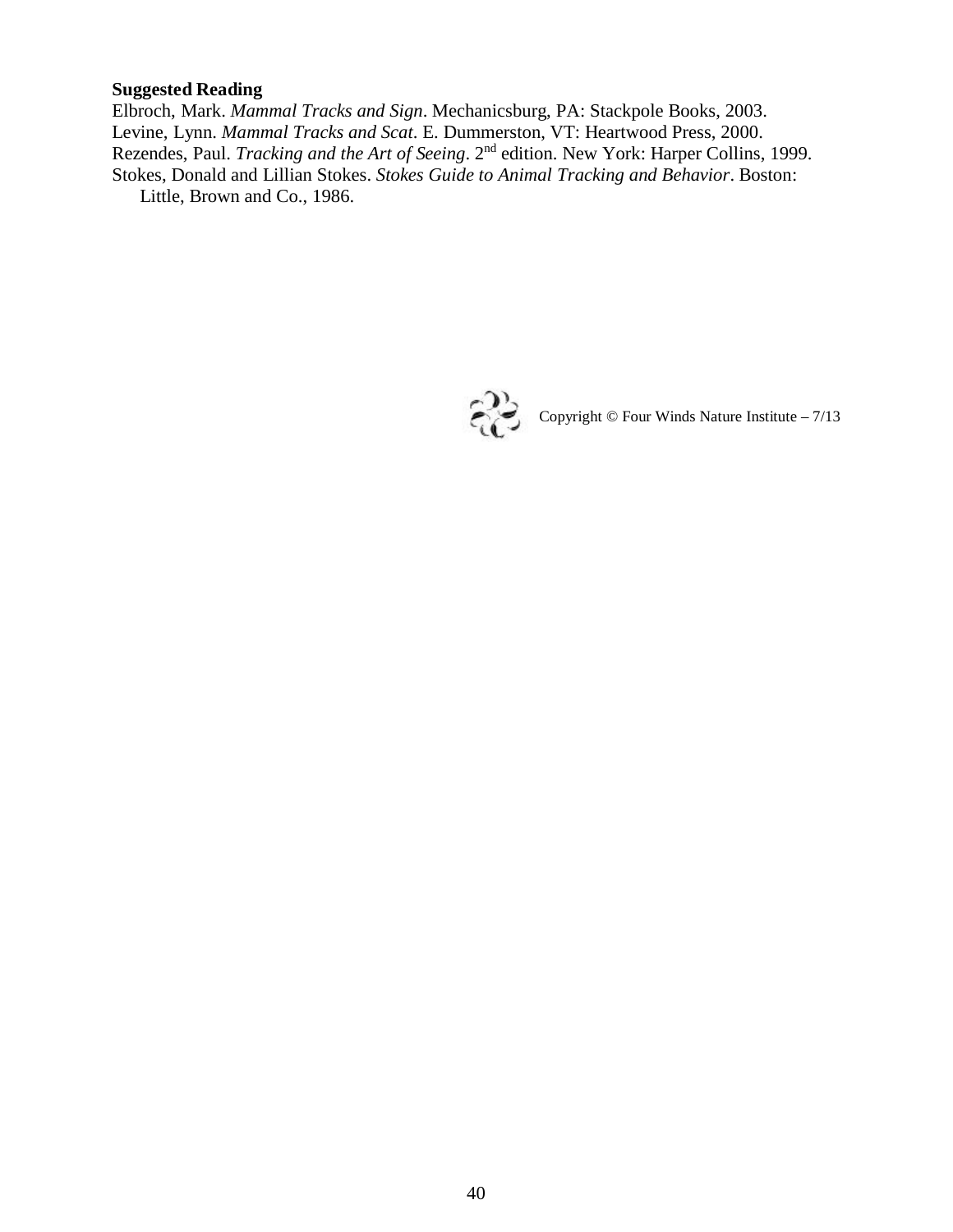

# **Four Winds Nature Institute**  4 Casey Rd. Chittenden, VT 05737 802-353-9440 www.fourwindsinstitute.org

Patterns – TRACK DETECTIVES – Activities

**FOCUS:** Tracks in the snow give us hints about the lives of animals that live nearby. Learning to recognize tracks and sign helps us identify animals and their activities from the clues they leave behind.

#### **PUPPET SHOW** "Tracking the Tracker"

*Objective: To learn the four basic patterns of animal tracks and other important sign or clues used to identify animals and their activities.* 

Perform or have the children perform the puppet show. Afterward, use the puppets and track pattern props to review the four basic track patterns. What other signs do animals leave behind that give us clues to their behavior and can help us identify them? **Materials:** puppets, script, track pattern props.

### **WALK, WADDLE, HOP AND BOUND**

*Objective: To act out the four basic track patterns made by animals when they move and learn the connection between body shape and size to these track pattern variations.* 

Start by dividing the children into small groups, and have them crawl on their hands and knees over to their teachers, spread around in the classroom. When they settle in their small group circles, ask which of their limbs moved at the same time as they crawled? (right hand, left knee; left hand, right knee) Hold up the *Walker Movement Pattern* fold-out poster showing how this represents a bobcat's walking pattern. It also illustrates the crawl. Using the *Movement Pattern Notes*, describe the bobcat's body and movement features. Lay out the straight walker pattern on the floor using the footprint ovals introducing the terms stride and straddle as you do so. What is happening with their front and back feet to create just a single line of tracks? (back feet are landing on the ground exactly where the front feet had been). Who walked like this in the puppet show? (deer) Can they think of other animals, similar to the deer and bobcat, that might walk this way? Then hold up puppets, stuffed animals or photos to confirm their correct guesses. (all hoofed animals, cats and also dogs). Have the children pretend to be one of these animals and imitate their straight walker movement patterns. Hold up another *Movement Pattern* fold-out poster and repeat the process for the other movements.

**Materials**: Footprint ovals (two sizes), cut from non-slip rug padding, 4 *Movement Pattern* foldout posters, 4 *Movement Pattern Notes* handouts, Four Winds puppets, stuffed animals or photos of representative animals.

### **PRINT MATCH PUZZLES**

*Objective*: *To compare similarities and differences in size, shape, and number of toes in different animal footprints and match prints with the animals that make them*.

Ahead of time, create a few sets of the *Print Match Puzzles*, enough so that each small group of children can have one. Working in small groups, hand out the puzzle pieces that just show the animals footprints. Look for similarities and differences among the prints. Then ask the children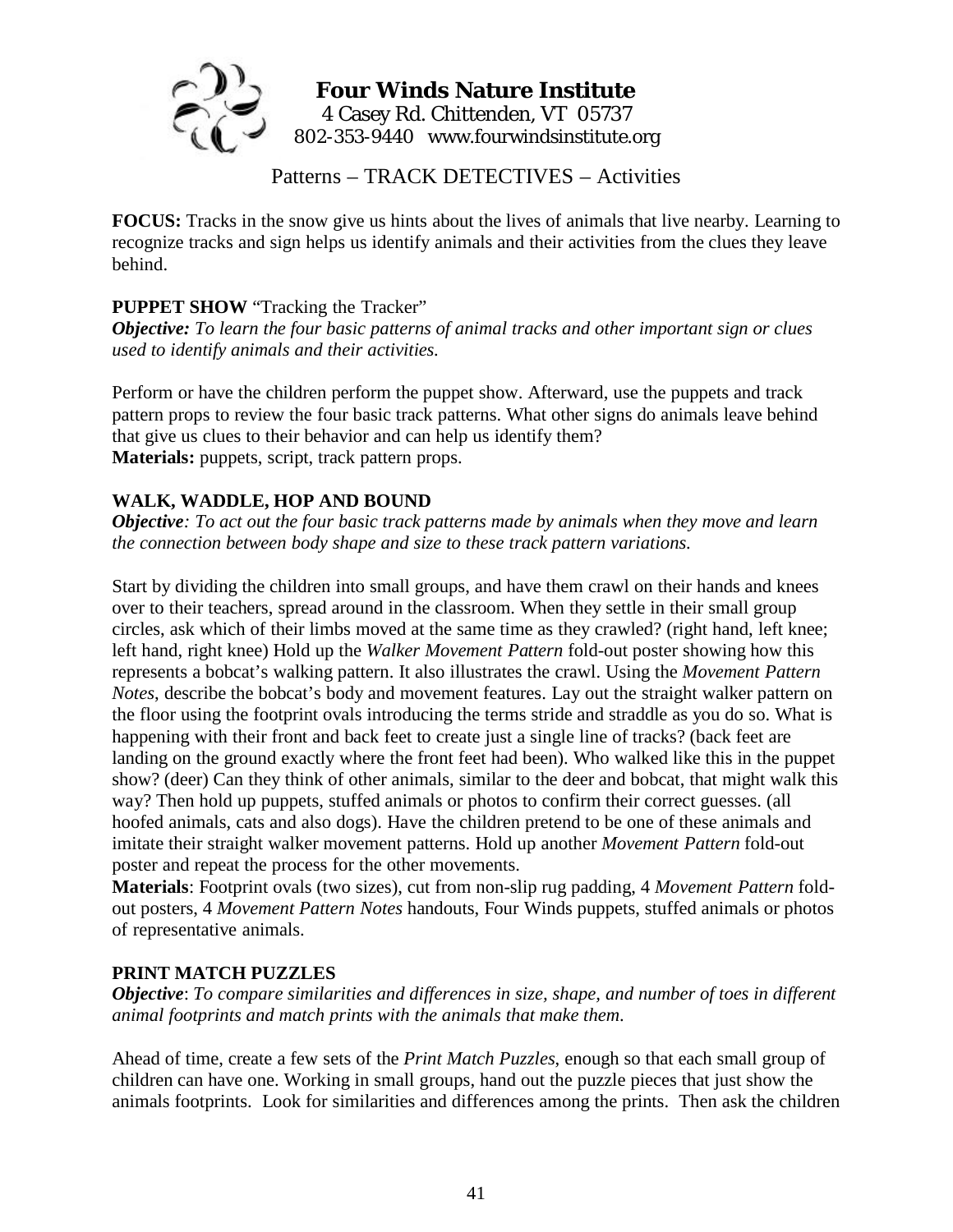to sort them based on the number of toes seen in the print. End by asking them to line up the prints from biggest to smallest, then guessing to which animal each print belongs. Confirm their guesses using the remaining puzzle pieces to pair print to animal. **Materials**: *Print Match Puzzles*, one set per small group, and each set copied onto a different

color of cardstock.

### **TRACK DETECTIVES SLIDE SHOW**

*Objective: To recognize and compare the tracks of different animals and some common signs of winter activity.* 

Show the interactive Track Detective slide show, asking the children to guess each track maker's identity based on clues.

**Materials**: Track Detective slide show and projector, or Track Detective power point and computer, script, screen.

### **ANIMAL TRACK SEARCH**

*Objective: To look for animal tracks and sign outside and make guesses as to what the animals were doing.* 

Ahead of time, scout on and around the school grounds for signs of animal activity. Working in small groups, head outside to different areas to look for tracks and signs of animals. Try to identify the animals by using the *Pattern and Print Identification* cards. Take turns making up stories about what the animals were doing in their schoolyard.

**Materials:** *Animal Track Pattern and Print Identification* cards, one per child; other Tracking reference field guides.

### **TRICKY TRACKS**

*Objective: To practice making and identifying our own tracks and patterns in the snow.* 

If you have limited animal activity in the schoolyard, have each small group make their own tracks for the other small groups to guess. Give each small group a few cards from the *Tricky Tracks* handout, so that each has a different set of suggestions. Groups may use these or come up with their own creative ideas to challenge each other. Go to separate areas of the schoolyard and create a set of tracks in untouched snow. If necessary, use brooms to clear away old footprints. Then, together view each group's tracks, guessing how they were created. Each group can confirm, then demonstrate how their tracks were made.

**Materials:** *Tricky Tracks* handout, copied onto cardstock, cut into cards, and divided between small groups, brooms.

# **ONCE UPON A TIME TRACK TALES (Grades K-2)**

*Objective: To practice interpreting track stories using pattern, place, prints and other sign as clues to an animal's identity and activity.* 

Ahead of time create poster-sized versions of the *Once Upon a Time Track Tales*, using different colored markers for each animal's tracks. Explain that you will be showing them some tracks and sign for them to interpret. Unroll the *Track Tale* scroll slowly, revealing one animal at a time. Ask them: Where the story takes **place**? What is the animal's track or movement **pattern**? Can they identify the **print**? What do they think each of the animals depicted were doing? If time is limited, use the *Once Upon a Time Track Tales* as a closing activity, in place of *Animal Track Booklets*.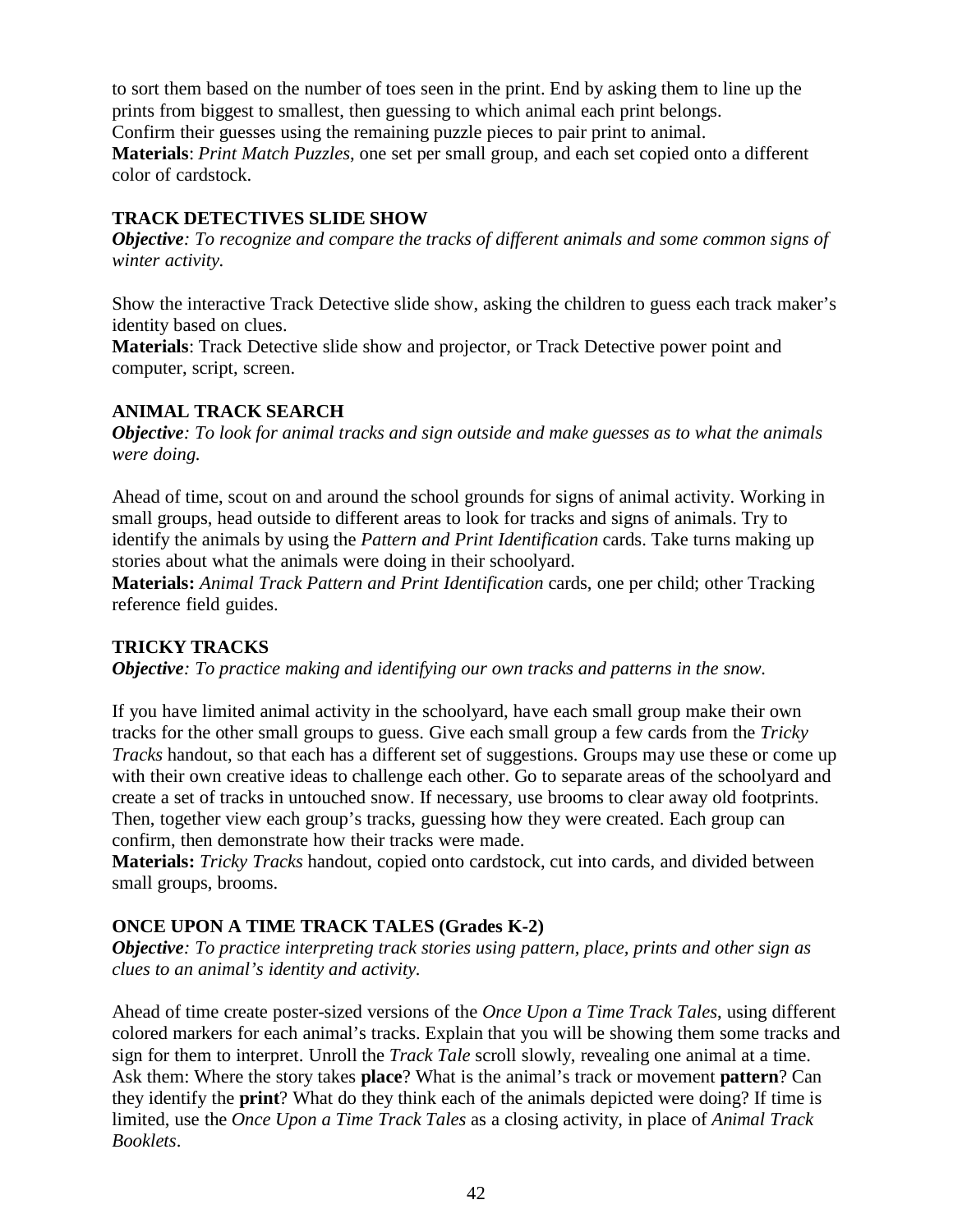**Materials**: Enlarged version of *Once Upon A Time Track Tales* handout, drawn onto a large sheet of paper, then rolled up like a scroll.

### **TRACK TALES (Grades 3-6)**

*Objective: To practice interpreting track stories using pattern, place, prints and other sign as clues to an animal's identity and activity.* 

Ahead of time make copies of the *Track Tales* and *Track Tale Characters*, one for every pair of children. Explain that they will be examining and interpreting tracks and sign. Pairs should use the *Track Tales Character* sheet to locate one animal at a time, and figure out what it was doing, using the questions as a guide. Remind them to consider: where the story takes **place**, what track or movement **pattern** is depicted, and can they identify any **prints**. What do they think each of the animals in the *Track Tales* were doing? If time is limited, use the *Track Tales* in place of *Track Stamp Stories* as a closing activity.

**Materials**: *Track Tales* and *Track Tale Characters* handouts, one set per pair of children.

# **ANIMAL TRACK BOOKLET (Grades K-2) AND JOURNAL ACTIVITY**

*Objective: To review and record some familiar animal tracks.* 

Prompt: Use stamps to print one or more different kinds of animal tracks in your journal and label them with the name of the animal. Older children can include information and illustrations about track patterns.

**Materials:** journals, pencils, track stamps (created using *Track Stamp* kit), inkpads.

# **TRACK STAMP STORIES (Grades 3-6)**

*Objective: To create a picture that tells a story about animal activities using only crayons and track stamps.* 

Ahead of time, create a set of animal track stamps using the *Track Stamp Kit*. Divide the children into twos or threes and give them each an animal stamp. Each team will be making a story without words by drawing and printing with these stamps. Once they have a story plot, children should draw the setting, or place where their animal lives. Next, review their characters' track patterns and then hand out inkpads to use with their stamps. Once completed, taking take turns sharing drawings and guessing their stories.

**Materials**: Track stamps created using *Track Stamp Kit* plus blocks of wood; large sheets of paper or newsprint; crayons, inkpads.

# **UPPER GRADES CHALLENGE (Grades 5-6) – SIZING UP TRACKS**

**Objective**: *To use rulers to measure and distinguish between tracks with similar patterns.* 

Working in small groups, give children a *Sizing Up Track Sheet* that shows the life-sized prints of animals that make similar track patterns, either a white-footed mouse, chipmunk, red squirrel or gray squirrel. The prints are grouped in sets of four – two front and two hind prints – as they would appear outside. Ask children to measure and record the trail width for each set of prints. All measurements should be taken in centimeters. They should measure ten sets of prints, find the average and compare their measurements for average trail width to those given in the table on the *Sizing Up Track Sheet* (shown below). According to the data gathered, which animal could have made these tracks?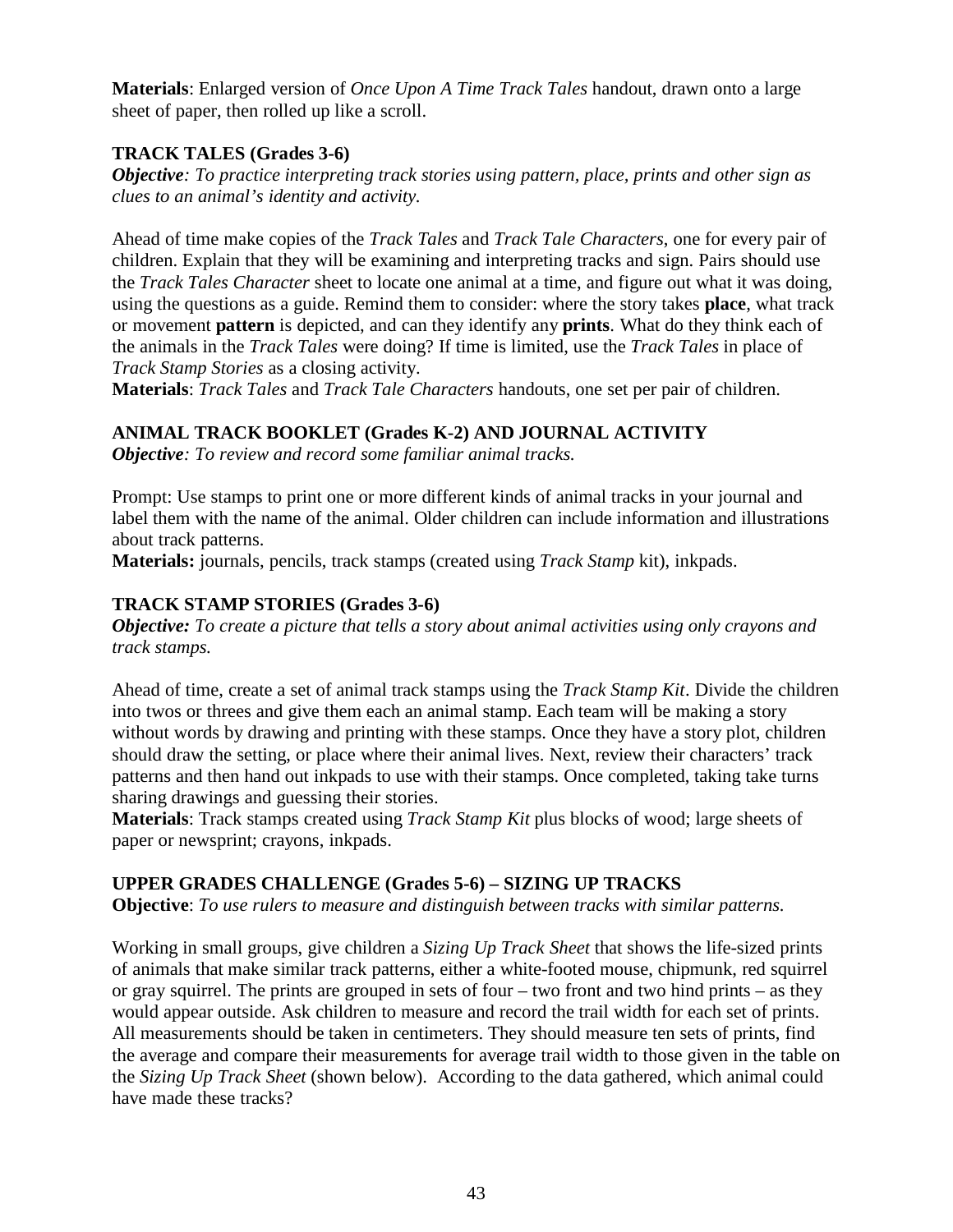#### **Average Trail Width\***

| <b>White-footed Mouse</b>                                 | $3.5 - 4.5cm$ |
|-----------------------------------------------------------|---------------|
| Chipmunk                                                  | 5 - 8cm       |
| Red Squirrel                                              | $7.5 - 11$ cm |
| Gray Squirrel                                             | $8.25 - 14cm$ |
| Answer: chinmunk when using $11 \times 17$ " paper: white |               |

Answer: chipmunk when using 11 x 17" paper; white-footed mouse on 8 ½ x 11" paper.

\*(adapted from Rezendes, Paul. *Tracking and the Art of Seeing*. New York, NY: Harper Collins,1999.)

**Materials**: For each small group: *Sizing Up Tracks Sheet*, metric ruler, pencil, optional: calculator.

#### **A STEP BEYOND**

**Sole Search:** If snow conditions aren't cooperating, use the *Sole Search* activity adapted from *Project Seasons* where children make a rubbing of their right shoe with paper and crayon. They then trace the outline of their left shoe around their rubbing. Divide into small groups, collect rubbings and have children place their left shoes in a central spot. Hand out the shoe rubbings (don't take your own!) and ask children to study the print for important clues. Then have them inspect the soles of the shoes in the center to find one that matches their print. Take turns, having children explain what clue helped them select a shoe and have the shoe's owner confirm the match and receive their shoe and rubbing back.



Copyright © Four Winds Nature Institute – 7/13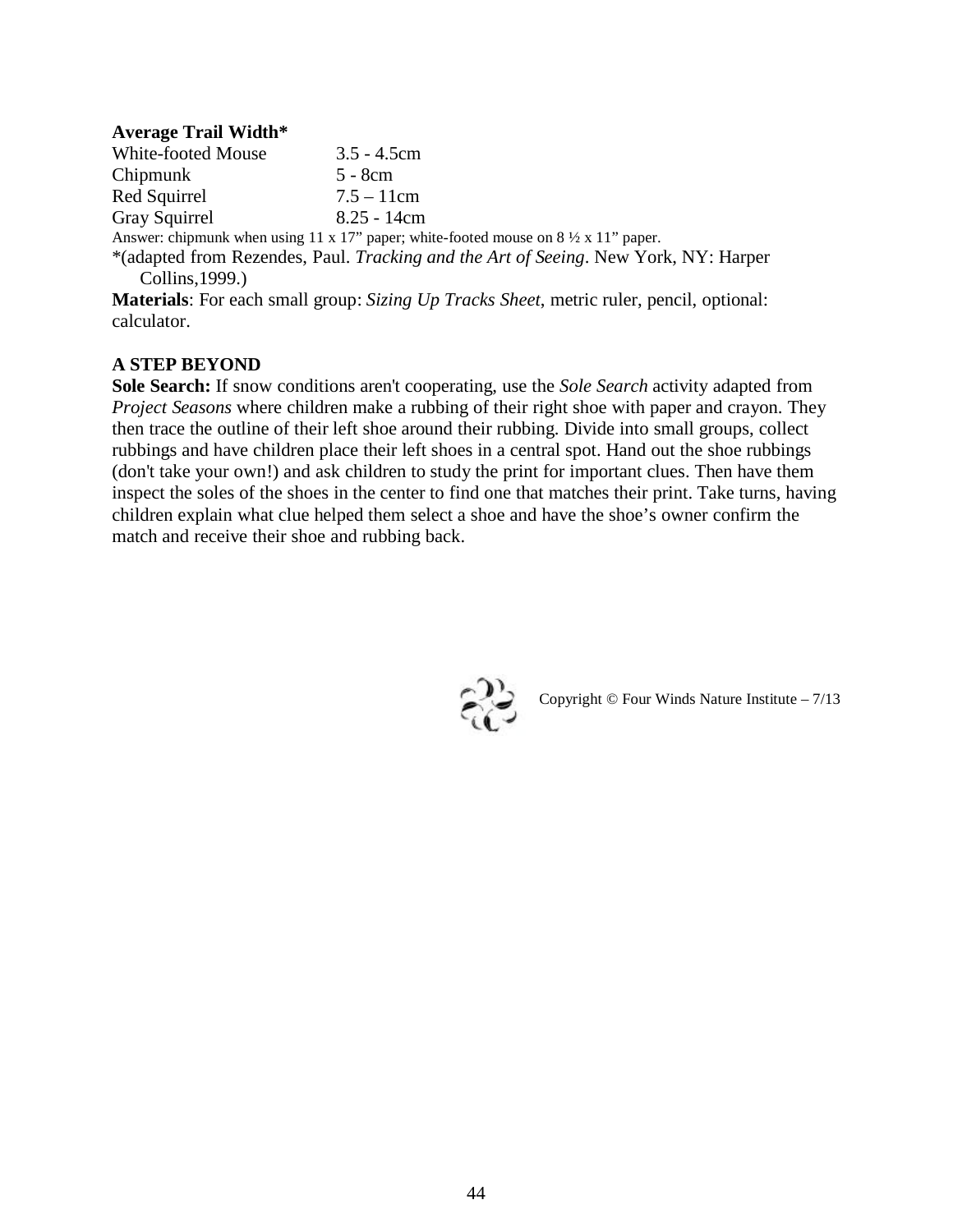

# Patterns – TRACK DETECTIVES – Puppet Show

# **Tracking the Tracker**

*Characters: Harry Hare, Sally Squirrel, Fiona Fawn, Ollie Otter, Peter Porcupine. Props: Hopper Pattern, Bounder Pattern, Waddler Pattern, Walker Pattern, Hare Pattern (2X).* 

**Harry Hare** Oh boy! Snow on the ground. What fun! *(hopping back and forth)* Hippityhoppity, hoppity-hippity. *(hold up Hopper Pattern)* Oh, look! Here are some tracks. Four prints together, then a space, then four more together. Maybe I can find a clue about who made these. Hmm…they go right to a tree. I know! These must be squirrel tracks!

**Sally Squirrel** You're a good track detective, Harry! Those are my tracks.

**Hare** You must be a hopper like me.

**Squirrel** Yup. I push off with my front feet, my back feet swing forward and land ahead of them. I can even hop right up a tree trunk. Bet you can't catch me! *(exits; tracks down)*

**Hare** Now that's a hare-brained idea! Sally's right, though. I am a good track detective…*(hold up Straight-Walker Pattern)* and here are some tracks to sniff out. They're all in a straight line, and all the same size. These are Straight-Walker tracks! They cross the clearing, go into the woods, and (*gasp*) wait a minute. I know who makes a single line of prints—fox and coyote and bobcats! Oh my! This is one set of tracks I better not trail!!

**Fiona Fawn** Harry Hare! You scared me!

**Hare** Fiona Fawn? Phew! I forgot that deer are straight-walkers too. A lot of predators make a single line of prints like yours. I'm afraid my curiosity got the better of me.

**Fawn** You know Harry, they say curiosity killed the cat.

**Hare** Well, it nearly snared a hare! I'm glad it was just you, Fiona.

**Fawn** And I'm glad it was you, Harry. Now I'm going to hoof it to the deer yard to join my herd. Bye, Harry. Safe tracking! *(exits; tracks down)* 

**Hare** Bye, Fiona. Now I'd better back track right home. (*hold up Waddler pattern*). But wait, look at these tracks. There's a big print right next to a little print, then a little print by a big one. They alternate. Big, little, little, big. An important clue! I just don't know what it means.

**Peter Porcupine** Hi, Harry Hare. Are you following me?

**Hare** Oh, so it's you, Peter Porcupine! I was just looking at your tracks. Your prints are very close together.

**Porcupine** True. With my short legs and chunky body I can't take very big steps. I move my feet one at a time. My big back feet land next to my smaller front feet as I shift my weight and sway from side to side.

**Hare** So you're a waddler. But what'll you do when the snow gets deep?

**Porcupine** You mean waddle I do! (chuckles) Why, I'll just waddle along, same as ever, making a nice deep path in the snow. Makes it easy to get around in winter—following my own trail.

**Hare** That's fine if you're not in a hurry.

Porcupine Not much reason to hurry if you're a porcupine. I've got a prickly surprise for anyone who tries to "tail" me.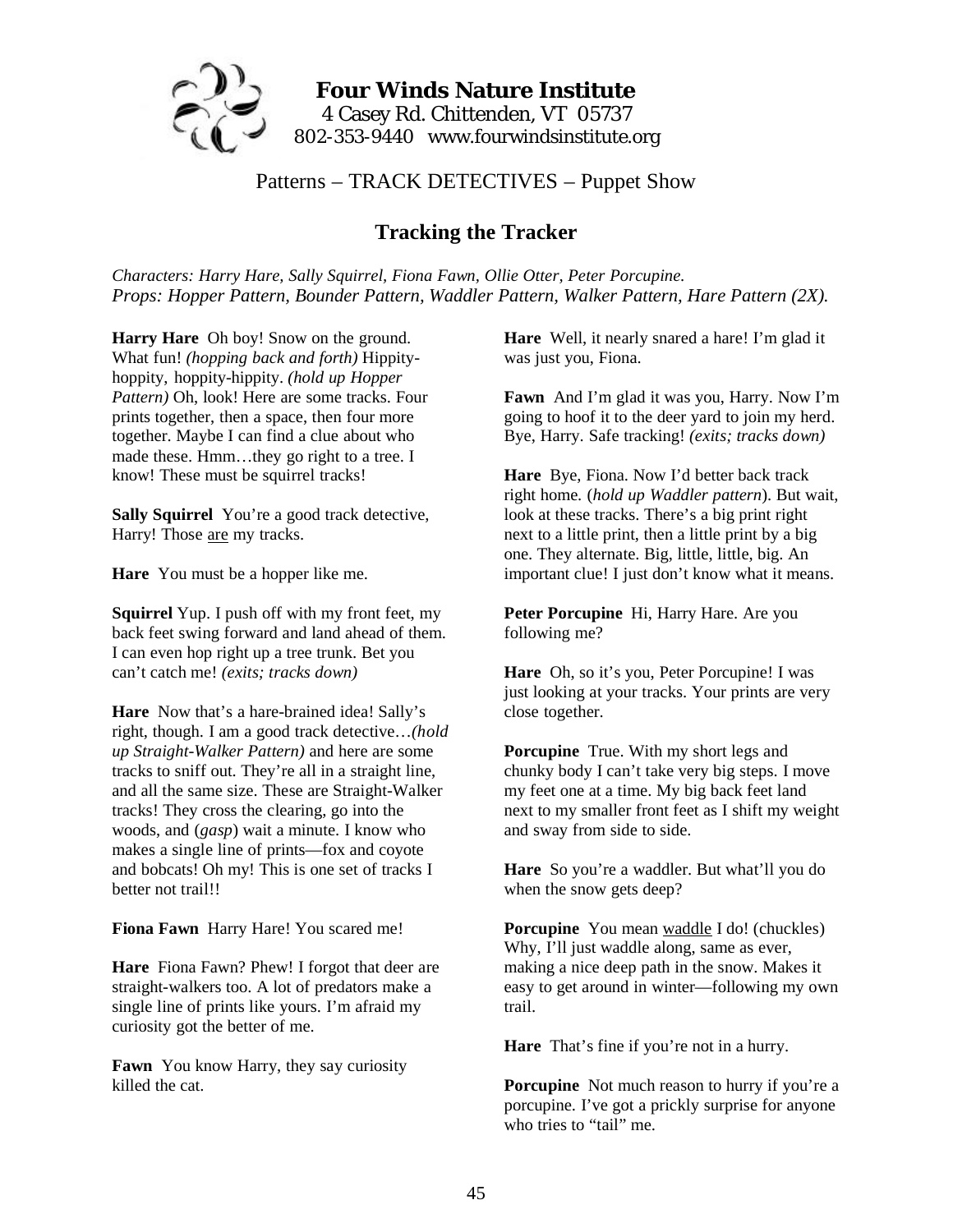**Hare** I guess so! But I don't have quills so I have lots of reasons to hurry. Good thing I'm a super hopper.

**Porcupine** Well hop to it then! Bye Harry. *(exits; tracks down)* 

**Hare** Bye, Peter. *(hold up Bounder Pattern)*  Oh, look. Here are some more tracks. Two prints, then a space, then two more prints. These tracks keep going right down to the brook. And it looks like someone went sliding here. Uh oh, I'm sliding too! Heeelp!

**Ollie Otter** Hello Harry. If you slide on your belly instead of your back, you can paddle then slip right into the water.

**Hare** Well I don't want to slide, and I certainly don't want to slip into the water! I was just nosing out your tracks and I fell.

**Otter** Oops! So, what about my tracks?

**Hare** Well, you've got four feet just like me. So how come your tracks show only two prints at a time?

**Otter** Because I'm a bounder, like mink and weasel. With my long body and short legs, I can stretch out then arch over like a slinky. My back feet land right where my front feet did, so I only leave two prints in the snow instead of four. You otter try it!

**Hare** Oh, that wouldn't work for a roly-poly hare like me!

**Otter** No, I guess not. Well, nice talking to you, but I have to get back to fishing. I'm otterly famished! *(exits; tracks down)* 

**Hare** I'm hungry, too, and I shouldn't be out here in the open. I'd better go home. (*hold up hare tracks*). Wait, what are these tracks? Two small feet and two VERY BIG FEET.

**Squirrel** Hi, Harry. Still tracking?

**Hare** You bet! Check out these big footprints. *(walk above tracks towards squirrel).* 

**Squirrel** Gee, they're awfully big. I don't think we should follow those bigfoot tracks!

**Hare** *(walks back)* Just looking for clues. *(put up 2nd set of hare tracks)* Yikes! Now there are two sets, side by side! There must be two of them!

**Squirrel** Two Bigfoots?! Harry, I'm scared!

**Hare** Me, too! We'd better hide! Follow me! (*squirrel hops behind hare*)

**Squirrel** Hey, wait a minute, Harry. Your back feet are very big.

**Hare** Yup, I'm called a Snowshoe hare because my big back feet help me travel on top of the snow.

**Squirrel** Then I think these big-footed hopper tracks are yours, Harry.

**Hare** Huh? Why, you're right, Sally. Guess I'm not much of a track detective after all.

**Squirrel** I don't know about that. You're a fine tracker. I'm just glad it's not Bigfoot, or we'd be in big trouble. Bye, Harry. *(exits)* 

**Hare** Bye, Sally. Guess it's time for me to stop playing detective and make tracks for home!

#### **The End**



Copyright © Four Winds Nature Institute-7/13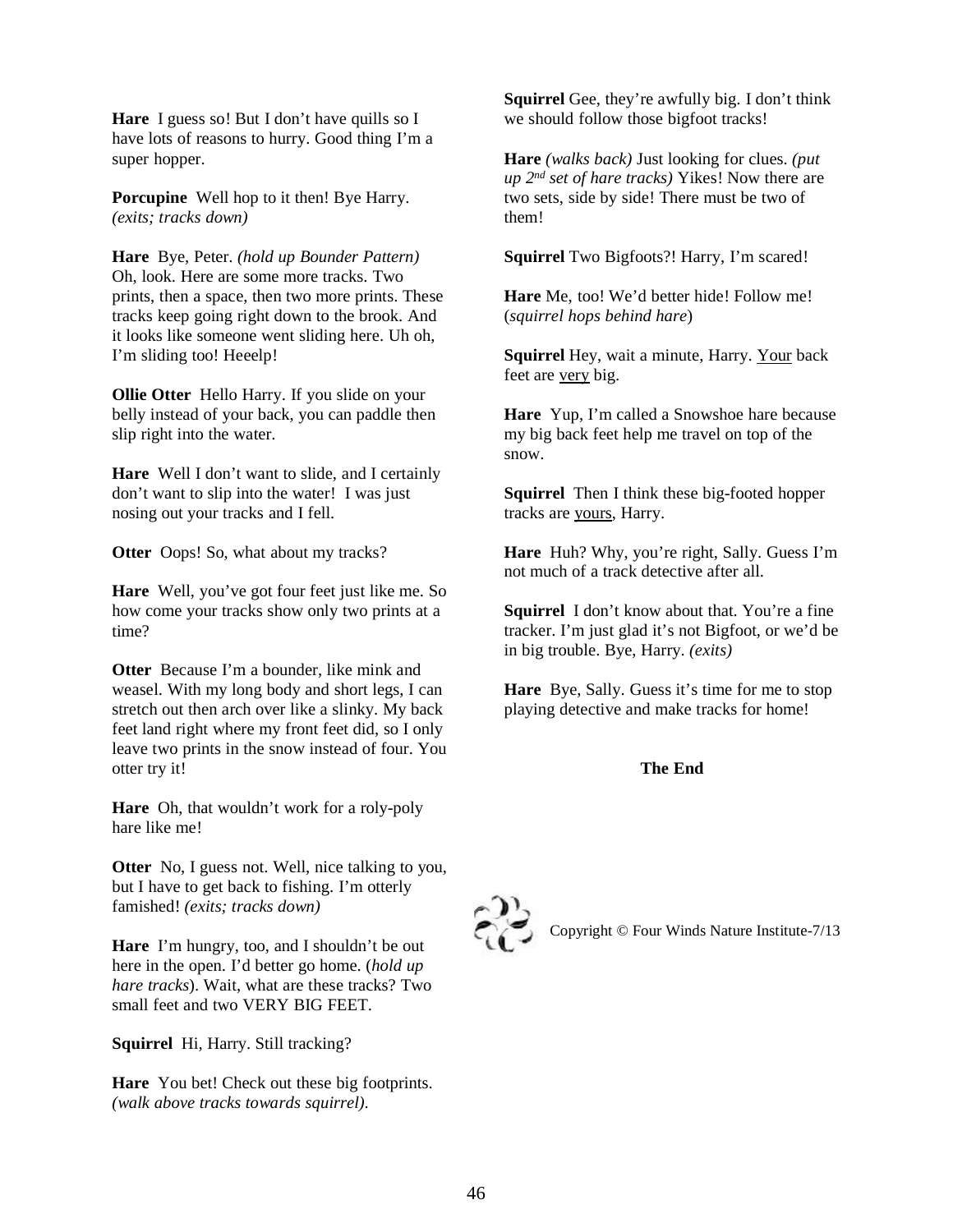

# **Four Winds Nature Institute**  4 Casey Rd. Chittenden, VT 05737 802-353-9440 www.fourwindsinstitute.org

Patterns – FEATHERING THE NEST – Background *It is illegal to collect birds' nests, feathers or eggs without federal and state collecting permits.* 

Birds' nests, hidden behind leafy curtains in the summer, often surprise us in the fall when they appear among the newly bare branches of trees. After the first snowfall, nests stand out as little snow-capped baskets perched on limbs or tucked away inside hedges and thickets. Although the birds that built them are probably far away, the size and shape, materials and placement of nests can often give us clues about their identity. Birds build their nests without any prior instruction, and yet each builds a nest that is characteristic of its species.

All birds are **warm-blooded**, and the eggs they lay must be **incubate**d in order for the young to develop and eventually **hatch**. The rounded eggs need to be kept together and kept warm. Both eggs and the **brood**ing parent need protection from predators. A nest keeps the young safely together in one place where the parent can tend them.

The designs of bird nests are related to the habits and habitat of each species. Some birds simply lay their eggs on bare ground or a rock ledge. Others build simple nests on the ground, like the Killdeer, which makes a shallow scrape in the loose gravel, or the Ruffed Grouse, which makes a shallow leafy nest on the forest floor. The downy young of these birds are **precocial**, able to run and hunt for food within hours of hatching, and so spend little time in the nest.

Other birds build more elaborate nests. Many of these have **altricial** young that are helpless and must be fed and cared for by the parents until they have grown their flight feathers and learned how to fly. Some birds build **platform nests**. Doves build loosely woven platforms of twigs. Ospreys and eagles build huge platforms out of branches and sticks that last for many years. Grebes build floating platform nests in wetlands. **Cavity-nesters** like woodpeckers excavate holes in dead trees for their nests, while chickadees find already-hollow trees in which to nest. Kingfishers and Bank Swallows dig tunnels in sandy banks and build their nests deep inside the ground. Some of the most elaborate and carefully woven nests are **cup nests,** the bowl shaped nests that are built by songbirds. Cup nests may sit on a branch, they may fit into the crotch of a tree, or they may hang from a branch. The Red-eyed Vireo builds a **pensile** nest, attached by its rim to a forked twig. Orioles, instead, weave bag-like **pendulous** nests that swing in the breezes, suspended from the tips of twigs, like cradles in the treetops.

Some birds do not build nests or even tend their own eggs. Cowbirds lay their eggs in the nests of other birds. When the baby hatches, it will be fed by the foster parent birds, and often it will push the other nestlings out of the nest. Cuckoos usually build their own nests, but occasionally leave their eggs in other's nests, especially those of other cuckoos.

The location of a nest is critical for its success, and is predictable for each species. Phoebes choose a spot under the eaves of a barn or house and often under a bridge, giving them the nickname, "bridge birds." House Finches are apt to build nests in wreaths or hanging planters, which can be inconvenient for the homeowner. Goldfinches fasten their thistledown-lined cup nests within the upright crotch of a tree or shrub, and Brown Creepers hide their tiny nests behind the loose bark of a standing snag.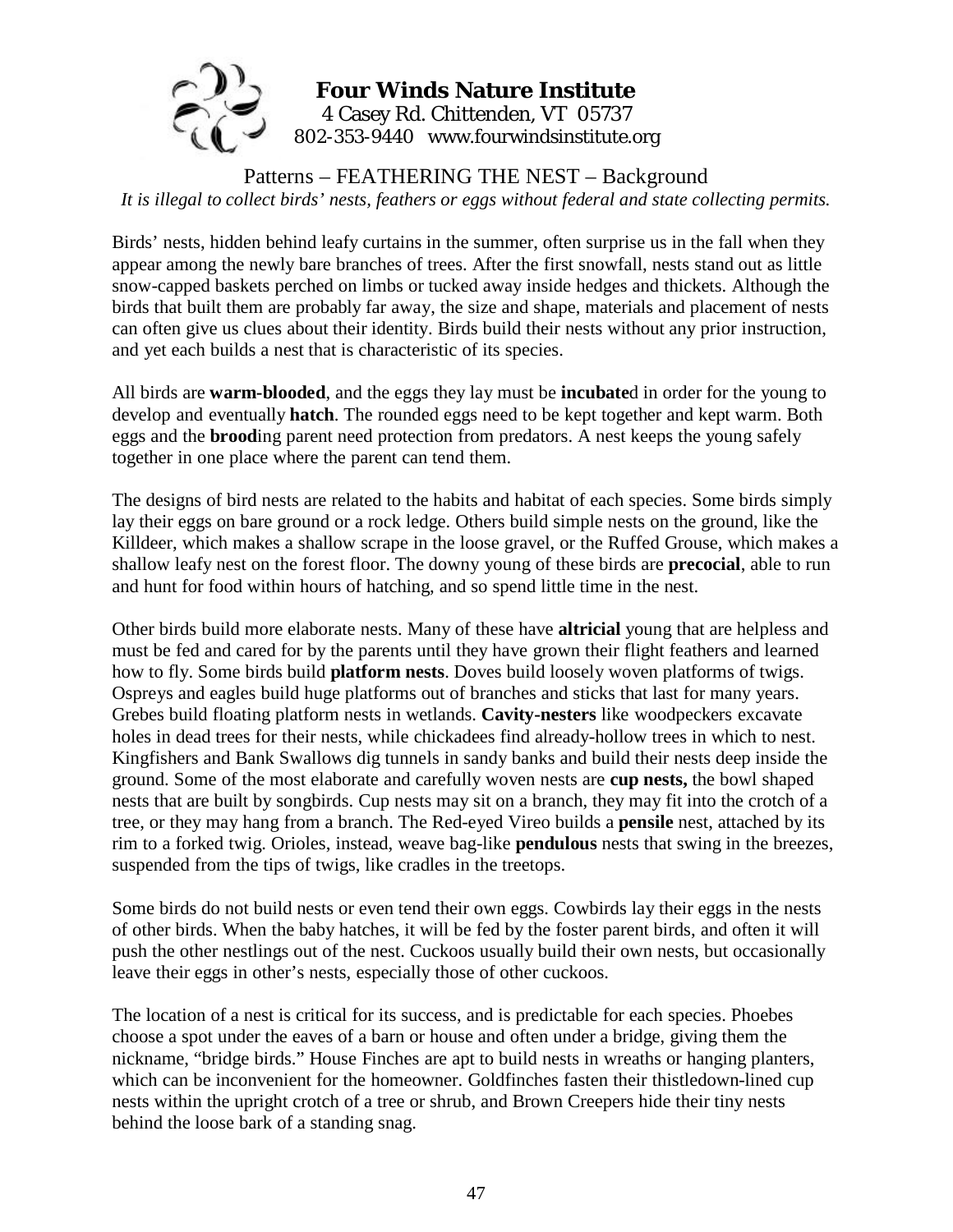The materials used in nest construction give us clues about the nest-builder. Orioles weave their hanging nests out of fibers stripped from the dead stalks of last-year's milkweed plants. Redwing Blackbirds build their nests out of sedges, rushes, and grasses, using milkweed fibers to bind them to cattails. Robins line their nests with mud that the female molds to the shape of her body like a potter smoothing out a bowl. Red-eyed Vireos decorate their nests with curls of birch bark or paper from hornets' nests. The Ruby-throated Hummingbird shingles its nest with bits of greenish-gray lichen. Chimney Swifts break off twigs with their feet while on the wing, and build delicate shelf-like nests using their sticky saliva for glue. Their Asian cousins, the swiftlets, build nests entirely with their bubbly saliva - a delicacy collected for birds' nest soup.

Some birds include surprising items in their nests. The Great-crested Flycatcher usually includes a snake skin in its cavity nest, but may instead include a strip of plastic. Many species may include colorful yarn, string, or twine found during nest building. House Wren nests usually include a variety of natural materials such as hair, wool, spider egg-cases, strips of bark, moss and feathers, but some have been found to contain hairpins, nails, tacks, staples, hooks, and rusted pieces of wire!

An obvious choice for a soft lining that is warm and insulating is, of course, feathers. In some birds, like Mallard Ducks and Great Horned Owls, the female will pull feathers from her own breast and use them to line her nest. The expression, "feathering one's nest," meaning to enrich oneself, probably comes instead from songbirds like swallows and House Finches that collect other birds' feathers for lining their nests.

The process of nest building and rearing young can have many variations. In many songbird species, the female builds the nest alone. The Bluebird female gathers nest material while the male stands guard on a fencepost, or fights off competitors like Tree Swallows, which may attempt to usurp the nest cavity. In other species, such as in some swallows and waxwings, male and female work together. In the House Wren, the male claims and defends several nest cavities, building a basic nest in each. The female inspects and selects one of these for her use, or rejects them all and starts anew. Nest building generally takes a few days to a week. After that, females will usually lay an egg each day until the **clutch** is complete and then begin incubating. In this way, all the eggs will be ready to hatch at the same time.

The nests of birds, tucked away in nooks and crannies, serve to cradle and conceal both eggs and young. They are the visible results of complex innate behaviors that are critically important to the birds' success in raising young. Comparing nests from different species of birds allows us to notice similarities in form and function as well as differences in location, material and design.

#### **Suggested Reading**

Dunning, Joan. *Secrets of the Nest*. Boston: Houghton Mifflin, 1994.

- Ehrich, Paul R., David S. Dobkin, and Darryl Wheye. *The Birder's Handbook: A Field Guide to the Natural History of North American Birds*. New York: Simon and Schuster, 1988.
- Harrison, Hal H. *A Field Guide to Birds' Nests*. Peterson Field Guide Series. Boston: Houghton Mifflin, 1975.
- Stokes, Donald W. and Lillian Q. Stokes. *A Guide to Bird Behavior, vol. I-III*. Boston: Little, Brown, 1983.
- Cornell Laboratory of Ornithology website: www.birds.cornell.edu/AllAboutBirds/BirdGuide.



Four Copyright© Four Winds Nature Institute-7/13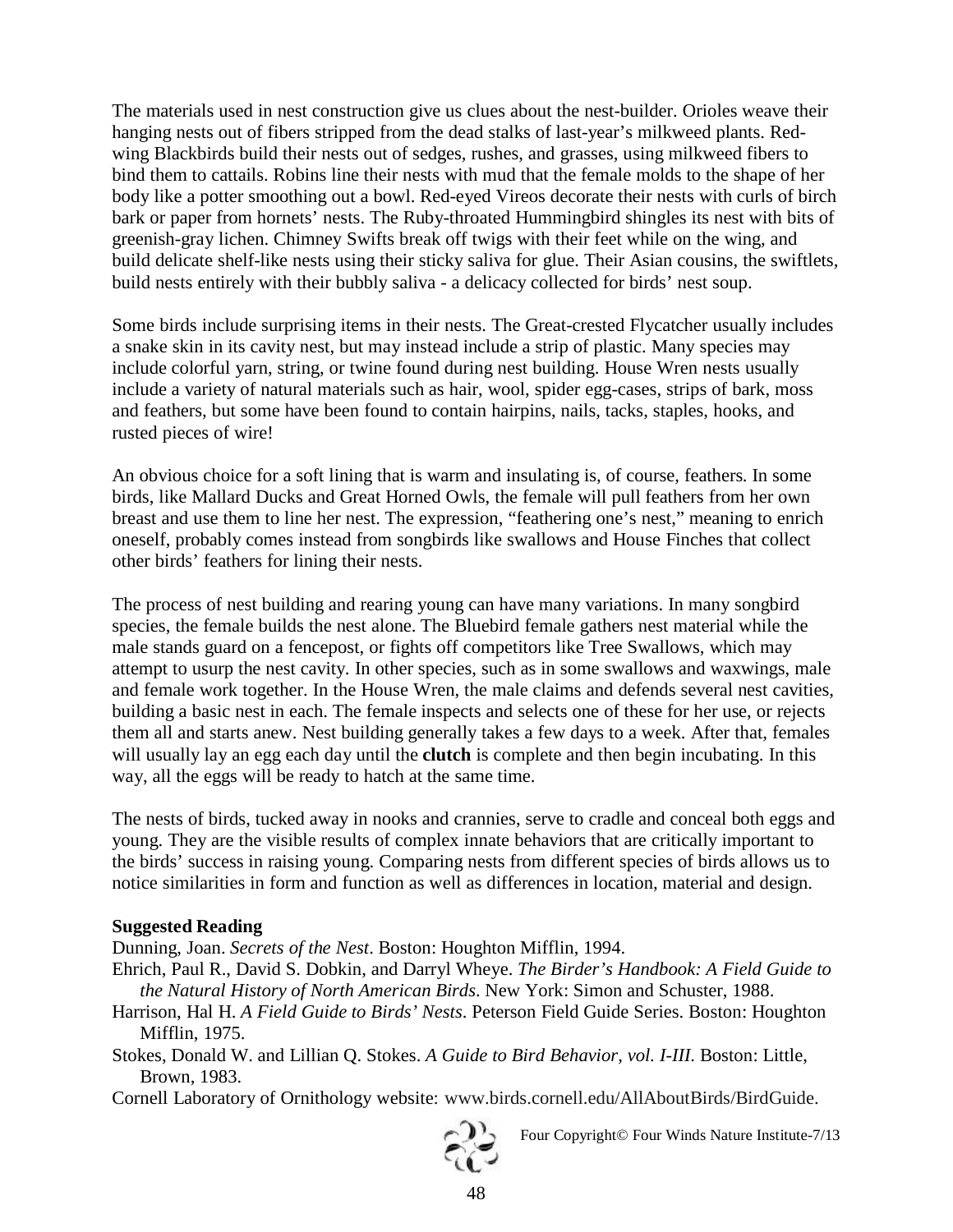

# **Four Winds Nature Institute**  4 Casey Rd. Chittenden, VT 05737 802-353-9440 www.fourwindsinstitute.org

Patterns **–** FEATHERING THE NEST – Activities *It is illegal to collect birds' nests, feathers or eggs without federal and state collecting permits.* 

*After handling nests, be sure to wash hands.* 

**FOCUS:** Although all birds' nests are made to contain and conceal the eggs, the design and construction of nests varies greatly and is characteristic for each species.

**PUPPET SHOW** "Birds of a Feather" **Objective:** *To meet some common birds and learn about differences in their nest designs.* 

Perform the puppet show or have a group of children perform it for the class. Afterward, hold up each bird puppet and ask the children what they remember about the characteristics of its nest. **Materials**: puppets, script.

# **NEST DETECTIVES AND JOURNAL ACTIVITY**

**Objective:** *To examine a variety of birds' nests and inventory the materials used in their construction.* 

Ahead of time, place the five nests from the Bird Nest Set at five separate stations. Label each station with the letter listed on the paper tag attached to each nest. Divide the children into small groups. For younger children, an adult should work with each group. For older children, provide each group with lenses, rulers, paper, pencil and clipboard. To begin, assign each group to a different nest and have them examine and draw it as a journal activity, recording shape, size and materials used in construction. Then have groups examine the other nests, station by station, noting similarities and differences. Afterward, discuss as a group what materials were found in each nest. What can be learned about the bird's habitat from its nest? What can they tell about the bird itself from the nest?

**Materials**: Birds Nest Set (provided), magnifying lenses, rulers, paper, pencils, clipboards.

### **THAT'S MY NEST! (Grades K-2)**

**Objective:** *To match bird puppets with their nests.* 

Have children sit in a circle with the labeled collection of nests from *Nest Detectives* in the center. Using the *That's My Nest!* scripts, have each bird puppet appear in turn and describe its nest to the children. Ask the children to call out the number of the nest they think belongs to each bird. Place each bird puppet with its matching nest.

**Materials**: Bird Nest Set (provided), *That's My Nest!* scripts, matching bird puppets.

### **KEYING OUT NESTS (Grades 3-6)**

**Objective:** *To use a dichotomous key to identify five birds' nests.* 

This activity works best following the *Nest Detectives* activity. Provide each small group with a *Bird Nest Key and Identification Form* on which to record their answers. Have children examine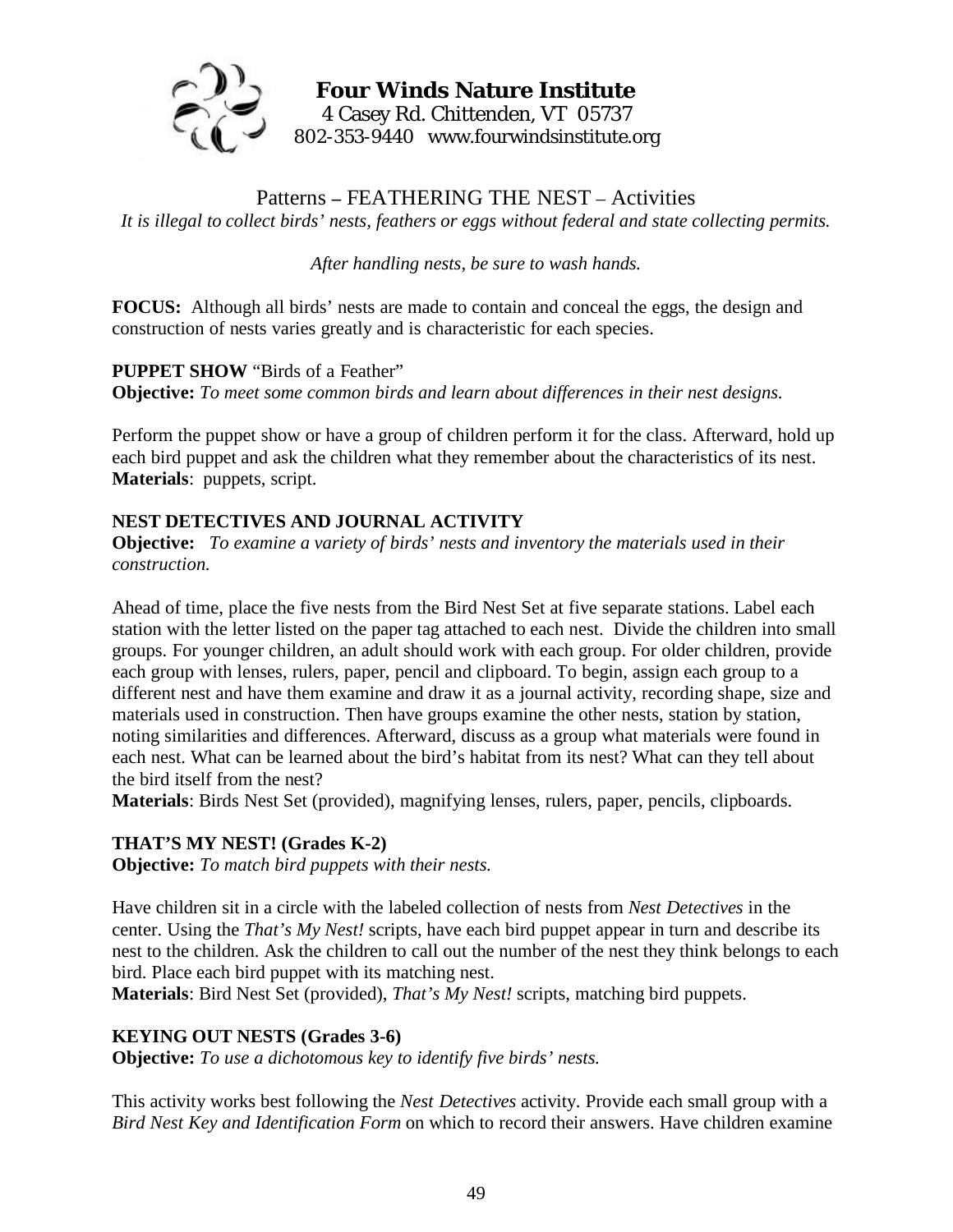a nest, answering the questions in the dichotomous *Bird Nest Key* to try to determine what kind of bird made it. Once they decide the identity of each nest maker, they will write that bird species' name on their form next to the letter that matches the nest tag. If time allows, have groups rotate around the stations until they have had a chance to identify each nest. Afterward, have the children gather in a circle and place the nests, one at a time, in the center. Working together as a class, answer the *Bird Nest Key* questions for each nest to decide the nest maker's identity. Optional: Confirm each nest's identity by having the matching bird puppet describe their nest using the *That's My Nest!* Scripts. Discuss any difficulties they encountered using the key along the way. For younger children, try using the *Bird Nest Flow Chart* instead of the *Bird Nest Key* to identify the nests.

**Materials**: Bird Nest Set; For each small group: *Bird Nest Key and Identification Form*, magnifying lenses, rulers, pencils; optional *That's My Nest!* Scripts and/or *Bird Nest Flow Chart*.

### **FEATHERING THE NEST SLIDE SHOW**

**Objective:** *To review some of the different types of nests and the birds that built them.* 

Show pictures of a variety of nests from the simplest scrape ground nests, to platform and cup nests; from simple cavity nests to elaborate hanging nests, and if possible, pictures of the birds that made them.

**Materials**: slides or CD, projector, screen.

#### **CONSTRUCTION CHALLENGE**

**Objective:** *To construct a nest with dried vegetation in order to appreciate the difficulties faced by a bird when building its nest.* 

Divide the children into small groups and give them each a sturdy forked branch. (You can provide younger children with berry baskets or paper bowls instead of a branch). This activity can also be done outside, with each small group selecting their own nest site around the school yard, i.e. in shrubs, on fence posts, in the tall grass, etc. Explain that each group will be working together to construct a nest on their branch. Describe the possible nesting materials they may gather outdoors and/or set out a collection of nesting material around the schoolyard, at a distance from the groups. Explain that only one "bird" at a time may collect nesting materials, and they can only pick up one "beakful" (using just the index finger and thumb of one hand as their "beak") at a time. Have children take turns collecting nesting material, holding the branch, and weaving. Tell them they must try to construct a nest that will hold an egg for each member of the group. When they have all finished building, gather in a circle and have each group share their nest design and construction. Then test each nest by carefully placing one egg per group member into their nest. What did the children find to be hardest about nest building? Display the nests around the classroom or disassemble them and place useful building materials outside for real birds to use.

**Materials**: sturdy forked twigs, one per group; nesting material such as dried grasses, cattails, irises or lilies; a bag of foil-covered chocolate eggs or small stones. Optional: manmade materials such as yarn, string or raffia, pipe-cleaners, shredded paper.

### **UPPER GRADES CHALLENGE (Grades 5-6) – BLUEBIRD NEST BOXES**

**Objective**: *To provide a home for a bluebird or other cavity-nester.* 

Ahead of time, prepare the wood for building several bluebird houses. Depending on the amount of time available, you may wish to cut the pieces ahead of time and pre-drill holes for screws.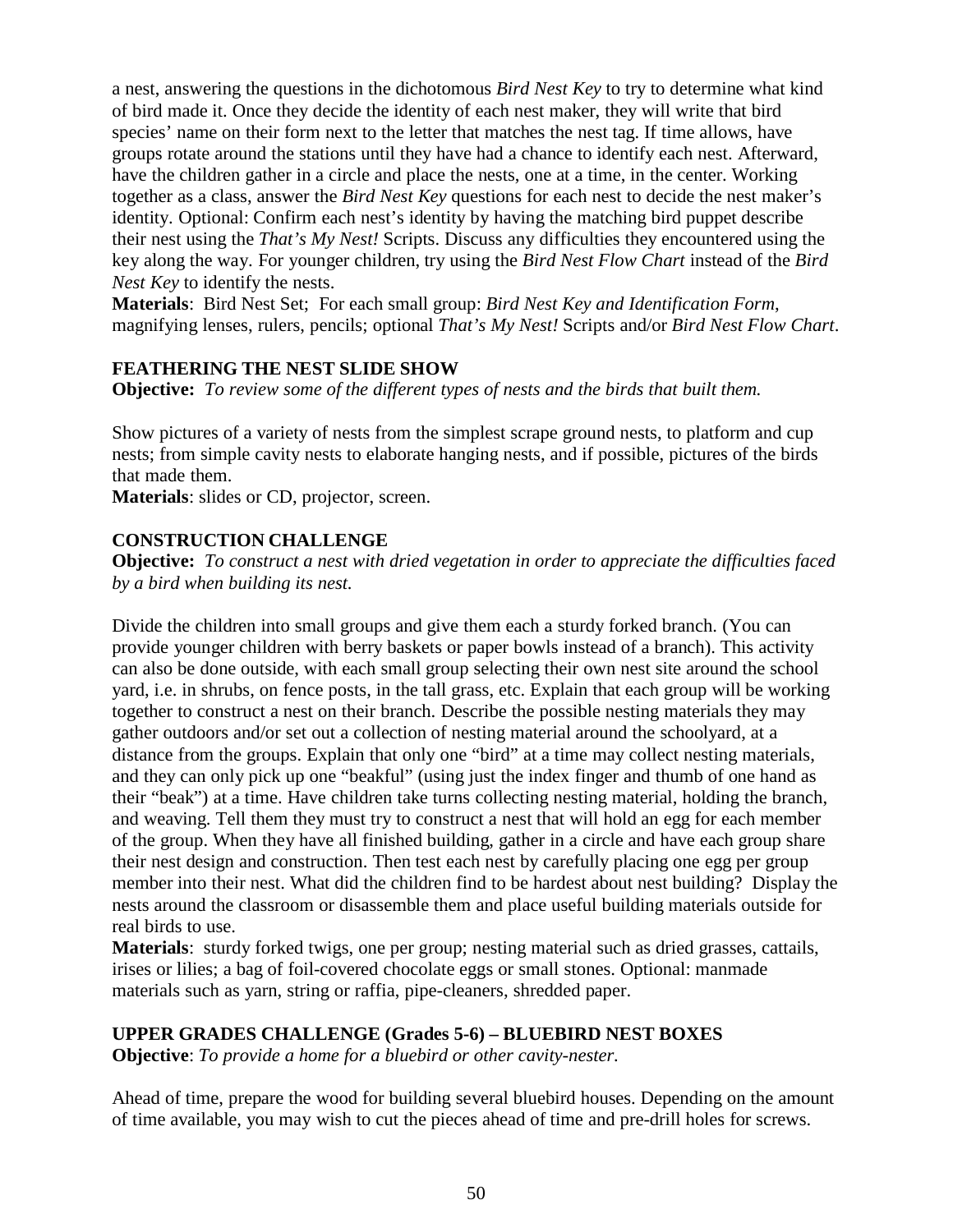Have children work in small groups to assemble the houses. They may nail or screw the pieces together following the instructions on the *Bluebird Nest Box Plans.*

When the houses are assembled, bring the children outside to install them. Discuss bluebirds' preferences (east or south-facing, near a mowed field or lawn, hole 4-5 feet off the ground, nearby bushes for young to fly when they fledge but at least 100 feet from wooded area.) Choose some likely sites to mount the birdhouses, being sure they are at least 100 feet apart.

Have children watch the boxes for birds investigating or nesting in them. This may take a few hours to a few days or weeks. Why is there so much competition for nesting cavities? **Materials:** *Bluebird Nest Box Plans*, six feet of 1"x6" board for each house, saw, nails or screws, drill, 1 ½" butterfly bit.

### **A STEP BEYOND**

**For the Birds**: Have the children poke pieces of yarn, string, dryer lint, or batting into an old mesh onion or produce bag. Keep nest material pieces shorter than 3" to avoid entangling nestlings. Dog, cat, horse, human, or rabbit fur combings and clippings are a great favorite of nest builders. Hang this nesting material bag outside on a nearby tree and watch to see if any birds come to take pieces. Which textures or colors are most popular? Go on a nest hunt and see if you can find a nest that contains some of the materials you provided?

**Draw a Nest**: Have children draw or paint a picture of their favorite bird on its nest. Help students find out where the bird builds its nest, what type of nest it uses, and what kind of habitat it might choose for nesting. Could they find this bird near where they live?

**Nest Search:** Take the children on a walk around the school grounds or through the neighborhood to look for nests or potential nesting sites. How would these nesting sites be different in spring and summer, and how would that help the birds? What nesting materials might birds use?

If in a city environment, ask what birds normally nest in the city? Where? Then, have pairs of children pretend to be birds looking for nesting sites. Assign each pair a specific kind of common city bird: robins, jays, pigeons, house sparrows, woodpeckers, phoebes, chickadees, or chimney swifts. When choosing a nesting site for their bird, children should consider: What food is nearby? What predators (including pets) might pose a threat? Some birds find that the dense branches of ornamental shrubs or cedar hedges make well-hidden nesting locations. Some birds prefer nesting in garages or on buildings; for example, pigeons and phoebes make nests under eaves, on building ledges or on air conditioners. A dead tree or a hole in a building may provide a cavity for nesting. A ground nester might find a suitable spot in a backyard, park, or rooftop.



Copyright © Four Winds Nature Institute-7/13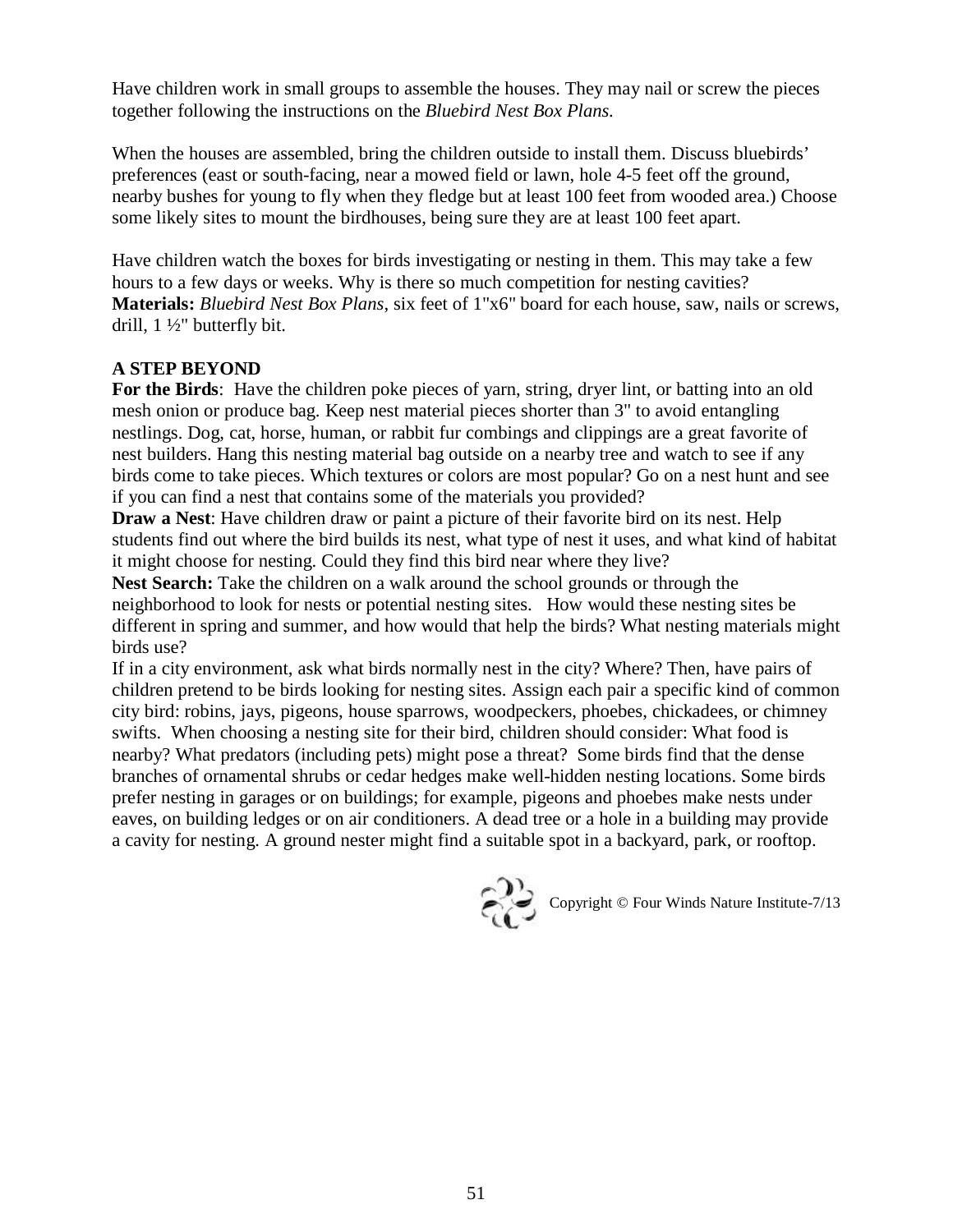

**Four Winds Nature Institute**  4 Casey Rd. Chittenden, VT 05737 802-353-9440 www.fourwindsinstitute.org

Patterns – FEATHERING THE NEST – Puppet Show

# **Birds of a Feather**

**Characters:** *Mrs. Bluebird, Mr. Bluebird, Red-eyed Vireo, Phoebe, Goldfinch* 

**Mrs. Bluebird** Well, that's the last straw!

**Mr. Bluebird** What is it, my dear? Is something the matter?

**Mrs. Bluebird** The matter? No, I just said that's the last straw. I've just added the last piece of straw to our nest, and now it's done.

**Mr. Bluebird** And a more beautiful nest I've never seen. I always admire your great talent in nest building. It must have been hard to learn.

**Mrs. Bluebird** Why no, not at all. I just seemed to know what to do. It must be instinct.

**Mr. Bluebird** And I suppose now you'll be starting to incubate our eggs.

**Mrs. Bluebird** Well, not just yet, dear. After all, I'll only lay one egg a day until I have a full clutch – say 3 or 4 eggs - and then it'll be time to incubate. That way, all our babies will arrive at the same time.

**Mr. Bluebird** And they'll all be ready to learn to fly at the same time. That's what I call good planning. [*tapping noise*]. Uh oh, sounds like an intruder looking for a nest box just like ours. Well, he'd better look somewhere else or he'll have me to deal with! [*exits*]

**Mrs. Bluebird** There's so much competition for nest cavities. It's nearly a full-time job for my mate just to keep intruders away.

**Mr. Bluebird** [*returning*] Well, I took care of him!

**Mrs. Bluebird** Who was it this time, dear?

**Mr. Bluebird** That was a house wren trying to bring a twig in here to start a nest.

**Mrs. Bluebird** The idea! Do the male house wrens build the nests instead of the females?

**Mr. Bluebird** Not really. The males start nests of twigs wherever they can find a good cavity. When the female comes along, she'll pick one of his nests and then rebuild it to suit herself. She adds feathers and grasses and even spider egg cases.

**Mrs. Bluebird** Such clutter!

**Mr. Bluebird** Some birds put all kinds of things into their nests, like hair, bark, spider silk. Why, the Great Crested Flycatcher often puts in a snake skin!

**Mrs. Bluebird** [*shudders*] Ooo! Makes my feathers stand on end. I think I need a bit of fresh air. Is the coast clear?

**Mr. Bluebird** All clear for take-off. [*Mrs. Bluebird exits; Vireo enters*]

**Red-eyed Vireo** Did I hear you mention spider silk-eo?

**Mr. Bluebird** Who are you? I haven't seen you in these parts before.

**Vireo** If you want to know me, dear-eo, then come a little near-eo. Look at my eyes, and not at my ear-eos!

**Mr. Bluebird** You've got red eyes – hey, you must be the Red-eyed Vireo.

**Vireo** Hear, hear, hear-eo, I am a Vireo! I'm not much to look at, but my nest is very dear-eo. I hang it from a branch with spider silk, and cover it with birch bark curl-eos.

**Mr. Bluebird** Sounds very fancy. You must hate to leave behind such a nice nest every fall.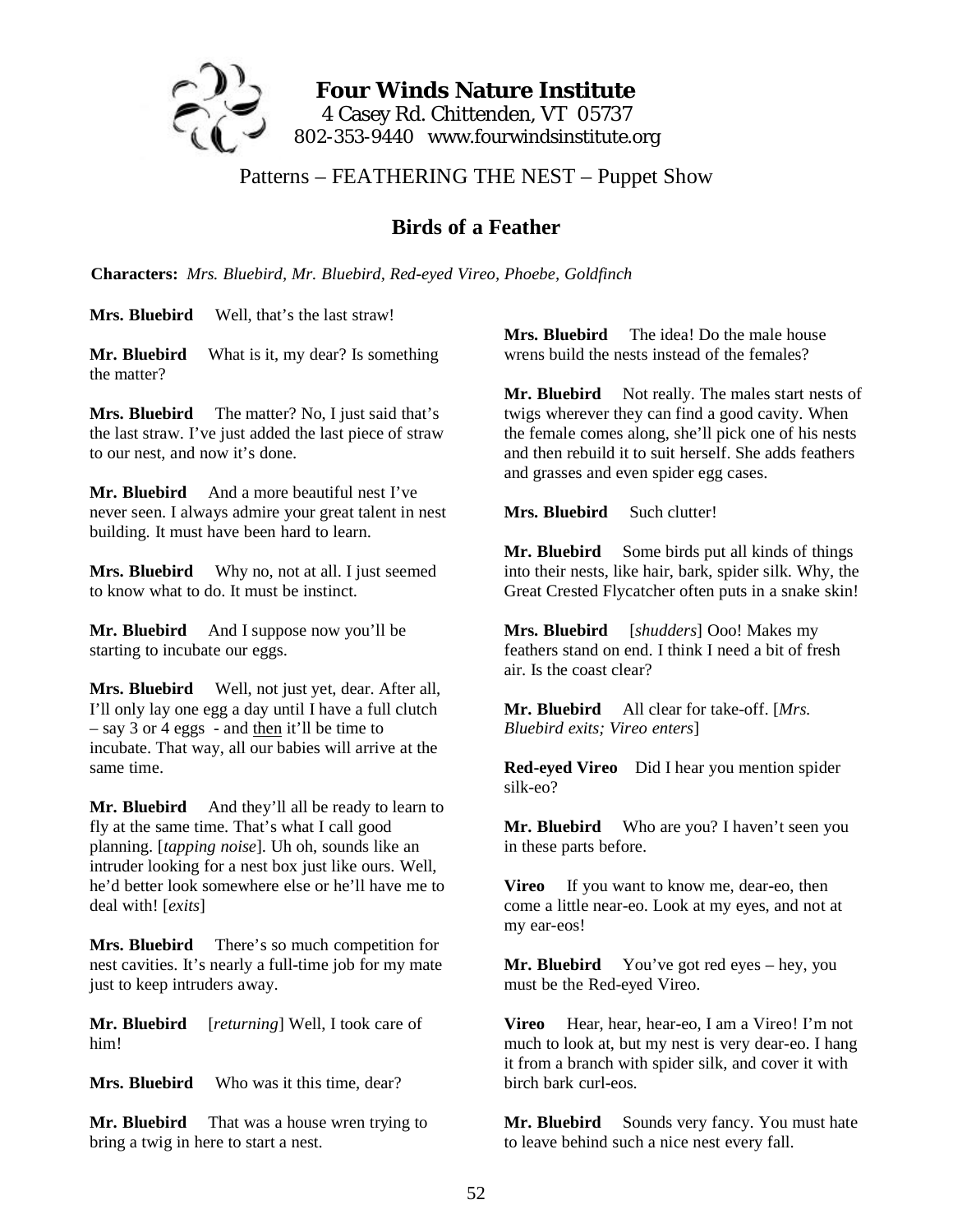**Vireo** Yes, I shed a tear-eo. But those old nests might have parasites in them. And, besides, after the winter, they're very mess-eo. It's better to start fresh-eo. So, Cheerio, Mr. Blue, I must get right to work! [*exits*]

**Mr. Bluebird** Cheerio, Vireo. [*Phoebe enters*]

**Mr. Phoebe** Phoebe, Phoebe! Phoebe, Phoebe! Now where is she?

**Mr. Bluebird** Hello, are you looking for someone?

**Phoebe** Well, what do you think, buddy. I'm looking for my wife, Phoebe. Phoebe! I've got a great piece of real estate I want to show her.

**Mr. Bluebird** Not this real estate! This is my house!

**Phoebe** Hey, don't get all ruffled, Feathers! I'm not looking for a cavity. We Phoebes build our nests on ledges – in barns, on houses, and if we're really lucky, we get a spot under a bridge.

**Mr. Bluebird** I've heard you called "bridge birds."

**Phoebe** Sure, and it's not because we play a lot of cards!

**Mr. Bluebird** How do you Phoebes get your nests to stay up there?

**Phoebe** Oh, that's easy. We start with a little mud. Dries hard as cement and sticks like glue.

**Mr. Bluebird** I've heard of birds using mud for nest-building – like robins and wood thrushes.

**Phoebe** Don't forget barn swallows. Sometimes we build our nests on top of old swallows' nests, and sometimes they use ours. Hey, I'd better stake out my territory before someone else gets there first. Phoebe, Phoebe! [*exits; Goldfinch enters*]

**Mr. Goldfinch** Potato chip, potato chip.

**Mr. Bluebird** Hello, Goldfinch. You don't seem to be busy defending a nest.

**Goldfinch** Nah, competition for nest sites is too high in the spring. You ought to do what we Goldfinches do.

**Mr. Bluebird** What's that?

**Goldfinch** Well, we wait until later in the summer when the thistles bloom and go to seed. Then we have plenty of thistle seed to feed our families, and we can line our nests with thistle down. It makes a fine, soft cradle.

**Mr. Bluebird** Well, that may be a great idea for Goldfinches, but we bluebirds don't eat thistle seeds. We eat insects. And we don't line our nests with thistle down. We prefer grasses.

**Goldfinch** Well, guess you'll do what works for you. I've got to fly! [*Exits*]

**Mr. Bluebird** Good bye! [*Mrs. Bluebird enters*]

**Mrs. Bluebird** Hello, dear. You look troubled. What's the matter?

**Mr. Bluebird** Barns and bridges! Spider silk, snake skins, and thistle down! What a bunch of bird-brained ideas!

**Mrs. Bluebird** What are you talking about?

**Mr. Bluebird** Feathering the nest, that's what! But I think we should stick with our plain nest of grasses. It's simple but elegant.

**Mrs. Bluebird** I'm happy you like it, dear. I guess you and I are just birds of a feather.

**Mr. Bluebird** That we are, Mrs. Blue. That we are!

#### **The End**



Copyright © Four Winds Nature Institute – 7/13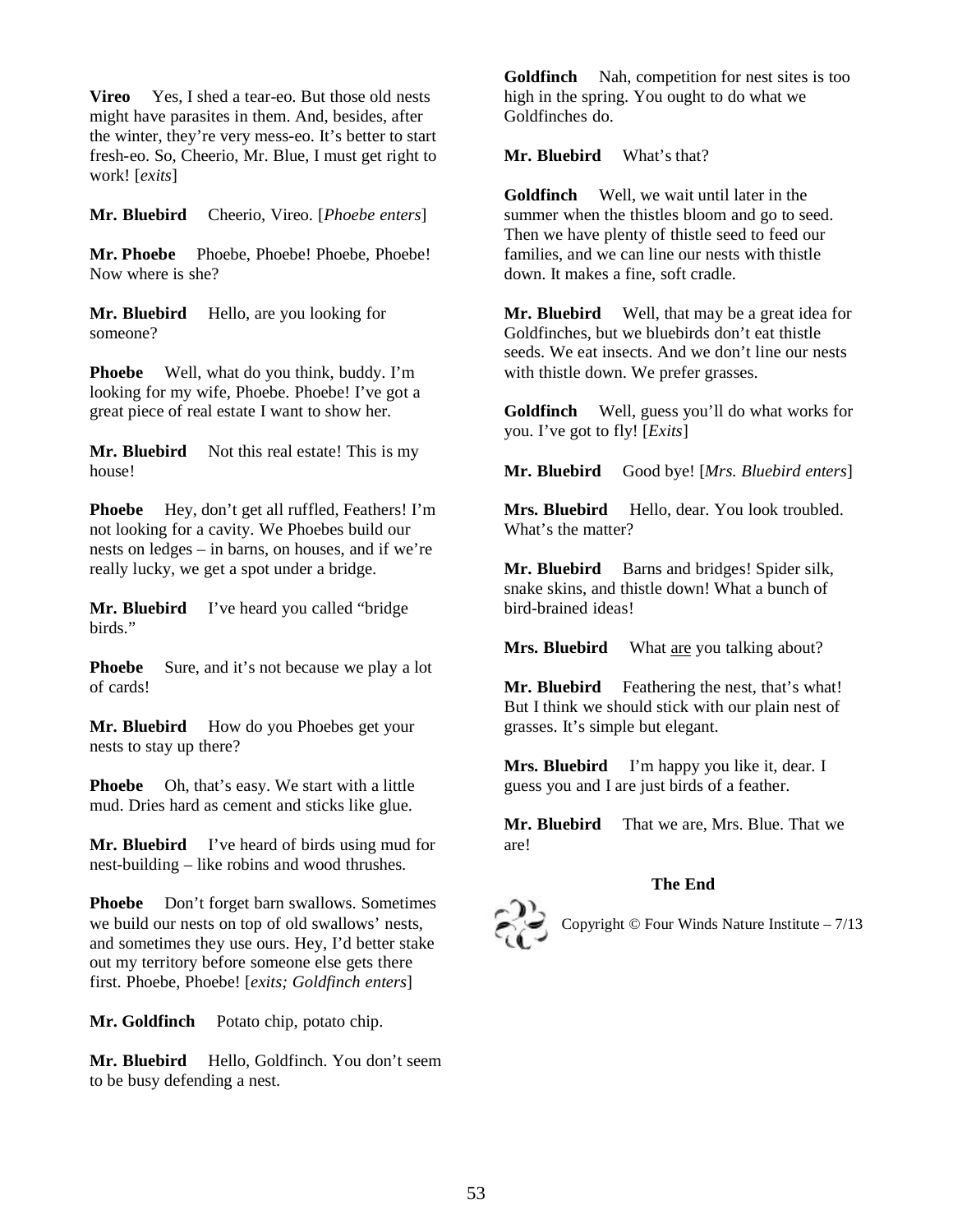

# Patterns – ANIMAL DISGUISE AND SURPRISE – Background

Insects in leaf litter, birds in thickets, frogs on the pond's edge, all around us animals are hidden in plain sight. They have evolved a myriad of different disguises in response to constant pressure from keen-eyed predators. Animals can be variously colored, patterned or shaped to blend into their surroundings, their disguise being most effective when they remain perfectly still. While some animals are concealed by **camouflage**, others warn off predators with bright colors, announcing danger, in the form of bad taste, smell or poison. While avoiding being eaten is an obvious benefit of effective camouflage, the ability to go unnoticed helps predators, too. It allows them to get closer to their prey before attacking, thus increasing their chances of success. In the end, whether predator or prey, those with the best disguise or surprise increase their chances of survival so that they might pass along these important characteristics to their offspring.

Many animals avoid detection because either their color or shape creates an effective disguise. **Matching color** is the most common kind of disguise, where skin, feathers, or fur are colored to match elements in the environment. Some animals are the same color as their typical habitat while others are patterned so they blend in with the food they eat or habitat in which they live. These animals can practically disappear when at rest; however any quick movement might draw the attention of a watchful predator or nervous prey.

Some animals change their color with the season to blend in with their surroundings. To get ready for winter, the Snowshoe Hare and Short-tailed Weasel's coats change color from brown to white, making each less conspicuous when the ground is covered with snow. Even large animals can blend in with their surroundings. The White-tailed Deer changes its reddish-brown summer coat to a grayish one that better matches the colors in the winter woods.

The matching coloration of many female birds keeps them hidden when they are nesting and caring for young. From camouflaged eggs to newly hatched chicks, blending in with the surroundings protects animals from potential predators.

Sometimes the shape of an animal helps it go unnoticed. Many insects are shaped to look like something unpalatable in their environment. Walking sticks look like slender twigs with branches; thorn bugs both look and act like thorns, orienting themselves lengthwise on a branch; while some caterpillars look like bird droppings.

Many animals display **disruptive coloration** – a series of patterns, spots, or stripes that break up the outline of the animal's body, protecting them by making their shapes hard to discern. A fawn's white spots look like sun-dappled leaves on the forest floor so it can lay hidden while its mother is away feeding. A Raccoon's telltale round black eyes are hidden in its black eye mask, eliminating an important clue to its presence. And the matching stripes on a Green Frog's legs when at rest create false contours that confuse would-be predators.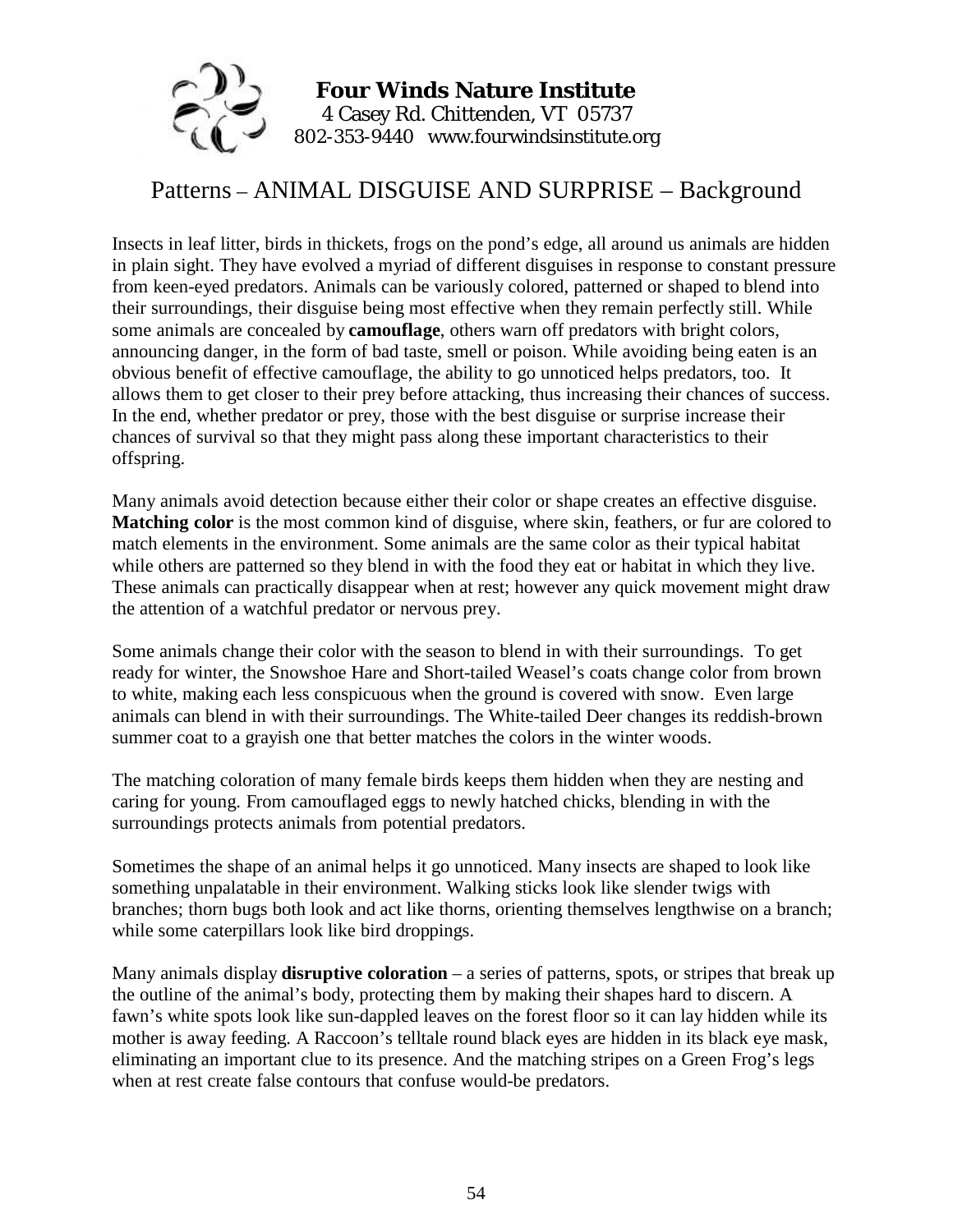The effect of light and shadow helps many animals remain hidden. One color pattern, with a lighter underside and darker upper body, is called **countershading** and is especially common in birds and many aquatic animals. The animal blends in with the light sky when viewed from below and with the shaded ground when seen from above. So the light belly of a frog blends in with light on the water's surface when seen from below. And its dark-patterned back blends in with the bottom of the pond when viewed from above. This pattern also balances the sunlight on an animal's back and obscures the shadow below so that its side profile also blends in with its surroundings.

Some creatures have a different strategy for concealment called **masking**. They create a protective covering from materials that are common in their habitat. Not only does it provide camouflage, but it also provides a structure to hide inside. The larva of the caddisfly makes a home out of sand grains, small rocks, or bits of vegetation it picks up from the stream or pond bottom where it lives. Bagworm larvae hide themselves within cases made from nearby twigs and leaves. Spittlebugs hide in a self-made disguise of bubbles. These immature plant hoppers (nymphs) feed on the juices of plants. Excess sap is extruded out their abdomen and mixed with air to create a soapy foam that covers and hides them from view. In addition to concealment, the foam offers air-conditioned comfort, protection from drying out and is thought to be distasteful to predators.

In contrast to animals with cryptic coloration, some are striking in the boldness of their colors. Bright **warning coloration**, like the prominent black and white coloring of a skunk, is protective because it warns others to stay away! White, yellow, red, and orange with conspicuous yet simple black markings are common warning colors. Animals sporting these colors are often bad tasting, foul smelling, poisonous, or can bite, sting or otherwise irritate anything that might try to eat them. Potential predators learn this from experience and avoid brightly colored creatures. Insects like Monarch Butterflies with their brilliant orange and black wings, and bumblebees with bright yellow and black striping, employ this strategy for survival. Warning colors are a way for animals to advertise unpleasantness and their unsuitability as food, and so avoid being hunted.

The art of disguising one's true identity by resembling the color, shape or behavior of another unrelated animal is a form of protection called **mimicry**. There are two different types of mimicry. One is Mullerian mimicry- where both animals are noxious and benefit from mutual protection. The other is Batesian; here an animal gets protection by resembling a noxious animal but is not so oneself. The Viceroy Butterfly, whose color pattern mimics the Monarch, was long thought to be a form of Batesian mimicry. Scientists recently discovered that Viceroys, too, taste unpleasant, thanks to a diet of willow, so both they and Monarchs employ Mullerian mimicry as protection from predators, who quickly learn to avoid their black and orange colors.

Sometimes an animal has a second line of defense it uses if discovered**.** Often drab-colored animals, which usually go unnoticed, have hidden markings resembling a head or eyes that can be used to divert attention away from the animals' main body. If approached, it uses **flash coloration,** displaying these hidden markings to surprise and distract would-be predators. These markings appear aggressive and can startle or intimidate a predator who either hesitates long enough for prey to get away or simply leaves it alone. So when an Io Moth senses danger, it spreads its wings and flashes the large colorful owl-like "eyes" on its under-wings, startling would-be predators, and allowing the moth a split second to escape.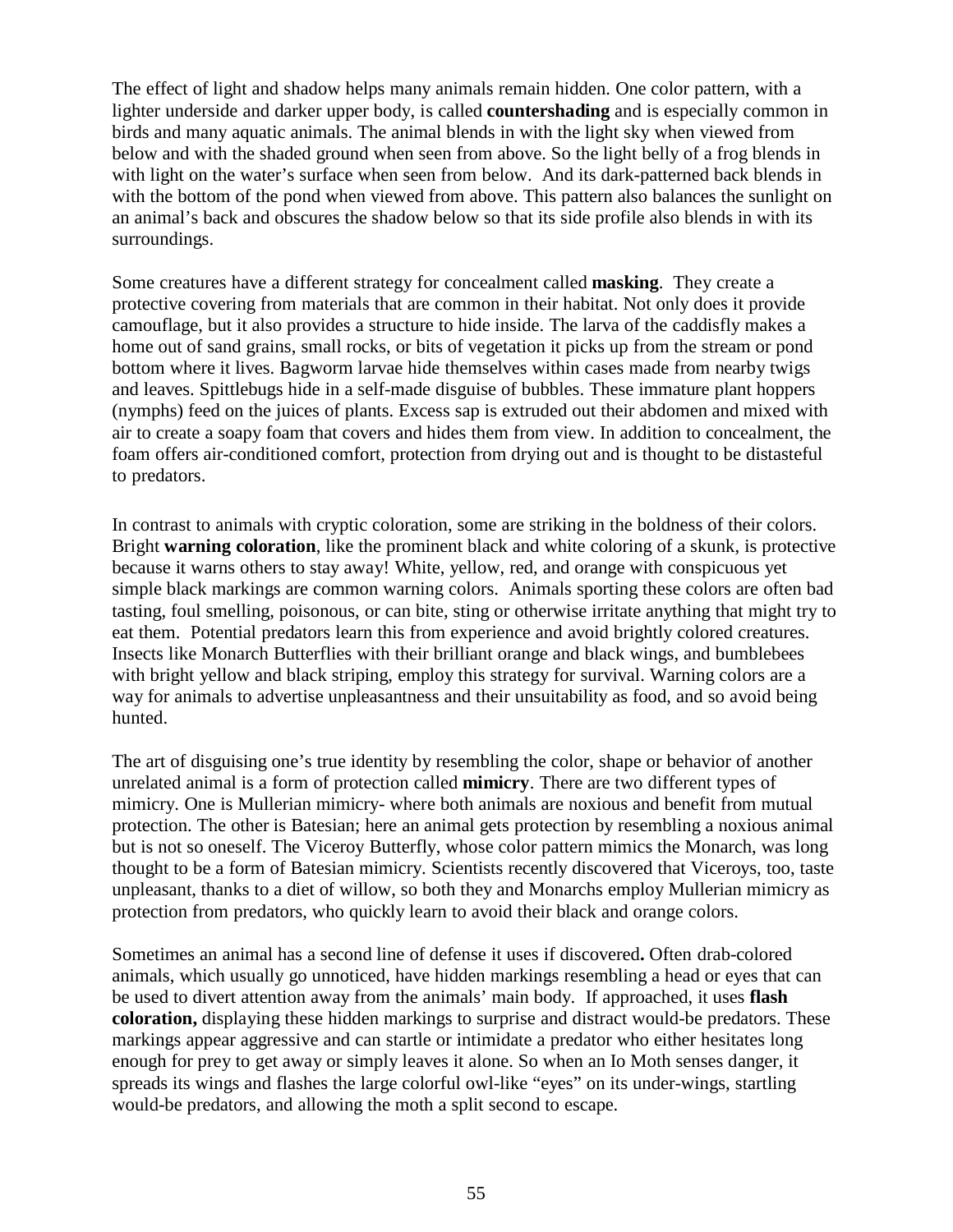Some animals are brightly colored to announce their presence to others of their species. The bright colors of many male birds help them be seen by others of their species when they are setting up territory and trying to attract a mate.

To be seen, or not to be seen, that is the question. Many wonderful examples of camouflage and warning colors can be found among animals that live in our own backyard. Next time you are outside, see if you can find any animals hidden in plain sight. Looking for them makes for a challenging game of hide and seek!

#### **Suggested Reading**

- Attenborough, David. *The Trials of Life: A Natural History of Animal Behavior*. London: Little, Brown and Company, 1990.
- Eiseman, Charley and Noah Charney. *Tracks and Sign of Insects and Other Invertebrates: A Guide to North American Species.* Mechanicsburg, PA: Stackpole, 2010.

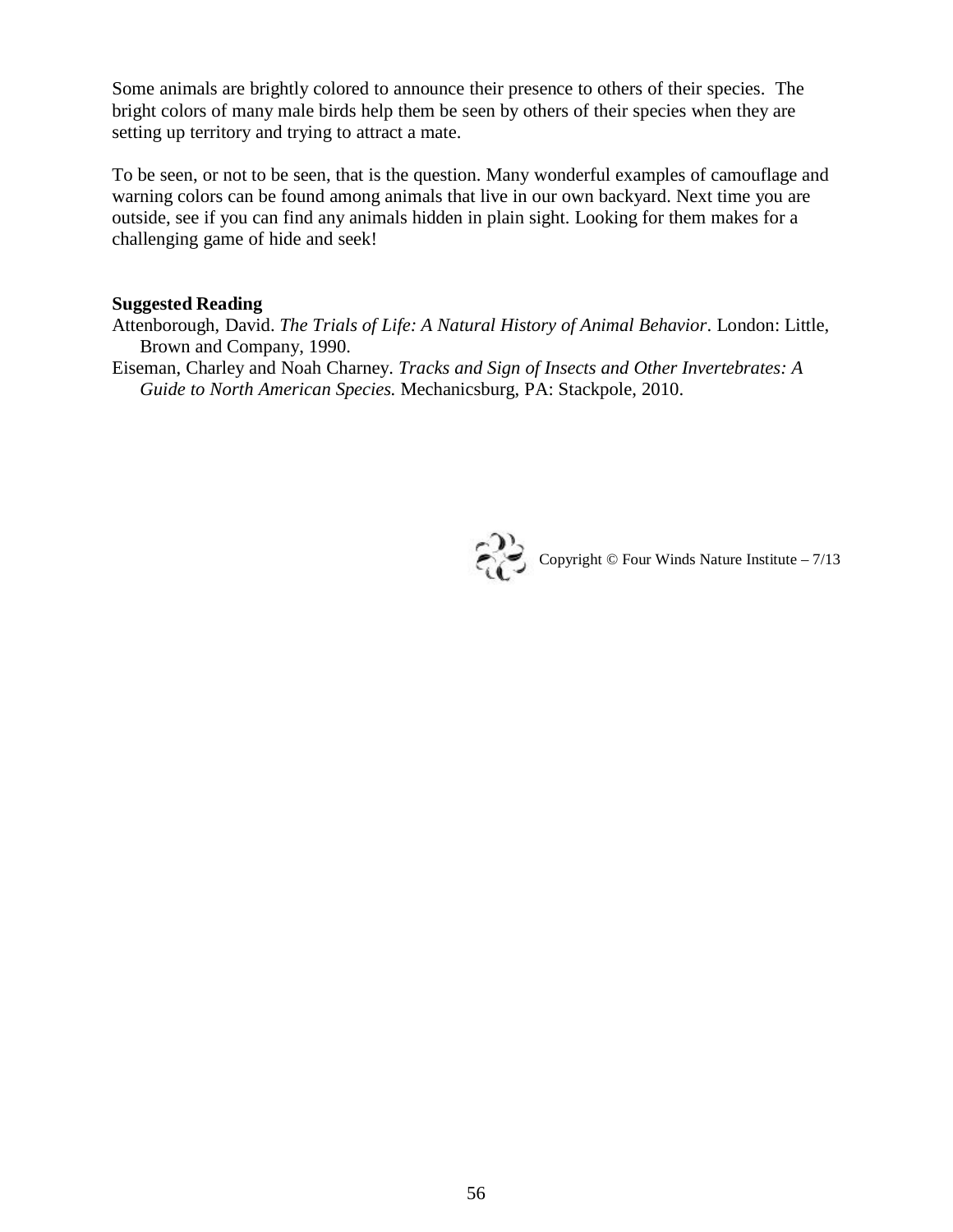

Patterns – ANIMAL DISGUISE AND SURPRISE – Activities

**FOCUS**: All around you there may be animals hidden in plain sight. They can be variously colored, patterned or shaped to blend into their surroundings. Some animals are concealed by camouflage, while others warn off predators with bright colors. Those with the best disguise or surprise will survive and pass along these important characteristics to their offspring.

### **PUPPET SHOW**

*Objective: To introduce some different types of animal disguise or protective coloration.* 

Perform the puppet show, or have a group of children perform it for the class. Afterward, review the type of protective coloration exhibited by each of the characters in the puppet show. **Materials**: puppets, script.

# **HIDE AND SEEK SHAPES**

*Objective: To use camouflage to hide cutout shapes on backgrounds of matching color and pattern.*

**K-2 version:** Beforehand, cut insect shapes out of different multicolored and patterned wrapping papers or wallpaper samples, using the template provided. Cut enough so that there are one or two insect cutouts per child. Cut matching 8x11″ rectangles of the each of the paper patterns. Place these paper rectangles on tables around the room. Give each child 1-2 insect cutouts. Have them place their insect cutout on the paper that would provide the best hiding place. Take a tour to try and find everyone's hidden insect. What do real animals have to do to stay hidden? (*Blend in with its specific environment; be still or move very slowly*) Where would your insect really stand out and be especially visible?

**3-6 grade version:** Working in small groups, have the children select a wrapping or wallpaper sample. Have them cut an 8x11″ piece off their sample to use as background. Using the remaining paper, have them cut out 5-8 secret shapes, no smaller than their thumbnails, to hide on their background paper, carefully gluing them flat. Have 2-3 small groups stand in a circle and take turns placing their background paper on the floor in the center of the circle. The other children should try to find as many of the shapes as they can. Hold the paper up to the light to reveal the location of all of the hidden shapes. Repeat until each group has had a chance to share their work.

**Materials:** Assortment of colorful and patterned wrapping paper or wallpaper samples, scissors, glue sticks. *For K-2: Insect Shape template*

# **ANIMAL DISGUISE AND SURPRISE SLIDE SHOW**

*Objective: To see examples of different types of protective coloration.* 

Show photographs of the different types of protective coloration—matching color, disruptive coloration, countershading, masking, warning and flash coloration. Can the children think of examples of other animals displaying these types of coloration patterns? **Materials**: Animal Disguise slide show and script, projector, screen*.*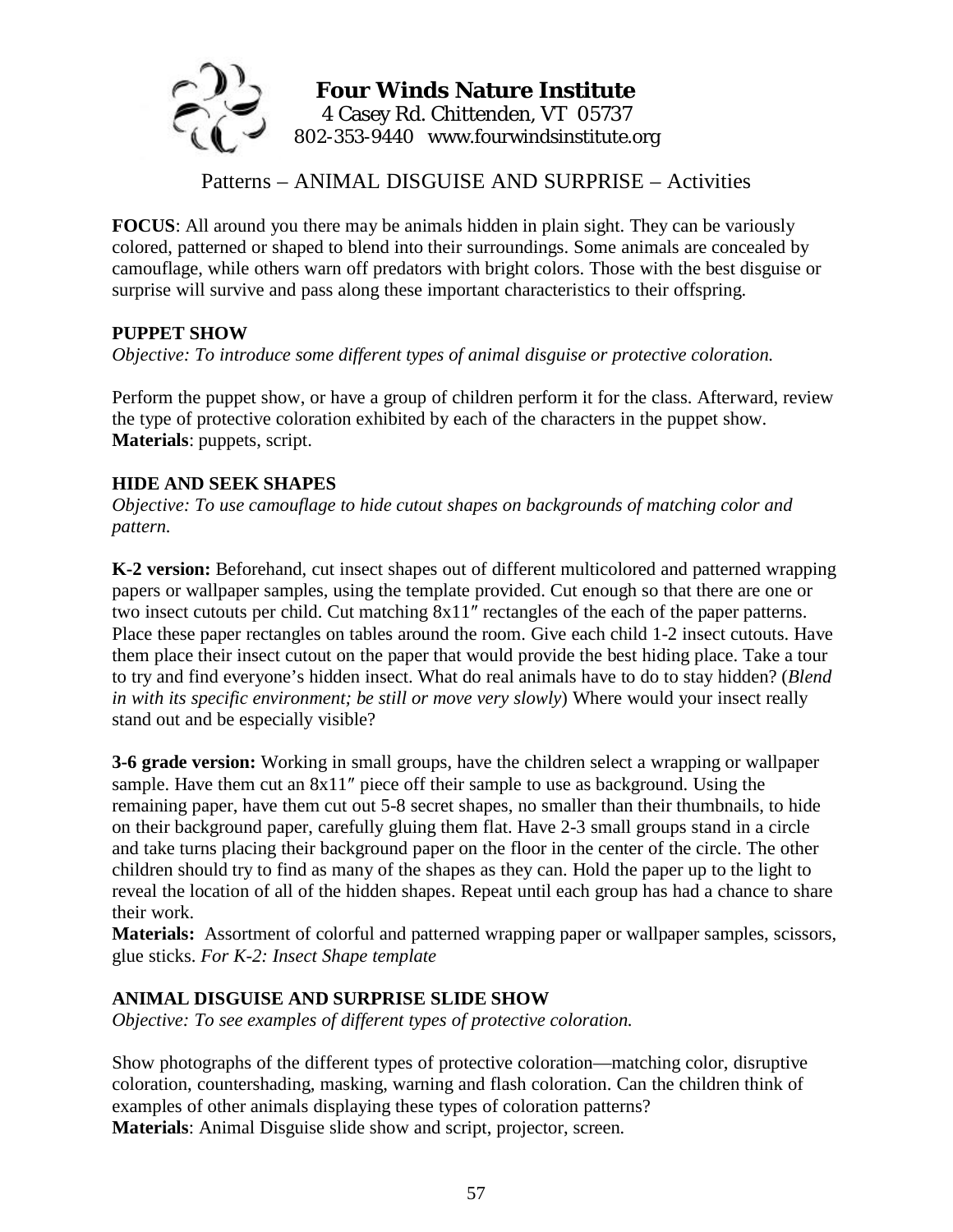# **COLOR HUNT AND PECK**

*Objective: To experience how color can help objects blend in or stand out.* 

(This activity works best with smaller groups. Divide the class in half. Have one group start with Color Hunt and Peck while the other does Where in the Wild, then have the two groups switch. Set up two Hunt and Peck areas so the second is ready to go when the next group arrives.)

Beforehand, scatter 100 pieces of different colored yarn, one at a time, in a designated "feeding" area or "worm yard", marking the boundaries with cones. Have children line up shoulder to shoulder, facing you, with their backs to the feeding area. Explain that they will pretend to be hungry birds hunting for food. Their food, worms represented by colored lengths of yarn, can only be picked up one at time, using their "beak" - their thumb and forefinger pinched together. They will have 10-15 seconds to gather as much food as they can. Tell children on "go!" they will turn around and begin to hunt for worms. When you say "stop!" have all the children come together. To tally results, designate different children to collect one of the different colors of yarn from their classmates. Give each of them a container or sign labeled with the color they are collecting. Ask the children collecting yarn to count up the number of "worms" found. Have them line up from highest number of worms collected to least. Which color of worm was the easiest to find? Which was the hardest? Any ideas why? Give the children a second chance to find and collect the remaining worms -- noting that the remaining worms are the survivors and will make the next generation of worms.

**Materials**: 2-inch pieces of different colored yarn or elastic hair ties (100 total: 5-10 colors; 20- 10 pieces of each); containers or signs labeled with each of the colors used (for collecting samples after each round).

#### **WHERE IN THE WILD?**

**Objective***: To search for household objects along a trail, noting how color, texture and shape can make them hard to detect.* 

(This activity works best in smaller groups. Divide the class in half. Have one group start with Where in the Wild while the other does Color Hunt and Peck, then have the two groups switch.)

Ahead of time, hide 10-20 household objects along a trail, school garden path or the edge of a playground. Explain to the children that they will be searching for objects you have placed along both sides of a trail. Ask them to quietly keep a count of the objects seen and not to speak or point to any of them. Lead the children along the trail, walking single file. When everyone is finished, ask them to share the number of objects seen. Which one was the hardest one to find/see? Finish by walking back along the path, allowing each child to reveal/share the location of one object.

**Materials**: 10-20 household objects or toys, which could include a metal coat hanger, wooden ruler, wooden clothes pin clipped on a low branch, old toothbrush, plastic comb, rubber duck, etc., list of objects used, collecting bag.

#### **CRITTER CAMOUFLAGE**

*Objective: To construct a model of a creature that will blend in a chosen habitat.* 

Working in small groups, have the children choose a nearby location (patch of grass, shrub, garden bed) then each build a creature that blends in with this habitat/environment. They can construct their creatures using both materials you provide and any they can find outside. When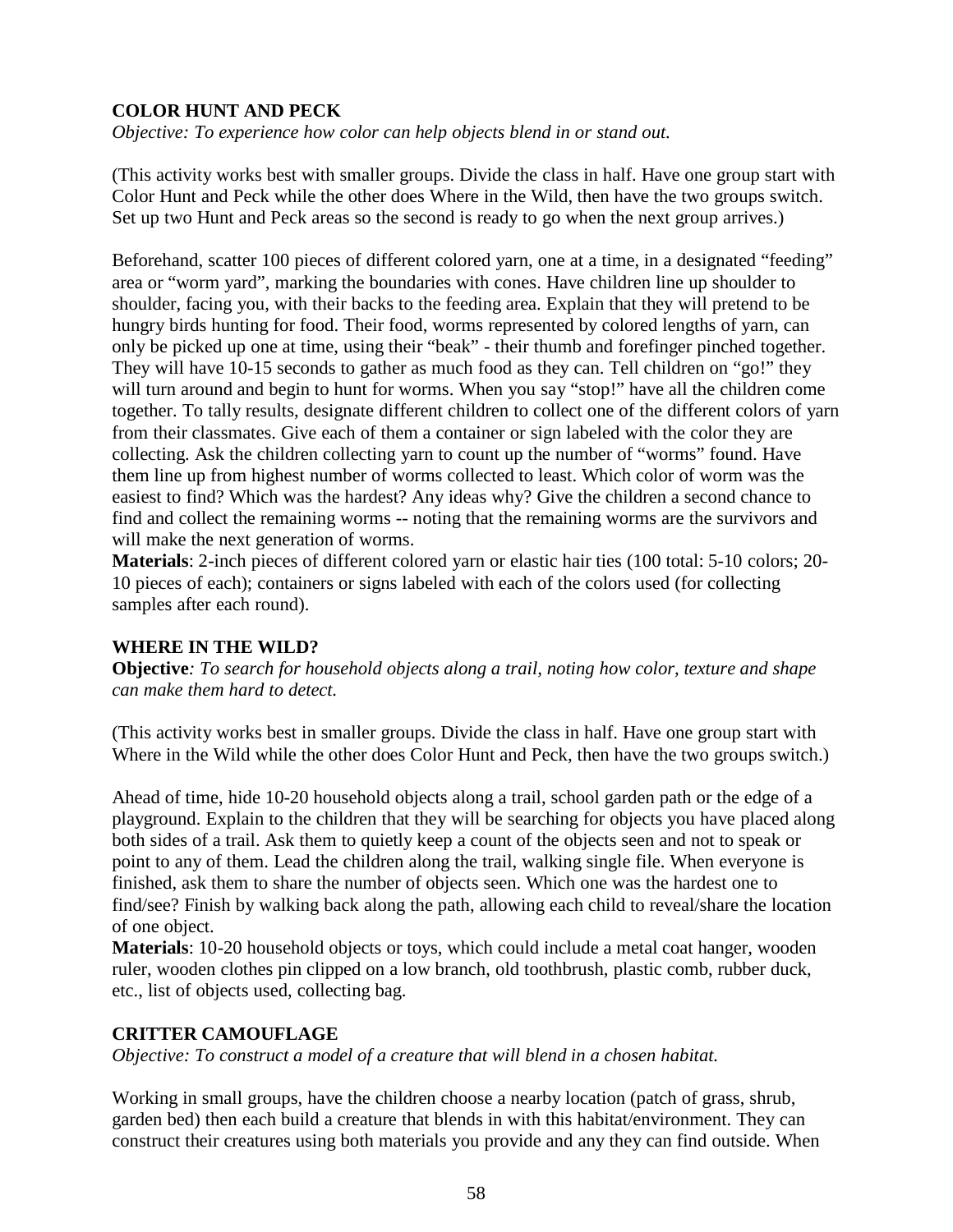completed they should secretly place their critter in its habitat. Lead the children on a tour to each of the habitats to see if they can find the hidden critters. Clues to each critter may be given as needed. (This activity can be done indoors if necessary, assigning each group a different location in the classroom.)

**Materials**: Assorted materials including twigs, popsicle sticks, coffee stirrers, colored tissue and construction paper, fabric, pipe cleaners, modeling clay, glue, scissors, markers, tape.

# **UPPER GRADE CHALLENGE (Grades 5-6) – DISGUISE OR SURPRISE?**

*Objective: To test one of the types of protective coloration by building a creature designed to either blend in or stand out in a particular location.* 

Have students work singly or in pairs to build an animal model out of various materials that you provide. The animal should be disguised to occupy a particular habitat or microhabitat that the students choose, either outdoors or inside the classroom. Students should consider the different protective coloration strategies discussed throughout the lesson (and listed below) and choose one of these as a defense for their critter. Have the students place their completed critters in the chosen habitat. Now lead the students on a tour of the different habitats giving them a chance to discover the hidden creatures. Afterward, have each team introduce the disguise strategies they designed for their critter.

# **PROTECTIVE COLORATION**

Matching color of background Matching texture and color of background Matching shape and color of background *(looking like a twig)* Masking *(attaching debris to body)*  Disruptive coloration *(high-contrast stripes or spots that interrupt body shape)*  Counter-shading *(light underside, dark upper)* 

Warning coloration *(yellow, red, or orangewith or without black markings; or black and white)* Looking scary *(puffing up)* Flash-coloration *(eye spots)* Mimicry *(looking like a poisonous or stinging animal)* Diverting structures *(antennae-like tentacles on tail)*

If approached by a predator, how would each of these critters behave? How is behavior a necessary part of any deception?

**Materials:** *Kinds of Protective Coloration Chart*, twigs, popsicle sticks or coffee stirrers, pipe cleaners, yarn, many colors of tissue or construction paper, fabric, markers, modeling clay, glue, scissors, tape.

# **JOURNAL ACTIVITY**

*Objective: To create a setting in which a creature blends in using color, shape, etc.*

Give each student an insect cutout made of colorful paper or cut from a magazine. Have the children glue the insect into their journal and then draw a habitat in which it can hide.

**Prompt K-2:** Draw a habitat in which your insect can hide.

**Or** 

**Prompt 3-6:** Draw a hidden insect picture. Share with your neighbors to see if they can find the insect hidden in your drawing.

**Materials**: Paper or science journals; clipboards and drawing materials



Copyright  $\odot$  Four Winds Nature Institute – 7/13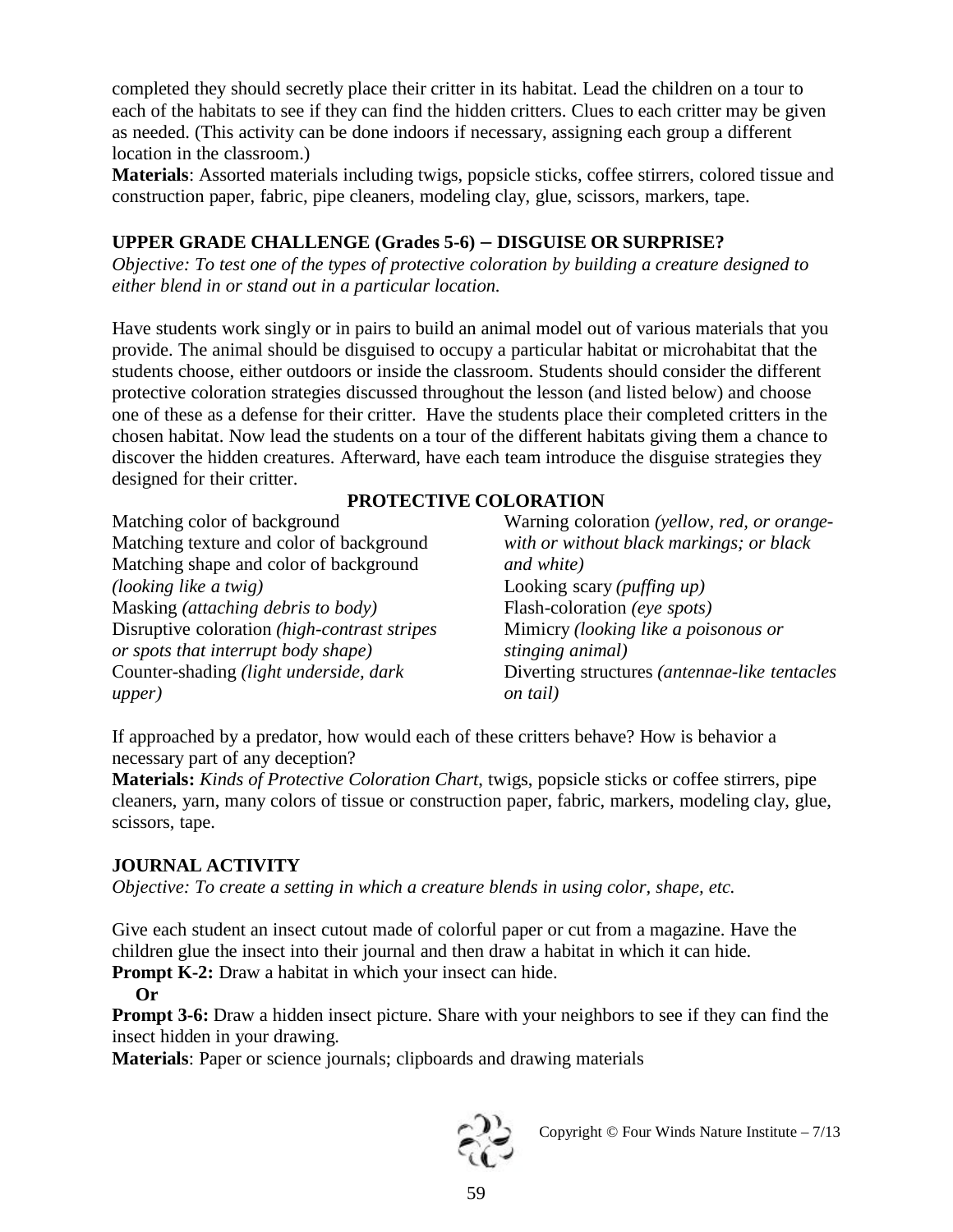

# **Four Winds Nature Institute**  4 Casey Rd. Chittenden, VT 05737 802-353-9440 www.fourwindsinstitute.org

# Patterns – ANIMAL DISGUISE AND SURPRISE – Puppet Show

Characters*: Beulah Bumblebee, Greta Grouse, Wilbur Walkingstick, Farley Fawn, Benny Bagworm, Eddy Eft Props: branch* 

## **Beulah Bumblebee**

How nice to be a bumblebee, Flying along as free as free. Gathering nectar from flowers I see, To feed my bumble-y sisters and me! *(Grouse enters)* Oh! Hello! Who are you?

**Greta Grouse** I'm Greta Grouse.

**Bumblebee** I'm Beulah Bumblebee. This is my first day out of the nest. I have to gather nectar for honey. It feels grand!

**Grouse** Well, that's good, Beulah, but you'd better watch out. There are lots of animals that would love to eat a nice plump insect like you.

**Bumblebee** Really? What kind of animals? Animals like you?

**Grouse** Oh no. We grouse like buds and seeds. But lots of animals do like to eat insects – toads, skunks, foxes…

**Bumblebee** Oh dear! And do they eat grouse, too?

**Grouse** Some of them do! We have to look out for hawks, owls, foxes, coyotes…

**Bumblebee** Well, then, how do you keep from being eaten?

**Grouse** Oh, that's easy. My feathers are colored to match the forest floor, so it's easy to hide here if I stay still. That's my secret to staying alive!

**Bumblebee** You're lucky! With my black and yellow colors, I stand out anywhere. I think I need a different way of fooling those insecteaters.

**Grouse** I guess you do. Well, good luck. Time for me to do my disappearing act. So long. *(exits)* 

**Bumblebee** Bye, Greta.

How nice to be a bumblebee Flying along as free as free. But I wish I weren't so easy to see, By things that want to eat me! *(Walkingstick enters)* Uh oh! Who are you? And wh-wh-what do you eat?

**Wilbur Walkingstick** Wilbur Walkingstick's my name; eating plants is my game! Stick with me and you'll be safe.

**Bumblebee** That's a relief. I'm worried about all those animals that might want to eat me. I can't blend in like a grouse. How do you stay safe?

**Walkingstick** That's easy. Turn your back a minute, and when you turn around again, try to find me. *(Bee turns away, Walkingstick moves in front of branch).* 

**Bumblebee** *(turns back)* Now where'd he go? Wilbur, where are you? *(Walkingstick moves).* Why, there you are! You look just like a twig!

**Walkingstick** There's nothing to it, Beulah. I'm shaped like a twig, so if I stand still, everyone thinks I'm just part of the branch.

**Bumblebee** That's a great way for you to stay safe, Wilbur, but  $\underline{I}$  sure don't look like a twig. I'm as plump as a blackberry!

**Walkingstick** You are kind of plump. And fuzzy too. No, you don't look anything like a twig! Guess you can't stick with me after all. So long! *(exits)*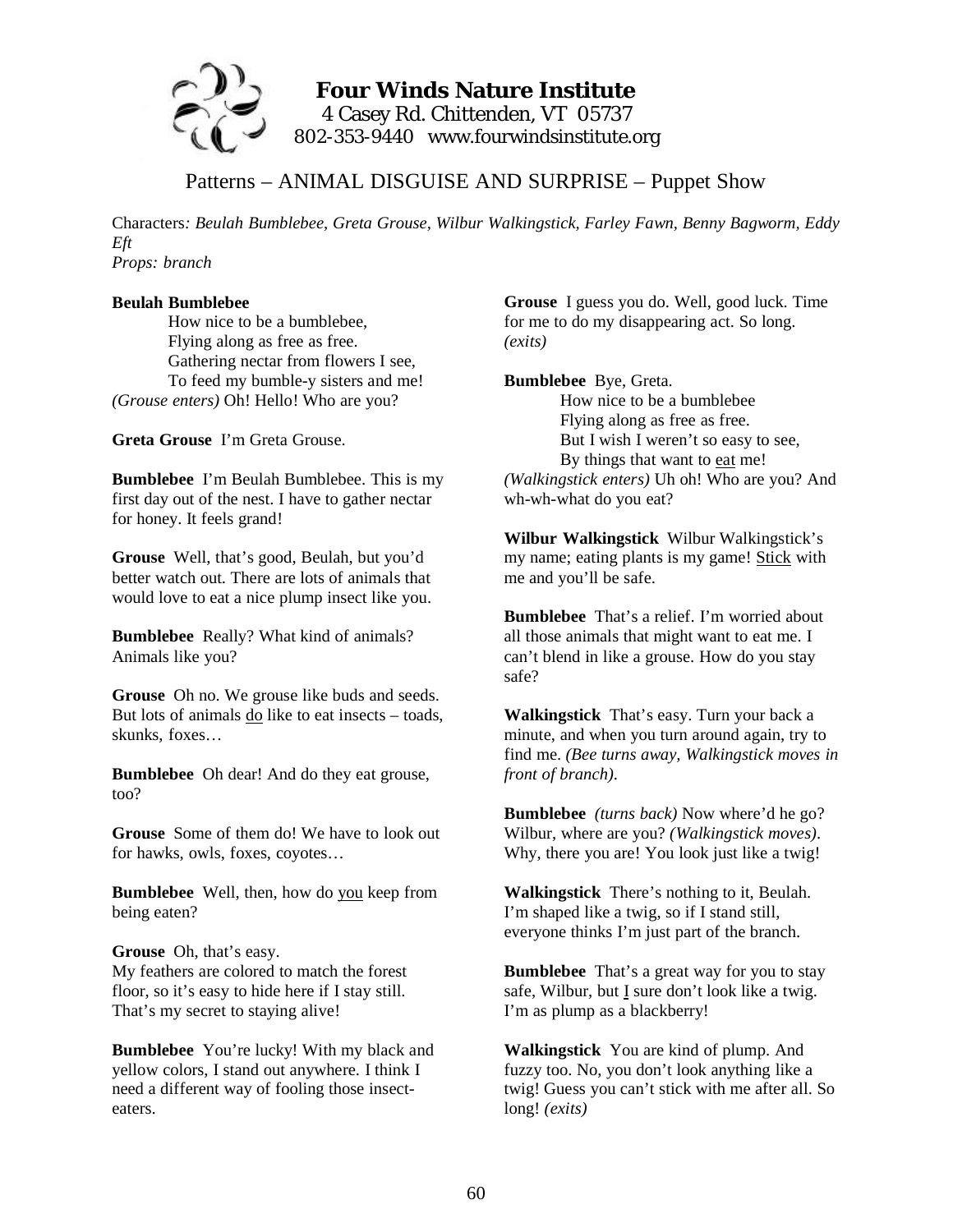**Bumblebee** Bye Wilbur. Oh woe to be a bumblebee, I hope no one is after me! I better collect some nectar and hurry home. (*Fawn enters*) Why here's a patch of white flowers.

**Farley Fawn** Hey, those aren't flowers. They're my spots!

**Bumblebee** A fawn! I couldn't see you!

**Fawn** I'm Farley Fawn and I'm pretty hard to spot! Get it?

**Bumblebee** I do, but it's surprising because your spots are very bright.

**Fawn** Even so, they make it hard for a predator to see my shape – as long as I stay very still, and don't make a sound…Oops! I'm not supposed to talk!

**Bumblebee** Well I won't give you away. I've got to find some flowers and get back home before I get eaten! So long, Farley. (*fawn exits*) How sad to be a bumbling bee With no white spots disguising me.

**Benny Bagworm** Psst. You could hide like me.

**Bumblebee** Who's there? I can hear you, but I can't see you – unless you're inside that bundle of sticks.

**Bagworm** That's just where I am. Here, I'll show you. *(pokes head out of case)* Benny Bagworm, at your service.

**Bumblebee** Wow! You've got a cover made of tiny sticks!

**Bagworm** That's right, I made this case from bits of plants glued together. It's very safe.

**Bumblebee** I couldn't fly with all those sticks on my back.

**Bagworm** I guess that would be hard for you with those wings. I'm a larva – so I don't have wings yet.

**Bumblebee** I guess a case won't work for me.

**Bagworm** I guess not. Well, good luck, Beulah! And in case you need my help, I'll be hanging around somewhere nearby. So long. *(exits)*

**Bumblebee** G'bye, Benny Bagworm. Gee it's sad to be a bee. Wish I could hide more easily!

**Eddy Eft** But you don't have to hide Beulah, and neither do I!

**Bumblebee** Why, hello Eddy Eft. What do you mean we don't have to hide?

**Eft** I mean we don't have to worry about being eaten. You have a stinger, don't you? And I taste very bad. No one dares to eat us.

**Bumblebee** But my stinger's so tiny, no one can see it. And how would any animal know that you taste bad until they take a bite of you?

**Eft** If an animal tastes an orange eft once, it will never, ever, want to eat an orange animal again.

**Bumblebee** Oh, I get it! If something tries to eat a bee, it will get stung and then it will never, ever, eat a black and yellow insect again!

**Eft** That's right! We have warning colors that tell other animals to stay away.

**Bumblebe**e So I don't have to hide or look like something else or make a case to live in?

**Eft** That's right, Beulah. Hiding works for other animals, but our bright colors help us to be safe.

**Bumblebee** Gee, thanks, Eddy Eft! Oh joy to be a bumblebee Buzzing very busily, Flying along as free as free, My warning colors protecting me!



Copyright © Four Winds Nature Institute – 7/13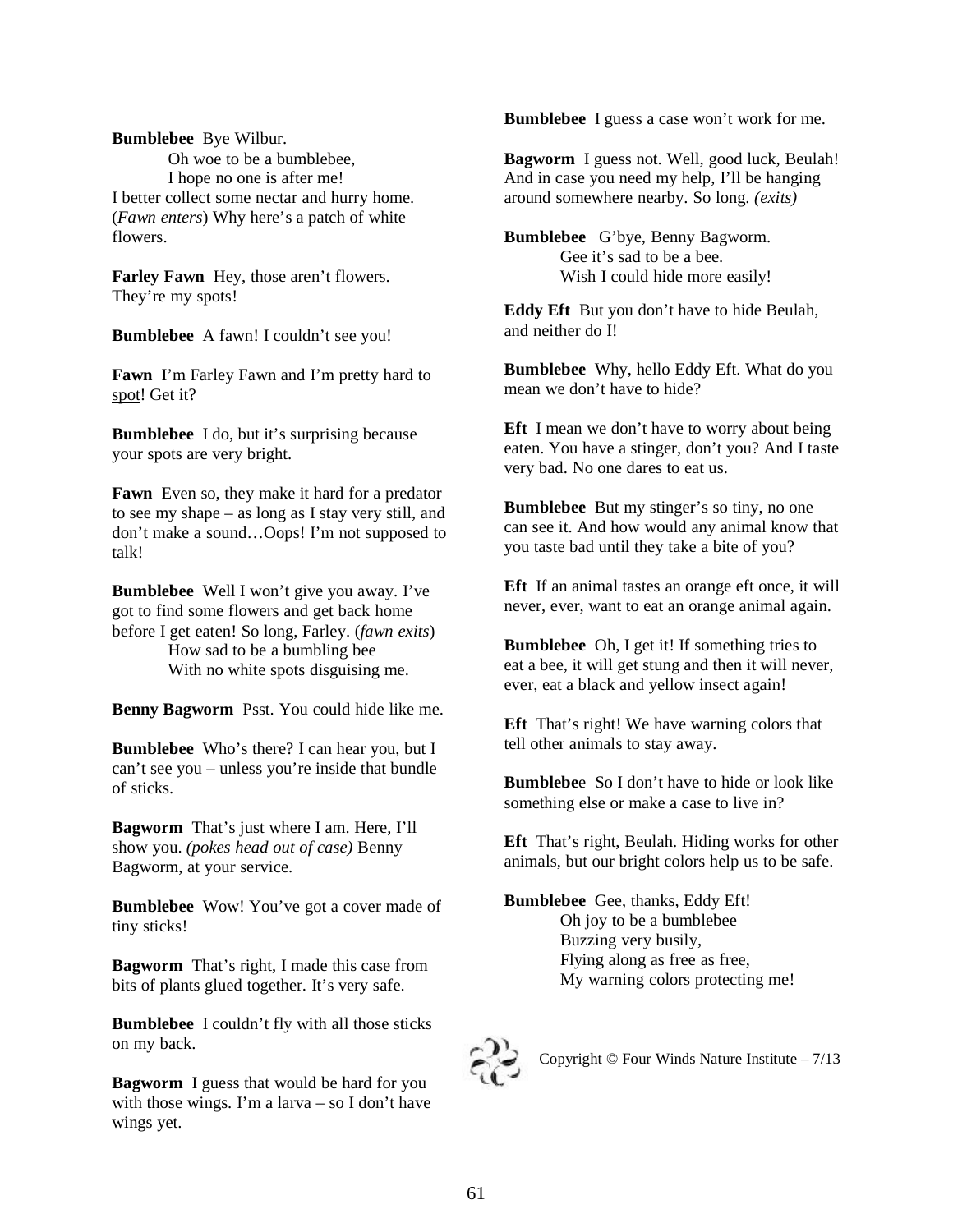

Patterns **–** FROGS and TOADS **–** Background

The warm rains of spring awaken an explosion of activity in our nearby pools, ponds and muddy puddles. If you visit at dusk, you are sure to be greeted by a chorus of many and varied voices as one or more species of frogs comes a-courting, in a celebration of sound. This singing is an important part of their yearly breeding cycle and provides the music for spring and summer nights.

Frogs and toads, along with salamanders, are classified as **amphibians**. The word amphibian is from the Greek words meaning double life and refers to the fact that these animals have "two lives" – a larval stage and an adult stage that are often very different from each other. Most amphibians begin their lives in water and as adults are able to live on land, often returning to water to breed. They undergo an amazing transformation, or **metamorphosis**, from aquatic larva to terrestrial adult involving physiological, anatomical and behavioral changes.

With very few exceptions, amphibians lay their eggs in water. The eggs are encased in a clear, translucent jelly that protects the developing embryo. The number of eggs laid, their appearance, and the shape of the egg masses vary from species to species and can be used as an aid to identification. The round, gelatinous egg masses of the Wood Frog can contain 2,000 to 3,000 eggs while a Bullfrog lays as many as 20,000 eggs in a surface-floating mass. Spring Peepers can lay up to 900 individual eggs, attaching them to submerged vegetation, whereas the American Toad lays long, double spiral strings of eggs encased in jelly, which can contain over 1,500 eggs each. Spotted Salamanders attach their oval egg mass to twigs floating in the water while Redspotted Newts lay their tiny eggs singly on underwater plants and sunken leaf litter. The time it takes for these eggs to hatch varies by species and ranges from days to weeks.

The larvae that hatch from the frogs' eggs are called **tadpoles** or **polliwogs**, bearing little resemblance to their parents. A tadpole's all-in-one head and body are undifferentiated, forming a round or oblong shape, ending in strong, keeled tail to aid in swimming. They have small eyes on the sides of their head and **gills** for breathing underwater. Tadpoles have tiny mouths with specialized mouthparts to help them gather minute algae and bacteria that are either free-floating or scraped off rock surfaces or leaf litter on the pond bottom. The rate at which they grow and the length of time it takes to develop depends on the species as well as food availability and water temperature. Wood Frog tadpoles may transform in a little more than two months, whereas a Bullfrog can spend two winters as a tadpole, transforming in its third summer.

Over time, these tadpoles undergo an amazing transformation, which includes a major revamping of body shape along with incredible internal and external changes. First hind legs form and begin to grow. Their eyes develop lids, start to bulge and migrate to the top of their heads. The tiny mouth broadens to hold a long sticky tongue. The whole digestive tract changes to match the change in diet from herbivore to carnivore. Lungs develop to replace gills, allowing for life and breath out of water. Lung development is complete once front legs are noted, as they often erupt through the old gill openings! Gradually the tail is absorbed into their body and disappears. The transformation from tadpole to frog is then complete.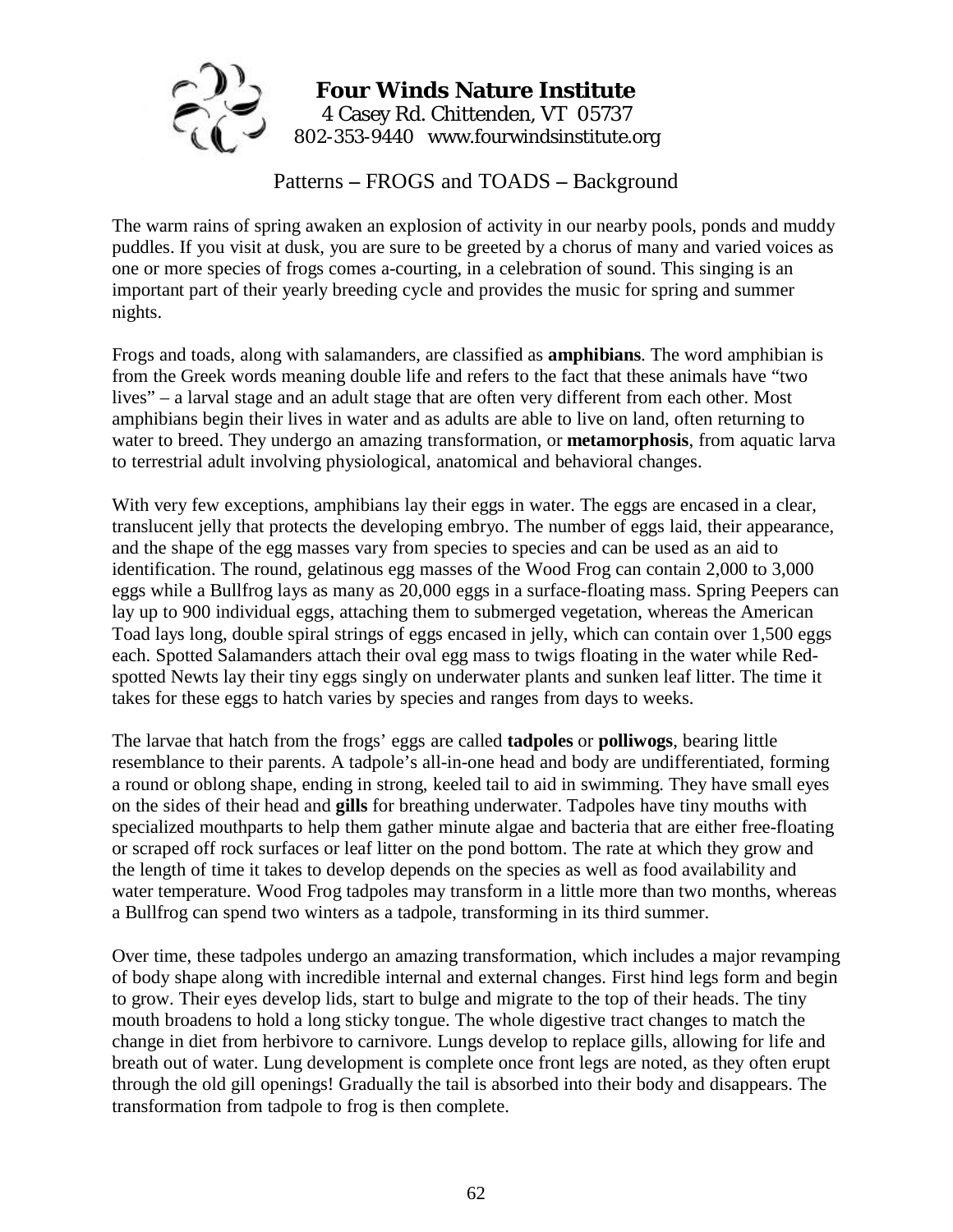There are nine families of frogs in North America, each with unique physical and behavioral adaptations that distinguish one group from another. The family of true frogs (Ranidae) includes many of the "pond frogs" commonly encountered by children (Bullfrog, Green Frog, Pickerel Frog, Leopard Frog). Most have large, jumping hind legs and hind toes that are connected by webbing. Members of the tree frog family (Hylidae), on the other hand, are relatively small and most species have rounded sticky discs on their un-webbed toes that make their life in the trees easier (Spring Peepers, Gray Treefrogs). And the true toads (Bufonidae), like the familiar American Toad, have thick skin and short hind legs.

Certain physical characteristics can be used to identify frogs. Look for **dorso-lateral ridges**, two raised ridges of skin running down a frog's back. The presence or absence of these can be used to separate look-alike species – Green Frogs have a ridge running down their back, Bullfrogs do not. Distinctive patterns or marking can also help distinguish one species of frog from another. Eye patches, the shape and color of spots, striped versus spotted legs, even a hidden flash of color underneath hind legs are **field marks** that can aid in identification.

The various sounds frogs make is another important clue to identification as each species of frog has its own distinct call. In spring and early summer, males gather in pools and ponds to breed and make their presence know with loud advertisement calls to attract females. Males have **vocal sacs** that they inflate when calling to amplify their songs. They make an impressive assortment of sounds from croaks, peeps, trills, barks, and snores. The duck-like "quack" of Wood Frogs is usually the first call to be heard in the spring, followed by the sharp, piercing peeps of the Spring Peeper. Later in spring, the American Toad's long, high trill can be heard, lasting up to a minute. Green Frogs are recognized by a dull "katunk," reminiscent of the plucking of a loose banjo string, while Bullfrogs make a deep, throaty "jug-o-rum" call. Once breeding is complete, the chorus of frog voices quiets. Intermittent calls may come from the pond and surrounding vegetation, but the symphony of frog voices is silent until courting season comes again next spring.

The symphony of spring is sung in a thousand small voices, calling you outside to explore pools, ponds and wetlands.

#### **Suggested Reading**

http://www.naturesound.com/frogs/frogs.html Elliott, Lang. *The Calls of Frogs and Toads*. Stackpole Books, 2004. Elliott, L., Gerhardt, C. and C. Davidson. *The Frogs and Toads of North America*. New York: Houghton Mifflin Harcourt, 2009.

Tyning, Thomas F. *A Guide to Amphibians and Reptiles*, Stokes Nature Guides Series. Boston: Little, Brown and Co., 1990



Copyright  $\copyright$  Four Winds Nature Institute –  $7/13$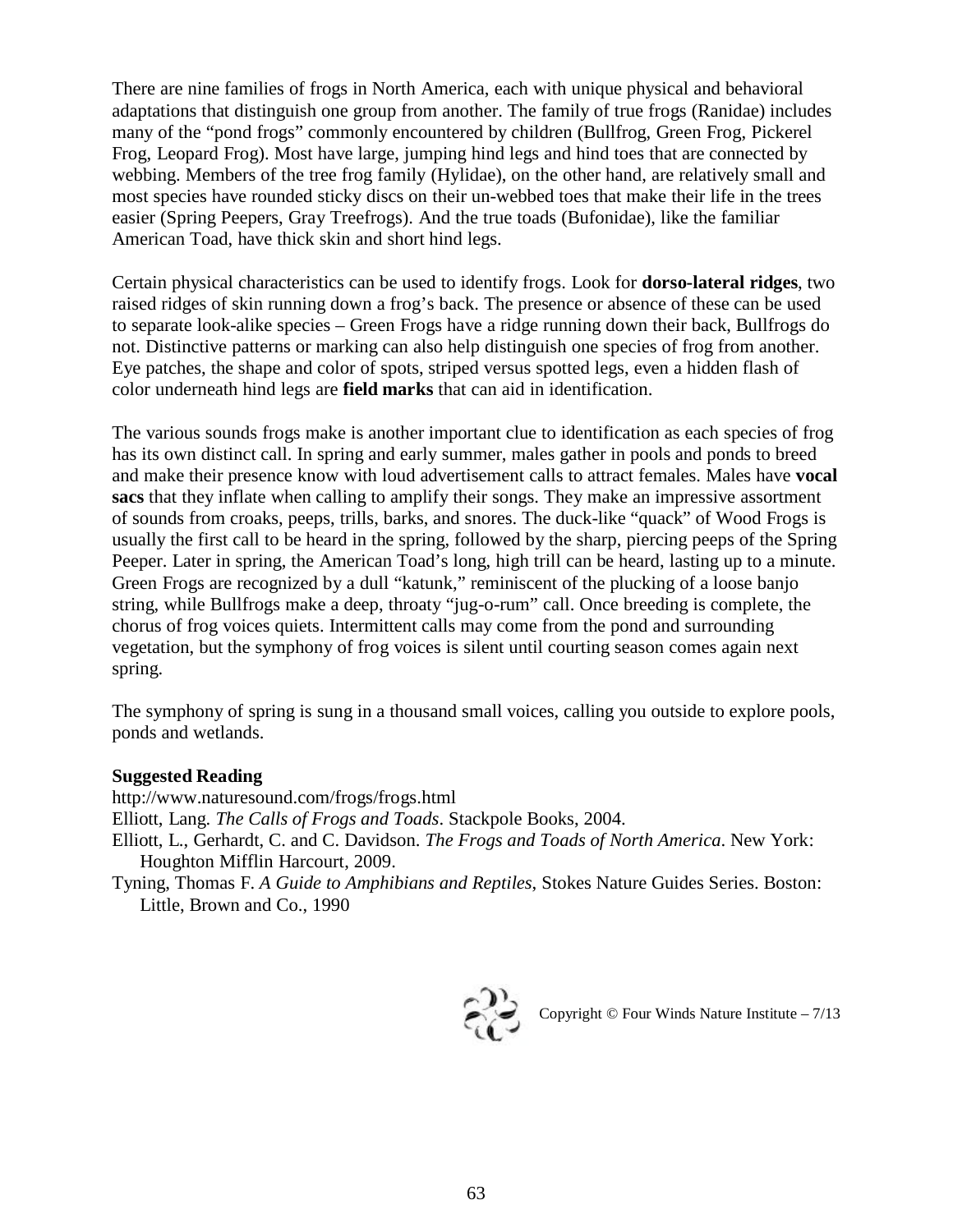

Patterns in Nature – FROGS and TOADS – Activities

**FOCUS**: Wetlands come alive in spring as frogs and toads serenade us with their chorus of voices. We'll learn to distinguish who's who in the pond by studying different amphibians and their pattern of development, observing field marks of frogs, and listening closely to their distinct songs. A field trip to a frog pond is a must!

# **PUPPET SHOW**

*Objective: To learn about the basic characteristics of amphibians, their pattern of development, and some variations that distinguish one amphibian from another.* 

Perform the puppet show. Afterward, ask the children to list the key characteristics that make amphibians different from other animals. Why were they given a name that means, "two lives"? (They live part of their lives in water, breathing with gills, and part on land, breathing with lungs.) Discuss differences among the different kinds of amphibians, and between the frog and toad, in the puppet show.

**Materials**: puppets, script, props.

# **AMPHIBIAN LIFE CYCLE SORT**

*Objective: To sequence and review the life cycle of three common species of amphibians, noting similarities and differences in their patterns of development.* 

Divide the children into three small groups and hang a *Life Cycle Sort card* around each child's neck. Challenge them to put their cards in order by lining up from the youngest to the oldest stage in their amphibian's life. Review the stages and ask them to turn their lines into circles to show how the life cycle stages repeat themselves over time.

To make this more difficult for older children, hang the cards on their backs, where they can see other children's cards, but not their own. Ask them to work together to line themselves up without talking. When it comes time to reveal/review the life cycle stages in order, have each child guess the stage depicted on his or her card from observations made of the stages depicted on the other children's cards.

Afterward, as a whole group, review similarities and differences in each amphibian's pattern of growth. Note how all share the same life cycles stages, and yet differ in shape, color, etc. **Materials:** Three sets of *Life Cycle Sort cards*, with strings to hang them by; *Life Cycle Sort charts* for Frog, Toad and Spotted Newt

# **FROG LOOK AND LISTEN**

*Objective: To observe similarities and differences among some common frogs by viewing photos and listening to their calls.* 

Show slides of five to nine species of common frogs, noting the distinguishing characteristics or field marks of each. While viewing each slide, play an audio recording of that species's call. Ask the children to imitate each call and describe what it sounds like. Show only the first five frogs for grades K-2. Now display all the frog photos together on a poster or slide. Play the calls again, in a different sequence, asking students to identify which frog is singing which song. **Materials**: frog slide show and frog call audio CD or frog PowerPoint with audio.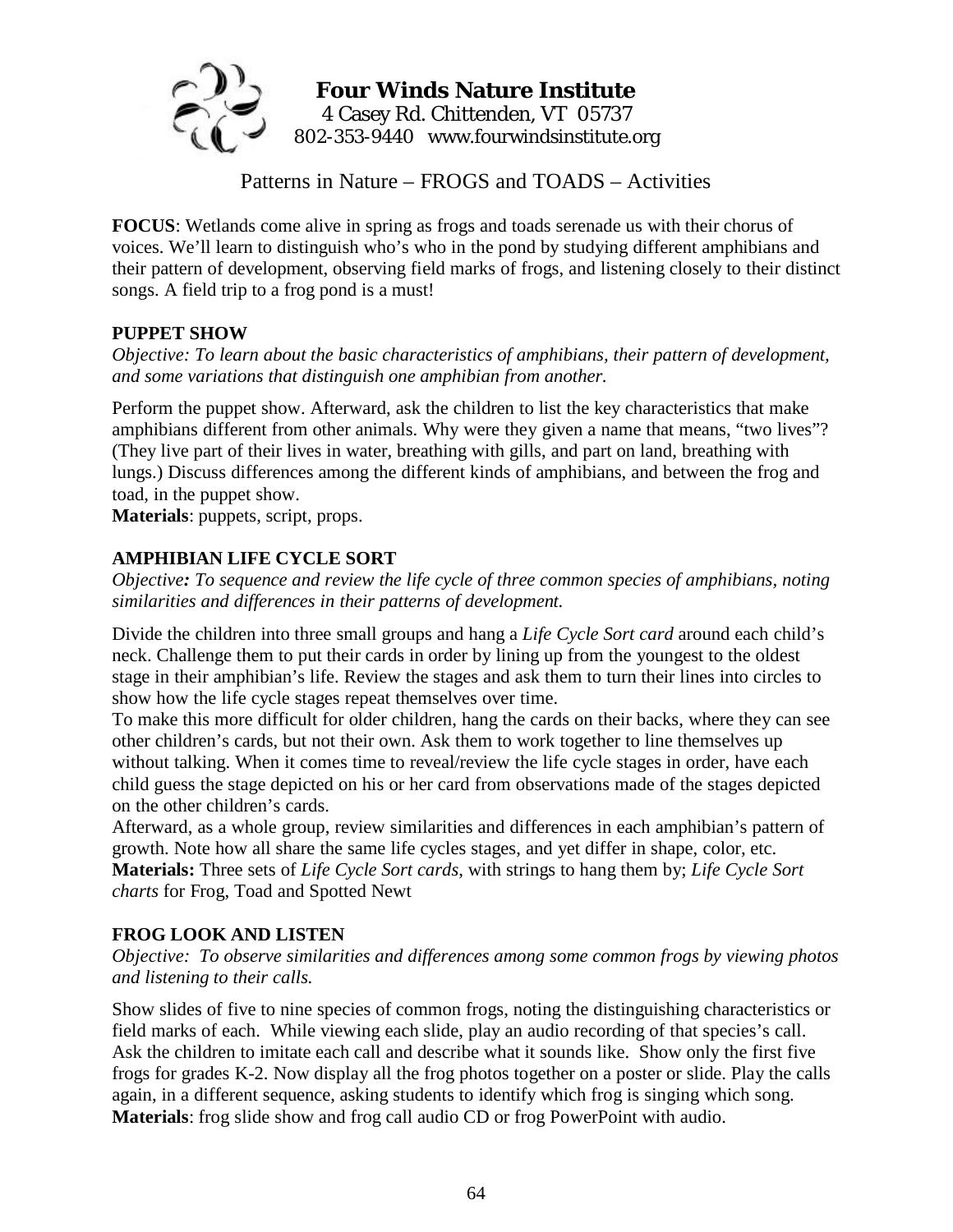## **FROG FINDER JOURNAL ACTIVITY (Grades 3-6)**

*Objective: To create a visual and audio field guide to identify common frogs.* 

Before viewing the slide show, pass out *Frog Finder ID sheets* and colored pencils. Tell the students they will be using these sheets to create their own field guide to help them identify some common frogs and toads. After viewing each frog photo and listening to its call, they will use colored pencils to diagram important field marks and note distinctive features of each species's call on their *Frog Finder ID sheet*.

**Materials**: frog slide show and frog call audio CD or frog PowerPoint with audio; for each student: *Frog Finder ID sheet* and colored pencils.

### **JOURNAL ACTIVITY (Grades K-2)**

*Objective: To record observations about some common frogs.* 

For younger students, have them draw and color one or more of their favorite frogs or provide them with pictures of frogs from the *Frog Finder ID* sheet or *Calling All Frogs cards*. Have children glue pictures of their three favorite frogs in their journals and write what each one's call sounds like.

**Materials**: journal or paper, *Frog Finder ID* sheet or *Calling All Frogs cards*, colored pencils, scissors, glue.

### **GOING ON A FROG HUNT**

*Objective: To look for frogs and other amphibians at a pond or wetland.* 

Ahead of time, scout out a frog pond and get permission from the landowner to use the site. Find a place where there is easy access for everyone.

Before going to the pond, remind children that amphibians are very fragile creatures and need to be handled with care. With younger children, use toy frogs to practice the correct way to handle frogs; either "caged" in your hands, or by the legs, but not grasped around the middle. If you have nets, let the children practice catching small objects and scooping them up in the net. Remind them that whatever is on our hands can pass through the frog's permeable skin and might harm them. Have children wash hands ahead of time so they are free of bug repellant, suntan lotion or soap. Have them wet their hands in pond water before holding any frogs. Also remind the children that the frogs they collect are wild animals that need to be handled gently and returned to the pond afterwards.

At the pond, have children work in small groups with one or more adults. Each group should have a white dish basin and a clean 5-gallon bucket, as well as some nets and small containers. Fill the dish basins about <sup>1</sup>/4 full with pond water. The 5-gallon bucket is ideal for larger frogs, and if filled with 6-8 inches of water, will keep most frogs from escaping. Use the larger containers as collection points where all the children can view captured animals. The smaller dishes can be used for close-up viewing of individual animals.

After the children have collected frogs and tadpoles, have them show the group which animals they caught themselves and share stories about their experience. Ask children to share their observations about how the frogs moved and behaved. Use this opportunity to review what you have already discussed about frogs. Afterwards, take the frogs and tadpoles back to the water's edge and gently tip them back into the water. Have the children say goodbye and thank the frogs for helping them have so much fun learning!

**Materials**: For each small group: white dish basin, clean white 5-gallon bucket, small plastic containers and jars, nets of soft mesh, field guides, rulers, magnifying lenses.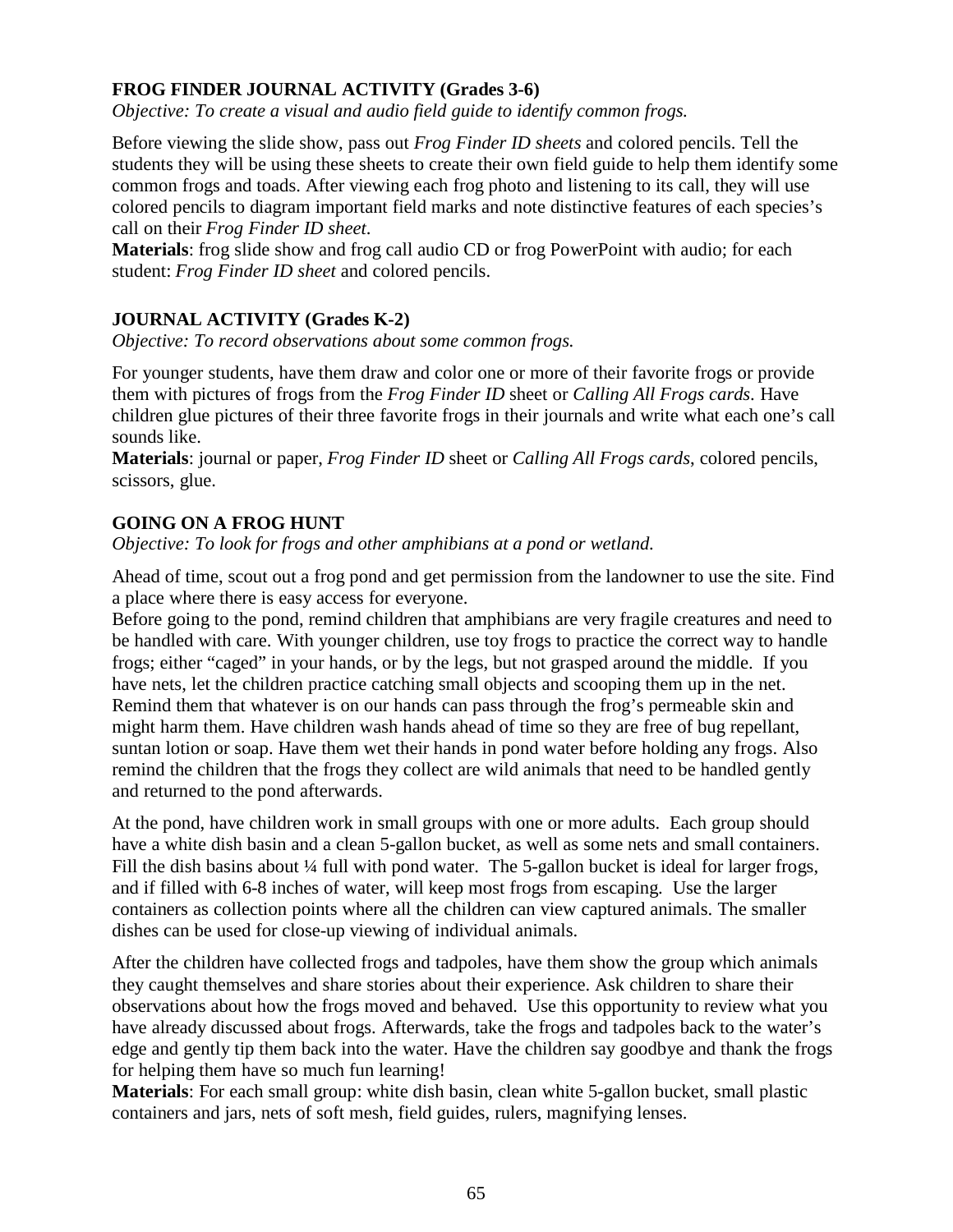# **CALLING ALL FROGS**

*Objective: To imitate the different courtship calls of 5 different species of frogs.* 

Begin by reviewing the courtship calls of the 5 frogs depicted on the *Calling All Frogs* cards and having everyone practice imitating them. Pass out a *Calling All Frogs card* to every student, asking them to keep the identity of the frog on their card a secret. Ask the students with blue dots on the back of their card to form a large circle. Ask the students with red dots to stand in the center of the circle. Explain that the students forming the circle (blue dots) will be the singers and those in the center (red dots) will be the listeners. When you say "go," the singers will start to sing and the listeners will seek out a frog that is singing "their" song and stand beside it. When everyone has found their match(es), go around the circle and review the various frog calls. **Materials**: Two sets of *Calling All Frog cards*, one set with blue dots marked on the back, and the other with red dots.

#### **FIELD MARK FIND**

*Objective: To observe distinguishing identification features close up and match these field marks to different species of frogs and toads.* 

Divide the students into 2 groups. Hand out pictures of frogs to half of the group and pictures of their specific field marks to the other half. Have these two groups stand across from each other and display their cards. Ask the children to find their match; then form a circle, with partners standing side-by-side. Have each pair introduce their frog and its key field mark to the whole group. Place photographs of each frog in the middle of the circle and ask teams to find theirs. **Materials:** *Field Mark Find cards, Frog Identification chart*, *Frogs and Toads of VT and NH* 

#### **A STEP BEYOND**

#### **Capture the Fly**

Turn children into fly-catching frogs by creating frog headbands from paper strips and sticky frog tongues from party blowers. Use strips of green paper with two circles or bumps in the middle to represent the bulging eyes of a frog. Wrap the paper strips around each student's head, then cut and staple the paper strip to fit. Create fly-catching tongues by unrolling party blowers and attaching a small strip of hooked Velcro to the tip of each blower. Be sure the Velcro is on the top surface of the unfurled blower. Tie small pieces of yarn into tiny bows to create "flies" and scatter these around the room. Give each of the "frogs" a party blower and have them catch flies by blowing and unfurling their "sticky tongues".



Copyright © Four Winds Nature Institute – 7/13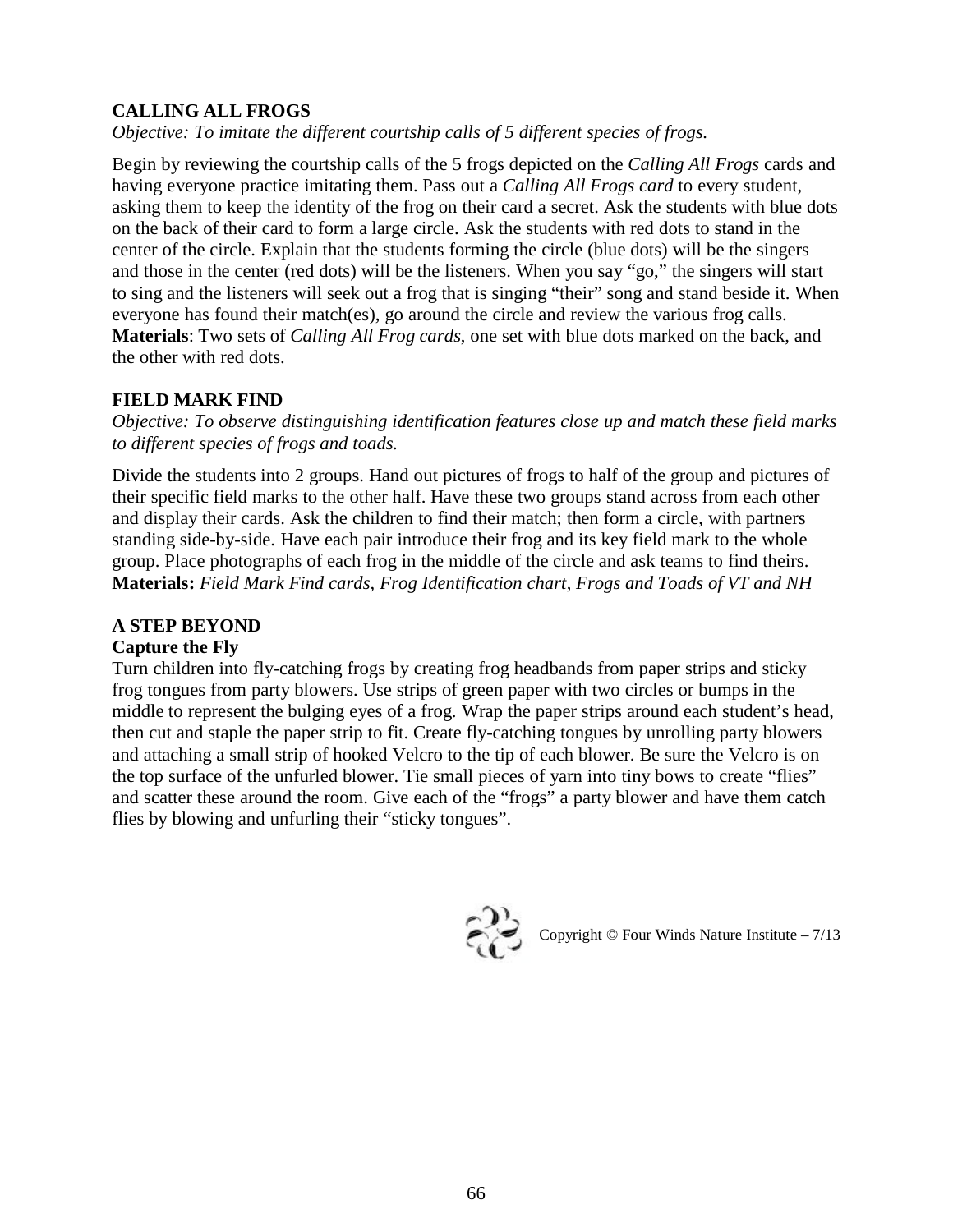

# **Four Winds Nature Institute**  4 Casey Rd. Chittenden, VT 05737 802-353-9440 www.fourwindsinstitute.org

Patterns – FROGS AND TOADS – Puppet Show

Characters: *Toad Tadpole, Frog tadpole, Toad, Frog, Eft, Mink*. Prop: *Sign saying "Months Later"* 

**Freddy Tadpole** Hello Teddy Tadpole

**Teddy Tadpole** Hello Freddy Tadpole.

**Freddy** When I grow up, I'm gonna be a frog. I'm not going to have a tail anymore and I'm gonna have four long legs so I can leap! How about you?

**Teddy** I'm gonna be a toad! I'll have four legs too, so I can hop.

**Freddy** And I'm gonna have a great big mouth instead of this little round one, so I can eat flying insects!

**Teddy** Me too! And we're gonna have great big eyes to see them with.

**Freddy** Yeah, and they're going to be on top of our heads to see above water, not on the side like our little eyes. And you know what else? We're gonna have lungs and breathe air!

**Teddy** Yeah, no more gills for us.

**Freddy** Boy, we sure are lucky to be amphibians!

**Teddy** Yeah, we sure are…um…what's an amphibian?

**Freddy** You know, it means we have two lives. We start out as tadpoles with gills and end up as frogs and toads with lungs!

**Teddy** I get it! We live in the water now, but we'll be able to live on land when we grow up!

**Freddy** Of course we're not the only amphibians around here.

**Teddy** Of course not…we're not?

**Freddy** No, salamanders are amphibians too.

**Teddy** You mean like Spotty Salamander and Nora Newt?

**Freddy** Sure. They have metamorphosis too.

**Teddy** Meta – what?

**Freddy** Metamorphosis. It means changing form. Like us, they start out in the water with gills and no legs, and then they grow four legs and lungs.

**Teddy** Only they keep their tails.

**Freddy** That's right.

**Teddy** Right now, I'm glad I'm still a tadpole.

Freddy Me too! And I'm a tad hungry, so let's go nibble some algae!

**Teddy** Algae – yum! (*both exit; put up sign saying "Months Later"*)

**Eft** Hello there. I haven't seen you before.

**Toad** I'm new here. I used to be a tadpole in the pond, but now I'm a toad on the ground. Are you a lizard?

**Eft** No, no! Lizards have scaly skin, and sharp teeth. I have damp skin like yours, and no teeth.

**Toad** You're certainly not a toad or a frog, so what are you?

**Eft** I'm a young newt, a special kind of salamander. I used to have gills and live in the pond, but now I have lungs and I live on the ground.

**Toad** Then you're an amphibian too!

**Eft** That's right. I'm called a Red Eft. When I grow up, I'll be a newt and I'll live in the pond again.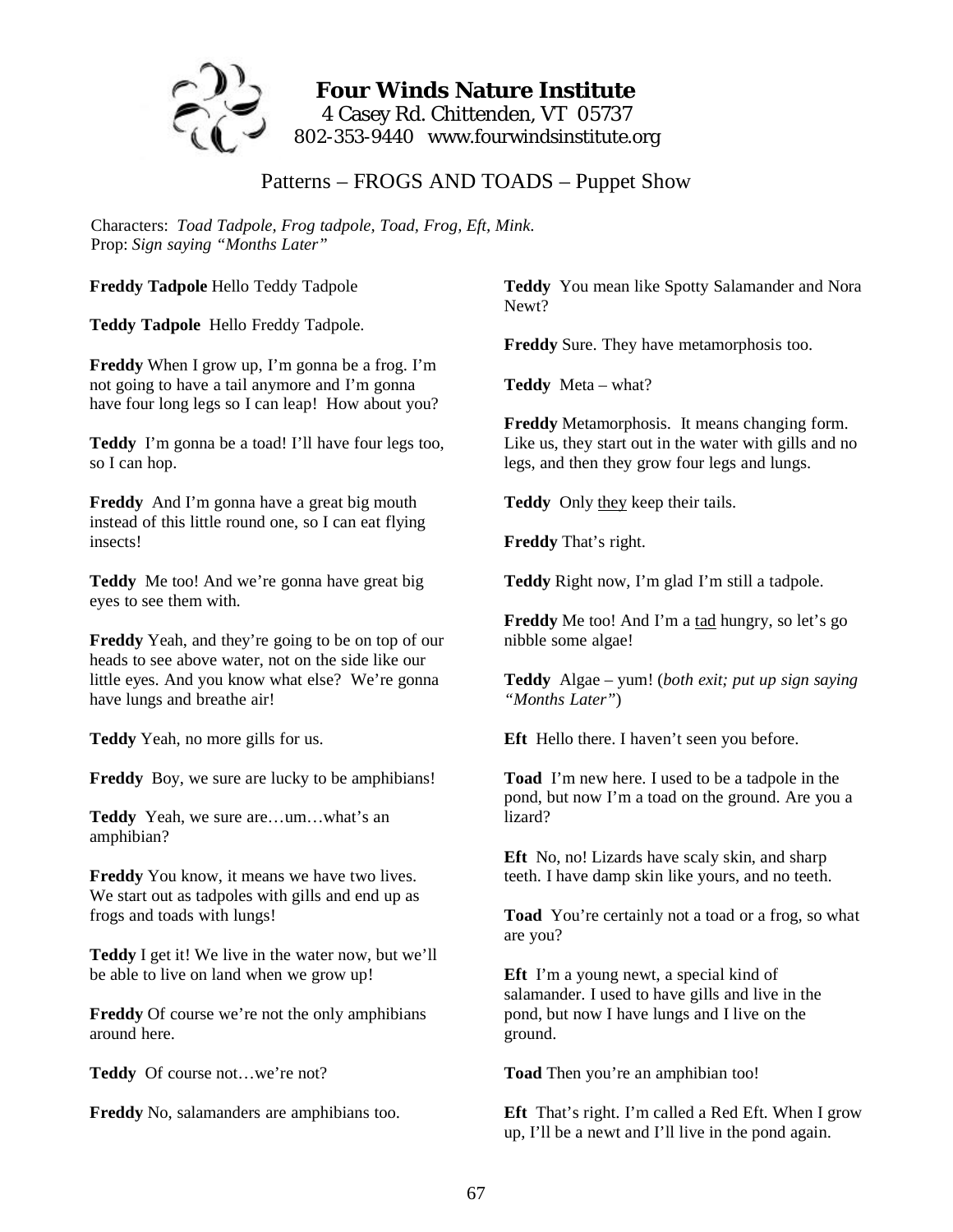**Toad** Then you have three lives!

**Eft** In a way, but I won't change again. I'll still breathe with lungs when I go back to the pond. Right now, I'm still an eft, and I'm hungry! Eft-er all, I haven't eaten in two whole minutes! Bye. (*exits*)

**Toad** So long Emmy Eft. Hmm, I hear something hopping my way. Maybe a grasshopper…. no, a frog!

**Frog** Hello. You look familiar. Have we met before?

**Toad** I think so! When we were both tadpoles in the pond – remember? You must be Freddy, I mean Fredrick!

**Frog** I am! And you must be Ted, um, Theodore. We were pretty cute back then with our wiggly tails and gills.

**Toad** Yes. Look at us now – legs, lungs, googly eyes. We're quite distinguished and mature.

**Frog** Yes. No more childish chasing each other around the pond. However, it's so dry today, I'm going for a swim. We amphibians need to keep our skin moist, and catching insects is thirsty work.

**Toad** If I get thirsty, I just sit in a puddle and soak up water through my skin.

**Frog** My, my! I can't do that! I'm going to the pond for a dip. I hear there are lots of bugs there today. Care to join me?

**Toad** I don't know. It'd be dangerous hopping all that way.

**Frog** If we take big hops, we'll get there in no time.

**Toad** Well, OK. Let's go then. (*frog makes big hops, toad makes little ones*). Fred, Fred, wait for me! I'm falling behind!

**Frog** Can't you take bigger hops?

**Toad** No. My legs are shorter than yours! You're a leap frog, but I'm just a hop toad.

**Frog** True. Well, we're almost there.

**Toad** Uh oh, there's Mindy Mink coming our way!

**Frog** Quick, just one more hop to the pond!

**Toad** No Fred. It's too late. You go on without me.

**Frog** But Ted! I can't leave you here to die!

**Toad** Don't worry. I've got a secret weapon. I promise I'll see you in the pond. Off you go now.

**Frog** OK - good luck Ted! (*exits*)

**Mink** Oh ho! A tasty treat for me. Hello toad. Down the hatch you go!

**Toad** Not so fast Mindy Mink. Can't you see my bumpy skin?

**Mink** Bumpy or smooth, it's all the same to me.

**Toad** And can't you see my short, stubby legs?

**Mink** Short or long, stubby or sleek, it's all the same to me.

**Toad** And can't you see the lumpy bumps behind my eyes?

**Mink** Lumps and bumps, it's all the same to me! Now down the hatch you go and no more arguments! (*lunges at toad, then jumps backward*) Oh, oh, oh. You taste terrible!

**Toad** Of course! Don't you know we toads have poisons in our skin?

**Mink** I didn't know! Ugh! I will never eat a bumpy-skinned, short-legged toad again! (*exits*)

**Frog** Theodore Toad! You're still alive!

**Toad** Of course! I toad you I'd be safe.

**Frog** Well I'm glad. And, I'm glad we're amphibians so we can enjoy our second lives together.

**Toad** Me too. And with these legs we're sure to live hoppily ever after!



**The End**  Copyright © Four Winds Nature Institute –7/13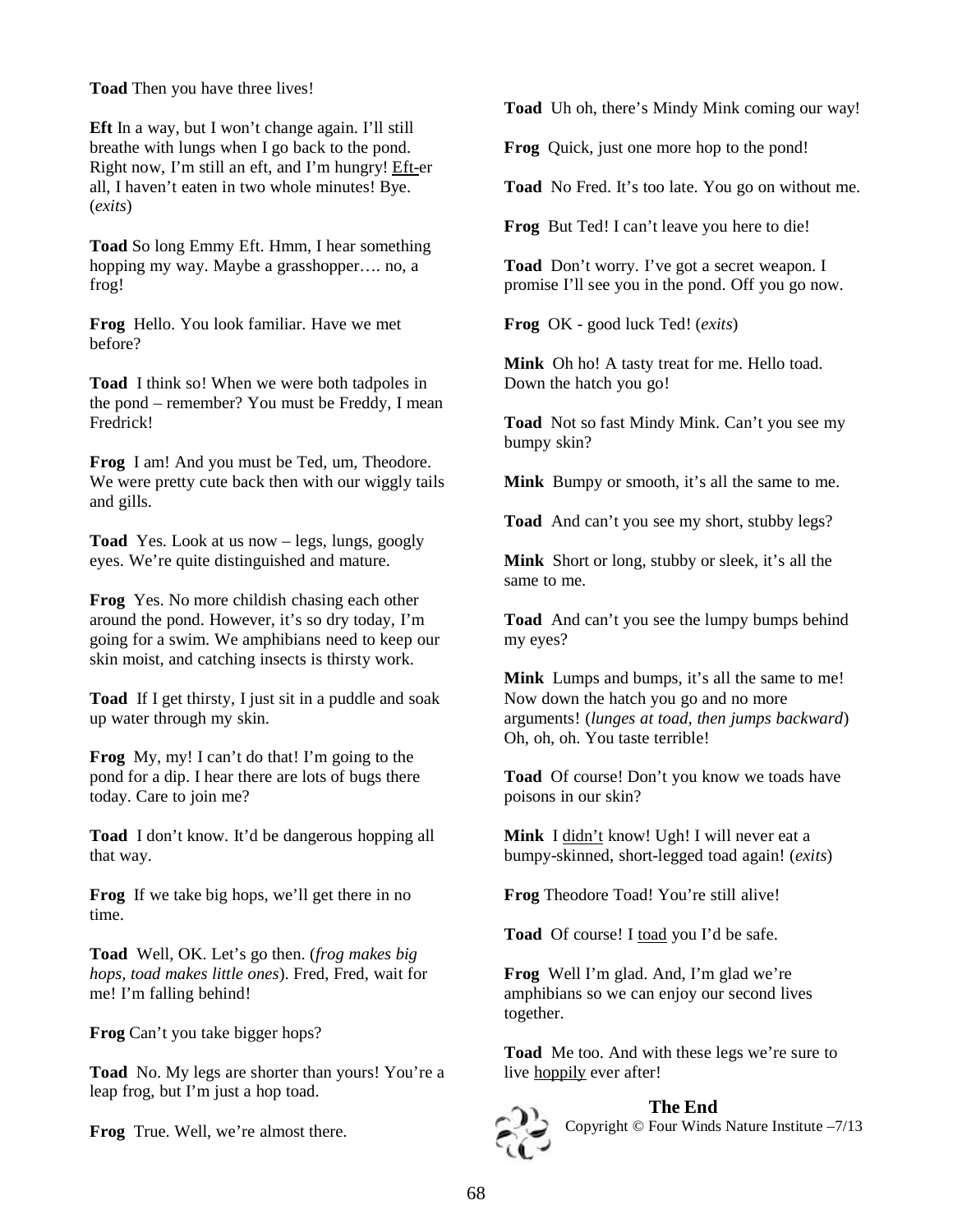

Patterns – FIDDLEHEADS TO FERNS – Background

*Nature made ferns for pure leaves to see what she could do in that line.* Henry David Thoreau

Ferns surpass other plants in the varied and graceful designs of their leaves. Like other green plants, ferns capture sunlight and turn it into energy to grow and reproduce. But, unlike many other kinds of plants, ferns do not produce flowers or seeds. Instead, they reproduce by means of **spores**, particles so small that they float in the air like so many specks of dust. Carried by wind and storm, the spores of ferns have reached every part of the globe; and nearly every habitat on the earth, from tropical jungle to icy mountaintop, is home to some ferns.

Although there are only 10,000 species of ferns in the world, compared to 300,000 species of flowering plants, many ferns have worldwide distribution. The lovely Bracken Fern of our northeastern forests is also found in England and Europe, Asia, New Zealand, and Australia. The tropics have not only the largest number of ferns, but also the largest ones. Tree ferns can reach heights of 40 feet. Even in New England, a hundred different species of ferns are found, and it's not hard to find a dozen species living within a short distance of each other.

The arrival of spring is heralded by the appearance of fuzzy spirals poking up through the soil and leaf litter. As these little curls grow taller and begin to unfurl, they resemble the scrolled neck of a violin, giving them their common name of **fiddleheads**. Each fiddlehead is a single coiled leaf, or **frond**, of a fern plant, its delicate growing tip protected inside the coil. As the stem unfurls, the lower leaflets uncoil and begin their work, providing energy for the frond to grow longer and fill out until the full new frond is complete. All fern leaves begin as fiddleheads, and some kinds of fiddleheads can be cooked and eaten for a tasty spring dish.

The leaves of most ferns follow a basic body plan with narrow stem and broad, triangular **blade**. The lacey nature of fern fronds comes from divisions of the blade into **leaflets** and **subleaflets**. Some ferns, like the Walking Fern and Hart's Tongue Fern, have a solid or "entire" blade, with no divisions or lobes.

In some ferns the blade is divided horizontally into many smaller leaflets, extending at rightangles from the stem. These are called **once-cut** ferns. The Christmas Fern, so-called because its dark green foliage keeps its color through the winter, is a once-cut fern, as is the Sensitive Fern which is found in fields and damp places with lots of sunlight. Another once-cut fern is Common Polypody, which grows on limestone rocks and cliffs.

Ferns in which each leaflet is further divided into subleaflets are called **twice-cut** ferns. The Ostrich Fern, named for its very tall, plume-like fronds, is twice-cut, as is the Cinnamon Fern, named for the cinnamon-colored fluff that cloaks its stems, and the Interrupted Fern, common along roadsides.

The laciest of all the ferns are those with **thrice-cut** leaves. In these, every subleaflet is further subdivided into tiny lobes. The Hayscented Fern, a pale-green lacey thrice-cut fern, lends its wonderful fragrance to upland meadows and sunny openings in the woods. The graceful vase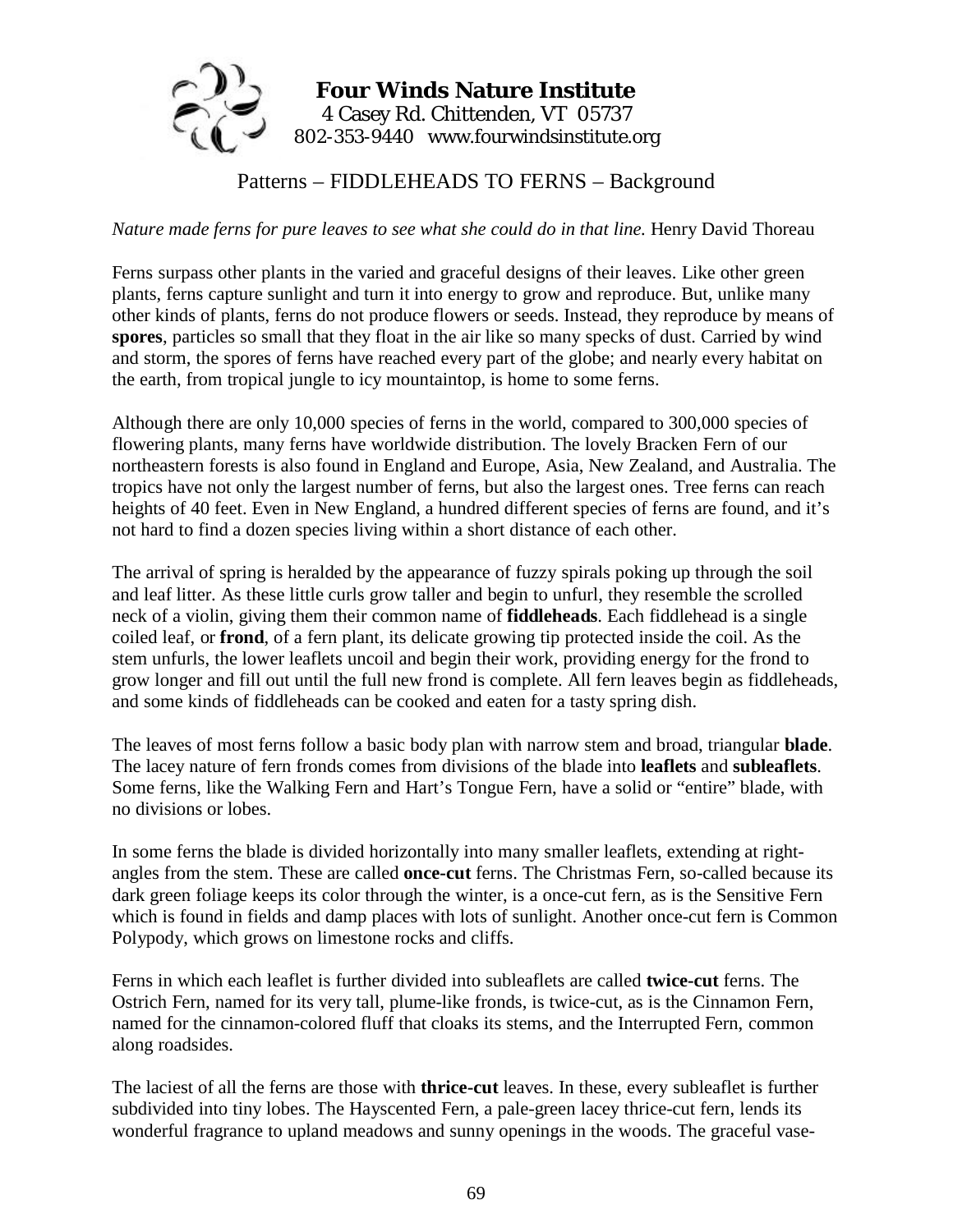like Lady Fern is another thrice-cut fern which grows in circular clumps. It is more common in shady glens than open fields, and can be recognized by the dark scales on its light green stem.

Looking at the overall shape of the frond, most ferns can be grouped into one of three basic shapes. A frond can be **triangular**, narrowest at the tip and broadest where stem meets blade. Another common shape is **semi-tapered**. In these ferns, the leaf tapers very slightly back towards the stem. A third common form is a leaf that is **tapered** at both the tip and where it meets the stem so that it is broadest somewhere in the middle of the blade.

Besides the fronds, a fern plant consists of a **rootstock**, akin to a trunk, from which the leaves grow upwards and the roots below. In most northern ferns, the rootstock grows beneath the soil so that the leaves appear to originate at or near ground level. In tropical tree ferns, the rootstock grows above ground and can be very tall, supporting a crown of 12-foot long fronds high above the ground. Ferns do not grow taproots, but have thin, wiry, branching roots that spread out through the soil in search of nutrients and moisture. Some ferns are vase-like, growing from a central rootstock and forming a circular grouping of leaves, each plant distinct from its neighbors. Other ferns have **rhizomes**, root-like stems that creep along just under the soil, which send up fronds at intervals so that a bed of these ferns appears to be made up of many individuals.

Another clue that is most useful in fern identification comes from the design and location of the **fruitdots** on the undersides of fronds. The name fruitdots is a misnomer, for ferns produce neither flowers nor fruits. In fact, the botanical name for these structures is **sori** and they contain the spore cases and spores by which ferns reproduce. Sori are found on the undersides of the fronds in some ferns like Christmas Ferns and Polypody, or under the rolled-up edges of leaflets in Bracken and Maidenhair Fern. In the Interrupted Fern, all the sori are carried on several leaflets midway up the frond, giving this fern its "interrupted" appearance. In some ferns, spores are carried on separate specialized structures called **fertile fronds**. The Ostrich Fern and Sensitive Fern have separate hard, brown spore-bearing fronds that remain standing after the leaves have died back, scattering their spores throughout the winter. Cinnamon Ferns have a separate fertile frond that produces spores in early spring and then dies back, making it hard to find by late summer.

When the spores are mature, the sori rupture and the spores are released, to be carried by wind to their future destinations. Those that land in suitable places take root and produce a tiny heartshaped leaf, no more than a half an inch long, called a **prothallus**. This is an intermediate stage in the life cycle of the fern. On the underside of the prothallus, two types of structures form. One kind contains unfertilized eggs and the others contain sperm. The sperm cells need moisture, from rain or dewdrops, to find their way to neighboring prothalli where they may fertilize an egg. The fertilized egg develops into a new fern plant, sending a root down into the soil, and a shoot upwards to become the first frond of a new fern plant. Many ferns also reproduce by sending up shoots from spreading rhizomes, though these will be **clones** of the parent.

Though all ferns follow a similar pattern of blade and stem, the designs of their leaves are like so many variations on a theme. From delicate miniatures to leafy giants, ferns add beauty and variety to our landscape.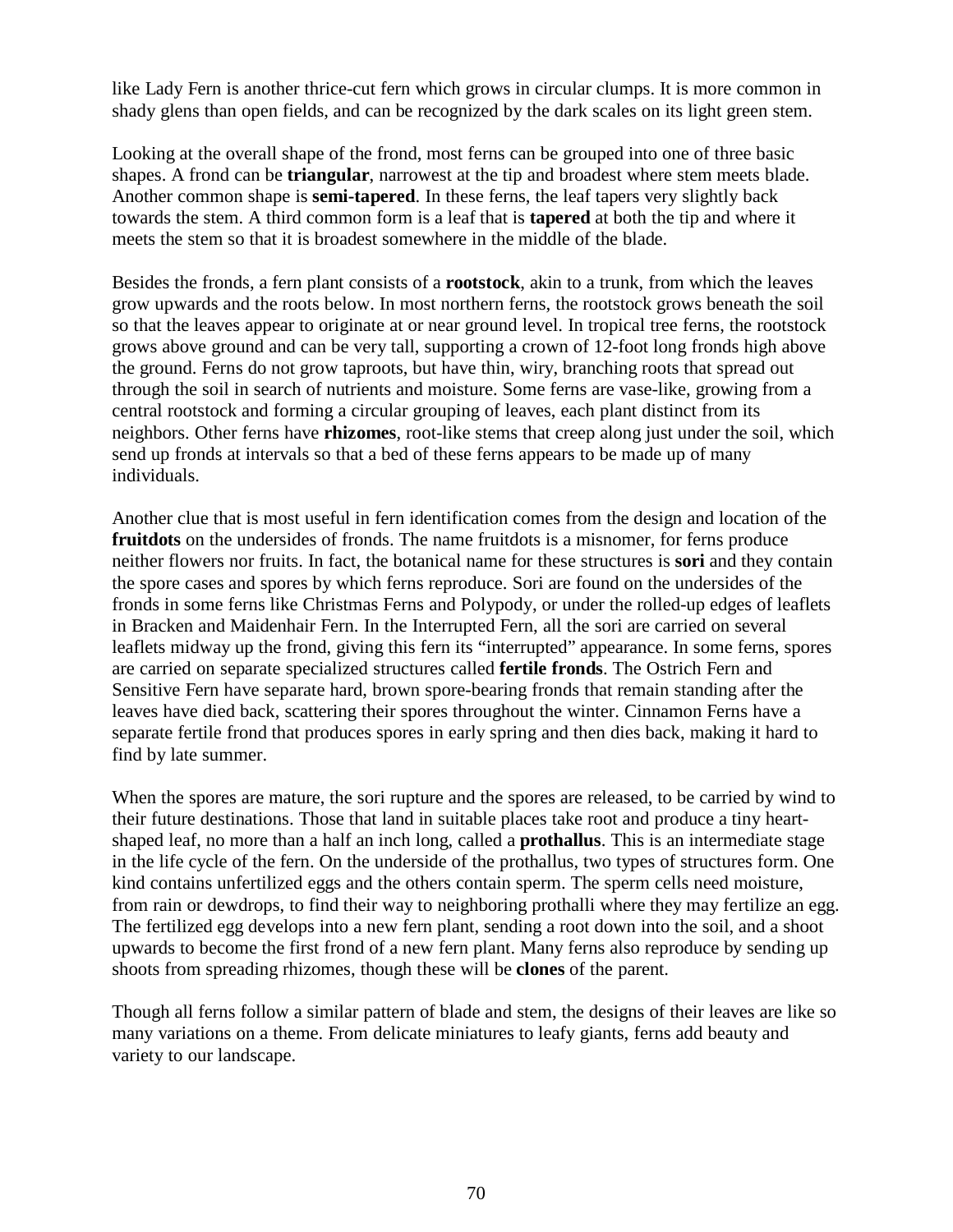#### **Suggested Reading**

- Westin, Doug and Sue Westin, *Common Ferns of Vermont*, edited by Ginger Anderson, Vermont Agency of Natural Resources, 1995.
- Hallowell, Barbara and Anne Hallowell (Illustrator), *Fern Finder: A Guide to Native Ferns of Central and Northeastern United States and Eastern Canada*, Nature Study Guide Publishers, 2001.
- Cullina, William, *Native Ferns, Moss, and Grasses: From Emerald Carpet to Amber Wave, Serene and Sensuous Plants for the Garden***,** Houghton, Mifflin, Harcourt, 2008.
- Cobb, Boughton, Cheryl Lowe, and Elizabeth Farnsworth, *Peterson Guide to Ferns of Northeastern and Central North America*, Houghton, Mifflin, Harcourt, 2005.
- Whittingham, Sue, *Fern Fever: The Study of Pteridomania*, Francis Lincoln Press, 2011.



Copyright © Four Winds Nature Institute – 7/13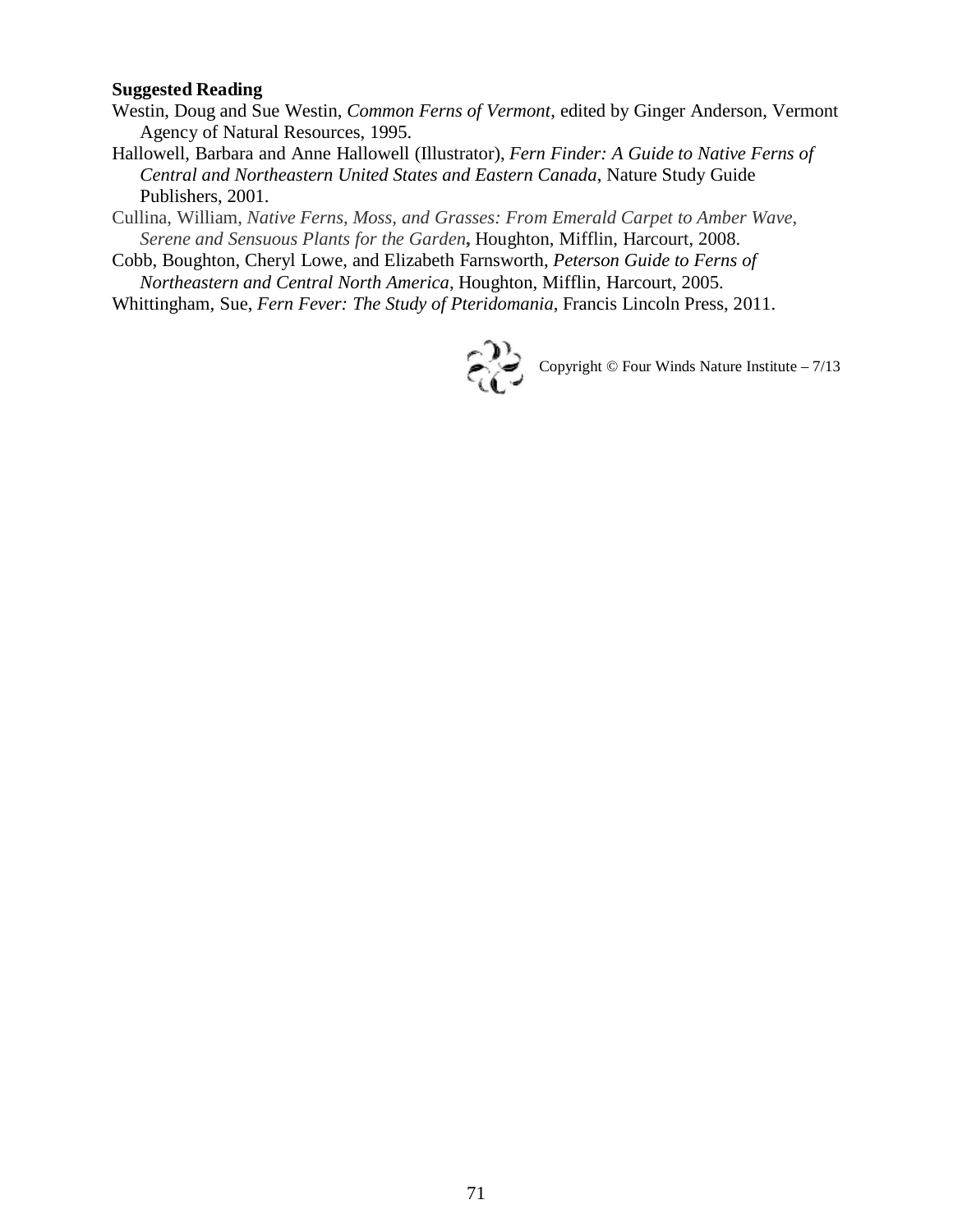

# **Four Winds Nature Institute**  4 Casey Rd. Chittenden, VT 05737 802-353-9440 www.fourwindsinstitute.org

Patterns – FIDDLEHEADS TO FERNS – Activities

**FOCUS:** All ferns have leaves with a blade and a stem, but the many variations in leaf design, spore-bearing structures, and preferred habitat make each species unique and recognizable.

#### **PUPPET SHOW**

*Objective: To meet some common ferns and learn how ferns can be sorted into three basic groups based on the design of their leaves.* 

Perform or have the children perform the puppet show. Afterward, ask the children if they can name one way in which ferns are different from other plants. Hold up the fern puppets and ask the children to name some ways in which the ferns are alike. In what ways are they different from each other? Review the difference between once-cut, twice-cut or thrice-cut ferns. **Materials:** puppets, script, props.

## **ONCE, TWICE, THRICE**

*Objective: To see how ferns can be grouped according to the number of divisions of the blade into leaflet, subleaflet and lobe.* 

Have children work in small groups with a leader. Give each child one frond of one species of fern to examine, noting the axis, blade, stem, and roots, if present. Provide each group with the *Three Types of Ferns* chart, noting the differences between once-cut, twice-cut and thrice-cut ferns. Give each group a set of real pressed ferns or fern pictures and have them sort these into one of the three categories. What other characteristics might be used to sort the different ferns? Older children can try to identify their ferns using the *Ferns of New England* handouts. **Materials**: *Three Types of Ferns chart*; photos or drawings of a variety of ferns or real, pressed fern leaves, *Ferns of New England* handouts (optional).

#### **BUILD A GIANT FERN**

*Objective: To construct a large fern in order to understand the structure of fern leaves.* 

Working in small groups, have every child cut one or more subleaflets out of green paper using the *Fern Leaflet Pattern* template and directions. On a piece of white paper, have them assemble their set of 5 subleaflets into a leaflet, as pictured on the *Fern Leaf Pattern* handout, then glue or tape it down. Mount a long, thin strip of green paper 4' X 2" onto a bulletin board to make the stem and axis of the fern frond. Have each group bring up their leaflet and tape it along the fern's stem to create a thrice-cut fern frond.

**Materials**: *Fern Leaflet Pattern*, green paper, scissors, bulletin board or white board, tape.

#### **FERN AND FIDDLEHEAD HUNT**

*Objective: To look for different parts of a fern and different stages in its life cycle.* 

Ahead of time, the leader can scout on and around the school grounds for items listed on the *Fern Hunt Card*, marking those found with surveyor's tape. Divide the children into small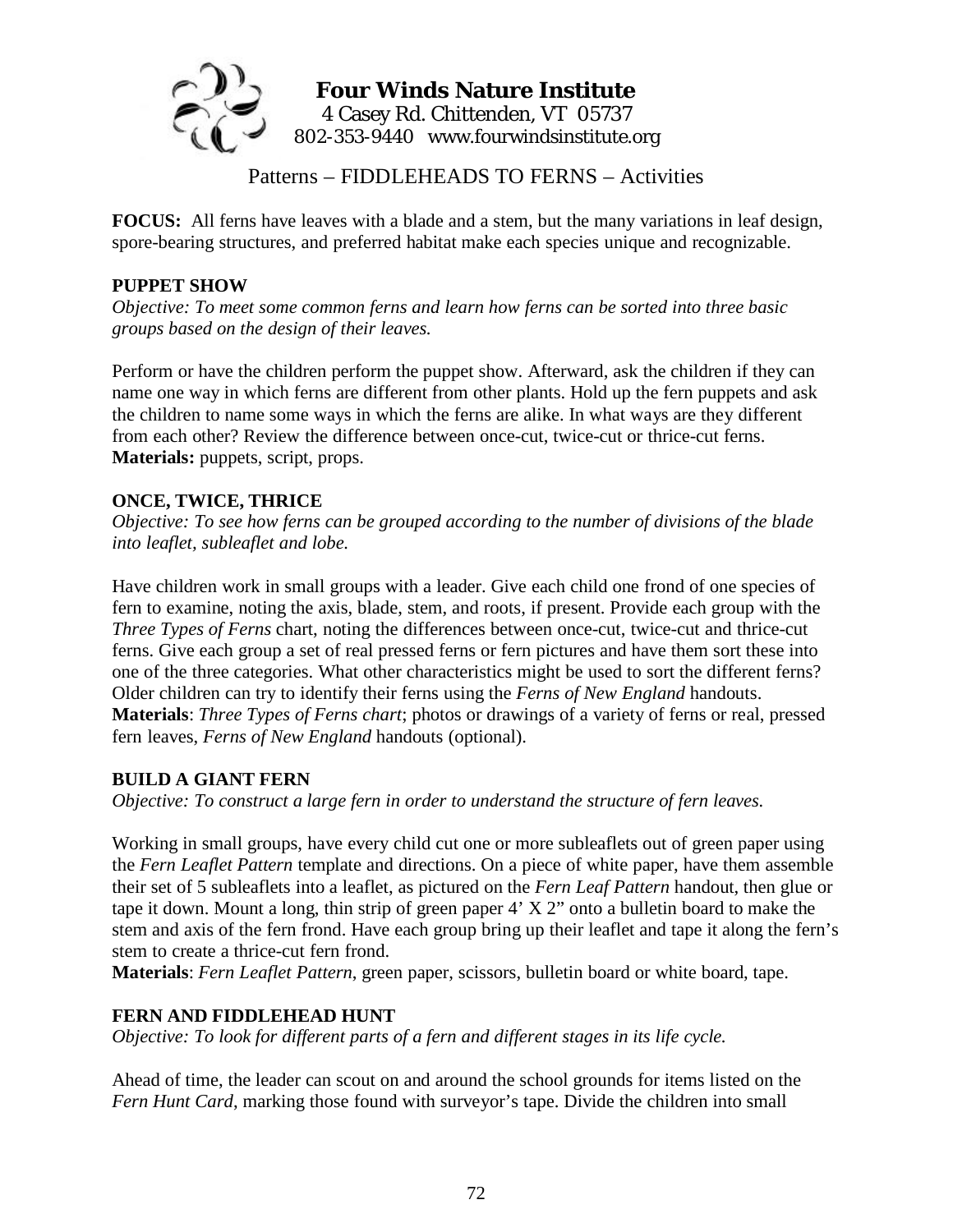groups with a leader and, using the *Fern Hunt card*, try to find the different fern features described.

## **FERN HUNT CARD**

- ----- A fiddlehead open one gently to see how the leaves are furled inside.
- ----- Rootstock
- ----- Once-cut fern
- ----- Twice-cut fern
- ----- Thrice-cut fern
- ----- Fern with a smooth stem
- ----- Fern with fuzz on its stem
- ----- Fern with brown scales on its stem
- ----- A fern with fruit dots on the underside
- ----- A fern with its spore cases on a separate, hard, brown, fertile frond

SENSITYVE IFRN

**Materials**: *Fern Hunt Cards*, pencils, magnifying lenses, surveyor's tape, marker.

#### **FERN MATCH**

*Objective: To look closely at the design of fern leaves while comparing them to pictures of ferns.* 

Divide children into pairs or small groups with a leader. Give each child a small *Ferns of New England* booklet that shows silhouettes of many ferns that grow in the region. Have the students try to find and identify ferns pictured in their booklet. Can they find a fern that is not in this booklet?

**Materials**: *Ferns of New England* booklets, one per child.

#### **JOURNAL ACTIVITY (Grades K-2)**

*Objective: To closely examine and record observations of a fern.* 

Ask each child to find and draw a fiddlehead and a fern leaf. **Materials:** journals, pencils.

#### **UPPER GRADE CHALLENGE (Grades 5-6) – FIDDLEHEAD SKETCHES**

*Objective: To look for patterns of similarities and differences in the fiddlehead design of some common ferns.* 

Ahead of time, try to find an area on or near the school grounds with several different types of fiddleheads. Bring the children outside and provide them with paper, pencils and clipboards. Ask them to find and draw at least two different kinds of fiddleheads, Afterwards, ask the children what similarities they noticed among the fiddleheads found? What differences did they notice? How many different kinds of fiddleheads did they find in the study area? Optional: Mark each of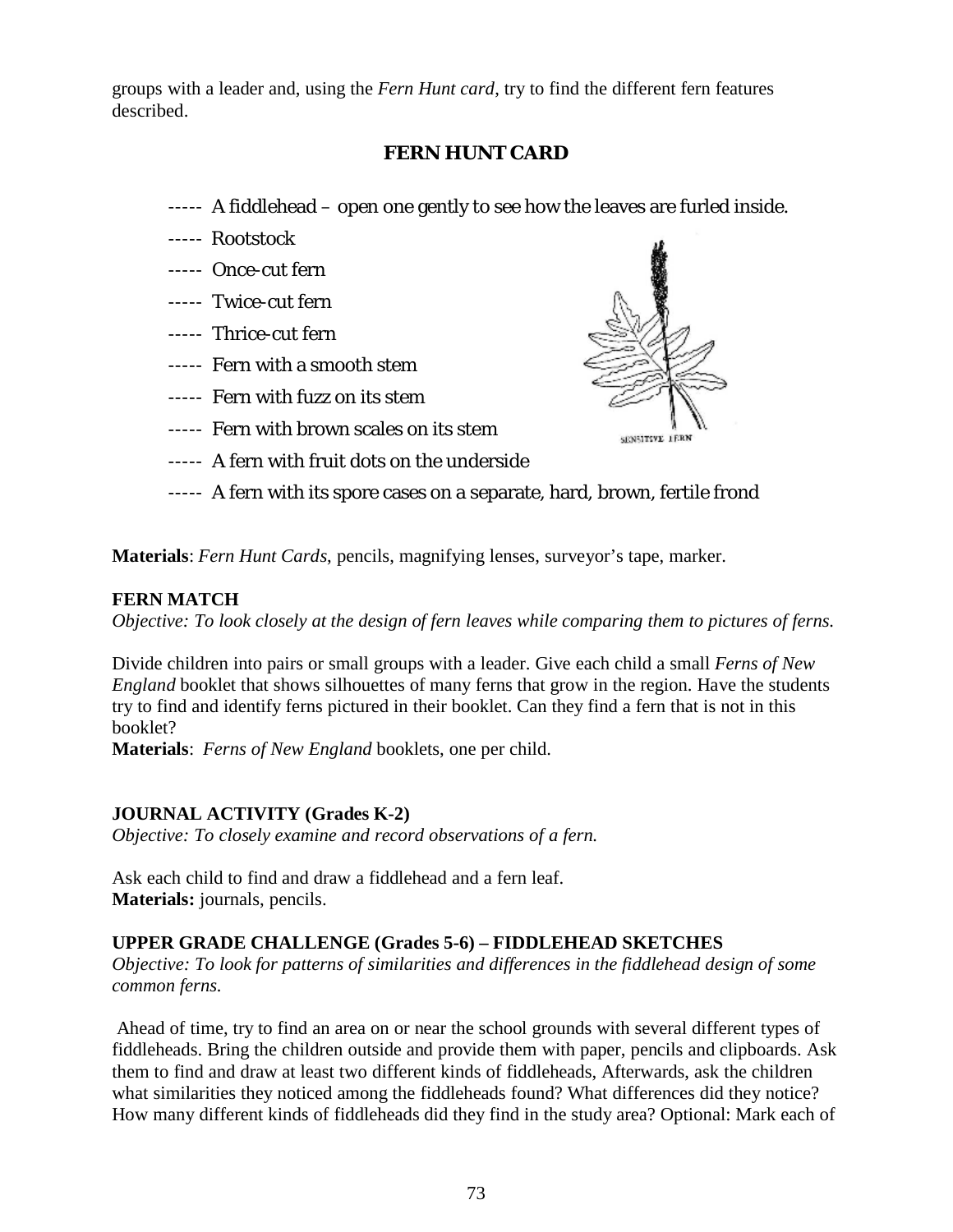the different types of fiddleheads with surveyor's tape. Have the children check on them as they unfurl to see if they do indeed become different types of ferns.

**Materials:** paper, pencils, clipboards, rulers, magnifying lenses, surveyor's tape and markers.

## **FERN PRINTS**

*Objective: To capture the design of a fern leaf on paper by making a print of it.* 

A few days ahead, press a variety of fern fronds. In class, have the children select and lay their fern frond out on a piece of newspaper, paint it with watercolor paint, then carefully lift their frond and place it, painted side up, on a fresh piece of newspaper. Have each child lay a halfsheet or full sheet of white paper over his or her frond, press it down firmly, then lift the paper off carefully and allow to dry. Have them sort their fern prints into three groups, based on whether their fern was once-cut, twice-cut or thrice-cut. Older children can label their fern print using the *Ferns of New England* handouts.

**Materials:** pressed fern leaves, one per child; white paper, watercolor paint sets, soft watercolor paint brushes, newspaper, *Ferns of New England* handouts.

## **CLOSING THOUGHTS**

Have the children hold hands in a line with an adult at each end. One adult leads the group in a circle around the second adult who remains more or less stationary, tightening the circle with each rotation to form a spiral. Then reverse direction and open the group into a circle. Pass a Senstive Fern fertile frond from child to child around the circle as the child holding it shares one fern-related word or phrase. No repeats allowed!

## **A STEP BEYOND**

**Fern Garden**: Transplant some wild ferns into pots or a freshly dug bed, mulched with some leaves. Keep them watered well, and watch them grow new leaves.

**Fern Trail**: Help students to identify ferns on the school grounds using field guides. Make plant labels for each and set them near each fern. Invite others on a fern walk and explain the characteristics that help to identify each species.

**Fern Sun prints**: On a sunny day, make a print by placing a pressed fern on a piece of blue or purple craft paper and placing it in a sunny window for an hour or two until the paper fades. The fern will leave a print that is darker than the surrounding paper. This can also be done outside with sun-print paper following the directions on the package.



Copyright © Four Winds Nature Institute –  $7/13$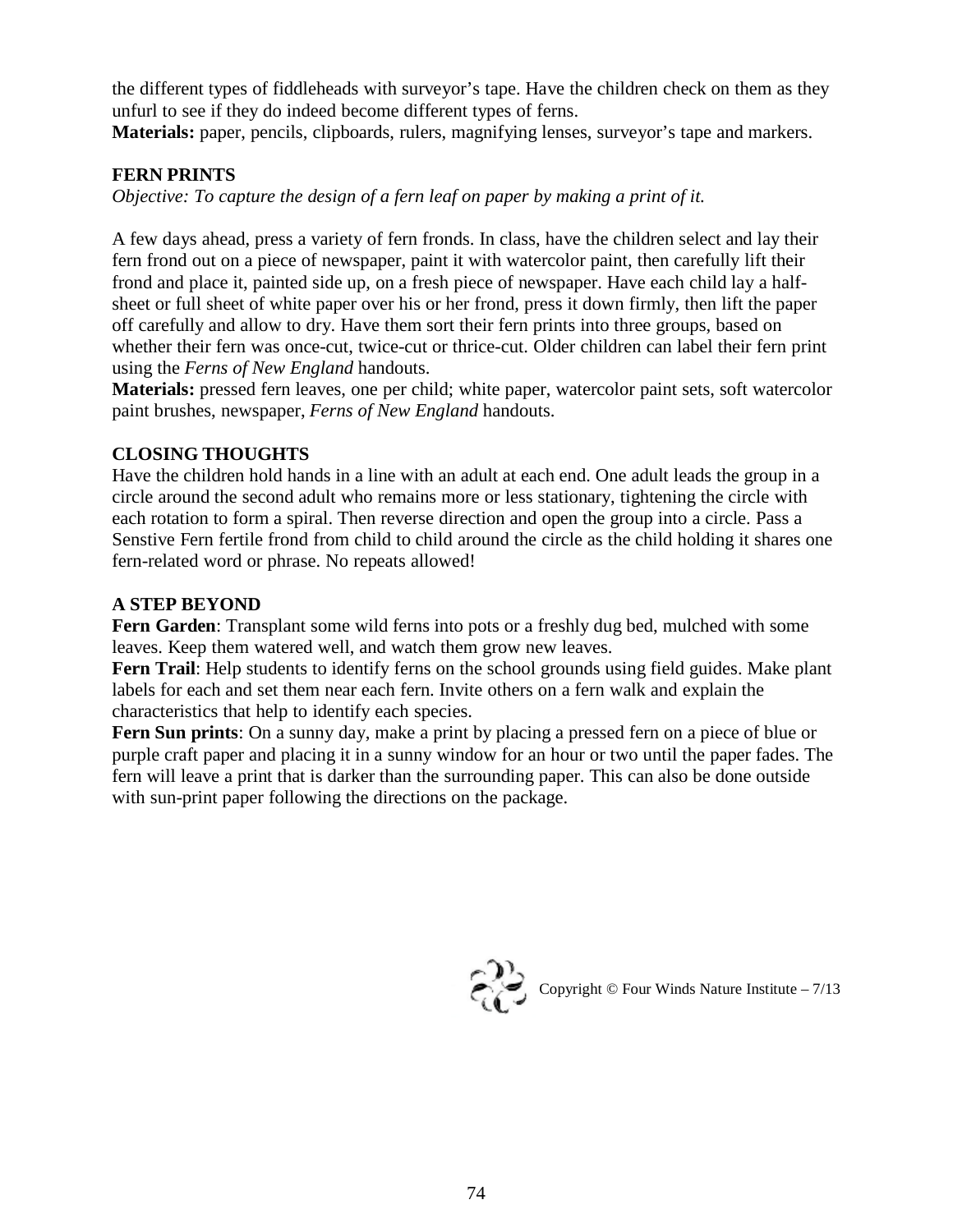

Patterns – FIDDLEHEADS TO FERNS – Puppet Show

*Characters: Girl, Genie, Ferns: Polypody, Christmas, Interrupted, Ostrich, Hayscented, Lady Props: Fiddlehead - curl one end of a pipe cleaner into a spiral; magnifying lens.* 

Girl Oh gee, I've been studying ferns all day and I just can't tell them apart. I wish I had some genius for this kind of thing. (*Genie enters*) Huh? Who are you?

**Genie** A Genie. That's who. You said you wanted some kind of a Genie and so here I am.

**Girl** But I said genius. I was talking about ferns.

**Genie** Talking ferns? You want talking ferns? Your wish is my command. Just step right up on my magic carpet and I will take you on a ferntastic journey. Here we go! (*both exit*)

**Polypody** Hi honey. My name's Polly Pody and I'm right glad to meet you.

**Girl** A talking fern! Or, are you a fern? I think of ferns as being really, well really lacey.

**Polypody** I'm just a once-cut fern. See how my frond looks like it's cut into smaller leaflets?

**Girl** Yes, I do see. And what are those pretty golden dots on the underside of your leaflets?

**Polypody** They're fruit dots. They hold my spores.

Girl Don't you mean seeds? Fruits have seeds in them.

**Polypody** No I don't mean seeds. Ferns don't have seeds, or flowers or fruits. We have spores – that's what's inside our fruit dots.

**Girl** This is confusing. Fruit dots aren't fruits and spores aren't seeds. So what are the spores for?

**Polypody** Why honey, it's quite simple - they're for making new ferns. Anything else you'd like to know?

Girl Well, how come you're called Polypody?

**Polypody** Why, I don't know for sure, honey. But I think it must be because I'm pody nice. (*exits*)

**Girl** Pody silly, if you ask me. (*Xmas enters*) Oh, hello there! Another fern! Let's see, dark green, once-cut...you're another Polypody!

**Xmas** Nope. Use my hand lens to take a closer look.

Girl OK, thanks. Hey, you are different! Every one of your leaflets has a thumb, just like my hand! Here's your lens back. (*fern drops it*)

**Xmas** Oops. Sorry - I'm all thumbs.

**Girl** What's your name, then? Thumb Fern?

**Xmas** No, but, I'll give you a clue: My leaves stay green all year long.

**Girl** Green – Green? In winter, too, like a Christmas Tree? Hey, I'll bet you're the Christmas Fern!

**Xmas** That's right! Merry Christmas! (*Xmas exits, Genie re-enters*)

**Girl** Bye – and Merry Christmas to you, too!

Genie And a Happy New Year! Time to fern over a new leaf.

Girl You again! Where are we going now?

**Genie** Roadsides and ditches.

**Girl** You know Genie, the ferns we've met so far were not very lacy or fern-like.

**Genie** That's because they were all once-cut ferns. Are you ready for some twice-cut ferns?

**Girl** Twice cut – I bet that means each leaflet is cut into smaller leaflets. (*Genie exits, Interrupted enters*) Here's a big, lacy, twice-cut fern, only there's something wrong with some of its leaflets.

**Interrupted** You are probably referring to my fertile leaflets which carr…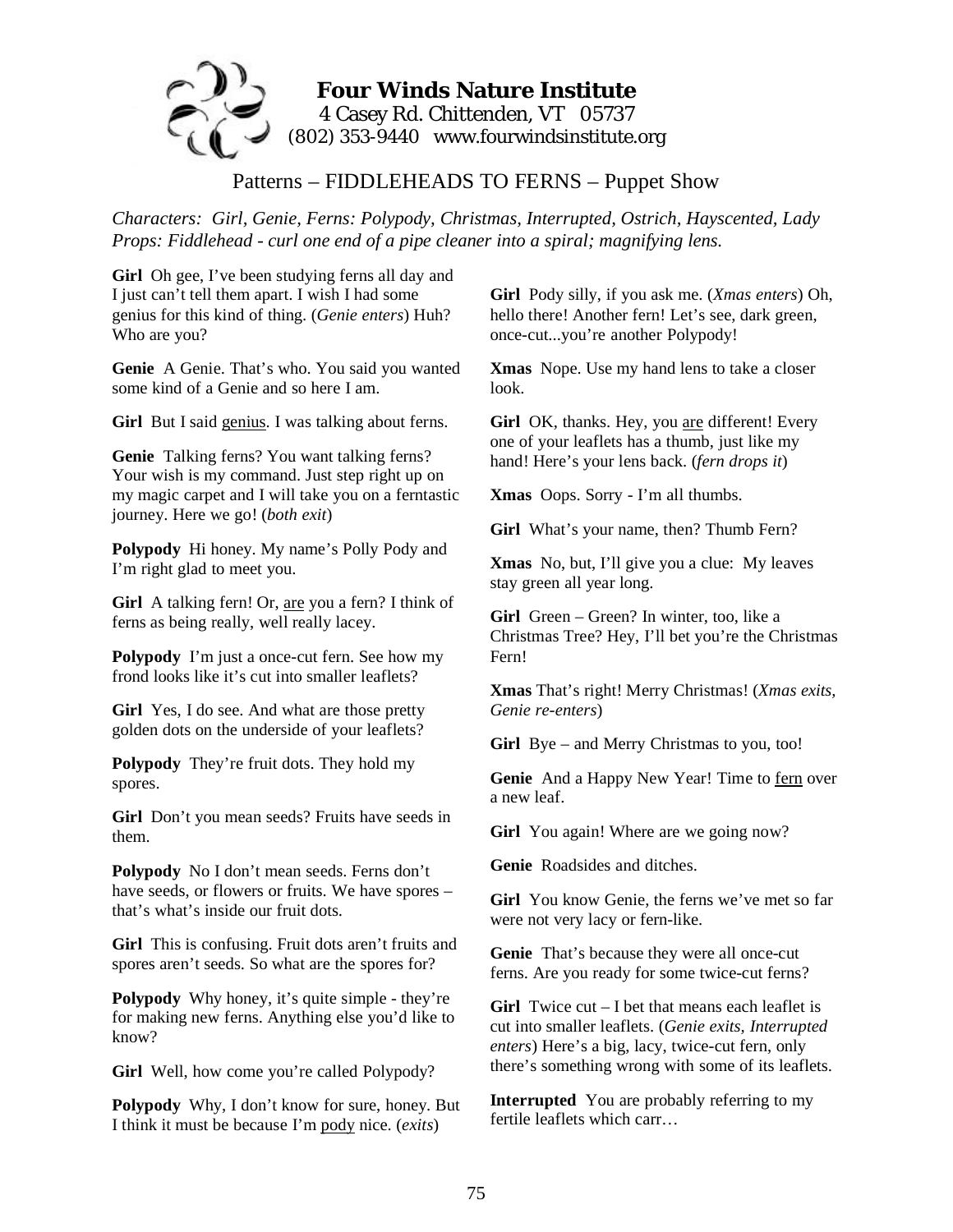**Girl** (*interrupting*) Gee those shriveled up leaflets are all covered with brown speckles.

**Interrupted** As I was saying, those are my sporebearing leaflets and they are extremely…

**Girl** (*interrupting again*) I guess those must be your spores.

**Interrupted** Certainly those are my spores. I should be extremely unhappy were I to carry…

**Girl** *(interrupting again*) I must say you're certainly very tall.

**Interrupted** Yes, as a matter of fact I am among the three tallest ferns in this …

**Girl** I'm sorry. I don't know what's gotten into me, interrupting like this – it's rude of me!

**Interrupted** Oh, it's not your fault. Happens all the time. I'm used to it. After all, I am the Interrupted Fern. So long!

**Girl** Good bye. (*Ostrich fern and fiddleheads appear*) Why, look at the pretty curlicue plant coming up out of the ground. It looks just like the neck of a fiddle.

**Ostrich** Those are my fiddleheads, my babies.

**Girl** Fiddleheads? Mmm they're good to eat.

**Ostrich** To Eat!! Stay away from my babies!

Girl Ok, I won't eat them. Let's see, if those are fiddleheads, then you must be a Fiddle Fern!

**Ostrich** Fiddle fern! Fiddlsticks! There's no such thing as a fiddle fern.

**Girl** Sorry. You're so tall and lacy. You look more like a feather than a plant. Like an ostrich plume. That's it – you must be the Ostrich Fern.

**Ostrich** At's right matey, and that's no - strich of the imagination either. (*exits*)

Genie I always say, ostrich in time saves nine.

**Girl** I thought you'd left.

**Genie** Me? I would never leaf you! Here we go. How do you like this field? (*Genie exits, Hayscented enters*)

**Girl** Mmm, this field smells like freshly mowed hay.

**Hayscented** Zat is me. Zat is my perfume. I am zee Hayscented Fern.

**Girl** Oh it's a lovely perfume. And you're the laciest, most beautiful fern I've ever seen. You must be a thrice-cut fern. Every one of your leaflets is cut into the tiniest of tiny leaves.

**Hayscented** Yes, I only wear zee latest fashion. Now sit right here for the show. (*girl exits, Lady enters*)

**Lady Fern** Speakin' of fashion, let's not get carried away, Girls. I'm thrice-cut, too, and you won't catch me putting on airs like Miss Hayseed.

**Hayscented** Oh, how dare you speak to me zat way. And you call yourself a lady.

**Lady Fern** I most sointainly do. I'm a Lady Foin. I'm just as dainty as you, Madame Hayscent.

**Hayscented** Perhaps, but you do not have zee perfume like moi!

**Lady Fern** Poifume! Is that what you call it? Whatever it is, it's givin' me hayfever.

**Hayscented** In zat case, perhaps I should leave.

**Lady** Don't bother, I was just goin' myself. (*both exit, Genie and Girl re-enter*)

**Girl** Those two thrice-cut ferns are very lovely and delicate, but they sure are silly.

**Genie** Yeah, they're a couple of cut-ups.

**Girl** Thanks for a great trip Genie. Now that I've met some ferns, I really can tell them apart.

**Genie** Sure you can, and remember my motto: if at ferns you don't succeed, then try, try again.

#### **THE END**



Copyright © Four Winds Nature Institute – 7/13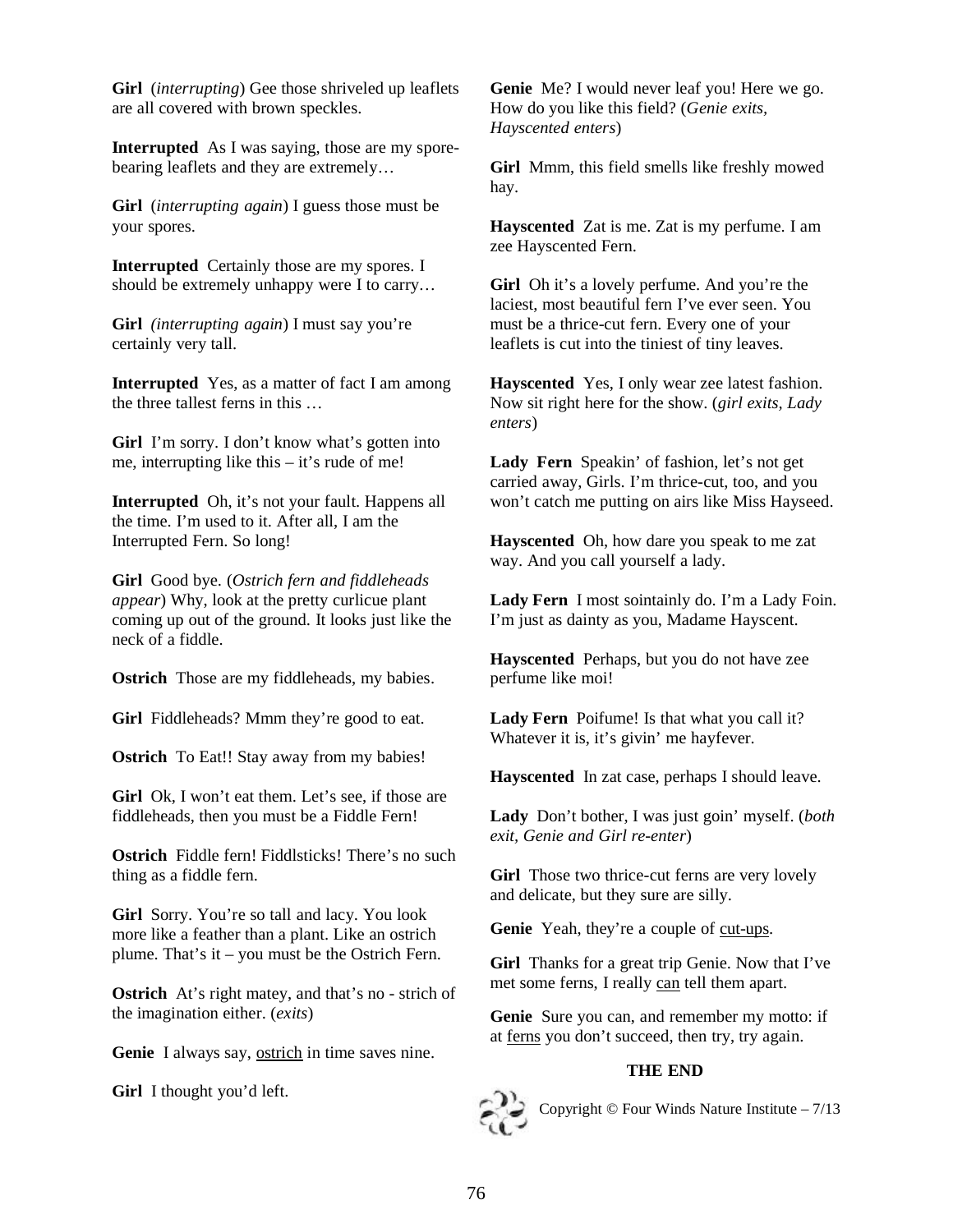

# **Four Winds Nature Institute**  4 Casey Rd. Chittenden, VT 05737 802-353-9440 www.fourwindsinstitute.org

Patterns – Bibliography for Adults

### **All Sorts of Insects**

*Stokes Guide to Observing Insect Lives,* by Donald W. Stokes, Little Brown and Co., 1984. *That Gunk on Your Car: A Unique Guide to Insects of North America,* by Mark E., Hostetler, Ten Speed Press, 1997.

*Garden Insects of North America: The Ultimate Guide to Backyard Bugs (Princeton Field Guides),* by Whitney Cranshaw, Princeton University Press, 2004.

*For Love of Insects,* by Thomas Eisner, Belknap Press, 2005.

*Eyewitness Books: Insects*, by L. Mound, Dorling Kindersley, New York, 1990.

*National Audubon Society First Field Guide Insects,* by Christina Wilsdon, Scholastic Inc., New York, 1998.

University of Michigan website: www.biokids.umich.edu/critters/Insecta/

## **Leaves: Nature's Suncatchers**

*Have You Seen Trees?*, by Joanne Oppenheim, Scholastic Press, 1999.

*Leaves in Myth, Magic & Medicine*, by Alice Thoms Vitale, Stewart, Tabori and Chang Publishers, 1997.

*The Illustrated Book of Trees: The Comprehensive Field Guide to More Than 250 Trees of Eastern North America*, by William Carey Grimm and John T. Kartesz, Stackpole Books, 2001.

*Keys to Painting Trees & Foliage*, by Rachel Rubin Wolf, North Light Books, 2001.

*The Trees in My Forest,* by Bernd Heinrich, Harper Perennial Books, 1998.

*Living Sunlight—How Plants Bring the Earth to Life,* by Molly Bang and Penny Chisholm, Blue Sky Press, New York, 2009.

*Why Do Leaves Change Color?,* by Betsy Maestro, Harper Collins, New York, 1994. *Photosynthesis,* by A. Silverstein, et al., Twenty-First Century Books, Minneapolis, MN, 2008.

#### **Conifer Clues: Cones, Needles, and Spirals**

*The World of Northern Evergreens*, by E.C. Pielou, Cornell University Press, 1988. *The Meaning of Trees: Botany, History, Healing, Lore*, by Fred Hageneder, Chronicle Books, 2005.

*Fibonacci Numbers*, by N.N. Vorobiev, M. Martin (Translator), Birkhauser Press, 2003.

*The Book of Forest and Thicket: Trees, Shrubs, and Wildflowers of Eastern North America*., by John Eastman, Stackpole Books, Harrisburg, PA, 1992.

*The Trees in My Forest*. by Bernd Heinrich, Harper Collins, New York, 1997.

*A Field Guide to Eastern Trees -- Peterson Field Guide Series*, by George A. Petrides, Houghton Mifflin, Boston, 1988.

## **Snowflakes**

*Celebration: Here Comes the Snow*, by Rosemarie Jarski, Red Rock Press, 2004. *Snow Crystals*, by W.A. Bentley and W.J. Humpreys, Dover Publications, 1962. *The Snowflake*, by Kenneth G. Libbrecht, Voyageur Press, 2003. *Snowflakes & Quilts*, by Paula Nadelstern, C&T Publishing, 2001. *Rain, Hail, and Snow*, by Trudi Strain Trueit, Franklin Watts Press, 2002.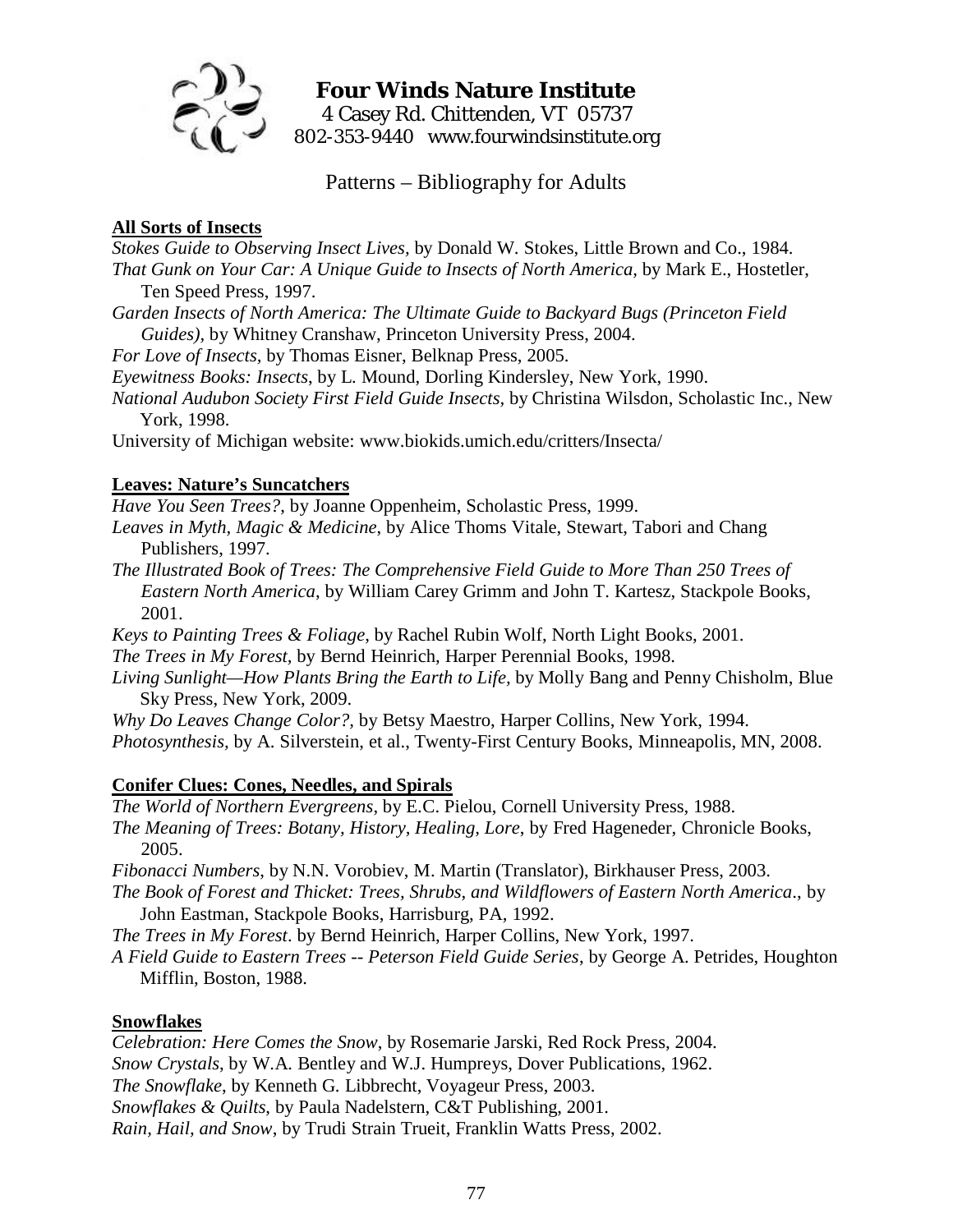*A Field Guide to Snowflakes,* by Kenneth Libbrecht, Voyageur Press, Stillwater, MN, 2006. *Life in the Cold*, by Peter Marchand, University Press of New England, Hanover NH, 1987. *A Guide to Nature in Winter*, by Donald and Lillian Stokes, Little, Brown and Co., Boston, 1976. *The Snowflake: A Water Cycle Story*, by Neil Waldman (Illustrator), Millbrook Press, 2003.

#### **Track Detectives**

- *Stokes Guide to Animal Tracking and Behavior*, by Donald and Lillian Stokes, Little Brown and Company, 1986.
- *Mammal Tracks and Scat: Life-Size Tracking Guide*, by Lynn Levine and Martha Mitchell, Heartwood Press, 2007.

*The Science and Art of Tracking*, by Tom Brown, Jr., Berkeley Press, 1999.

*Tracking and the Art of Seeing*, by Paul Rezendes, Harper Resources, 1999.

*Bird Tracks and Sign*, by Mark Elbroch, Stackpole Books, Mechanicsburg, PA, 2001.

*Mammal Tracks and Sign*, by Mark Elbroch, Stackpole Books, Mechanicsburg, PA, 2003.

*A Field Guide to Mammal Tracking in North America*, by James Halfpenny, Johnson Books, 1986.

#### **Feathering the Nest**

- *Bird Nests and Construction Behavior*, by Mike Hansell and Raith Overhill (illustrator), Cambridge University Press, 2000.
- *A Field Guide to the Birds' Nests* (Peterson Field Guide), by Hal H. Harrison and Ned Smith (illustrator), Houghton Mifflin, 1998.
- *Secrets of the Nest*, by Joan Dunning, Houghton Mifflin, Boston, 1994.
- *The Birder's Handbook: A Field Guide to the Natural History of North American Birds*. by Paul Ehrich, David S. Dobkin, and Darryl Wheye, Simon and Schuster, New York, 1988.
- *A Guide to Bird Behavior, vol. I-III*. by Donald and Lillian Stokes, Little, Brown, and Co., Boston, 1983.

Cornell Laboratory of Ornithology website: www.birds.cornell.edu/AllAboutBirds/BirdGuide.

### **Animal Disguise and Surprise**

- *Disruptive Pattern Material: An Encyclopedia of Camouflage*, by Hardy Blechman, Firefly Books, 2004.
- *Animal Coloration. An Account of the Principal Facts and Theories Relating to the Colours and Marking of Animals*, by Frank Evers Beddard, Adamant Media Corporation, 2000.
- *The Trials of Life: A Natural History of Animal Behavior,* by David Attenborough, Little, Brown and Co., London, 1990.
- *Tracks and Sign of Insects and Other Invertebrates: A Guide to North American Species.* by Charley Eiseman and Noah Charney, Stackpole Books, Mechanicsburg, PA, 2010.

#### **Frogs and Toads**

- *Discovering Amphibians: Frogs and Salamanders of the Northeast*, by John Himmelman, Down East Books, 2006.
- *The Calls of Frogs and Toads*, by Lang Elliott, Stackpole Books, 2004.
- *Of Frogs and Toads: Poems and Short Prose Featuring Amphibians*, by Jill Carpenter, Ione Press, 1998.
- http://www.naturesound.com/frogs/frogs.html
- *The Frogs and Toads of North America*, by Gerhardt Elliott, and C. Davidson. Houghton Mifflin Harcourt, New York, 2009.
- *A Guide to Amphibians and Reptiles*, by Thomas Tyning, Stokes Nature Guides Series, Little, Brown and Co., Boston, 1990.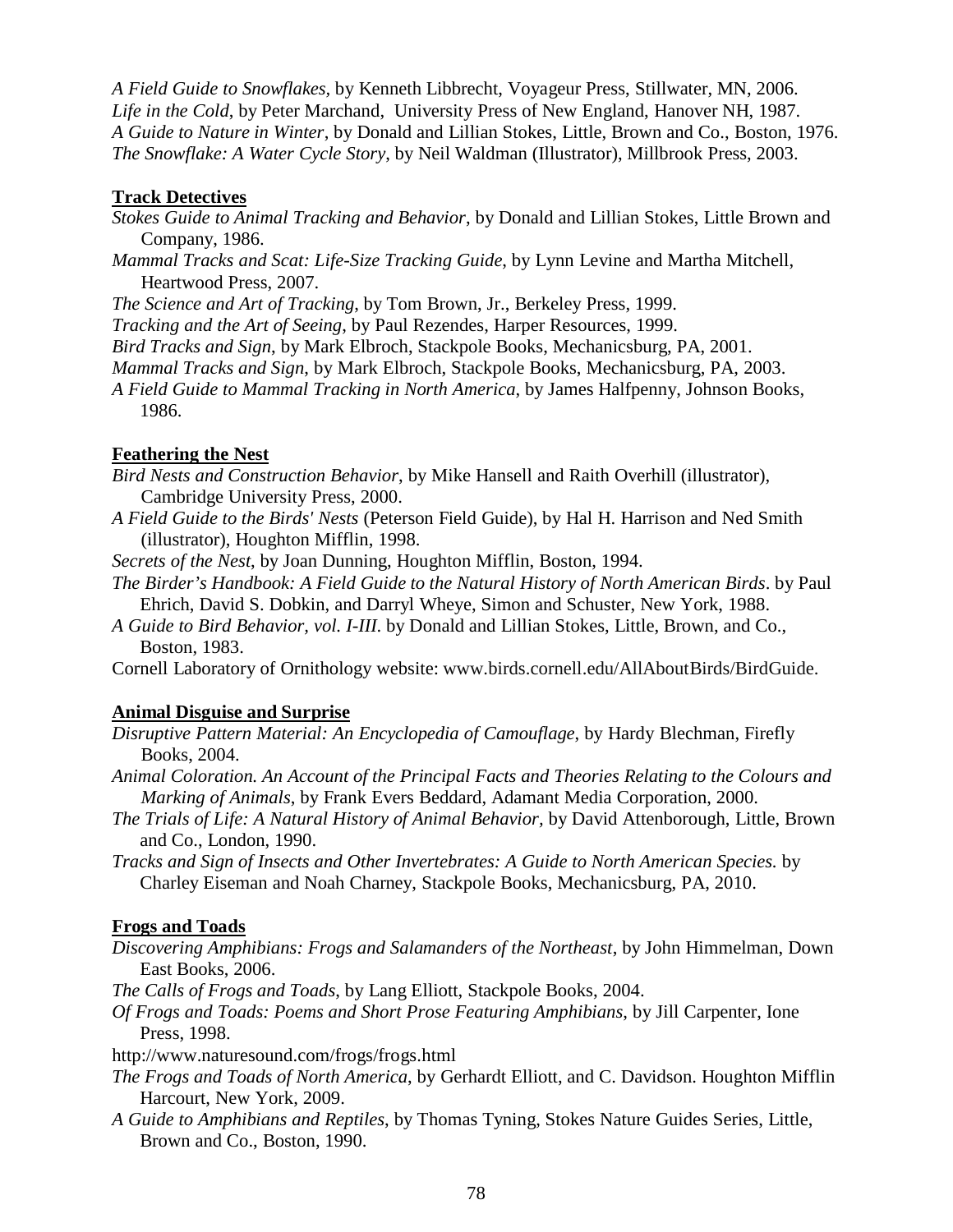#### **Fiddleheads to Ferns**

- *Peterson Field Guide to Ferns, Second Edition: Northeastern and Central North America***,** by Boughton Cobb, Cheryl Lowe, and Elizabeth Farnsworth, Houghton Mifflin; 2 edition, 2005.
- *Ferns for American Gardens*, by John T. Mickel, Timber Press, Inc, 2003.

*The Fern Lover's Companion*, by George Henry Tilton, Kessinger Publishing, 2004.

- *Common Ferns of Vermont*, by Doug and Sue Westin, ed. by G. Anderson, Vermont Agency of Natural Resources, 1995.
- *Fern Finder: A Guide to Native Ferns of Central and Northeastern United States and Eastern Canada*, by Barbara Hallowell and Anne Hallowell (Illustrator), Nature Study Guide Publishers, 2001.
- *Native Ferns, Moss, and Grasses: From Emerald Carpet to Amber Wave, Serene and Sensuous Plants for the Garden***,** by William Cullina, Houghton, Mifflin, Harcourt, 2008.

*Fern Fever: The Study of Pteridomania*, by Sue Whittingham, Francis Lincoln Press, 2011.



Copyright  $\odot$  Four Winds Nature Institute – 7/13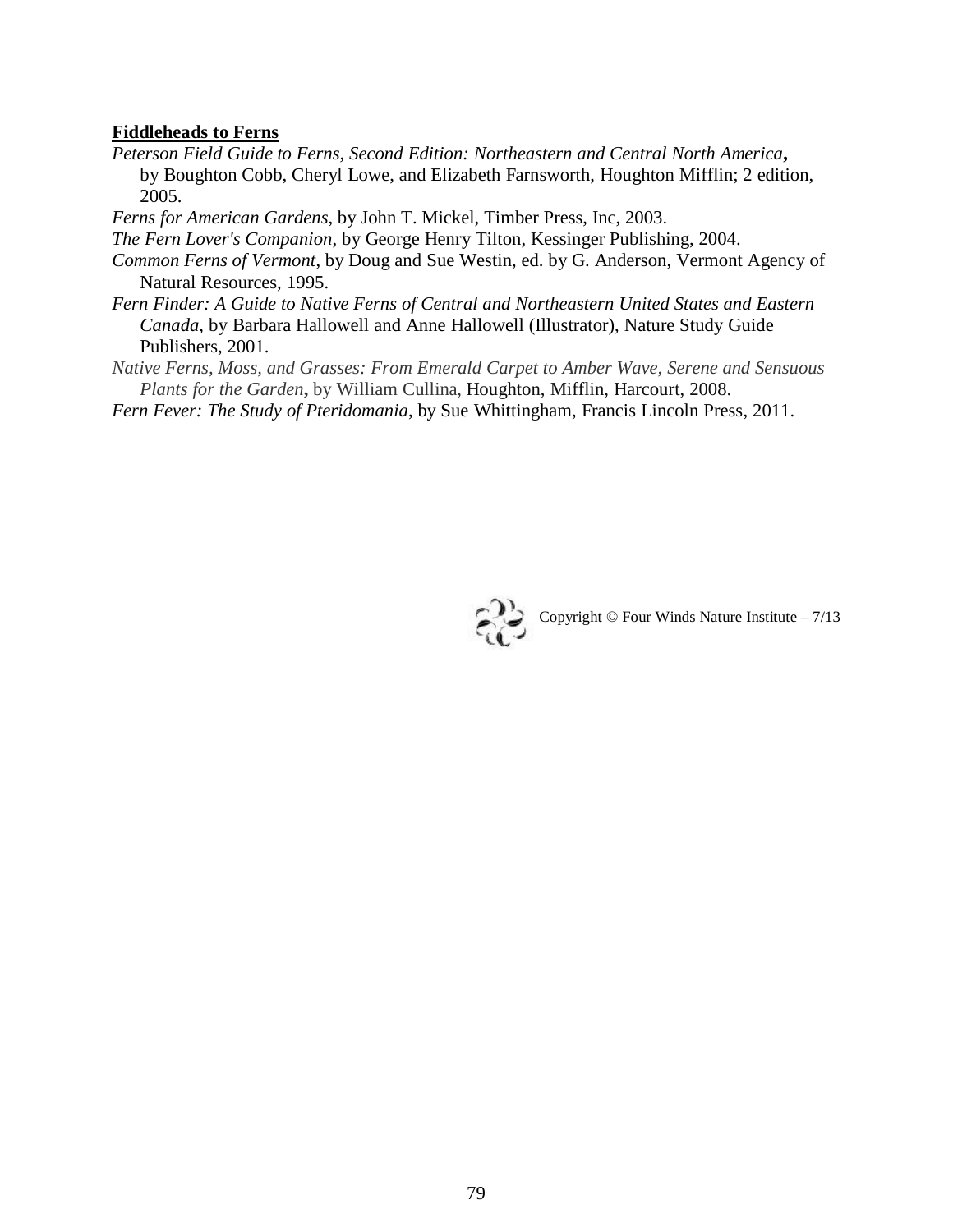

# **Four Winds Nature Institute**  4 Casey Rd. Chittenden, VT 05737 802-353-9440 www.fourwindsinstitute.org

Patterns – Bibliography for Children

## **All Sorts of Insects**

*Simon & Schuster Children's Guide to Insects and Spiders*, by Jinny Johnson, Simon & Schuster Children's Publishing; 1st American edition (May 1, 1997).

*Insect (DK Eyewitness Books)*, by DK Publishing, 2004.

*Insects Coloring Book (Dover Coloring Book)*, by Jan Sovak, Dover Publications (May 16, 1994).

*Life and Times of the Ant*, by Charles Micucci, Houghton-Mifflin, 2006.

*Caterpillars, Bugs, and Butterflies*, by Mel Boring, North Word Books, 1998.

## **Leaves: Nature's Suncatchers**

*Why Do Leaves Change Color?* (Let's-Read-and-Find-Out Science, Stage 2), by Betsy Maestro, Loretta Krupinski (Illustrator), HarperTrophy, 1994.

*Red Leaf, Yellow Leaf*, by Lois Ehlert, Harcourt Children's Books, 1991.

*Have You Seen Trees?*, by Joanne Oppenheim, Scholastic Press, 1999.

*Photosynthesis: Changing Sunlight Into Food* (Nature's Changes), by Bobbie Kalman, Crabtree Publishing Company, 2005.

*Tree Finder: A Manual for the Identification of Trees by Their Leaves*, by May T. Watts, Nature Study Guild Publishers (1991).

## **Conifer Clues: Cones, Needles, and Spirals**

*Pine Trees* (Rookie Read-About Science), by Allan Fowler, Children's Press (CT), 2002. *National Audubon Society First Field Guide: Trees*, by Brian Cassie, Chanticleer Press, 1999. *I Wonder Why Pine Trees have Needles: and Other Questions About Forests*, by Jackie Gaff, Kingfisher Press, 2005.

## **Snowflakes**

*Snow Crystals*, by W.A. Bentley and W.J. Humpreys, Dover Publications, 1962.

*The Snowflake Man: A Biography of Wilson A. Bentley*, by Duncan Blanchard, McDonald and Woodward Publishers, 1998.

*Snowflake Bentley* (Caldecott Medal Book), by Jacqueline Briggs Martin, Mary Azarian (Illustrator), Houghton Mifflin, 1998.

*The Snowflake: A Water Cycle Story*, by Neil Waldman (Illustrator), Millbrook Press, 2003.

*Fun with Snowflakes Stencils* (Dover Little Activity Books), by Paul E. Kennedy, Dover Publications, 1991.

## **Track Detectives**

*Bird Tracks & Sign : A Guide to North American Species*, by Mark Elbroch, Eleanor Marks, and Diane Boretos, Stackpole Books, 2001.

*Animal Tracker*, by Jim Aronsky, Random House Books for Young Readers, 1997.

- *Big Tracks, Little Tracks: Following Animal Prints*, by Millicent Selsam, Perfection Learning, 1998.
- *Tracks, Scats and Signs*, by Lewslie Dendy and Linda Garrow (illustrator), Northword Press, 1996.